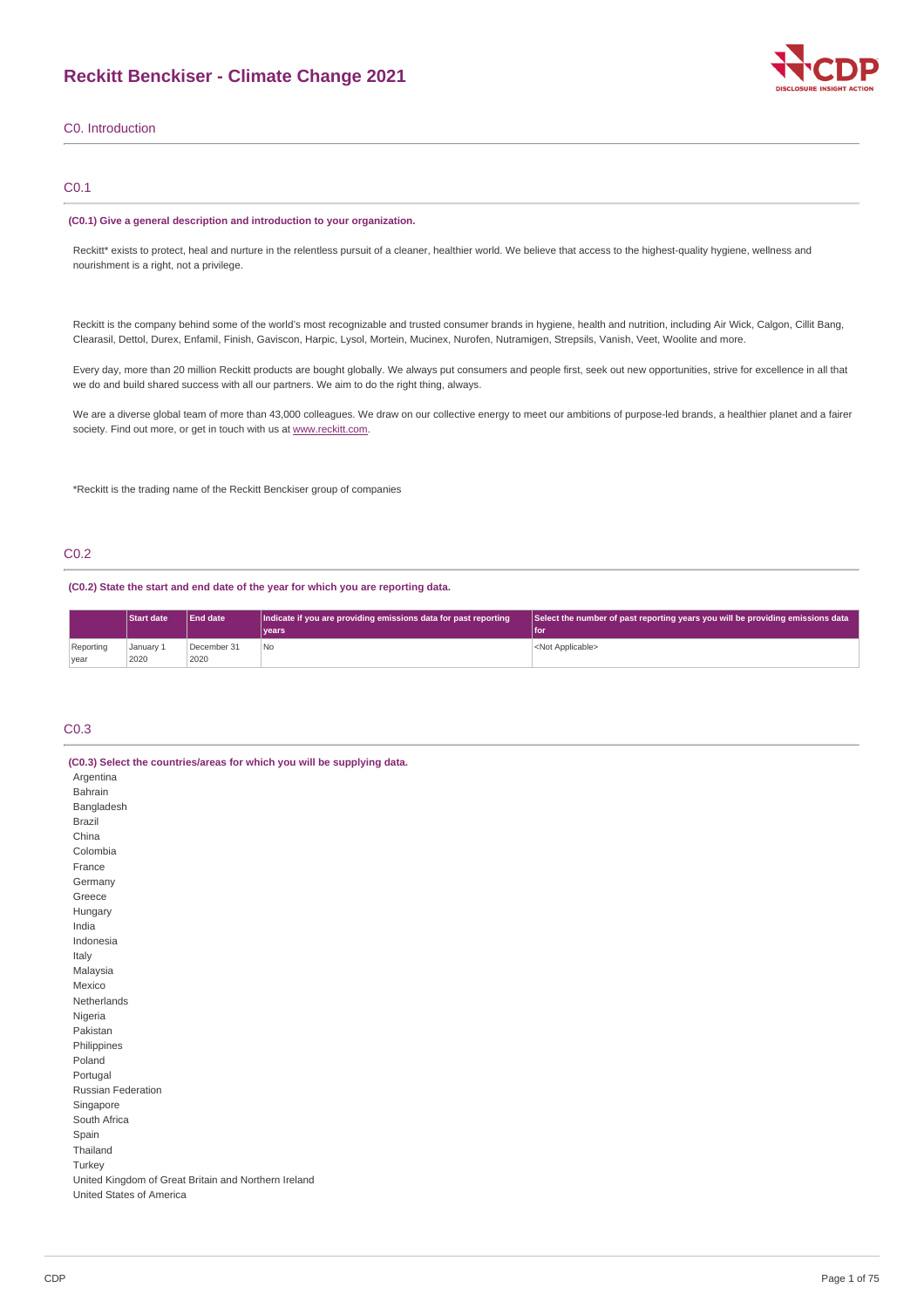## C0.4

**(C0.4) Select the currency used for all financial information disclosed throughout your response.** GBP

## C0.5

(C0.5) Select the option that describes the reporting boundary for which climate-related impacts on your business are being reported. Note that this option should **align with your chosen approach for consolidating your GHG inventory.** Operational control

### C-AC0.6/C-FB0.6/C-PF0.6

(C-AC0.6/C-FB0.6/C-PF0.6) Are emissions from agricultural/forestry, processing/manufacturing, distribution activities or emissions from the consumption of your products - whether in your direct operations or in other parts of your value chain - relevant to your current CDP climate change disclosure?

|                          | Relevance                                                                                            |
|--------------------------|------------------------------------------------------------------------------------------------------|
| Agriculture/Forestry     | Elsewhere in the value chain only [Agriculture/Forestry/processing/manufacturing/Distribution only]  |
| Processing/Manufacturing | Both direct operations and elsewhere in the value chain [Processing/manufacturing/Distribution only] |
| Distribution             | Both direct operations and elsewhere in the value chain [Processing/manufacturing/Distribution only] |
| Consumption              | Yes [Consumption only]                                                                               |

## C-AC0.6b/C-FB0.6b/C-PF0.6b

(C-AC0.6b/C-FB0.6b/C-PF0.6b) Why are emissions from agricultural/forestry activities undertaken on your own land not relevant to your current CDP climate **change disclosure?**

### **Row 1**

**Primary reason**

Do not own/manage land

### **Please explain**

Reckitt do not own or manage land that is related to forestry or agricultural activities

C-AC0.7/C-FB0.7/C-PF0.7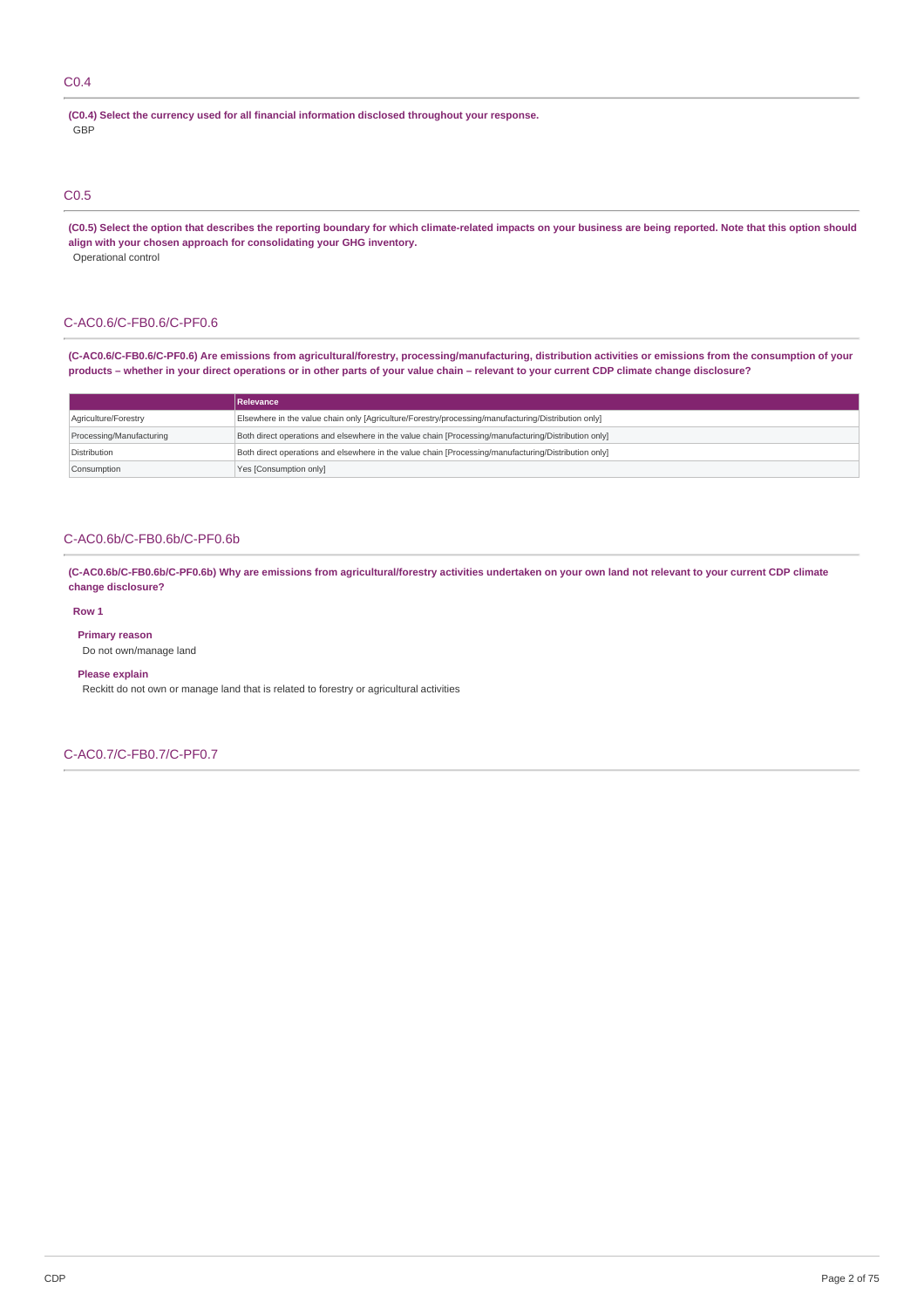(C-AC0.7/C-FB0.7/C-PF0.7) Which agricultural commodity(ies) that your organization produces and/or sources are the most significant to your business by **revenue? Select up to five.**

#### **Agricultural commodity Timber**

## **% of revenue dependent on this agricultural commodity**

More than 80%

#### **Produced or sourced** Sourced

**Please explain**

This figure includes all packaging including outer cases and corrugated board which the majority of products are packaged in.

## **Agricultural commodity**

Palm Oil

## **% of revenue dependent on this agricultural commodity**

Less than 10%

#### **Produced or sourced** Sourced

**Please explain**

The majority of our palm oil derivatives are used in making bar soap and nutrition brands. The figure represents revenue from these products in 2020.

### **Agricultural commodity**

Cattle products

**% of revenue dependent on this agricultural commodity** Less than 10%

#### **Produced or sourced**

Sourced

#### **Please explain**

Reckitt use a very small amount of tallow in its bar soap formulations. The figure represents revenue from these products in 2020

**Agricultural commodity**

Soy

**% of revenue dependent on this agricultural commodity** Less than 10%

#### **Produced or sourced** Sourced

## **Please explain**

Soy is used in Reckitt's nutrition portfolio The figure represents revenue from these products in 2020.

### **Agricultural commodity** Rubber

**% of revenue dependent on this agricultural commodity**

# Less than 10%

**Produced or sourced** Sourced

### **Please explain**

Rubber is used in the form of latex in Reckitt's condom brand. The figure represents revenue from these products in 2020.

## **Agricultural commodity**

Other, please specify (Cocoa)

## **% of revenue dependent on this agricultural commodity**

Less than 10%

#### **Produced or sourced** Sourced

**Please explain**

Cocoa is used in Reckitt's Choco milk brand. The figure represents revenue from these products in 2020.

## C1. Governance

## C1.1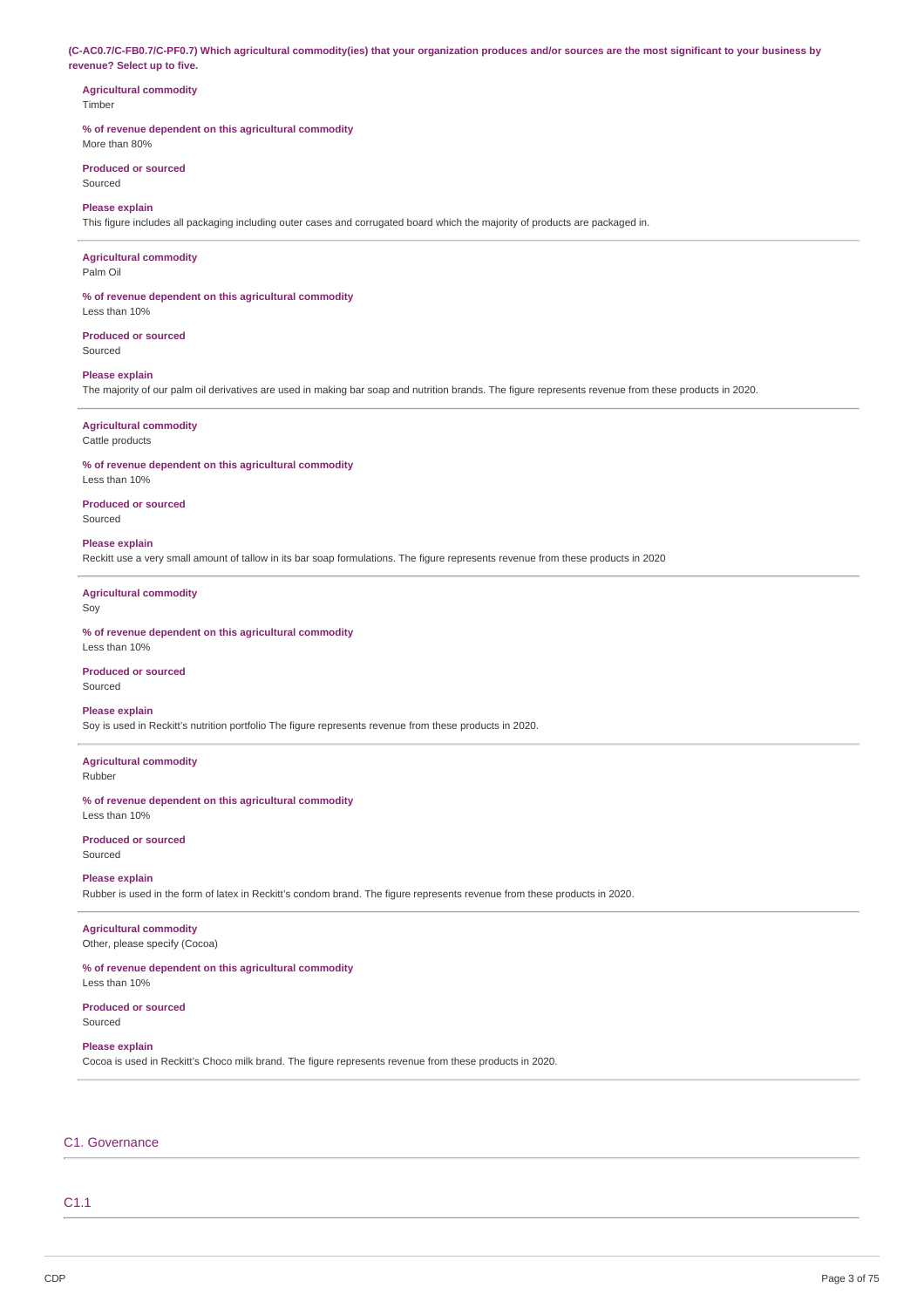## C1.1a

## (C1.1a) Identify the position(s) (do not include any names) of the individual(s) on the board with responsibility for climate-related issues.

| <b>Position of</b><br>individual(s)    | <b>Please explain</b>                                                                                                                                                                                                                                                                                                                                                                                                                                                                                                                                                                                                                                                                                                                                                                                                                                                                                                                                                                                                                                                                                                                                                                                                                                                                                                                                                                                                                                                                                                                                                                                                                                                                                                                                                                                                                         |
|----------------------------------------|-----------------------------------------------------------------------------------------------------------------------------------------------------------------------------------------------------------------------------------------------------------------------------------------------------------------------------------------------------------------------------------------------------------------------------------------------------------------------------------------------------------------------------------------------------------------------------------------------------------------------------------------------------------------------------------------------------------------------------------------------------------------------------------------------------------------------------------------------------------------------------------------------------------------------------------------------------------------------------------------------------------------------------------------------------------------------------------------------------------------------------------------------------------------------------------------------------------------------------------------------------------------------------------------------------------------------------------------------------------------------------------------------------------------------------------------------------------------------------------------------------------------------------------------------------------------------------------------------------------------------------------------------------------------------------------------------------------------------------------------------------------------------------------------------------------------------------------------------|
| Board-level<br>committee               | Our Board of Directors is responsible for the overall stewardship of the Company and delivery against strategy, through our executive leadership team. This includes setting our values and standards.<br>and overseeing sustainability and corporate responsibility. They have regular discussions about the risks and opportunities for the Company and conduct a formal review at least once a year.<br>Sustainability itself, which for Reckitt includes climate change, is considered one of the Company's key risks, and its status in the risk register has evolved this year from 'emerging' to 'actual'. This<br>reflects the growing importance of sustainability and its central role in the Company's growth strategy – as it becomes a more important opportunity, so too does it become a greater risk. For details<br>of our issues and impacts in this area, see our Focusing on what matters most insight. The Board delegates regular oversight of sustainability to a sub-committee, the Corporate Responsibility,<br>Sustainability, Ethics and Compliance Committee (CRSECC). The Committee meets quarterly to review our progress against our sustainability strategy, and performance against our 2020 targets.<br>Meetings are attended by the CEO, who has accountability for sustainability performance at executive level, including Reckitt's climate change strategy. He is joined at the meetings by the Finance<br>Director and other senior executives. In 2020, an example of a climate-related decision made by the individual/committee was the approval of our 2030 Sustainability ambitions and targets, which<br>comprises Reckitt's climate change commitments and goal to become carbon neutral by 2030. Further information on our ambitions are detailed on https://www.reckitt.com/sustainability/ |
| Chief<br>Executive<br>Officer<br>(CEO) | The Chief Executive Officer (CEO) is the Board member with specific responsibility and accountability for the Company's sustainability policies and performance, including climate related issues. The<br>CEO sits on the Corporate Responsibility, Sustainability, Ethics and Compliance Committee (CRSECC). The Committee meets quarterly to review our progress against our sustainability strategy,<br>and performance against our 2020 targets. The CEO's responsibility is also delegated operationally through the Company's line management structure, which includes a Global Sustainability Director<br>responsible for coordinating sustainability performance across the Company. In 2020, an example of a climate-related decision made by the CEO was the approval of our 2030 Sustainability<br>ambitions and targets (e.g to reduce GHG emissions in our operations by 65% by 2030). Further information on our ambitions are detailed on https://www.reckitt.com/sustainability.                                                                                                                                                                                                                                                                                                                                                                                                                                                                                                                                                                                                                                                                                                                                                                                                                                             |

## C1.1b

## **(C1.1b) Provide further details on the board's oversight of climate-related issues.**

| Frequency<br>with<br>which<br>climate-<br>related<br>scheduled<br>agenda<br>item | <b>Governance</b><br>mechanisms<br>into which<br>climate-<br>related issues<br>issues are are integrated                                                                                                                                                                                                                                                                                                                                                                                                                            | <b>Scope of</b><br>board-<br>level<br>oversight | Please explain                                                                                                                                                                                                                                                                                                                                                                                                                                                                                                                                                                                                                                                                                                                                                                                                                                                                                                                                                                                                                                                                                                                                                                                                                                                                                                                                                                                                                                                                                                                                                                                                                                                                                                                                                                                                   |
|----------------------------------------------------------------------------------|-------------------------------------------------------------------------------------------------------------------------------------------------------------------------------------------------------------------------------------------------------------------------------------------------------------------------------------------------------------------------------------------------------------------------------------------------------------------------------------------------------------------------------------|-------------------------------------------------|------------------------------------------------------------------------------------------------------------------------------------------------------------------------------------------------------------------------------------------------------------------------------------------------------------------------------------------------------------------------------------------------------------------------------------------------------------------------------------------------------------------------------------------------------------------------------------------------------------------------------------------------------------------------------------------------------------------------------------------------------------------------------------------------------------------------------------------------------------------------------------------------------------------------------------------------------------------------------------------------------------------------------------------------------------------------------------------------------------------------------------------------------------------------------------------------------------------------------------------------------------------------------------------------------------------------------------------------------------------------------------------------------------------------------------------------------------------------------------------------------------------------------------------------------------------------------------------------------------------------------------------------------------------------------------------------------------------------------------------------------------------------------------------------------------------|
| Scheduled<br>– all<br>meetings                                                   | Reviewing and<br>guiding<br>strategy<br>Reviewing and<br>guiding major<br>plans of action<br>Reviewing and<br>quiding risk<br>management<br>policies<br>Reviewing and<br>quiding<br>business plans<br>Setting<br>performance<br>objectives<br>Monitoring<br>implementation<br>and<br>performance of<br>objectives<br>Overseeing<br>major capital<br>expenditures,<br>acquisitions<br>and<br>divestitures<br>Monitoring and<br>overseeing<br>progress<br>against goals<br>and targets for<br>addressing<br>climate-related<br>issues | $<$ Not<br>Applicabl<br>e                       | The Board undertakes a review of sustainability matters at least once a year. At this meeting the Executive and Corporate Responsibility, Sustainability, Ethics and<br>Compliance Committee (CRSECC) presents corporate performance on sustainability issues and risks including climate change. Consideration of such issues included<br>Reckitt's governance processes supporting them and performance against both defined objectives, targets and activity plans. Separate to this, the Board considers climate<br>change related issues if these present within the Board's consideration of priority risks (e.g Supply continuity, Legal non-compliance; Emerging sustainability risks) or major<br>capital expenditures over £50m. In 2020, the Board discussed Sustainability as a principle risk (incl Climate change): Failure to address existing and emerging<br>environmental and social risks and opportunities, and changing societal expectations of businesses in addressing these, creates underlying risk to business resilience and<br>growth, risking stranded assets or missed growth opportunities. The board also approved the new Sustainability (inc climate change) ambitions for the business such as<br>aiming for carbon neutrality by 2040 (details of ambitions can be found on https://www.reckitt.com/sustainability/healthier-planet/). The CRSECC, a Board sub-committee<br>specifically focused on corporate responsibility and sustainability including climate change meets every quarter (4 times a year). It has a standing agenda of matters to be<br>considered and reviewed at each meeting including performance against Climate-related performance objectives, KPIs, acquisition impacts, target setting and approving<br>project plans and capital expenditure. |

## C1.2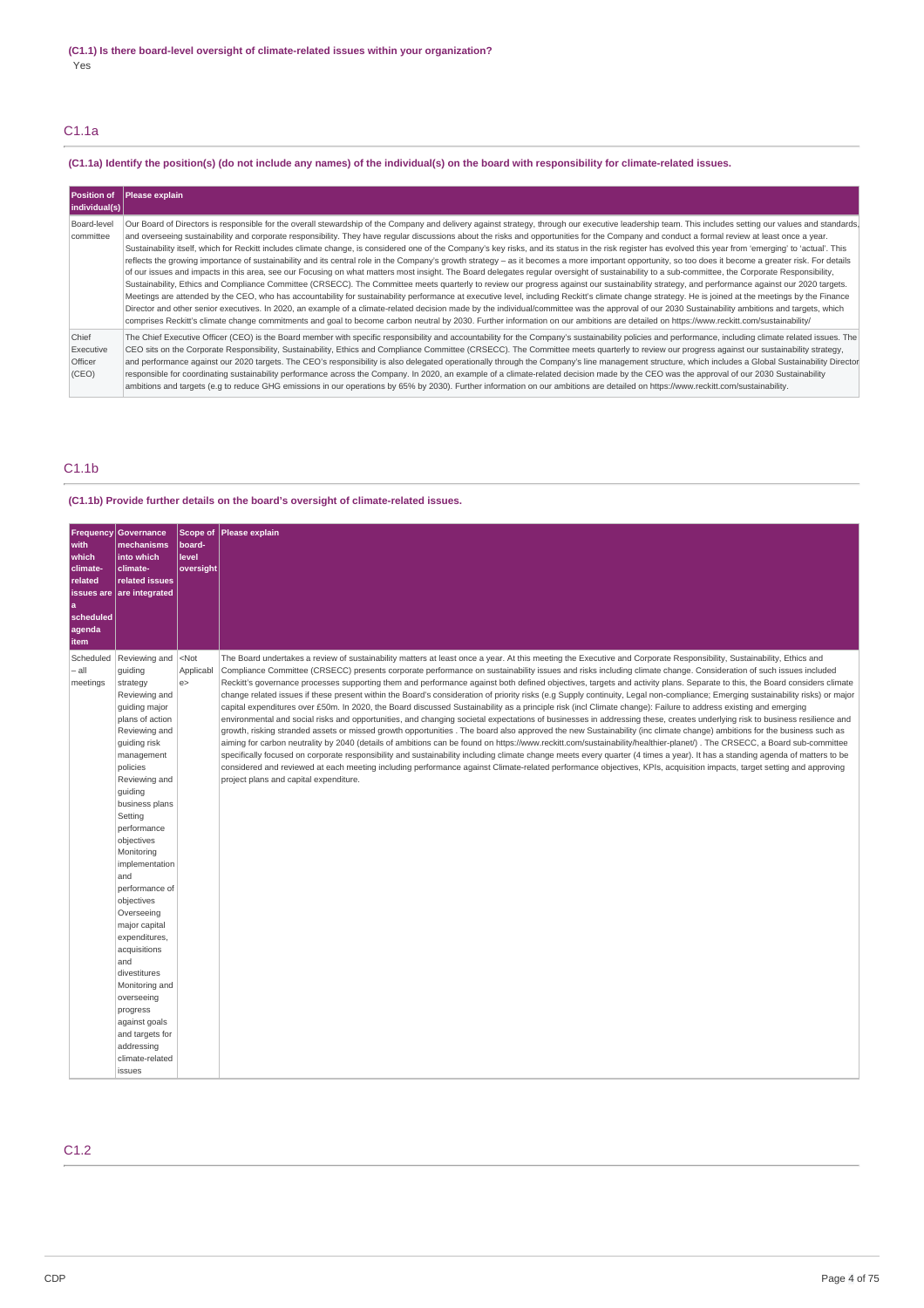#### **(C1.2) Provide the highest management-level position(s) or committee(s) with responsibility for climate-related issues.**

| Name of the position(s) and/or committee(s)                                                             | <b>Reporting</b><br>lline: | Responsibility                                                         | Coverage of<br>responsibility | Frequency of reporting to the board on climate-<br><b>related issues</b> |
|---------------------------------------------------------------------------------------------------------|----------------------------|------------------------------------------------------------------------|-------------------------------|--------------------------------------------------------------------------|
| Chief Executive Officer (CEO)                                                                           | $<$ Not<br>Applicable>     | Both assessing and managing climate-related risks<br>and opportunities | <not applicable=""></not>     | Quarterly                                                                |
| Other committee, please specify (Risk, Sustainability and Compliance <not<br>Committee (RSSC))</not<br> | Applicable>                | Both assessing and managing climate-related risks<br>and opportunities | <not applicable=""></not>     | Quarterly                                                                |
| Other committee, please specify (Business Unit Executive<br>Committees)                                 | $<$ Not<br>Applicable>     | Both assessing and managing climate-related risks<br>and opportunities | <not applicable=""></not>     | More frequently than quarterly                                           |

## C1.2a

(C1.2a) Describe where in the organizational structure this/these position(s) and/or committees lie, what their associated responsibilities are, and how climate**related issues are monitored (do not include the names of individuals).**

The CEO is the highest Exec Committee member with specific responsibility for Reckitt's environmental policy and performance, including climate related issues and agreeing on new sustainability and climate-related targets. The CEO who sits on the board, has these responsibilities as the position has ownership of sustainability as a principle risk. Impacts of sustainability include climate change related events such as extreme weather events.

The CEO is a standing member and chair of 2 management committees where climate-related matters arise: the Corporate Responsibility, Sustainability, Ethics and Compliance Committee (CRSECC) & the Risk, Sustainability and Compliance Committee (RSCC). As chair, the CEO leads the 2 committees to enable it to fulfil its purpose and facilitates meetings to ensure balance in discussion and decisions. These committees oversee implementation of compliance, sustainability and risk activities across Reckitt, together with functional department heads. Their work considers sustainability materiality assessment, climate programmes & performance against related climate targets, new sustainability strategy, activities and targets for 2030 and beyond. The CRSECC is a sub-committee where the Board delegates regular oversight of sustainability to and is held every quarter where climate issues are reported and monitored. In 2020, the CRSECC reviewed Environmental audits and management systems in their July meeting. The CEO has accountability for sustainability performance at executive level. Leadership for sustainability and related compliance sits with the Corporate Affairs & Sustainability function, with operational leadership and delivery through Brands, Supply Chain, Safety, Quality and Regulatory Compliance. This year we changed the managerial approach to oversight of sustainability matters to reflect the new structure of our business as one single Group with three business units. We now have a single committee for the Group as a whole, the Risk, Sustainability and Compliance Committee (RSCC), chaired by our CEO. This is supported by business unit-level committees, which report up to the RSCC and thus to CRSECC. These committees all meet and report quarterly. The RSCC is responsible for overseeing the implementation of sustainability (e.g climate and energy performance programmes), compliance, and ethics activities across the Company, in conjunction with functional department heads, while the business unit committees are responsible for implementation within their own business unit (e.g Health). This structure of Group committees supported by business unit equivalents provides quarterly updates to the CRSECC and Board on sustainability issues and risks, including ongoing performance against climate targets to enable their ongoing oversight of activity around sustainability. Business units are responsible for their own deliverables therefore they are responsible for advising and recommending on the development of our sustainability strategies, including our climate strategy and associated programmes, together with monitoring and driving the achievement of our Business Unit sustainability targets and standards, including Reckitt's climate related targets. They are also responsible for overseeing capital expenditure on climate management measures and sharing best practice. Further detail of how we govern sustainability (and climate related matters) can be found in our sustainability insights (https://www.reckitt.com/media/8634/sustainability-insights-2020.pdf).

## C1.3

(C1.3) Do you provide incentives for the management of climate-related issues, including the attainment of targets?

|         | Provide incentives for the management of climate-related issues | Johnneni |
|---------|-----------------------------------------------------------------|----------|
| $Row_1$ | ರ<br>___                                                        |          |

C1.3a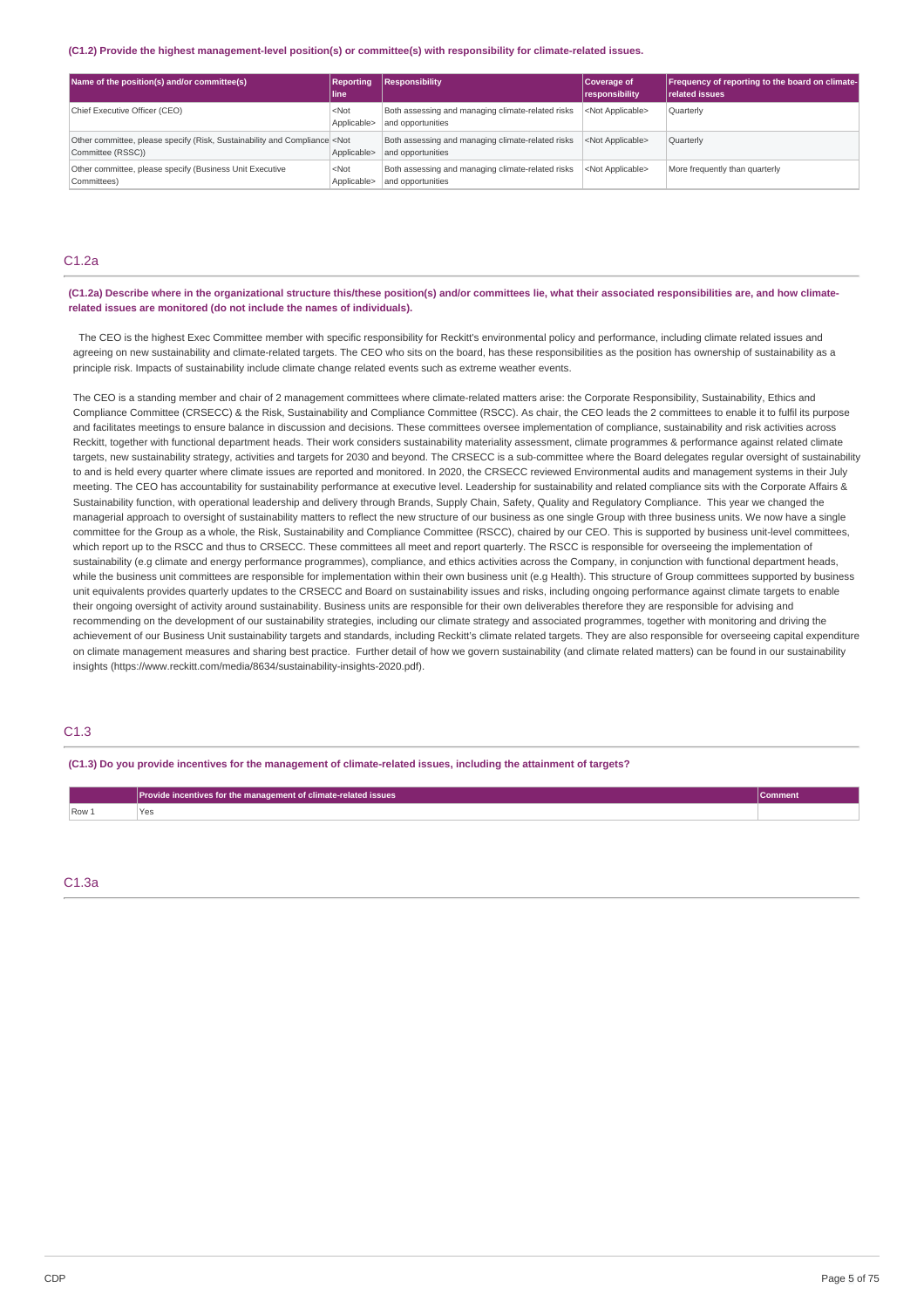## (C1.3a) Provide further details on the incentives provided for the management of climate-related issues (do not include the names of individuals).

| <b>Entitled to incentive</b>                     | Type of                    | <b>Activity</b>                                            | <b>Comment</b>                                                                                                                                                                                                                                                                                                                                                                                                                                                                                                                                                                                                                                                                                                                                                                                                                                                                                                                                                                                                                                                                                                                                                                                                                                                                                                                                                                                                                                                                                                                                                                          |
|--------------------------------------------------|----------------------------|------------------------------------------------------------|-----------------------------------------------------------------------------------------------------------------------------------------------------------------------------------------------------------------------------------------------------------------------------------------------------------------------------------------------------------------------------------------------------------------------------------------------------------------------------------------------------------------------------------------------------------------------------------------------------------------------------------------------------------------------------------------------------------------------------------------------------------------------------------------------------------------------------------------------------------------------------------------------------------------------------------------------------------------------------------------------------------------------------------------------------------------------------------------------------------------------------------------------------------------------------------------------------------------------------------------------------------------------------------------------------------------------------------------------------------------------------------------------------------------------------------------------------------------------------------------------------------------------------------------------------------------------------------------|
| Corporate executive team                         | Monetary<br>reward         | incentive inventivized<br>Emissions<br>reduction<br>target | Reckitt uses a combination of internal financial and non-financial success metrics to determine annual monetary rewards of eligible employees. Achievement of<br>the rewards is measured against pre-agreed performance targets. A combination of environmental, social and external perception metrics determines annual<br>rewards for relevant functions. Details relating to individual employees can be found in contracts of employment and targets vary according to the type and<br>level of the role. Reckitt's Remuneration Policy strives to ensure that the management team is rewarded for delivering against Reckitt's strategic priorities,<br>including such as our sustainability strategy, an approach that reflects the global nature of our business and delivers significant benefits for Shareholders.                                                                                                                                                                                                                                                                                                                                                                                                                                                                                                                                                                                                                                                                                                                                                            |
| All employees                                    | Non-<br>monetary<br>reward | Behavior<br>change<br>related<br>indicator                 | All employees can receive non-monetary recognition for the management of climate change issues which include employee awards, internal recognition or<br>special assignments. Employee Awards: Many local Reckitt sites give quarterly employee awards in line with Reckitt's core values and purpose: to protect, heal<br>and nurture in the relentless pursuit of a cleaner and healthier world. These awards are decided by leadership teams. There are also peer-nominated<br>recognitionbased awards which tend to be managed by the local regions. Some teams also have Reward and Recognition (R and R) schemes in place which<br>reward employees with innovative ideas. These awards are given based on exemplary performance, energy reduction initiatives, or achievement of a key<br>milestone in the development of a more sustainable product. Internal Recognition: Reckitt has an internal intranet called 'Rubi' that is prepared by our<br>communication team and cascaded throughout the organization which includes best practice case studies and facilitates sharing information. Specific Business<br>units/locations also have quarterly newsletters that highlight case studies and facilitate sharing information. Manufacturing functions have quarterly rewards for<br>sites with best environmental initiatives and sustainability champions for all our powerbrands. Teams will be judged on the extent to which their campaigns and<br>suggested product innovation deliver social and environmental change - including consideration of climate change. |
| Management group                                 | Monetary<br>reward         | Emissions<br>reduction<br>target                           | Reckitt uses a combination of internal financial and non-financial success metrics to determine annual monetary rewards of eligible employees. Achievement of<br>the rewards is measured against pre-agreed performance targets. A combination of environmental, social and external perception metrics determines annual<br>rewards for relevant functions. Details relating to individual employees can be found in contracts of employment and targets vary according to the type and<br>level of the role. For example, Chief Supply Officer with the Supply Leadership team have energy and carbon reduction targets each of our manufacturing sites.                                                                                                                                                                                                                                                                                                                                                                                                                                                                                                                                                                                                                                                                                                                                                                                                                                                                                                                              |
| Energy manager                                   | Monetary<br>reward         | Energy<br>reduction<br>target                              | Reckitt uses a combination of internal financial and non-financial success metrics to determine annual monetary rewards of eligible employees. Achievement of<br>the rewards is measured against pre-agreed performance targets. A combination of environmental, social and external perception metrics, e.g. energy<br>reduction targets, determines annual rewards for relevant functions. Details relating to individual employees can be found in contracts of employment and<br>targets vary according to the type and level of the role. For example, Reckitt's Supply Strategy Projects Manager has functional targets relating to delivery of<br>energy strategy and climate change emission reduction which will help determine their annual monetary reward.                                                                                                                                                                                                                                                                                                                                                                                                                                                                                                                                                                                                                                                                                                                                                                                                                  |
| Environment/Sustainability   Monetary<br>manager | reward                     | Emissions<br>reduction<br>target                           | Reckitt uses a combination of internal financial and non-financial success metrics to determine annual monetary rewards of eligible employees. Achievement of<br>the rewards is measured against pre-agreed performance targets. A combination of environmental, social and external perception metrics, e.g. emission<br>reduction targets, determines annual rewards for relevant functions. Details relating to individual employees can be found in contracts of employment and<br>targets vary according to the type and level of the role. For example, our Director of Product Sustainability and team, have functional targets around influencing<br>and promoting the development of a pipeline of innovative products with a net reduction of life cycle carbon impact year on year (including Scope 3 emissions)<br>which will help determine their annual monetary reward.                                                                                                                                                                                                                                                                                                                                                                                                                                                                                                                                                                                                                                                                                                  |
| Facilities manager                               | Monetary<br>reward         | Energy<br>reduction<br>target                              | Reckitt uses a combination of internal financial and non-financial success metrics to determine annual monetary rewards of eligible employees. Achievement of<br>the rewards is measured against pre-agreed performance targets. A combination of environmental, social and external perception metrics, e.g. energy<br>reduction targets, determines annual rewards for relevant functions. Details relating to individual employees can be found in contracts of employment and<br>targets vary according to the type and level of the role. For example, site-based emission reduction targets for facility managers that promote incorporation of<br>more efficient equipment and processes.                                                                                                                                                                                                                                                                                                                                                                                                                                                                                                                                                                                                                                                                                                                                                                                                                                                                                        |

## C2. Risks and opportunities

## C2.1

(C2.1) Does your organization have a process for identifying, assessing, and responding to climate-related risks and opportunities? Yes

## C2.1a

## **(C2.1a) How does your organization define short-, medium- and long-term time horizons?**

|             | <b>From (years)</b> | To (years)   Comment |                                                                                                                                          |
|-------------|---------------------|----------------------|------------------------------------------------------------------------------------------------------------------------------------------|
| Short-term  |                     |                      | Short term is considered in line with our short-term business planning cycle.                                                            |
| Medium-term |                     | 16                   | Medium term in considered in line with our medium-term business planning cycle.                                                          |
| Long-term   |                     | 12                   | Long term in considered in line with our long-term business planning process and our longer-term 2030 climate-related scenario analysis. |

## C2.1b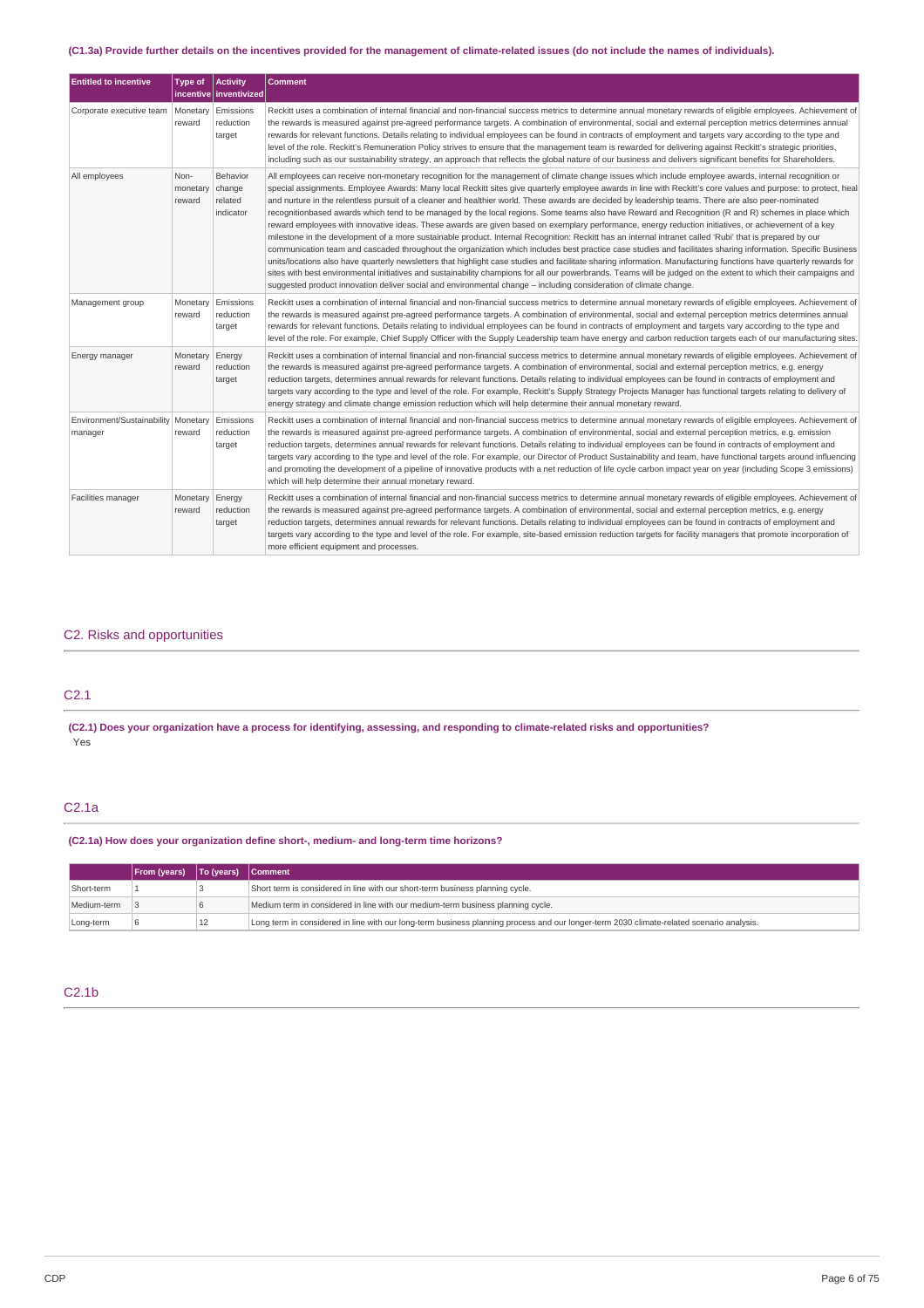#### **(C2.1b) How does your organization define substantive financial or strategic impact on your business?**

We define substantive or material impacts in our annual reporting as: "impact on viability", which includes metrics such as estimated annual monetary value, impact on

interest cover ratios and headroom over available borrowing facilities" as well as our ability to be able to have "sufficient funds to trade, settle [our] liabilities as they fall due, and remain compliant with financial covenants".

We currently use the following definitions as part of the Group Risk Assessment process. This is very topical now and we are reviewing as we evolve our Integrated Approach to Risk Management. The potential one-off impact (> £2m on COP) of risks materialising is assessed as:

• Critical: Major financial loss or critical operational failure (approx. impact >£500m)

• Major: Significant financial loss or operational disruption (approx. impact > £100m)

• Moderate: Financial loss or operational disruption (approx. impact > £25m)

• Manageable: Financial loss or operational disruption which has a negative effect on the operational efficiency / effectiveness region (approx. impact <£25m)

The probability of risks materialising is assessed as:

• Highly Likely: Risk highly likely to materialise within the next 12 months

• Probable: Risk may well occur in the next 1 - 2 years

• Possible: Risk may well occur in the next 2 - 3 years

• Remote: Risk unlikely to occur in the next 3 years

Sustainability risk (which includes Climate change related impacts) has been identified and assessed using the above classification as a highly likely moderate risk – see page 86 of our 2020 company annual report for further details.

Emerging Risks are also identified and assessed. These are defined as those with the greatest potential to significantly impact Reckitt's financial position, competitiveness and reputation, specifically, when the nature and value of the impact is not yet fully known or understood, giving the emerging nature of the risk; and/or with an increasing impact and probability over a longer time horizon (i.e. 5+ years).

Sustainability and the increasing risk of longer-term climate change related impacts, such as extreme weather events and water shortages are included in our Principal risks as stated in our annual report. Furthermore, we identify climate change as a key sustainability risk for Reckitt. Though our ESG issues materiality assessment, short, medium and long-term risks are reviewed every 2-3 years, in line with AccountAbility's five-part materiality test and GRI G4 sustainability guidelines implementation manual. We determine significance and substantive strategic impact using the following criteria:

1. Potential impact, a) Severity of impact; b) Preparedness of the business; c) Business criticality; and

2. Stakeholder priority: a) Stakeholder perception of Reckitt's impacts on the topic; b) Expectations regarding transparency on the topic; c) Diversity & range of stakeholders who express interest in the topic and consider key metrics such as interdependence value, raw materials.

## $C2.2$

**(C2.2) Describe your process(es) for identifying, assessing and responding to climate-related risks and opportunities.**

**Value chain stage(s) covered** Direct operations Upstream Downstream

**Risk management process** Integrated into multi-disciplinary company-wide risk management process

**Frequency of assessment** Annually

**Time horizon(s) covered**

Short-term Medium-term Long-term

#### **Description of process**

Reckitt operates an integrated company-wide risk management process for financial and non-financial risks performed at the functional, business unit and corporate levels. This comprises identification and monitoring of potential risk impacts, mapping current controls and development of management action plans to address control gaps. The Group principal and emerging risk assessment is an integral part of the integrated risk management framework, identifying the principal and emerging risks with the greatest potential to have a substantive or strategic impact to the Group. The assessment is completed annually in advance of the business unit and corporate strategic planning process, taking into consideration outcomes detailed areas specific risk assessments conducted throughout the year, e.g. climate related physical and transitional risk scenario analysis. At corporate level: sustainability (including climate change) was identified as a principle risk during 2020, assessed in line with the UK Corporate Governance Code Revisions 2018. This was defined as: " Failure to address existing and emerging environmental and social risks and opportunities, and changing societal expectations of businesses in addressing these, creates underlying risk to business resilience and growth, risking stranded assets or missed growth opportunities." And "Potential impact: Failure to increase the sustainability of our environmental and social footprint may lead to increased scrutiny from consumers, customers, NGOs and ESG related investors. The impacts of this are broad in range and include reputational damage and transitional risks such as; adverse public perception; resource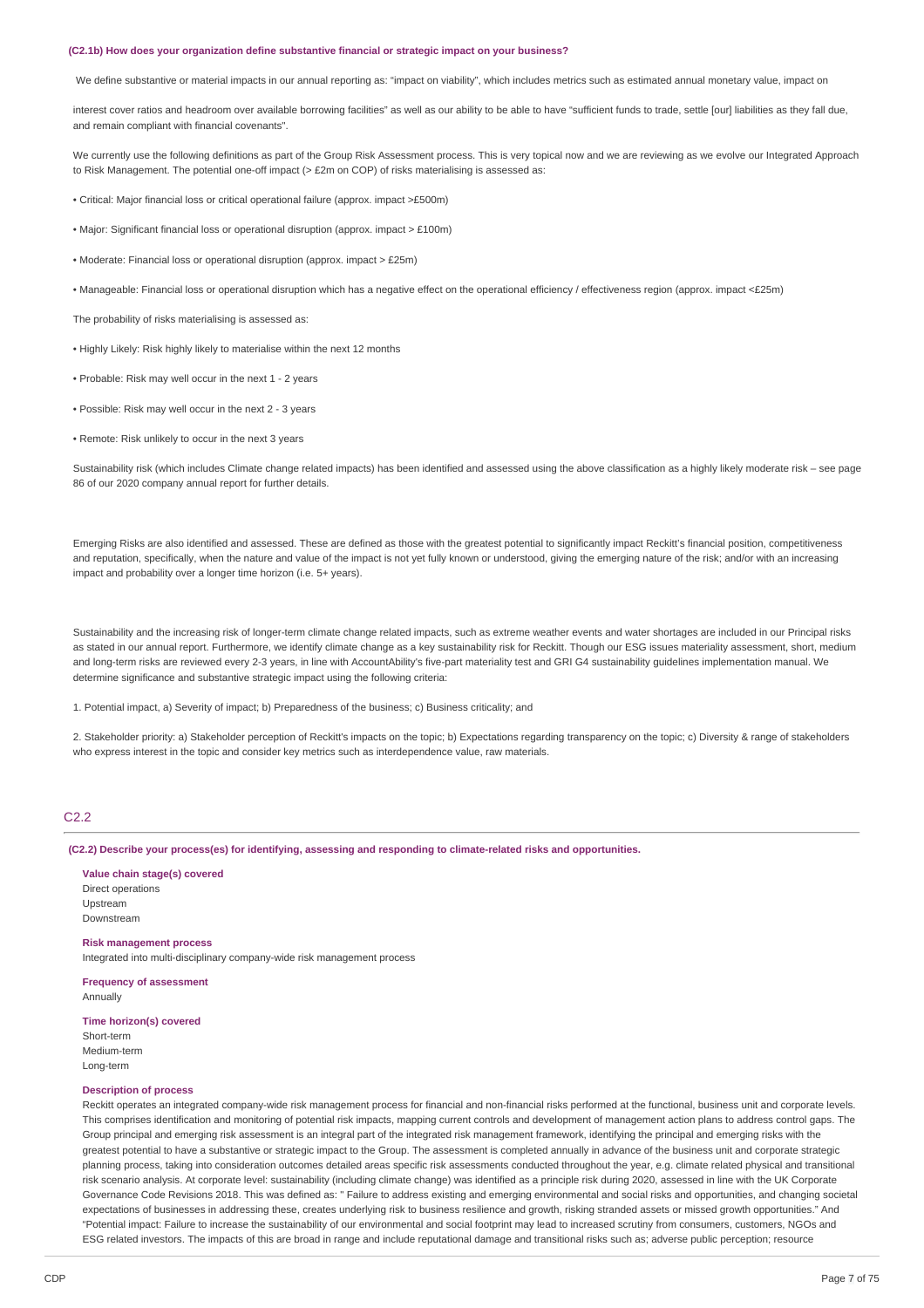inefficiency; loss of market share as consumers shift towards 'greener' products; omission from established sustainability indices impacting future investment; and potential regulatory penalties. Climate change has the potential to significantly disrupt Reckitt's operations through physical risks such as increased number of extreme weather events, water crises and ecosystem loss."

**Value chain stage(s) covered**

Direct operations Upstream Downstream

#### **Risk management process**

Integrated into multi-disciplinary company-wide risk management process

## **Frequency of assessment** Every three years or more

**Time horizon(s) covered**

Short-term Medium-term Long-term

### **Description of process**

Though our ESG issues materiality assessment, sustainability risks are reviewed every 2-3 years in line with Account Ability's 5-part materiality test and GRI G4 sustainability guidelines implementation manual. The process considers short, medium and long-term risks and opportunities, assessed for likely severity and substantive impact defined by business criticality and interdependence. We engage with a wide range of stakeholders to consider the most material issues for our business. Utilizing internal and external research, surveys, interviews and interactive webinars, our materiality assessment provides a 360-degree perspective on the ESG issues facing Reckitt and our stakeholders. Climate change (including GHG emissions, energy consumption, alternative sources, water scarcity and climate change adaptation) have been highlighted as material issues for Reckitt through this assessment. The assessment prioritises sustainability issues using the following criteria: 1. Potential impact, a) Long, medium and short-term risks or opportunities; b) Severity of impact; c) Preparedness of the business; d) Business criticality; and 2. Stakeholder priority: a) Stakeholder perception of Reckitt's impacts on the topic; b) Expectations regarding transparency on the topic; c) Diversity and range of stakeholders who express interest in climate-related risks. Our current assessment provides the groundwork for the next phase in our sustainability journey, with the outcome informing the development of our new strategies, activities in 2020 and beyond and 2030 targets.

**Value chain stage(s) covered** Direct operations

Upstream Downstream

**Risk management process** A specific climate-related risk management process

**Frequency of assessment** Not defined

#### **Time horizon(s) covered**

Short-term Medium-term Long-term

#### **Description of process**

We have conducted climate-related risk and opportunities scenario analysis which recognises the longer-term impacts of climate change, extending our consideration of risk to 12 years. PwC reviewed our activities using low carbon transitional (e.g policy changes relating to carbon pricing) and physical climate impact (e.g extreme weather events) scenarios (2 and 4- degrees), risks and opportunities analysis across our value chain in line with the TCFD recommendations. As part of this process and in support of our ongoing risk control management Reckitt has established sustainability metrics and indicators including climate-related KPIs. Targets include: GHG emission reductions; sustainable product innovation; and energy efficiency. In 2020, we started a long-term partnership with the Centre for Risk Studies at the University of Cambridge Judge Business School, to help us further model our climate risks in detail and shape our priorities for the next decade, utilising a broader 5- 20 year horizon and scenarios analysis that are consistent with the emissions pathways and scenarios specified by the Intergovernmental Panel on Climate Change (IPCC).. The above process helped identify, assess and respond to Physical risks such as More frequent weather events, like flooding or drought, can also have an impact on operational capacity at our sites, and our supply chain. We run global assessments of our sustainability risks, including climate change, flooding and water scarcity. To mitigate risks, we have activity underway in our water-stressed markets. These include progressively improving water efficiency and adopting a catchment area approach, which includes harvesting water and returning it to the local area. These measures support our broader aim to be water-positive in all these locations by 2030. We currently have 20 sites in water-stressed locations, and we're running a water scarcity study to better understand how we can develop products that keep risks to water sources as low as possible. For new sites, we look to start activities that develop a sustainable long-term water supply to lower the risk of water stress. For Transitional risks such as commodity costs – which might rise through low-carbon land management and international carbon pricing systems. Our procurement teams continually review supply chains to mitigate rises like this, and in the longer term we might consider alternative ingredients and materials. An increasing carbon price, whether from market dynamics or policy intervention, might similarly affect manufacturing and energy costs. Our progressive improvements in energy efficiency will continue to mitigate this, alongside investing in renewable energy and more sustainable innovation. Our overall approach includes plans and targets for each of our sites. These contribute to our annual objectives and our ambition to become carbon neutral by 2040.

**Value chain stage(s) covered**

Direct operations Upstream Downstream

**Risk management process** A specific climate-related risk management process

**Frequency of assessment** Not defined

**Time horizon(s) covered** Long-term

#### **Description of process**

At a product and asset level, climate-related risks are identified and assessed on an ongoing basis, and with a forward horizon in excess of 10 years as described above.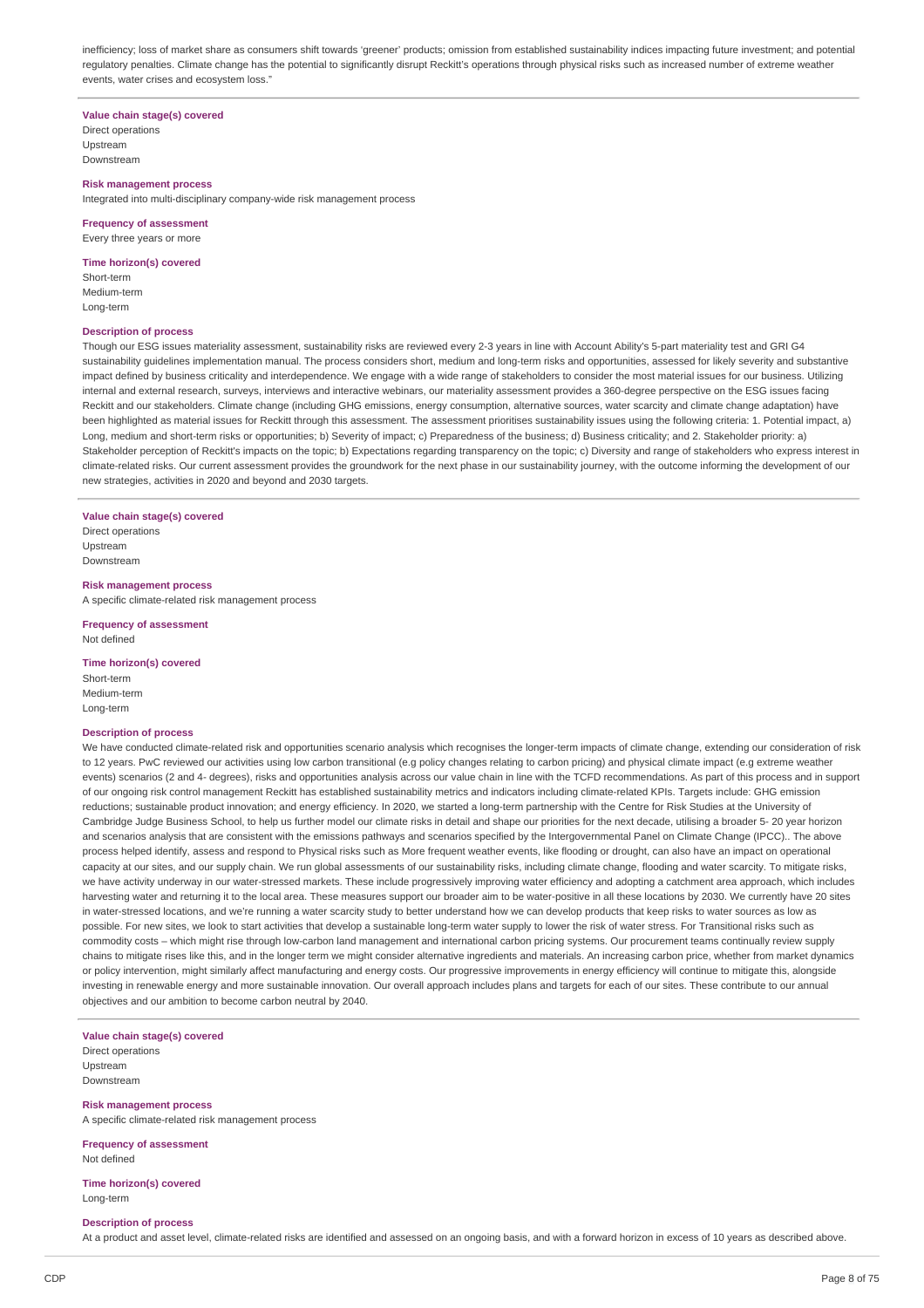For product development, a range of tools assess climate-related factors across the product life cycle from material sourcing to consumer use, as part of our R&D process, enabling us gain better insights into the climate-related risks and opportunities associated with our products. The key tool for our work in this area is our Sustainable Innovation Calculator (SIC). It scores our product innovations using quantitative metrics to establish whether an innovation, however big or small, makes a product 'more sustainable'. This means we're able to assess every change to ensure it's helping Reckitt's brand portfolio as a whole become more sustainable. The calculator considers metrics including water, carbon, plastics, packaging and ingredients.

**Value chain stage(s) covered** Direct operations

#### **Risk management process**

A specific climate-related risk management process

**Frequency of assessment** Annually

## **Time horizon(s) covered**

Short-term Medium-term Long-term

### **Description of process**

For manufacturing sites, sustainability risks including climate change, flooding and water scarcity are assessed across our supply operations through our annual global asset and environmental risk reviews. The results are reported and reviewed through our governance process by our RSSC and CRSECC, integrated into our multidisciplinary group-wide risk management framework. The outcome of the above assessments, plus related KPIs monitoring, are reported and reviewed through our governance process by our RSSC and CRSECC and integrated into the multi-disciplinary group-wide risk management framework outlined above. Together these processes and tools enable us to prioritise actions to address the biggest risks and maximise opportunities. The RSSC and CRSECC hold their meetings every quarter.

## C2.2a

### **(C2.2a) Which risk types are considered in your organization's climate-related risk assessments?**

|                        | &<br>inclusion                  | Relevance Please explain                                                                                                                                                                                                                                                                                                                                                                                                                                                                                                                                                                                                                                                                                                                                                                                                                                                                                                                                                                       |
|------------------------|---------------------------------|------------------------------------------------------------------------------------------------------------------------------------------------------------------------------------------------------------------------------------------------------------------------------------------------------------------------------------------------------------------------------------------------------------------------------------------------------------------------------------------------------------------------------------------------------------------------------------------------------------------------------------------------------------------------------------------------------------------------------------------------------------------------------------------------------------------------------------------------------------------------------------------------------------------------------------------------------------------------------------------------|
| Current<br>regulation  | Relevant<br>always<br>included  | Impacts and business preparedness regarding climate-related regulation is considered as part of our asset environmental compliance and risk review, for example carbon pricing<br>compliance risks associated with current EU ETS requirements for some of our operations in Europe and associated low short-term risks in line with current operational management<br>practices.                                                                                                                                                                                                                                                                                                                                                                                                                                                                                                                                                                                                              |
| Emerging<br>regulation | Relevant.<br>always<br>included | The potential impacts, business preparedness and stakeholder expectations regarding emerging or revised climate-related regulation and policies are considered in our materiality/risk<br>assessment, through stakeholder engagement and through the review of emerging regulations. For example, the significance of emerging carbon cap and trade or tax systems leading to<br>potential medium-low level, medium term risks associated with future changes in carbon pricing impacting on our supply chain and operations at different values. Other future changes<br>include carbon labelling requirements and product specific taxation.                                                                                                                                                                                                                                                                                                                                                 |
| Technology             | Relevant,<br>always<br>included | Risks associated with the technological improvements or innovations related to climate change are included in our materiality assessment and product life cycle footprint analysis. For<br>example, in considering a transition to a lower-carbon economic scenario we consider the risks and opportunities associated with related new technologies, and process change<br>investments to optimise energy efficiency opportunities and the impact of fiscal policies that may increase tax or other economic measures on higher carbon emissions.                                                                                                                                                                                                                                                                                                                                                                                                                                             |
| Legal                  | Relevant,<br>always<br>included | Our fundamental principles are in compliance with local and international laws, ensuring our corporate standards are upheld and continuous improvements are made to make sure our<br>commitments are fulfilled. Changes to legislation within the transition to a low carbon economy e.g. the increase in legislated carbon pricing, have been considered as part of our climate<br>related risks review and scenario analysis in relation to the TCFD recommendations. In addition, climate-related legal risks, such as increasing mandatory requirements for climate-related<br>disclosures (EU NFRD, TCFD and SECR), are considered on an ongoing basis as part of our materiality and integrated risk assessment, through our Risk, Sustainability and Compliance<br>Committee and Internal Audit risk management process.                                                                                                                                                                |
| Market                 | Relevant<br>always<br>included  | The potential impacts, business preparedness and stakeholder expectations regarding climate-related market risks are considered in our materiality and integrated risk assessment. As part<br>of our climate-related scenario analysis we have considered market related risks associated with the potential physical climate impacts of 2 and 4 degrees scenarios, for example rising<br>mean temperatures impact on GDP growth and consumer spending and thus and resilience to climate-related GDP trends. At a market level there may also be increased impact on health<br>due to rising temperatures enhancing disease transmission and pest vectors, and a local fiscal policy risk. This can provide both risks and opportunities for new product innovation, for<br>example products that are low in energy use and hence carbon emissions for the consumer or changes in consumption patterns for cold & flu medicine and pesticide as a consequence of<br>changed weather patterns. |
| Reputation             | Relevant<br>always<br>included  | Potential risks associated with changing stakeholder perceptions in relation to our business' sustainability approach and impact, influence and positive contribution to climate-related risks<br>are considered within our risk and materiality assessment. For example, in our 2020 risk review, Sustainability (including climate change) was identified as a key principle risk: Failure to<br>address existing and emerging environmental and social risks and opportunities, and changing societal expectations of businesses in addressing these, creates underlying risk to business<br>resilience and growth, risking stranded assets or missed growth opportunities.                                                                                                                                                                                                                                                                                                                 |
| Acute<br>physical      | Relevant<br>always<br>included  | Increased risks of more frequent extreme weather events and water scarcity are considered in our risk management process, including, risks associated with cyclones, hurricanes or floods,<br>business continuity and operational capacity are assessed based on our known experiences and geographical sensitives, together with business preparedness. For example, within our<br>asset risk assessment and as part of our climate-related scenario analysis we have considered acute physical risks such as cyclones, hurricanes, floods or droughts within analysis of<br>potential physical climate impacts of 2 and 4 degrees scenarios, in relation to the TCFD recommendations and our wider integrated risk management process.                                                                                                                                                                                                                                                       |
| Chronic<br>physical    | Relevant,<br>always<br>included | Within our climate-related risk assessment and scenario analysis we have taken a holistic view in considering our full value chain from, when reviewing significance of potential climate<br>related risks e.g. sales and marketing to our manufacturing processes. As such potential impacts associated with chronic physical climate risks e.g. rising mean temperature have potential<br>impacts on GDP growth and consumer spending are incorporated with our 2 and 4 degrees scenarios analysis.                                                                                                                                                                                                                                                                                                                                                                                                                                                                                          |

## C2.3

(C2.3) Have you identified any inherent climate-related risks with the potential to have a substantive financial or strategic impact on your business? Yes

#### C2.3a

(C2.3a) Provide details of risks identified with the potential to have a substantive financial or strategic impact on your business.

#### **Identifier**

Risk 1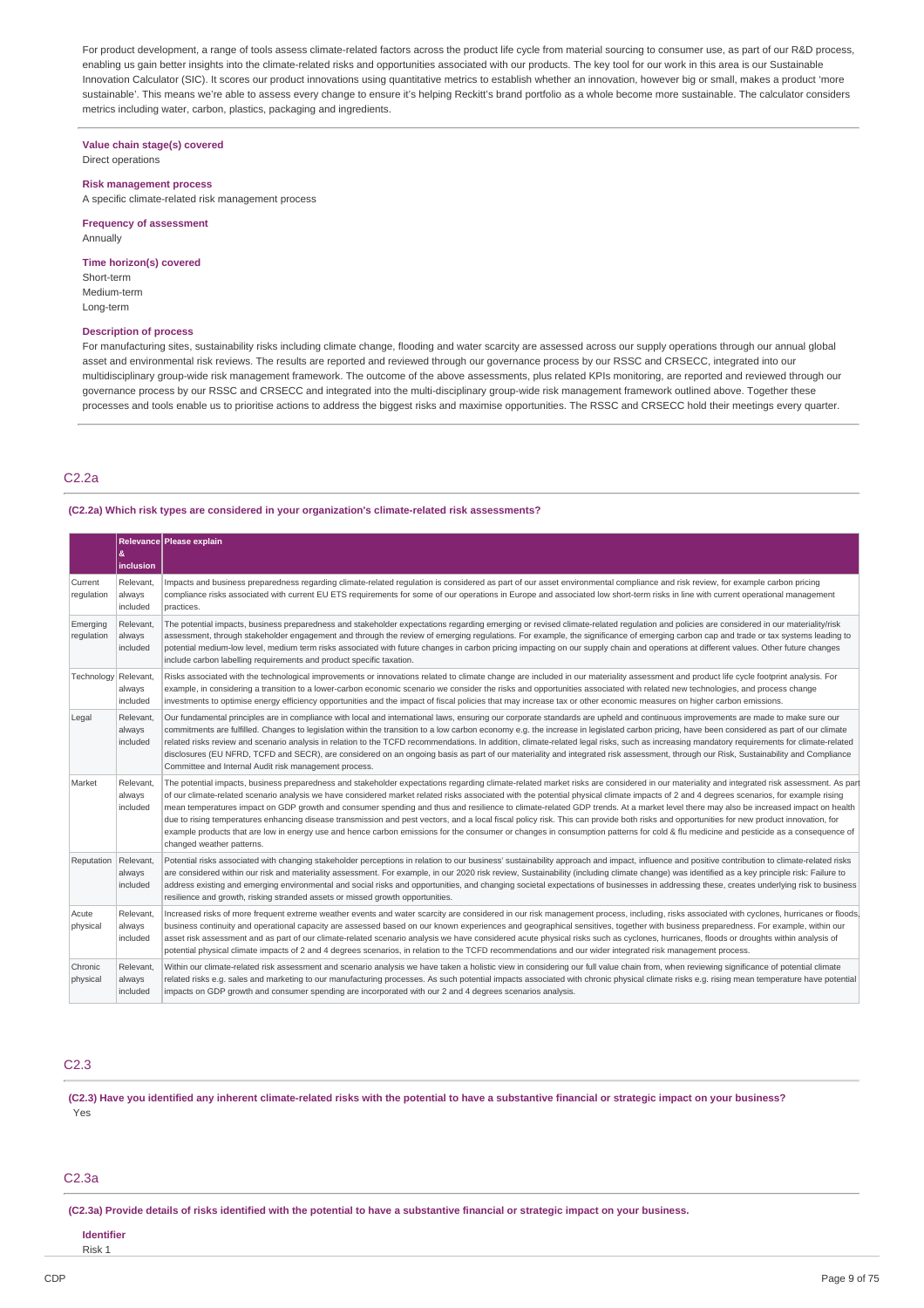#### **Risk type & Primary climate-related risk driver**

| <b>Show</b><br>regulation | anısms<br>:arhr<br>י …me<br>.<br>.<br>. |
|---------------------------|-----------------------------------------|
|                           |                                         |

## **Primary potential financial impact**

Increased indirect (operating) costs

**Climate risk type mapped to traditional financial services industry risk classification**

<Not Applicable>

#### **Company-specific description**

Potential transitional risks and opportunities have been assessed as part of our materiality/risk management process and more recently within our 2 and 4 degrees climate related risk scenario analysis. The risk drivers identified included potential increases in compliance costs associated with current and emerging regulation and climaterelated financial policies consistent with a low-carbon economy scenario. For example, the potential increases in energy costs for our global operations resulting from increases in carbon cap and trade schemes, taxes or higher levels of carbon pricing coming online, regions where we operate, such as the EU ETS and UK Carbon Floor price. Relevance to Reckitt and potential strategic substantive impact has been determined by modelled collective severity across all global operations, utilizing a shadow carbon prices typical for OECD countries, for sites located in those countries and a lower carbon pricing, equivalent to that predicted for Brazil and China modelled for sites located in non-OECD countries. While Reckitt currently has one facility within a carbon cap and trade scheme, the potential increases in such fiscal policies and regulations being considered regionally and globally, aligns with the potential risk being considered as 'more likely than not' in presenting an impact through increased energy prices.

**Time horizon**

Medium-term

**Likelihood** More likely than not

**Magnitude of impact** Medium-low

**Are you able to provide a potential financial impact figure?** Yes, an estimated range

**Potential financial impact figure (currency)** <Not Applicable>

**Potential financial impact figure – minimum (currency)** 4710000

**Potential financial impact figure – maximum (currency)** 18300000

#### **Explanation of financial impact figure**

Based on a minimum carbon floor price of £18.00 per tonne of CO2e (UK current carbon floor price) and the sum of our 2020 energy associate GHG emissions potential addition costs have been estimated above £4.71m (261,814CO2et x £18/CO2et). This being the proportion of our carbon footprint within direct operations. The carbon floor price of £18 was selected as an applicable price. Note this differs from our scenario analysis which uses a 2030 timescale and the IEA forecasted a carbon price for 2025 and 2040, which was calculated at between £55-£70 in 2030. Based on a continuation of our 2020 energy associated GHG emissions to 2030 for our direct operations, this could equate to an additional £14m (261,814 x £55 ) -£18m (261,814 x £70).

**Cost of response to risk** 15800000

#### **Description of response and explanation of cost calculation**

At Reckitt we are mitigating this risk by lowering our carbon emissions, becoming more energy efficient, aiming to source 100% renewable electricity by 2030 at our sites, switching to lower carbon fuels and aiming to be carbon neutral by 2040. We have set energy and GHG reduction targets (year on year, and vs. 2012 baseline) across all our global manufacturing sites. Dedicated site EHS teams, led by an EHS manager, develop, implement and report progress in energy saving measures working alongside our corporate Sustainability, Engineering and Supply Strategy teams. Progress is reported and monitored through our monthly, quarterly and annual Supply environmental reports. In 2020, project examples include further solar installations at our Mauripur Site in Pakistan. As of 2020, we now also source renewable energy for over 62% of our manufacturing sites, through supplier certificates, PPA's, contracts and onsite investments. Since 2012, we have reduced our energy consumption per unit of production by 27%. In terms of management costs, investments in energy and emissions reduction projects implemented within our operations in 2020 (and listed in C4.3b) totalled £12.7m. Ongoing site energy management OPEX at approximately £3.1m. Cost of response=£12.7m+£3.1m.

#### **Comment**

**Identifier** Risk 2

**Where in the value chain does the risk driver occur?** Upstream

#### **Risk type & Primary climate-related risk driver**

Emerging regulation Carbon pricing mechanisms

## **Primary potential financial impact**

Increased indirect (operating) costs

**Climate risk type mapped to traditional financial services industry risk classification** <Not Applicable>

### **Company-specific description**

Potential transitional risks and opportunities have been assessed as part of our materiality/risk management process and more recently within our 2 and 4 degrees climate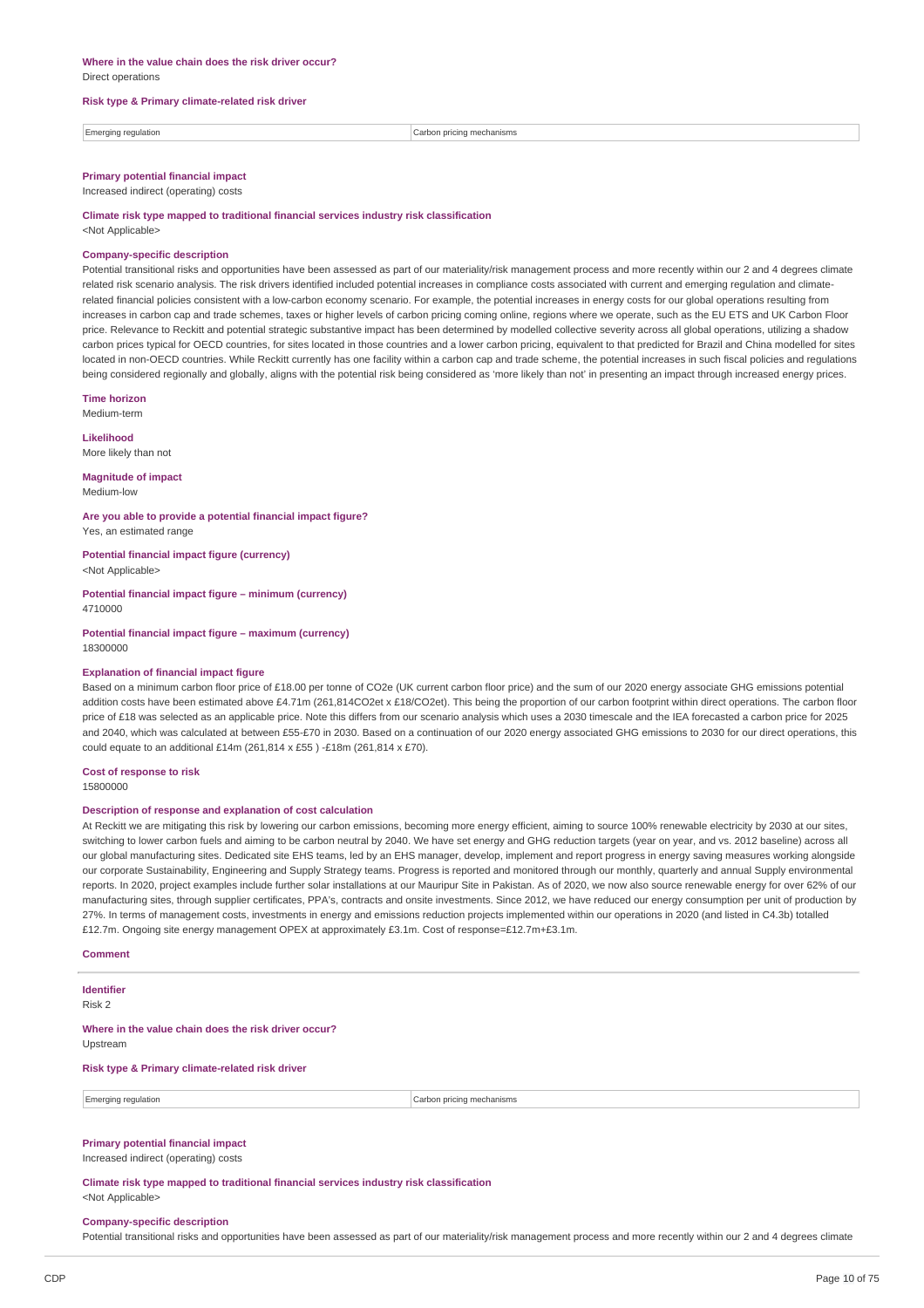related risk scenario analysis. The risks identified included potential increases in current and emerging regulation and climate-related financial policies consistent with a low-carbon economy scenario, such as increases in global carbon cap and trade schemes, taxes and the carbon pricing impacting our supply chain. For example, The EU Emissions Trading Scheme (ETS) influences Reckitt indirectly through the increased cost of raw materials purchased from European suppliers. Each year our expenditure on raw materials procured from suppliers within the EU is between £200M and £400M. An increased carbon price could potential affect key commodities within Reckitt's up streams supply chain such as supply of sugar, dairy and packaging. With over 50 carbon pricing schemes being implemented or scheduled for implementation and over 80 countries stating their intention to implement such schemes within their response to the Paris Agreement, it is considered highly likely that a continued increase in the cost of raw materials is expected to be seen as our suppliers are passing on any increases in their production costs due to carbon trading schemes, increasing commodity prices e.g. energy and/or climate-related regulations.

**Time horizon**

Long-term

**Likelihood** More likely than not

**Magnitude of impact**

Medium

**Are you able to provide a potential financial impact figure?** Yes, a single figure estimate

**Potential financial impact figure (currency)** 113400000

**Potential financial impact figure – minimum (currency)** <Not Applicable>

**Potential financial impact figure – maximum (currency)** <Not Applicable>

#### **Explanation of financial impact figure**

The extent to which we are financially impacted by increases in global carbon cap and trade schemes, taxes and the carbon pricing in the supply chain will depend on many variables including location of our suppliers and their own supply chains. This financial impact figure range is an estimate based on supplier activity in the upstream supply chain using our carbon footprint calculations in 2020 for packaging/raw materials with a carbon price of £18 a tonne (6.3m CO2et x £18/CO2et) = £113.4m. Reckitt is currently strengthening review and monitoring of upstream supplier environmental activity, to minimise such risks and improve data around this estimate accordingly. As we note in our Climate insight and TCFD disclosure: Carbon pricing and regulation Commodity costs might rise through low-carbon land management and international carbon pricing systems. Our procurement teams continually review supply chains to mitigate rises like this, and in the longer term we might consider alternative ingredients and materials. An increasing carbon price, whether from market dynamics or policy intervention, might similarly affect manufacturing and energy costs. Our progressive improvements in energy efficiency will continue to mitigate this, alongside investing in renewable energy and more sustainable innovation. Our overall approach includes plans and targets for each of our sites.

#### **Cost of response to risk**

12825000

#### **Description of response and explanation of cost calculation**

Since 2007 we have been using a life cycle carbon footprint assessment to measure and reduce the climate change impacts from the manufacture and use of our products. In 2020 we set a new target to reduce our carbon footprint by 50% against a 2012 baseline. Reduction of embodied carbon in input raw and packaging materials is a key part of this program. We use a streamlined LCA tool, the Sustainability Innovations App, as part of our product development process enabling the R&D teams to consider the carbon footprint during product design and development. This allows us to substitute materials for less carbon intensive options. For example, the App helped to identify carbon savings for our Mucinex Fast-Max cold, flu and sore-throat caplets. The product was originally available in a bottle but applying learnings from the App helped to identify that the caplets are almost 95% lighter, saving >80% of GHG emissions. We are continually investing in the design and development of our products to reduce their lifecycle carbon impacts. The management cost of £125k below is estimated based on the mean average of the cost of our Product Sustainability Metrics program which is around £100K-150K annually. Additional management costs associated with other R&D spend also occur for sustainable product development by our brands. However, due to complexity and the interrelationship of R&D product improvement drivers it is not possible to separate climate-related costs. Capital expenditure of £12.7m for site GHG efficiency also makes up the cost of response to risk as it reduces supplier costs. (Total Cost of response = £12.7m + £125,000)

**Comment**

**Identifier** Risk 3

## **Where in the value chain does the risk driver occur?**

Direct operations

#### **Risk type & Primary climate-related risk driver**

Acute physical Increased severity and frequency of extreme weather events such as cyclones and floods

## **Primary potential financial impact**

Decreased revenues due to reduced production capacity

#### **Climate risk type mapped to traditional financial services industry risk classification** <Not Applicable>

#### **Company-specific description**

An increasing incidence and severity of severe weather patterns, and in the case of this example, cyclones, has the potential to lead to increased disruption to our business operations and to our supply chain. As an example, three years ago (in 2016) the Vardah cyclone brought winds of 140kmph to Namil Nadu, India. Eighteen members of the public were killed during this extreme weather incident and extensive infrastructure damage was reported. The cyclone caused damage to our manufacturing site, IGK, which is located in the region. A more recent windstorm in 2019 at our Hosur Site caused physical property damage and business interruption. Risks associated with potential physical climate impacts (extreme weather events) have been assessed as part of our materiality/risk management process and more recently within our 2 and 4 degrees scenario analysis. For example, current forecasts suggest just under 20% of RB sites are within regions where the flood probability is likely to increase by 25% or more by 2030. As noted in our climate insight: More frequent weather events, like flooding or drought, can also have an impact on operational capacity at our sites, and our supply chain. We run global assessments of our sustainability risks, including climate change, flooding and water scarcity. To mitigate risks, we have activity underway in our water-stressed markets. These include progressively improving water efficiency and adopting a catchment area approach, which includes harvesting water and returning it to the local area. These measures support our broader aim to be water-positive in all these locations by 2030.. For new sites, we look to start activities that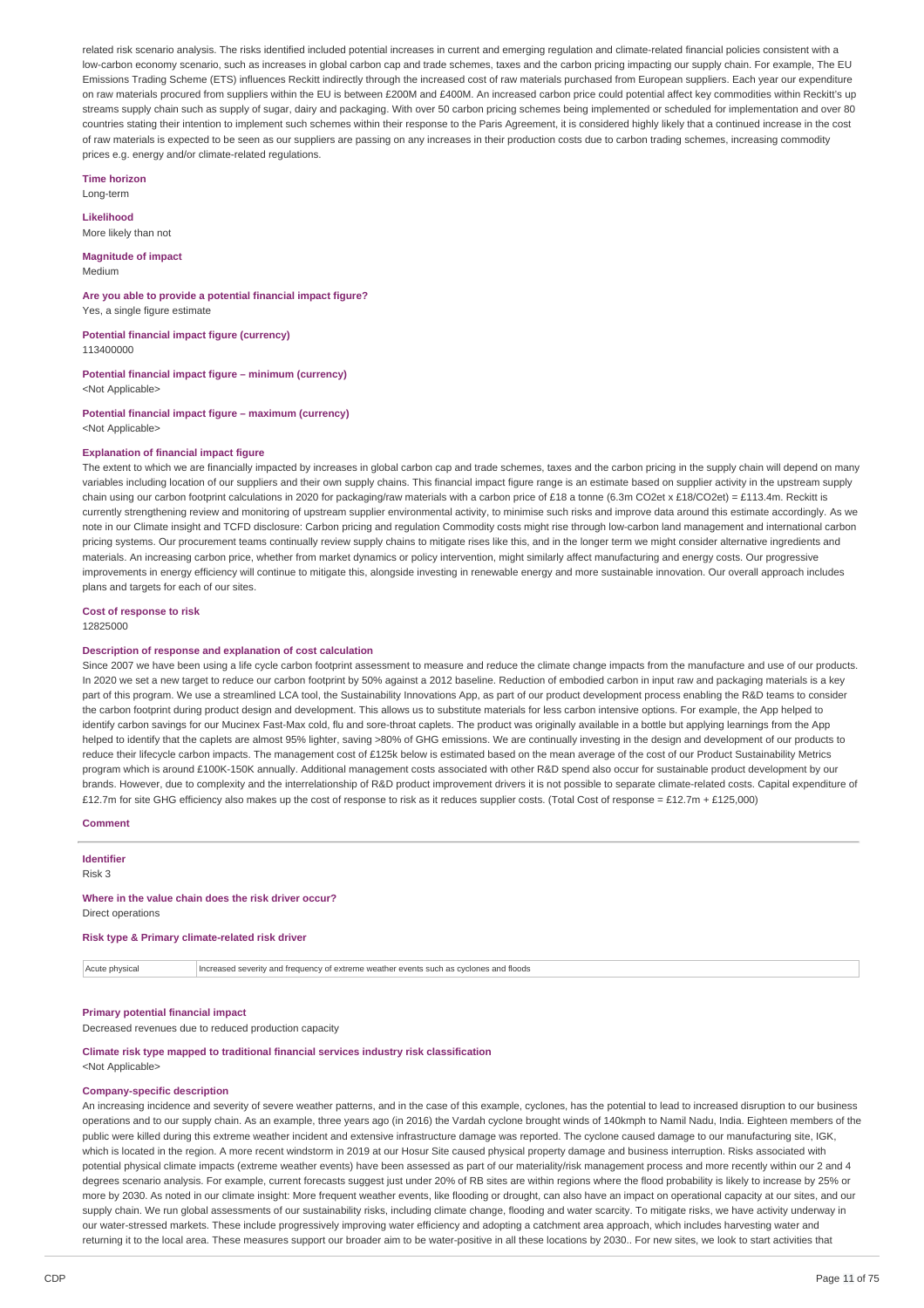develop a sustainable long-term water supply to lower the risk of water stress.

## **Time horizon**

Long-term

**Likelihood** More likely than not

#### **Magnitude of impact** Medium

**Are you able to provide a potential financial impact figure?** Yes, an estimated range

**Potential financial impact figure (currency)** <Not Applicable>

**Potential financial impact figure – minimum (currency)** 5650000

**Potential financial impact figure – maximum (currency)** 45000000

### **Explanation of financial impact figure**

Financial impact figure range is based on "Loss expectancy" set by our insurers, a term/figure used which is the level of losses what the business expects will happen. The largest "loss expectancy" from a single site is £5.65m and the total "loss expectancy" across all our sites exposed to flood or wind risk is £45m, however it is highly unlikely an event will occur at the same time affecting all sites.

**Cost of response to risk**

210000

#### **Description of response and explanation of cost calculation**

We have risk management and contingency planning in place for such incidents. Our global insurers conduct an annual review based on risk assessments and site-specific visits to understand and manage risks and recommend specific measures where necessary. We have risk management and contingency planning in place for such incidents, for example Reckitt has a team of full-time employees (at least one per site) who manage these risks on an ongoing basis and are also primed to mobilise when such incidents occur. Each person has undertaken training, familiarisation and preparedness activities that will enable a streamlined response should an incident occur. The annual cost of keeping training and site emergency plans up to date is in the range of £50-100k per annum (with an estimated mean average of £75,000 per annum as included below). In addition to site resources, at corporate level, EHS related risk management consists of around 10% of our risk management budget. A recent quote for installing a flood barrier at a medium-sized facility in India was approx. £135,000. The Cost of response to risk is the annual average cost of training and updating emergency plans (£75k) + estimated/quote of installing a flood barrier at a medium sized facility (£135k). Total cost of response is £135k +£75k = £210k

**Comment**

## C2.4

(C2.4) Have you identified any climate-related opportunities with the potential to have a substantive financial or strategic impact on your business? Yes

## C2.4a

(C2.4a) Provide details of opportunities identified with the potential to have a substantive financial or strategic impact on your business.

#### **Identifier** Opp<sub>1</sub>

**Where in the value chain does the opportunity occur?** Direct operations

**Opportunity type**

Resource efficiency

**Primary climate-related opportunity driver**

Use of more efficient production and distribution processes

## **Primary potential financial impact**

Reduced indirect (operating) costs

## **Company-specific description**

Potential transitional opportunities have been assessed as part of our materiality/risk management process and more recently within our 2 and 4 degrees climate-related risk scenario analysis. Carbon and energy taxes and regulations associated with emissions have the potential to increase energy and management costs. Opportunities identified within Reckitt's operations include mitigating impacts of potential increase in carbon and energy tax and operating costs (current exposure estimated as 10-30% of wholesale energy costs depending on geography) by increasing energy efficiencies and reducing the energy used to manufacture our products. We recognize these incentives together with investment in energy efficiency in line with achieving our targets could provide a return on investment ratio of 1:2.4 in addition to benefits from being an early adopter of energy efficient technology is likely to bring competitive benefits to Reckitt and reduce vulnerability to changes in energy prices and energy/fuel or carbon taxes.

**Time horizon**

Medium-term

**Likelihood** More likely than not

**Magnitude of impact**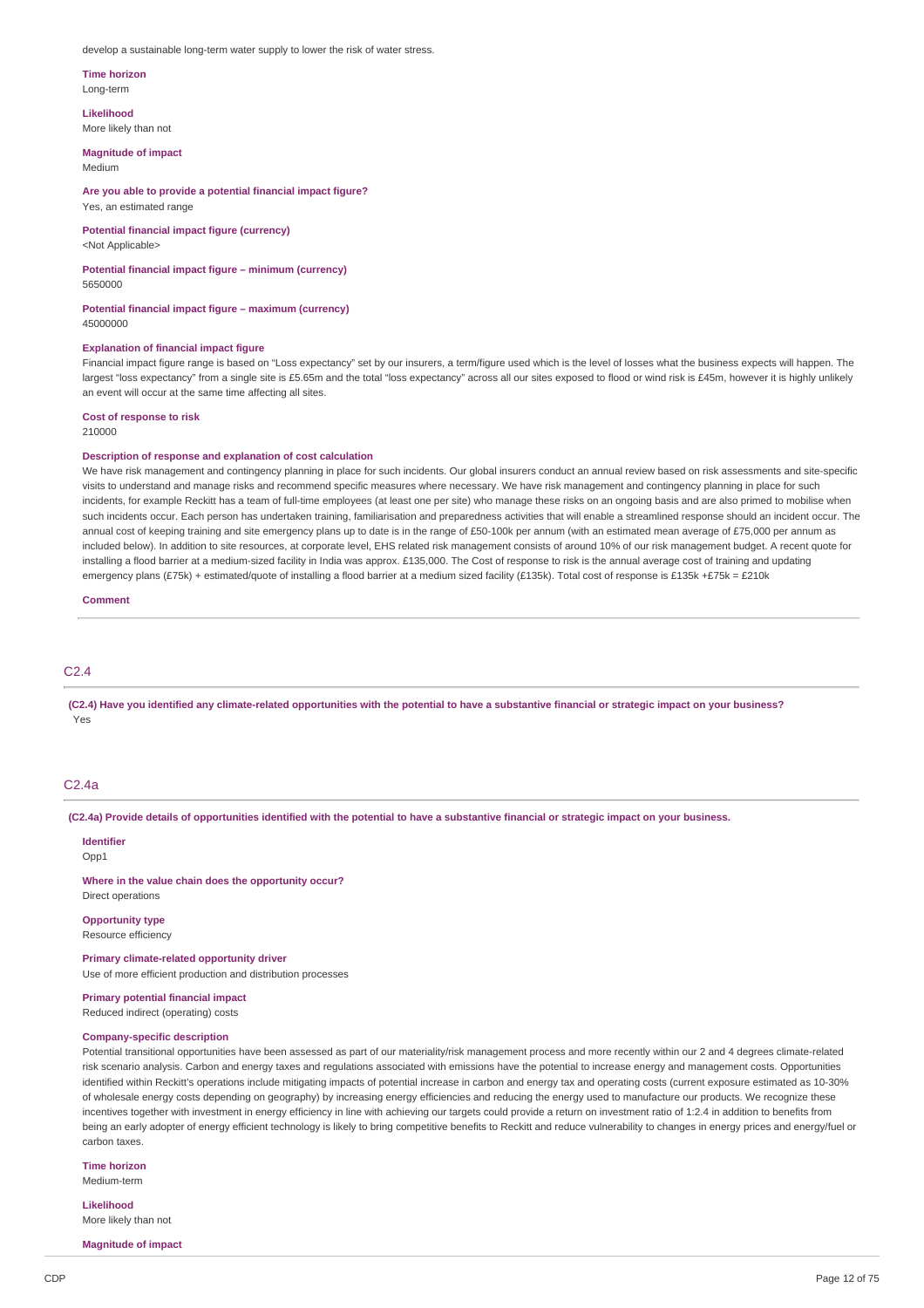#### **Are you able to provide a potential financial impact figure?** Yes, an estimated range

**Potential financial impact figure (currency)**

<Not Applicable>

**Potential financial impact figure – minimum (currency)** 1500000

**Potential financial impact figure – maximum (currency)** 2000000

### **Explanation of financial impact figure**

We estimate the financial advantage gained through the projects implemented as a result of our energy saving measures worldwide offer additional cumulative benefits of approximately £1.5 – 2 million per annum.

**Cost to realize opportunity** 15800000

#### **Strategy to realize opportunity and explanation of cost calculation**

We have an on-going Global Energy Reduction Programme to reduce the energy use and GHG emissions at our Global facilities. Our approach focuses on driving energy efficiency improvements, switching to lower carbon fuels and setting energy and GHG reduction targets (both year on year, and vs. 2012 baseline) across all our global manufacturing sites. In collaboration with our corporate Sustainability, Engineering and Supply Strategy teams, dedicated site EHS teams, led by an EHS manager develop, implement and report progress in energy saving measures. Progress is reported and monitored through our monthly, quarterly and annual Supply environmental reports. To manage the opportunities our Energy and GHG Project Programme is also supported by our Capital Expenditure which tracks projects dedicated to energy savings, as well as associated emissions savings. In 2020 project examples include our Anhui site in China and Mauripur site in Pakistan, where we brought in a system that uses exhaust air to warm inlet air, reducing steam heat use and saving energy and natural gas. The Anhui team also upgraded from a manual to an automated water circulation system, which meant more energy, water and cost savings. Since 2012, we have reduced our energy consumption per unit of production by a total of 27%. Further details are provided in Reckitt Insights on Climate Change at Reckitt com. Estimated costs to realise this opportunity is based on investments in energy and emissions reduction projects implemented within our operations in 2020 and listed in C4.3b (total approx . £12.7m) + ongoing site energy management opex at approximately  $(E3.1m) = E15.8m$ 

#### **Comment**

Financial impact is calculated based on cumulative savings, however this figure will vary higher or lower year on year, depending on technologies and measures implemented and future opportunities.

## **Identifier**

Opp2

#### **Where in the value chain does the opportunity occur?** Upstream

**Opportunity type**

## Products and services

**Primary climate-related opportunity driver**

Development of new products or services through R&D and innovation

#### **Primary potential financial impact**

Increased revenues resulting from increased demand for products and services

### **Company-specific description**

By 2025, 64% of the world's population will live in areas of significant water stress. Our products depend on water - 15 of our 21 Powerbrands contain water and around half of them need water for use. We have also identified that 80% of our water impact is in consumer use. There are potential opportunities for our business to develop products that require less water and to promote these in countries/regions/areas of water scarcity and reduce our environmental impacts. Geographically, India is the country with the biggest impact based on water use, water scarcity and the volume of our business. Taking water scarcity into account, hand and body washing is the consumer use category with the largest water impact. Analysis has demonstrated that it is therefore important for us to take action to conserve water both in our manufacturing and during the consumer use of our products.

**Time horizon**

Medium-term

**Likelihood** Likely

#### **Magnitude of impact** Medium

**Are you able to provide a potential financial impact figure?** Yes, a single figure estimate

**Potential financial impact figure (currency)** 506000000

**Potential financial impact figure – minimum (currency)** <Not Applicable>

### **Potential financial impact figure – maximum (currency)** <Not Applicable>

#### **Explanation of financial impact figure**

Expanding sales of products that require less water per dose provides an opportunity to increase revenue in water scarce countries. E.g. liquid soap requires 40% less water to use compared to bar soap. By increasing sales of soap products which require less water per dose we can increase revenue in the market. These innovations contributed to the £3,376m Net Revenue (NR) from sustainable products (based on a 12-month period from Q4 2019–Q3 2020 and excluding our Nutrition business), representing 30.4% of total NR. Delivering 30% NR derived from more sustainable products by 2020 created an opportunity of an incremental 5.2% which equates to approx. £506m (excluding our Nutrition business). 'More sustainable' products are as measured by our Sustainable Innovation Calculator App, a streamlined LCA tool that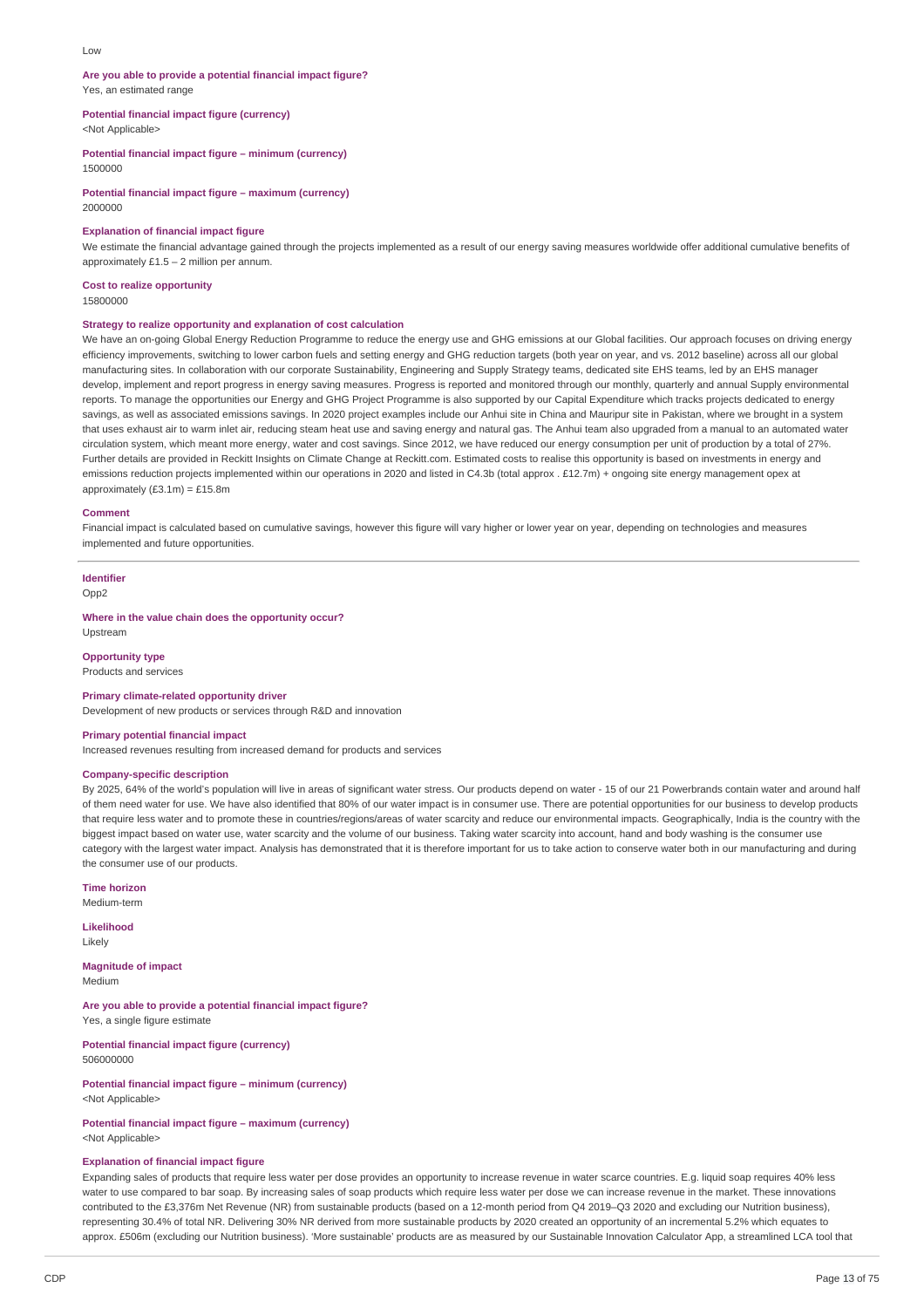models environmental impacts of products (carbon, water impact, ingredients, and packaging) from raw materials to consumer use. To meet the carbon criteria a product must achieve significant savings of > 10% in grams of CO2e per dose.

#### **Cost to realize opportunity** 500000

### **Strategy to realize opportunity and explanation of cost calculation**

Reckitt's sustainable product innovation develops products that make a difference, contributing to better use and maintenance of environmental resources. We design in better ingredients and ways to use our products to reduce the total environmental footprint. Realization of our strategy is supported by our target to achieve 1/2 Net Revenue from more sustainable products by 2030. Innovations are developed after studying consumers' hand washing habits with liquid, bar and foaming hand soaps. We discovered that people use much more water with liquid and bar soaps than they do with foaming soap so we designed Dettol Touch of Foam to need less water. Another innovation addressing water is Dettol Squeezy liquid handwash which requires 40% less water to use compared to bar soap, and a carbon and water impact saving of over 60% per dose and a pack savings of over 50% per dose (where dose = 1 handwash). The costs associated with the research and development of this new product were in the region of £50,000. This cost will increase with innovation in other products, which is part of our routine activity. We estimate 8-10 product innovations to help realise this opportunity for net revenue (£50,000x10=£500,000)

#### **Comment**

#### **Identifier** Opp3

#### **Where in the value chain does the opportunity occur?** Downstream

**Opportunity type**

Products and services

#### **Primary climate-related opportunity driver**

Shift in consumer preferences

#### **Primary potential financial impact**

Increased revenues resulting from increased demand for products and services

### **Company-specific description**

Consumers are predominantly driven by the price and effectiveness of our products; however, environmental issues are now on the agenda of concerned consumers. An increase in demand for energy/water/resource efficient products and a desire to purchase them from companies that take a leading approach to climate change mitigation/adaptation, such as Reckitt, could lead to competitive advantage and USPs for our more sustainable product lines, with around 30% of current revenue being derived from more sustainable products. Similarly, in geographical locations where water is scarce, products which require less water in the use phase may be more appealing to consumers. This presents an opportunity for Reckitt to promote the environmental credentials of our company and our products, grow our market share and improve our reputation with our consumers.

**Time horizon**

Short-term

**Likelihood** Likely

## **Magnitude of impact**

Medium

#### **Are you able to provide a potential financial impact figure?** Yes, a single figure estimate

**Potential financial impact figure (currency)** 506000000

#### **Potential financial impact figure – minimum (currency)** <Not Applicable>

**Potential financial impact figure – maximum (currency)** <Not Applicable>

#### **Explanation of financial impact figure**

Annually we publish our progress against our target of a third of our Net Revenue (NR) to be from more sustainable products by 2020 (in 2020 our Exec agreed to go further and push for 50% of NR to be from more sustainable products by 2030). Our NR from more sustainable products was £3,376 million in 2020, up from £2,397 million in 2019 (based on a 12-month period from Q4 2019–Q3 2020 and excluding our Nutrition business). This is equivalent to 30.4% of total NR. With over 75% of our value deriving from goodwill and intangible assets including brand equity, there is a clear value associated with the reputation of Reckitt's brands. Delivering our target for 2020 of 30% NR derived from more sustainable products created an opportunity of an incremental 5.2% which equates to £506m (excluding our Nutrition business).

## **Cost to realize opportunity**

## 1000000

## **Strategy to realize opportunity and explanation of cost calculation**

The methods we use to manage this opportunity include the development of brand-specific sustainability communications for 100% of our Powerbrands: In 2020 we restructured our Reckitt sustainability website and other consumer-facing sustainability websites to make the content more interactive and more easily accessible. We know through our carbon and water life cycle analysis that most of our products' environmental impact comes when consumers use our products. Therefore, many of our individual brand websites carry tips and advice on how to use our products in a more sustainable way. For example, our Finish UK website provides guidance on how to recycle our packaging, advises not to pre-rinse dishes before putting them in the dishwasher, and this is replicated by iconography on-pack suggesting to avoid pre-rinsing, filling the dishwasher up completely and using the eco-setting on the machine. But it is not only about preserving the environment – we also share information on the positive impact of our brands on health and well being, to create a healthier planet and improve our reputation among our stakeholders. Associated internal management costs for the above programmes and projects are estimated to be £1m based upon annual investment costs together with internal staffing resources.

#### **Comment**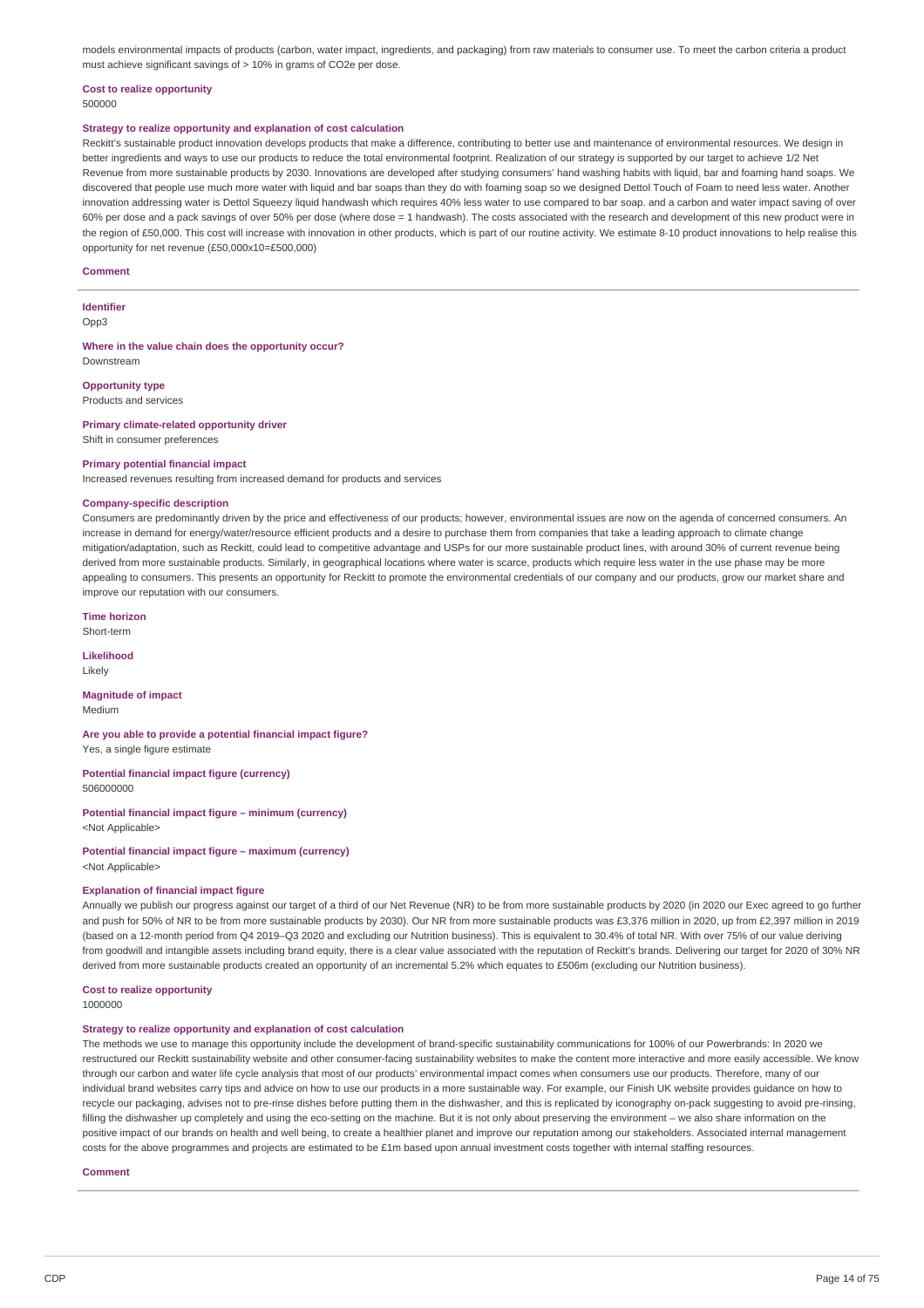## C3.1

**(C3.1) Have climate-related risks and opportunities influenced your organization's strategy and/or financial planning?** Yes, and we have developed a low-carbon transition plan

## C3.1a

(C3.1a) Is your organization's low-carbon transition plan a scheduled resolution item at Annual General Meetings (AGMs)?

|      | Is your low-carbon transition plan a scheduled resolution item at AGMs?                     |  |
|------|---------------------------------------------------------------------------------------------|--|
| Row: | No, and we do not intend it to become a scheduled resolution item within the next two vears |  |

## C3.2

**(C3.2) Does your organization use climate-related scenario analysis to inform its strategy?** Yes, qualitative and quantitative

## C3.2a

## **(C3.2a) Provide details of your organization's use of climate-related scenario analysis.**

| Climate-<br>related<br>scenarios<br>and models<br>applied                                                                              | <b>Details</b>                                                                                                                                                                                                                                                                                                                                                                                                                                                                                                                                                                                                                                                                                                                                                                                                                                                                                                                                                                                                                                                                                                                                                                                                                                                                                                                                                                                                                                                                                                                                                                                                                                                                                                                                                                                                                                                                                                                                                                              |
|----------------------------------------------------------------------------------------------------------------------------------------|---------------------------------------------------------------------------------------------------------------------------------------------------------------------------------------------------------------------------------------------------------------------------------------------------------------------------------------------------------------------------------------------------------------------------------------------------------------------------------------------------------------------------------------------------------------------------------------------------------------------------------------------------------------------------------------------------------------------------------------------------------------------------------------------------------------------------------------------------------------------------------------------------------------------------------------------------------------------------------------------------------------------------------------------------------------------------------------------------------------------------------------------------------------------------------------------------------------------------------------------------------------------------------------------------------------------------------------------------------------------------------------------------------------------------------------------------------------------------------------------------------------------------------------------------------------------------------------------------------------------------------------------------------------------------------------------------------------------------------------------------------------------------------------------------------------------------------------------------------------------------------------------------------------------------------------------------------------------------------------------|
| <b>RCP 2.6</b><br><b>RCP 8.5</b><br><b>REMIND</b><br>MESSAGE-<br><b>GLOBIOM</b><br>Nationally<br>determined<br>contributions<br>(NDCs) | Our approach has considered climate scenarios to provide insights into how the world could be influenced under various transition and physical climate risks and delineate possible states of the<br>future with the impact of climate change. In line with our short, medium- and long-term risk time horizons of 1 to 2 years, 3 to 5 years and 6 to 12 years (respectfully) the analysis has been conducted<br>taking a time line horizon up to 2030. We recognized published scenarios have a wide range of characteristics and outcomes. Our scenario analysis is consistent with the emissions pathways and<br>scenarios specified by the Intergovernmental Panel on Climate Change (IPCC including RCP 2.6 and 8.5, Message-GLOBIOM, REMIND, NDC, Greenpeace, and IEA World Energy Outlook 2017,<br>which describes the world's energy transition to 2040 under various policy scenarios, including the Sustainable Development Scenario, which reflects an impact pathway associated with moving to a<br>low-carbon economy in line with limit warming to 2 degrees. Our approach involved understanding how attributes of specific climate scenarios (e.g. carbon pricing) might affect different stages in our<br>supply chain and developing potential impact pathways, from sourcing raw materials to consumer behaviour. This subsequently informs product and process innovation together with strategic and<br>capital plan, to support Carbon Net Zero and a low carbon economy. Furthermore, the outcome helped us in the development of extending our climate related targets, and the launch of our new<br>Sustainability Ambitions, looking to 2030 and the future beyond. Our ambitions include our net carbon zero by 2040, 25% reduction in energy and 30% in water by 2025, water positive in water<br>stressed location by 2030 and 50% reduction in our product carbon footprint by 2030, mitigating risks of increased costs and gaining early adopter benefits. |
| Other,<br>please<br>specify<br>(AIM/CGE<br>and IEA<br>World<br>Energy<br>Outlook)                                                      | Our approach has considered climate scenarios to provide insights into how the world could be influenced under various transition and physical climate risks and delineate possible states of the<br>future with the impact of climate change. In line with our short, medium- and long-term risk time horizons of 1 to 2 years, 3 to 5 years and 6 to 12 years (respectfully) the analysis has been conducted<br>taking a time line horizon up to 2030. We recognized published scenarios have a wide range of characteristics and outcomes. Our scenario analysis is consistent with the emissions pathways and<br>scenarios specified by the Intergovernmental Panel on Climate Change (IPCC including RCP 2.6 and 8.5, Message-GLOBIOM, REMIND, NDC, Greenpeace, and IEA World Energy Outlook 2017,<br>which describes the world's energy transition to 2040 under various policy scenarios, including the Sustainable Development Scenario, which reflects an impact pathway associated with moving to a<br>low-carbon economy in line with limit warming to 2 degrees. Our approach involved understanding how attributes of specific climate scenarios (e.g. carbon pricing) might affect different stages in our<br>supply chain and developing potential impact pathways, from sourcing raw materials to consumer behaviour. This subsequently informs product and process innovation together with strategic and<br>capital plan, to support Carbon Net Zero and a low carbon economy. Furthermore, the outcome helped us in the development of extending our climate related targets, and the launch of our new<br>Sustainability Ambitions, looking to 2030 and the future beyond. Our ambitions include our net carbon zero by 2040, 25% reduction in energy and 30% in water by 2025, water positive in water<br>stressed location by 2030 and 50% reduction in our product carbon footprint by 2030, mitigating risks of increased costs and gaining early adopter benefits. |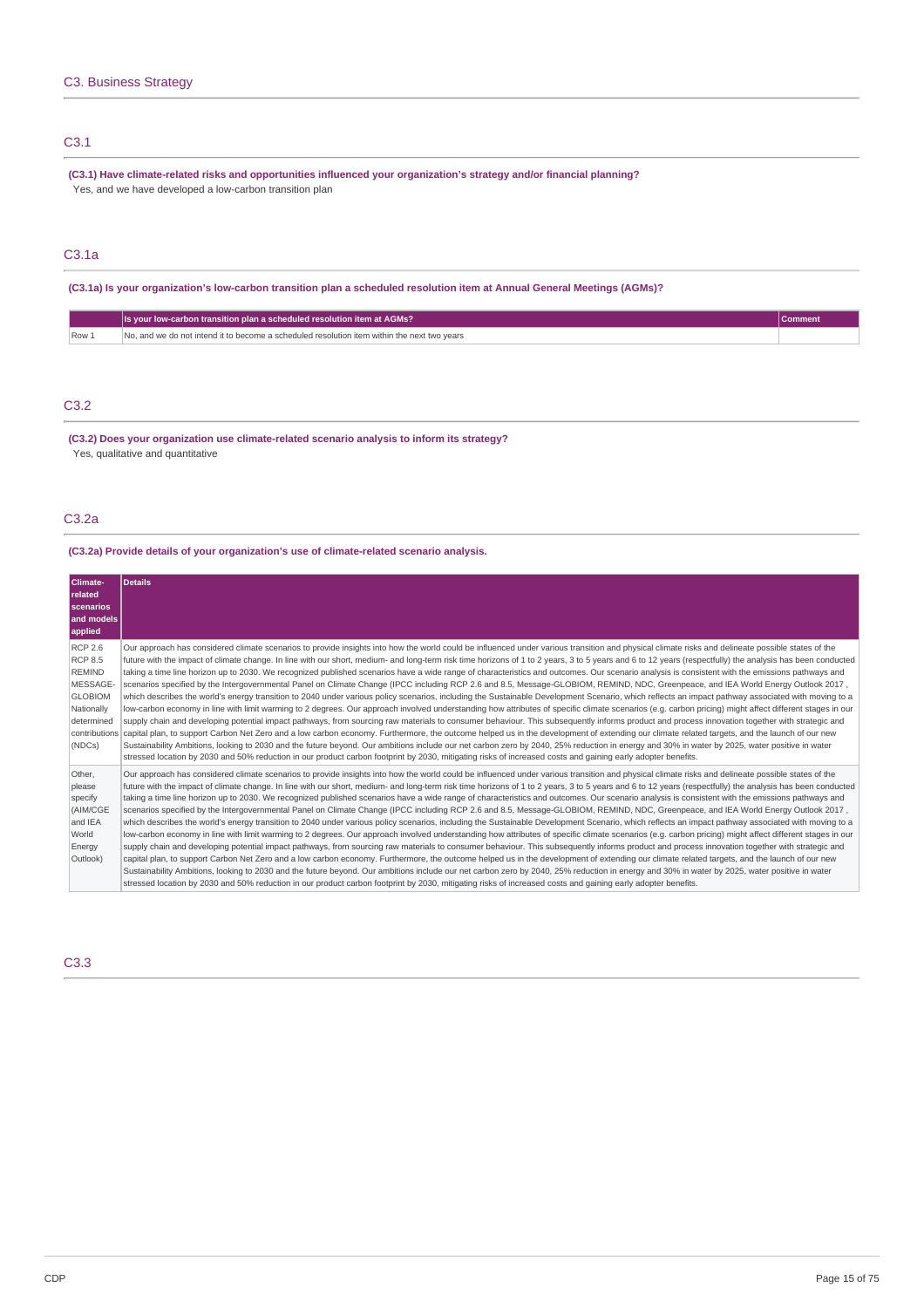## **(C3.3) Describe where and how climate-related risks and opportunities have influenced your strategy.**

|                                             | related risks<br>and<br>opportunities<br><b>influenced</b><br>your strategy<br>in this area? | Have climate- Description of influence                                                                                                                                                                                                                                                                                                                                                                                                                                                                                                                                                                                                                                                                                                                                                                                                                                                                                                                                                                                                                                                                                                                                                                                                                                                       |
|---------------------------------------------|----------------------------------------------------------------------------------------------|----------------------------------------------------------------------------------------------------------------------------------------------------------------------------------------------------------------------------------------------------------------------------------------------------------------------------------------------------------------------------------------------------------------------------------------------------------------------------------------------------------------------------------------------------------------------------------------------------------------------------------------------------------------------------------------------------------------------------------------------------------------------------------------------------------------------------------------------------------------------------------------------------------------------------------------------------------------------------------------------------------------------------------------------------------------------------------------------------------------------------------------------------------------------------------------------------------------------------------------------------------------------------------------------|
| Products<br>and<br>services                 | Yes                                                                                          | Our group risk identification assessment and approach (mentioned in C2.1d) and our sustainability materiality process and scenario analysis identifies climate-related risks and revenue<br>opportunities associated with development of new products or services through R&D and innovation, including opportunities for the development of more sustainable products, which<br>reduce water use and carbon emissions during consumer use, this influences our product development pipeline e.g. In 2020, Dettol launched its 250ml Liquid Handwash in India,<br>Bangladesh and Sri Lanka, increasing the volume of formula from 200ml while using the same product pack-size. This saw a reduction in carbon emissions and a 20% reduction in<br>plastic per dose. This example is a clear influence on our approach, which is to develop concentrated versions of products, greatly reducing materials used in packaging as well as water<br>consumption in the manufacturing process. On top of that, it significantly cuts the weight of the products, reducing carbon emissions generated throughout our distribution networks.<br>These risks and opportunities have been identified within a short, medium and long-term time horizon with a moderate potential magnitude of impact. |
| Supply<br>chain<br>and/or<br>value<br>chain | Yes                                                                                          | For our supply chain, potential transitional risks and opportunities identified included those associated with energy cost increases impacting our suppliers, due to increasing climate<br>related requlation and financial policies consistent with a low-carbon economy scenario, such as increases in global carbon cap and trade schemes, taxes and the carbon pricing. Such<br>risks to our supply chain could result in increases in operational costs for Reckitt and has influenced the business's approach to sourcing natural raw materials (e.g palm oil and latex),<br>as such we will be publishing new policies and standards in 2021 relating to responsible sourcing. The associated risks and opportunities for Reckitt have been identified within a long-<br>term time horizon with a moderate potential magnitude of the impact.                                                                                                                                                                                                                                                                                                                                                                                                                                         |
| Investment Yes<br>in R&D                    |                                                                                              | Climate-related opportunities have been identified over a short time horizon for the development of new products or services that make a difference, contributing to enabling a cleaner,<br>healthier world, and better use and maintenance of environmental resources. Realization of these opportunities is through R&D and innovation of our products which result in<br>environment benefits upstream in our supply chain, in our direct operations and for our customers. Climate-related opportunities has influenced our strategy in the continued investment<br>and use of our Sustainable Innovation Calculator, which we use to help steer our R&D teams during development of new products across all our brands. In 2020, the Air Wick Freshmatic<br>device reduced its plastic content by 18%. This new version is also more energy efficient, requiring just one battery, rather than two. This reduction in the consumption/use of virgin<br>plastics means using less fossil fuel based resources.                                                                                                                                                                                                                                                                           |
| Operations Yes                              |                                                                                              | For our operations, identified transitional risks and opportunities included those associated with energy cost increase due to increasing climate-related regulation and financial policies<br>consistent with a low-carbon economy scenario, such as increases in global carbon cap and trade schemes, taxes and the carbon pricing. Opportunities identified within Reckitts<br>operations include mitigating impacts of potential increase in operating costs through energy and carbon emission reduction programmes, reducing energy costs and benefits from being<br>an early adopter of energy efficient technology (in 2020 we installed further solar power at our site in Mauripur). The climate risks and opportunities influenced our new Sustainability<br>Ambitions - this included setting our carbon neutral goal (by 2040) and aiming to source 100% renewable electricity by 2030. These ambitions will affect our operations and as such in<br>2020, at Cileungsi in Indonesia and other sites, we upgraded steam traps to continue the efficient recovery of condensation water, which cuts the water and energy we use. The risks<br>and opportunities have been identified within a medium-term time horizon with a moderate potential magnitude of the impact.        |

## C3.4

## **(C3.4) Describe where and how climate-related risks and opportunities have influenced your financial planning.**

|                                                                                                                                                                                        | <b>Financial</b>                                                                                                                                                                                   | <b>Description of influence</b>                                                                                                                                                                            |  |  |  |
|----------------------------------------------------------------------------------------------------------------------------------------------------------------------------------------|----------------------------------------------------------------------------------------------------------------------------------------------------------------------------------------------------|------------------------------------------------------------------------------------------------------------------------------------------------------------------------------------------------------------|--|--|--|
|                                                                                                                                                                                        | planning                                                                                                                                                                                           |                                                                                                                                                                                                            |  |  |  |
|                                                                                                                                                                                        | elements                                                                                                                                                                                           |                                                                                                                                                                                                            |  |  |  |
|                                                                                                                                                                                        | that have                                                                                                                                                                                          |                                                                                                                                                                                                            |  |  |  |
|                                                                                                                                                                                        | been                                                                                                                                                                                               |                                                                                                                                                                                                            |  |  |  |
|                                                                                                                                                                                        | influenced                                                                                                                                                                                         |                                                                                                                                                                                                            |  |  |  |
|                                                                                                                                                                                        | Row Revenues                                                                                                                                                                                       | Our sustainability materiality process and scenario analysis identify several climate-related risks and opportunities: 1) Revenue opportunities associated with development of new products or             |  |  |  |
|                                                                                                                                                                                        | Direct costs                                                                                                                                                                                       | services through R&D and innovation. Financial planning associated with these opportunities is incorporated into our sustainable product innovation and R&D programmes. For example,                       |  |  |  |
|                                                                                                                                                                                        | Capital                                                                                                                                                                                            | Reckitt's new target is to achieve 1/2 of its net Revenue from more sustainable products by 2030, achieving 30.4% in 2020. As part of our programme to realize this target we currently invest             |  |  |  |
|                                                                                                                                                                                        |                                                                                                                                                                                                    | expenditures over £1m in our sustainability programme and the costs associated with the research and development of new water efficient products such as liquid handwash were in the region of £50,000. 2) |  |  |  |
|                                                                                                                                                                                        | Capital                                                                                                                                                                                            | transitional opportunities of moving to a low carbon economy and the development of new products or services through R&D and innovation. For example, strategic and financial planning for                 |  |  |  |
|                                                                                                                                                                                        | allocation                                                                                                                                                                                         | the direct costs associated with the research and development of new water efficient products such as liquid handwash were in the region of £50,000. Similarly, opportunities in securing long             |  |  |  |
|                                                                                                                                                                                        | Acquisitions                                                                                                                                                                                       | term renewable energy and increasing energy efficiency, for example, will have a greater impact on direct production cost reduction. Financial planning associated with these opportunities is             |  |  |  |
|                                                                                                                                                                                        | and                                                                                                                                                                                                | incorporated into our sustainable product innovation and operational energy and GHG emission reductions programmes. These have included investment into solar power generation in                          |  |  |  |
|                                                                                                                                                                                        | divestments                                                                                                                                                                                        | Pakistan. Reducing energy use across our manufacturing sites is one of the control measures taken to address the risks and opportunities identified. Investments in the projects implemented in            |  |  |  |
|                                                                                                                                                                                        | 2020 and listed in C4.3b total £12.7m) Transitions risks of moving to a low carbon economy. Becoming more energy efficient within our operations is key in lowering carbon emissions and<br>Assets |                                                                                                                                                                                                            |  |  |  |
|                                                                                                                                                                                        |                                                                                                                                                                                                    | helping to decrease energy costs. As such we have developed our energy and GHG reduction programme together with new targets to reduce energy by 25% and GHG emissions by 65% by                           |  |  |  |
| 2030. This programme is integrated into our long term financial planning through our Capital Allocation and Expenditure process across our global operations which includes developing |                                                                                                                                                                                                    |                                                                                                                                                                                                            |  |  |  |
|                                                                                                                                                                                        |                                                                                                                                                                                                    | investment roadmaps and master plans for year on year investment in line with our GHG and energy commitments. We estimate the potential benefits of such capital expenditure in line with                  |  |  |  |
|                                                                                                                                                                                        |                                                                                                                                                                                                    | achieving our targets could provide a return on investment ratio of 1:2.4. These opportunities have been identified medium-term time horizon, with a low potential magnitude of the likely impact          |  |  |  |
|                                                                                                                                                                                        |                                                                                                                                                                                                    | in relation to our capital expenditure process. As part of our materiality/ risk assessment process and 2 and 4 degrees scenario analysis acquisitions and divestments were not identified as a            |  |  |  |
|                                                                                                                                                                                        |                                                                                                                                                                                                    | significant risk or opportunity. Our sustainability strategy incorporated climate-related impacts associated acquisitions and divestments. For example, following the acquisition of Mead Johnson          |  |  |  |
|                                                                                                                                                                                        |                                                                                                                                                                                                    | Nutrition, in 2020 we developed new commitments and targets in line with Science Based Target setting requirements and to incorporate this addition to our business. For our operations this               |  |  |  |
|                                                                                                                                                                                        |                                                                                                                                                                                                    | includes integration in our GHG reduction and energy savings programme and capital expenditure plans. Such risks and opportunities were identified within a short to medium-term time horizon,             |  |  |  |
|                                                                                                                                                                                        |                                                                                                                                                                                                    | with a moderate potential magnitude of the likely impact. Identified climate-related risk associated with potential increased severity of extreme weather events such as cyclones and floods, have         |  |  |  |
|                                                                                                                                                                                        |                                                                                                                                                                                                    | been incorporate in our financial planning for our direct operations and asset protection, through our risk management and contingency planning process. In addition, we work with our global              |  |  |  |
|                                                                                                                                                                                        |                                                                                                                                                                                                    | insurers to understand and manage contingency planning risks and recommend specific measures where necessary. These opportunities have been identified in a Short and medium- term time                    |  |  |  |
|                                                                                                                                                                                        |                                                                                                                                                                                                    | horizon, with a moderate potential magnitude of the likely impact.                                                                                                                                         |  |  |  |

## C3.4a

(C3.4a) Provide any additional information on how climate-related risks and opportunities have influenced your strategy and financial planning (optional).

## C4. Targets and performance

## C4.1

**(C4.1) Did you have an emissions target that was active in the reporting year?** Both absolute and intensity targets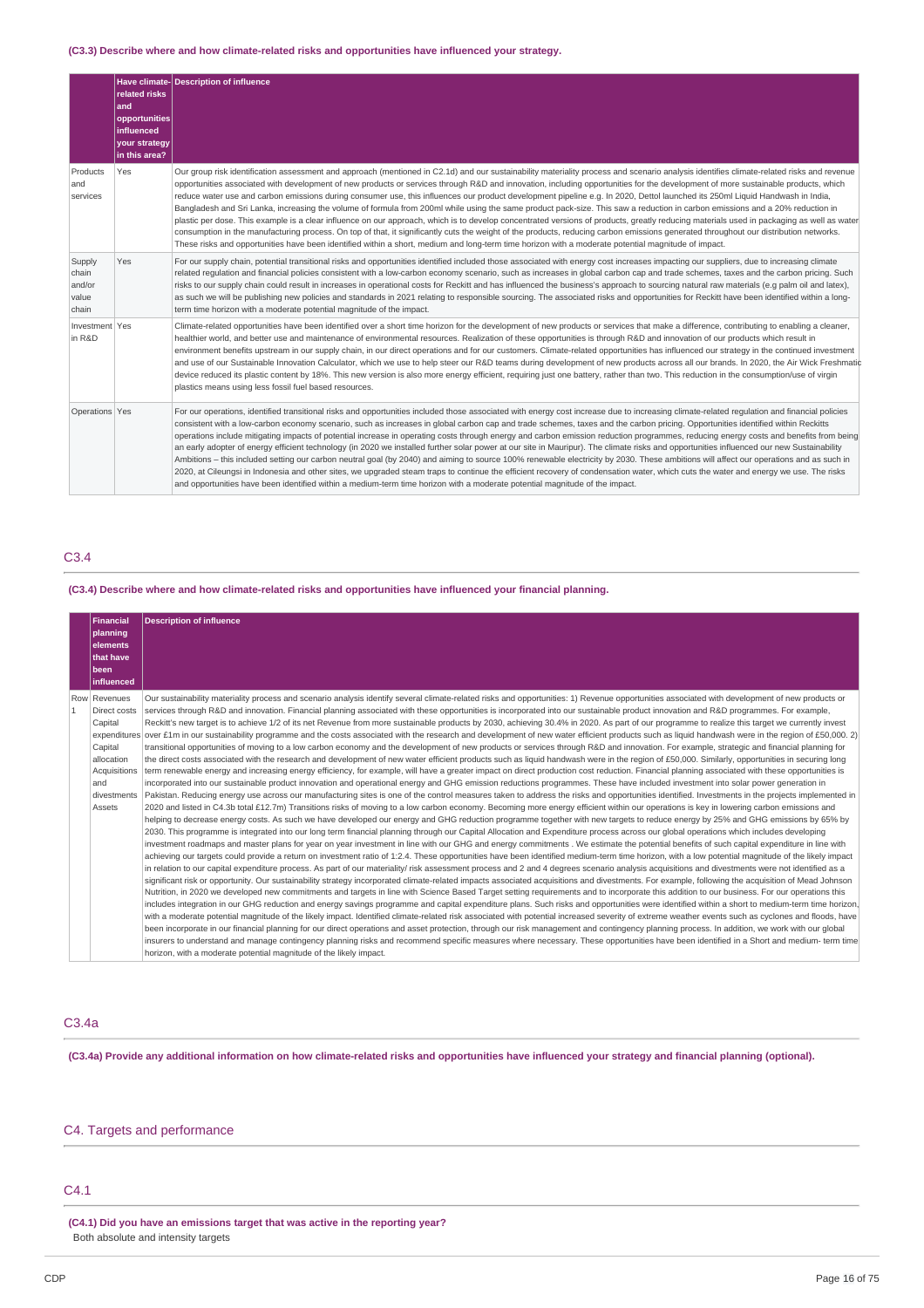## C4.1a

**(C4.1a) Provide details of your absolute emissions target(s) and progress made against those targets.**

**Target reference number**

Abs 1

**Year target was set** 2020

**Target coverage** Company-wide

**Scope(s) (or Scope 3 category)** Scope 1+2 (market-based)

**Base** year 2015

**Covered emissions in base year (metric tons CO2e)** 425180

Covered emissions in base year as % of total base year emissions in selected Scope(s) (or Scope 3 category) 100

**Target year** 2030

**Targeted reduction from base year (%)** 65

**Covered emissions in target year (metric tons CO2e) [auto-calculated]** 148813

**Covered emissions in reporting year (metric tons CO2e)** 261814

**% of target achieved [auto-calculated]** 59.1119779134267

**Target status in reporting year** Underway

**Is this a science-based target?**

Yes, and this target has been approved by the Science-Based Targets initiative

**Target ambition**

1.5°C aligned

### **Please explain (including target coverage)**

This is our 2030 target to reduce our absolute Scope 1 and 2 GHG emissions by 65% by 2030 versus 2015. Our absolute target aims to continue the success of our previous Reckitt 2020 GHG targets, within the context of SBTi and absolute, long term reductions beyond 2020. This target also includes our Nutrition business, formed from the Reckitt's acquisition of Mead Johnson Nutrition in 2017 therefore it is now company-wide. We have established a 2015 baseline for our new absolute target, as pre-2015 data for our new business units is not available or is not relevant due to business changes. Reckitt's absolute greenhouse gas emissions for scope 1 and 2 (market-based) in 2020 were 261,814. This represents a 38.4% reduction in absolute terms since 2015. This means that we have are 59% towards achieving our 2030 target [425,008-261,814 = 163,194CO2et; - 163,194 /425,008\*100 = -38.4%; % of target achieved: 38.4%/65%=59%]. These greenhouse gas emissions are reported based on a market-based approach. Status: Target on track - greenhouse gas emission reductions are on track to be achieved, based on future plan and progress to date.

**Target reference number** Abs 2 **Year target was set** 2020 **Target coverage** Company-wide **Scope(s) (or Scope 3 category)** Scope 3 (upstream & downstream) **Base year** 2015 **Covered emissions in base year (metric tons CO2e)** 8990000 Covered emissions in base year as % of total base year emissions in selected Scope(s) (or Scope 3 category) 100 **Target year** 2030 **Targeted reduction from base year (%)** 50 **Covered emissions in target year (metric tons CO2e) [auto-calculated]** 4495000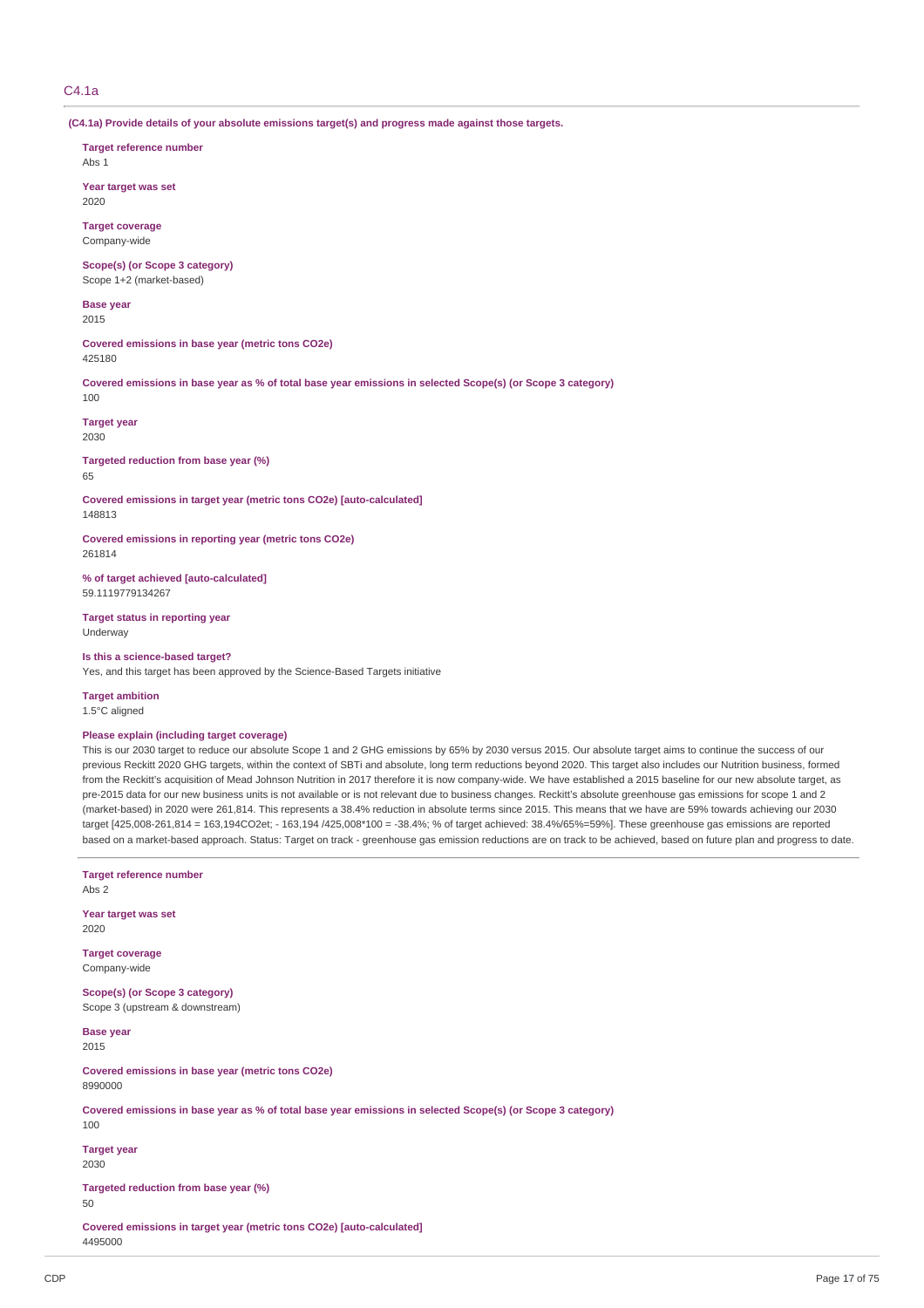#### **Covered emissions in reporting year (metric tons CO2e)** 12640000

#### **% of target achieved [auto-calculated]** -81.2013348164627

**Target status in reporting year** Underway

#### **Is this a science-based target?**

Yes, and this target has been approved by the Science-Based Targets initiative

## **Target ambition**

1.5°C aligned

### **Please explain (including target coverage)**

This is our 2030 target to reduce our absolute Scope 3 GHG emissions by 50% by 2030 versus 2015. This target also includes our Nutrition business, formed from the Reckitt's acquisition of Mead Johnson Nutrition in 2017 therefore it is company-wide. We have set an ambitious 2040 carbon neutrality target, to reduce our absolute Scope 1, 2 and 3 GHG emissions by 100% by 2040 versus 2015. Our absolute target was established in 2020 and aims to continue the success of our previous Reckitt 2020 GHG targets.

## C4.1b

**(C4.1b) Provide details of your emissions intensity target(s) and progress made against those target(s).**

## **Target reference number**

Int 1

**Year target was set** 2013

**Target coverage** Company-wide

**Scope(s) (or Scope 3 category)** Scope 1+2 (market-based)

#### **Intensity metric**

Other, please specify (Tonnes of CO2e per 1,000 consumer units. In Reckitt, production unit is described as consumer unit)

#### **Base year** 2012

**Intensity figure in base year (metric tons CO2e per unit of activity)** 0.0402

% of total base year emissions in selected Scope(s) (or Scope 3 category) covered by this intensity figure

95

**Target year** 2020

**Targeted reduction from base year (%)**

## 40

**Intensity figure in target year (metric tons CO2e per unit of activity) [auto-calculated]** 0.02412

**% change anticipated in absolute Scope 1+2 emissions**

# -40

**% change anticipated in absolute Scope 3 emissions**

## $\theta$

**Intensity figure in reporting year (metric tons CO2e per unit of activity)** 0.019

**% of target achieved [auto-calculated]** 131.8407960199

**Target status in reporting year** Achieved

## **Is this a science-based target?**

No, but we are reporting another target that is science-based

**Target ambition** <Not Applicable>

## **Please explain (including target coverage)**

This is our 2020 target to reduce our scope 1 and 2 greenhouse gas emissions (per unit of production) by 40% across our manufacturing and warehouse facilities. Reckitt's 2020 total greenhouse gas emissions from manufacturing and warehouse facilities were 0.0190 tCO2e per 1,000 CU. This represents a 53% reduction per unit of production versus 2012. This means that we have achieved 133% of our 2020 target (53/40\*100) These greenhouse gas emissions are reported based on a market-based approach. Please note pre-acquisition and 2012 baseline data for our Nutrition business is not available, therefore to ensure like-for-like comparisons, target performance trends vs 2012, Nutrition is excluded. Including Nutrition, in 2020 manufacturing and warehouse GHG emissions were 0.0291 tCO2e per 1,000 CUs. Status: Target achieved - greenhouse gas emission reductions have been achieved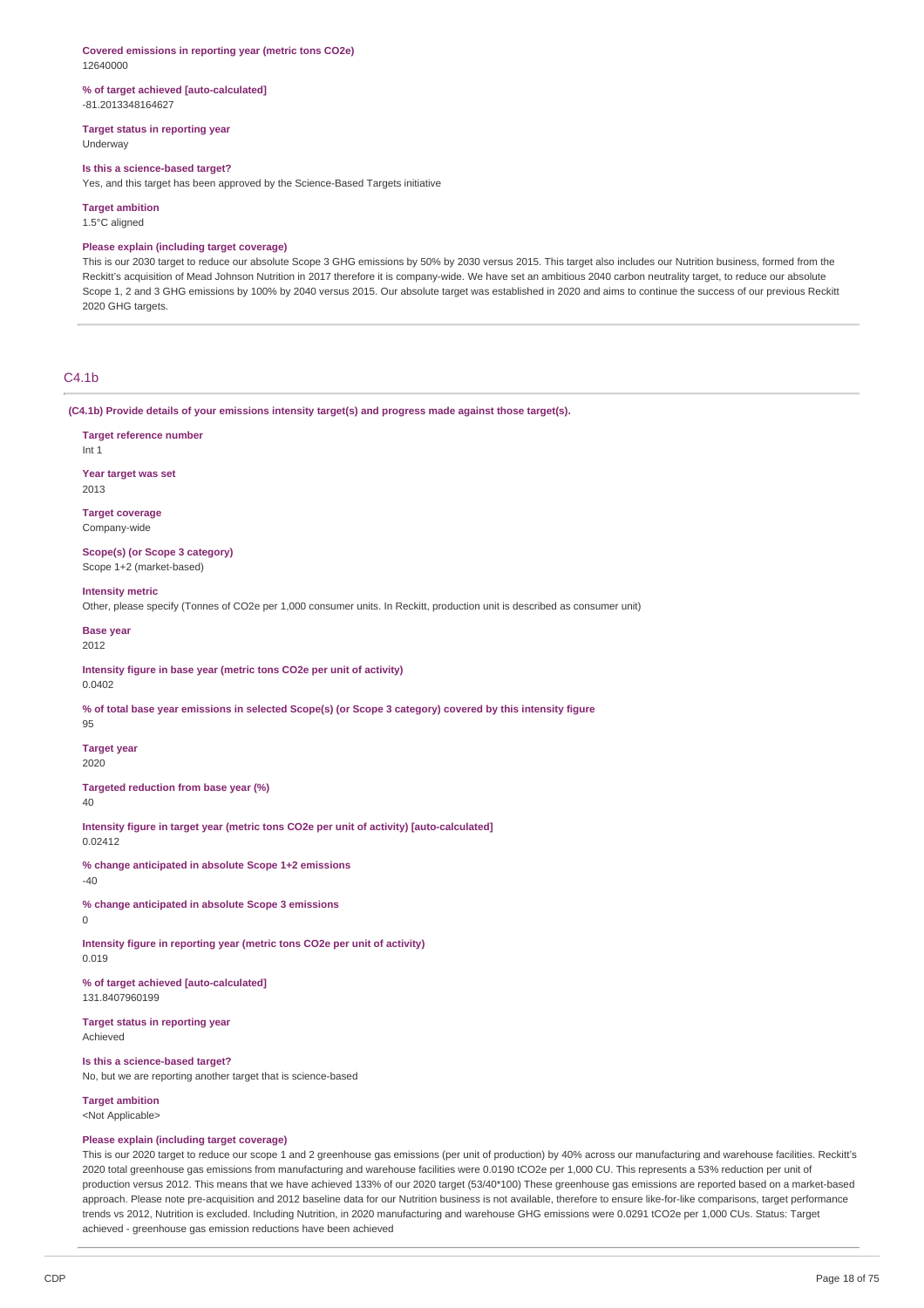## **Target reference number** Int 2

**Year target was set** 2013

**Target coverage** Company-wide

**Scope(s) (or Scope 3 category)** Scope 1+2 (market-based) + 3 (upstream and downstream)

**Intensity metric** Other, please specify (1/3 reduction in GHG footprint per dose )

**Base year** 2012

**Intensity figure in base year (metric tons CO2e per unit of activity)** 0.0000686

% of total base year emissions in selected Scope(s) (or Scope 3 category) covered by this intensity figure  $80$ 

**Target year** 2020

**Targeted reduction from base year (%)** 33

**Intensity figure in target year (metric tons CO2e per unit of activity) [auto-calculated]** 0.000045962

**% change anticipated in absolute Scope 1+2 emissions** 35

**% change anticipated in absolute Scope 3 emissions**  $\theta$ 

**Intensity figure in reporting year (metric tons CO2e per unit of activity)** 0.0000565

**% of target achieved [auto-calculated]** 53.4499514091351

**Target status in reporting year** Revised

**Is this a science-based target?** No, but we are reporting another target that is science-based

**Target ambition** <Not Applicable>

## **Please explain (including target coverage)**

This is our 2020 target to reduce full life cycle carbon emissions (scope 1, 2 and 3) by 1/3 per dose against a 2012 baseline (68.6 CO2e per dose). In 2020, our total carbon footprint was 56.5g CO2e per dose, a 18% decrease against 2012. This means that we have achieved 53% of our 2020 target ((18/33.3)\*100). We have successfully delivered reductions in a number of areas such as plastics used in packaging. Working with suppliers, we also have programmes in place to reduce the impacts from natural raw materials. However, we did not achieve our target full value chain GHG reductions. Most of our GHG emissions occur when consumers use our products - the use phase is responsible for over 75% of our carbon footprint. Despite making progress, influencing consumer behaviour remains a key challenge and we have therefore been working with partners to effect change. Please note this target excludes our Nutrition business as 2012 baseline data for our Nutrition business is not available

## C4.2

**(C4.2) Did you have any other climate-related targets that were active in the reporting year?** Target(s) to increase low-carbon energy consumption or production Net-zero target(s)

Other climate-related target(s)

## C4.2a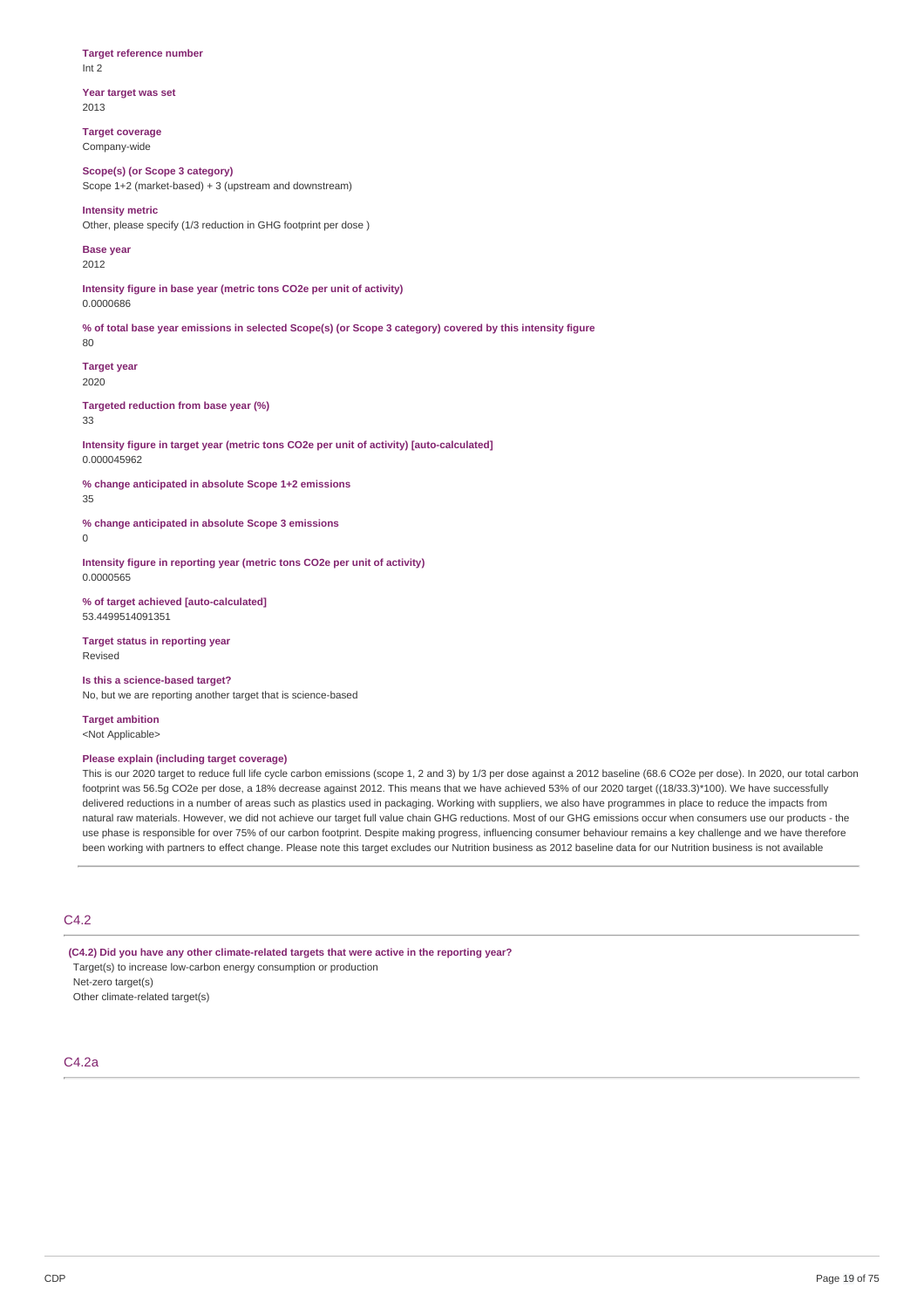**(C4.2a) Provide details of your target(s) to increase low-carbon energy consumption or production.**

**Target reference number** Low 1

**Year target was set** 2017

**Target coverage** Business activity

**Target type: absolute or intensity Absolute** 

**Target type: energy carrier** Electricity

**Target type: activity** Consumption

**Target type: energy source** Renewable energy source(s) only

**Metric (target numerator if reporting an intensity target)** Percentage

**Target denominator (intensity targets only)** <Not Applicable>

**Base year** 2015

**Figure or percentage in base year** 5

**Target year** 2030

**Figure or percentage in target year** 100

**Figure or percentage in reporting year** 62

**% of target achieved [auto-calculated]** 60

**Target status in reporting year** Underway

**Is this target part of an emissions target?** Abs1, abs 2 and Int 2

**Is this target part of an overarching initiative?** Science-based targets initiative

## **Please explain (including target coverage)**

The target is for our manufacturing sites across our global operations. Reckitt is also part of the RE100 initiative and is committed to sourcing 100% renewable electricity by 2030. In 2020, 61.7% of our manufacturing sites used electricity from renewable sources, with our US, EU and India sites now purchasing renewable electricity. In 2020, Reckitt's manufacturing sites used 571,843,MWh of electricity (including our Nutrition operations) of which 352,791 MWh was renewable electricity (352791 /571843 = 61.7%).

## C4.2b

**(C4.2b) Provide details of any other climate-related targets, including methane reduction targets.**

| <b>Target reference number</b><br>Oth 1                                            |                                    |  |  |
|------------------------------------------------------------------------------------|------------------------------------|--|--|
| Year target was set<br>2013                                                        |                                    |  |  |
| <b>Target coverage</b><br>Company-wide                                             |                                    |  |  |
| Target type: absolute or intensity<br>Intensity                                    |                                    |  |  |
| Target type: category & Metric (target numerator if reporting an intensity target) |                                    |  |  |
| Other, please specify                                                              | Other, please specify (Energy Use) |  |  |
| <b>Target denominator (intensity targets only)</b><br>GJ                           |                                    |  |  |

**Base year**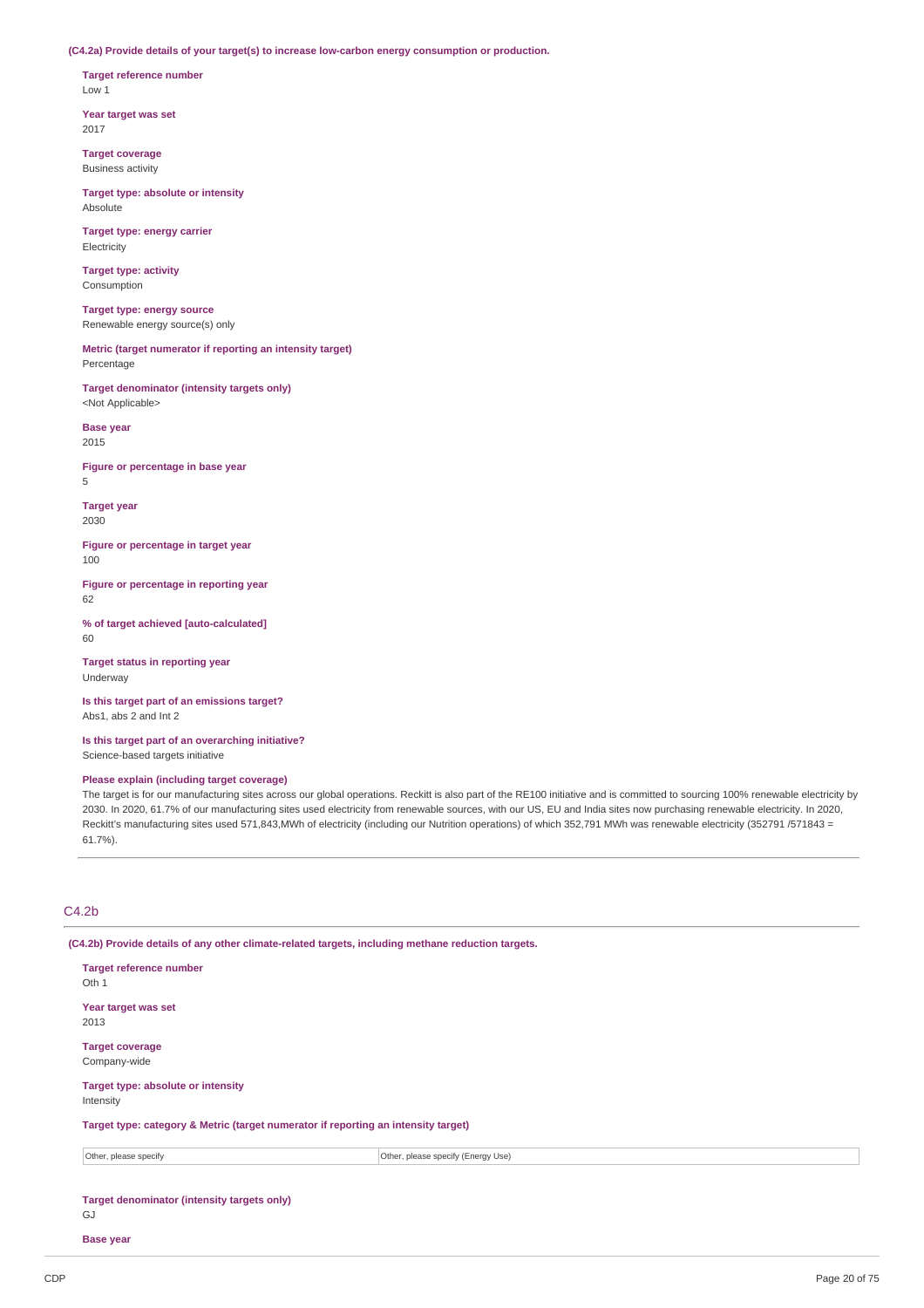#### $2012$

#### **Figure or percentage in base year** 0.4704

**Target year** 2020

**Figure or percentage in target year** 0.3058

**Figure or percentage in reporting year** 0.3455

**% of target achieved [auto-calculated]** 75.8809234507898

**Target status in reporting year** Please select

**Is this target part of an emissions target?** Abs 1&2, Int 1 &Int 2

**Is this target part of an overarching initiative?** No, it's not part of an overarching initiative

## **Please explain (including target coverage)**

We have a target to achieve a 35% reduction in energy consumption per unit of production (consumer unit) by 2020 versus a 2012 baseline. In 2020, we achieved a 27% reduction versus 2012. In 2020, our energy use at manufacturing units and warehouses was 0.3455 GJ per 1000 consumer units compared to 0.4704 in 2012 and 0.3672 in 2019. Our progress demonstrates a significant reduction in energy use since 2012. Please note, pre-acquisition and 2012 baseline data for our Nutrition business is not available. Therefore to ensure like-for-like comparison in target performance trends vs 2012, Nutrition is excluded. Including Nutrition, in 2020 manufacturing and warehouse energy use was 0.5888 GJ per 1,000 consumer units. This target will be replaced as part of our new 2030 ambitions

**Target reference number** Oth 2

**Year target was set** 2013

**Target coverage** Company-wide

#### **Target type: absolute or intensity** Absolute

**Target type: category & Metric (target numerator if reporting an intensity target)**

Waste management Other, please specify (Number of manufacturing sites achieving Zero Waste to Landfill)

## **Target denominator (intensity targets only)**

<Not Applicable>

**Base year** 2020

**Figure or percentage in base year**  $\Omega$ 

**Target year** 2020

**Figure or percentage in target year** 100

**Figure or percentage in reporting year** 96

**% of target achieved [auto-calculated]** 96

**Target status in reporting year** Underway

**Is this target part of an emissions target?** Int 1

**Is this target part of an overarching initiative?**

Other, please specify (Circular Economy)

### **Please explain (including target coverage)**

Reckitt aims for 100% of our factories to achieve zero waste to landfill every year, including both hazardous and non-hazardous waste. Whilst we achieved our 100% target in 2017, the subsequent purchase of Mead Johnson Nutrition and formation of our Nutrition business unit has led to us achieving 96% in 2020. We remain committed to our target and are actively working to bring these new sites in line with the Reckitt standard and our target commitment. Reckitt will continue working towards 100% zero waste to landfill

**Target reference number** Oth 3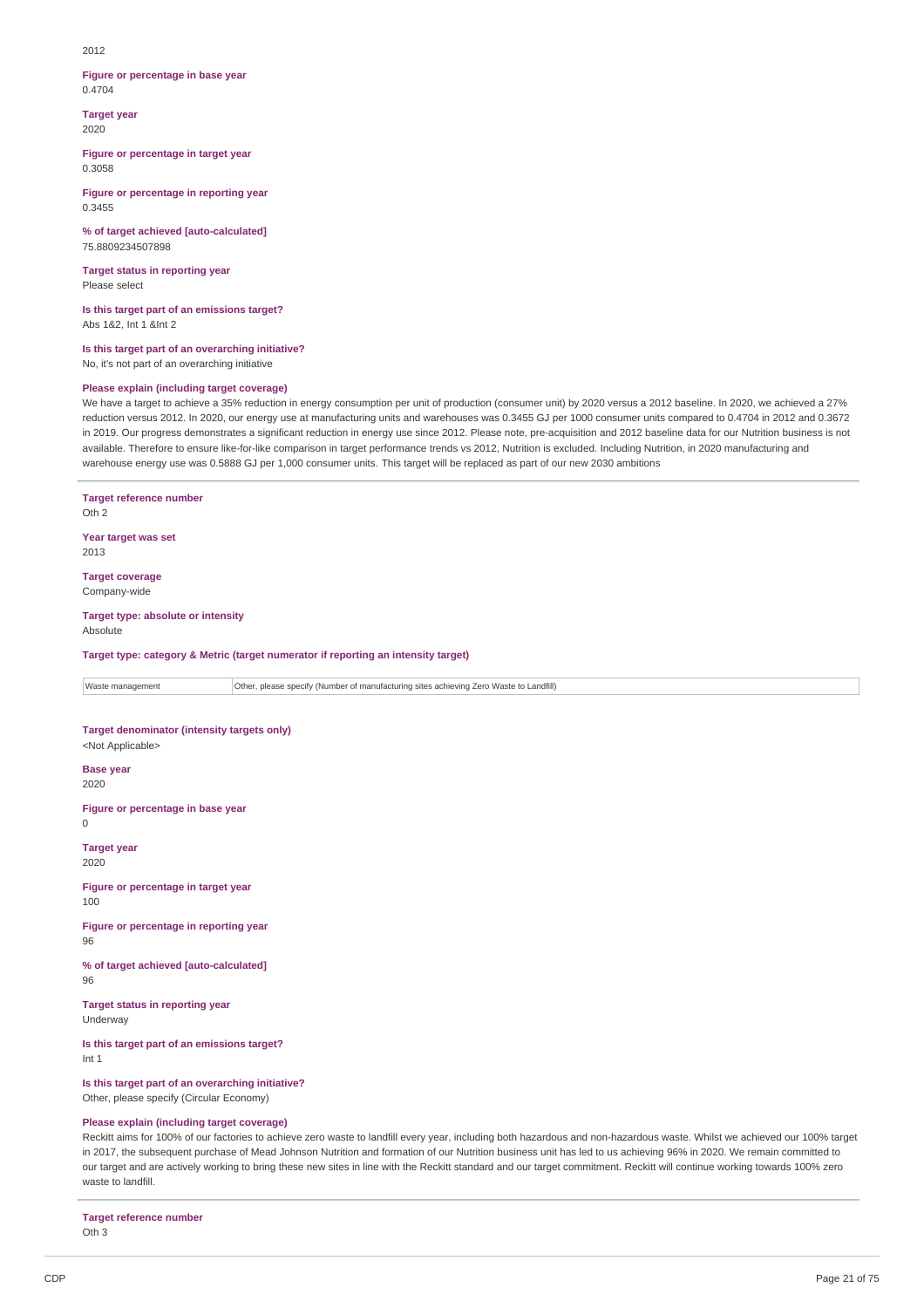**Year target was set** 2012

**Target coverage** Company-wide

#### **Target type: absolute or intensity** Absolute

**Target type: category & Metric (target numerator if reporting an intensity target)**

| Other, please specify | Other, please specify (<br>(Total net revenue) |
|-----------------------|------------------------------------------------|

**Target denominator (intensity targets only)** <Not Applicable>

**Base year** 2020

**Figure or percentage in base year**  $\Omega$ 

**Target year** 2020

**Figure or percentage in target year** 33.3

**Figure or percentage in reporting year** 30.4

**% of target achieved [auto-calculated]** 91.2912912912913

**Target status in reporting year** Revised

**Is this target part of an emissions target?** No

**Is this target part of an overarching initiative?** Other, please specify (SDG Goal 12: Responsible consumption and production )

## **Please explain (including target coverage)**

In 2020, 30.4% of Reckitt's Net Revenue (NR) came from 'more sustainable' products. Reckitt's Sustainable Innovation App assesses if a product is "more sustainable". The app models the environmental impacts of products, including raw materials, packaging and consumer use. To count towards our NR target, a product innovation must score better in at least one of the following categories, without scoring worse in any others: • Carbon: saving (>10%) • Water: decrease (>10%) of water impact • Ingredients: adhere to Reckitt's Restricted Substances List and have at least one preferred sustainability credential e.g. Fairtrade • Packaging: use less packaging or less virgin material saving (>10%). For calculating sustainable Net Revenue, we report on a 12-month period of Net Revenue covering Q4 2019–Q3 2020. Our Net Revenue from more sustainable products has steadily increased year on year but we narrowly missed out on our target of a third by 2020. There are two key contributing factors: 1) In 2018, we tightened the metrics of our Sustainable Innovation App across ingredients, packaging and consumer-use in line with our reporting criteria. This excluded some projects we had previously included in the list as they no longer met the 10% threshold required; 2) Also, Reckitt achieved a significant increase in total Net Revenue across the business (due to the pandemic), which outstripped the increase in sustainable Net Revenue during the same period.

| <b>Target reference number</b><br>Oth 4                                                    |                                                      |  |  |
|--------------------------------------------------------------------------------------------|------------------------------------------------------|--|--|
| Year target was set<br>2012                                                                |                                                      |  |  |
| <b>Target coverage</b><br><b>Business activity</b>                                         |                                                      |  |  |
| Target type: absolute or intensity<br>Intensity                                            |                                                      |  |  |
| Target type: category & Metric (target numerator if reporting an intensity target)         |                                                      |  |  |
| Other, please specify                                                                      | Other, please specify (Waste per unit of production) |  |  |
| Target denominator (intensity targets only)<br>Other, please specify (Tonnes per 1,000 CU) |                                                      |  |  |
| <b>Base year</b><br>2012                                                                   |                                                      |  |  |
| Figure or percentage in base year<br>0.0117                                                |                                                      |  |  |
| <b>Target year</b><br>2020                                                                 |                                                      |  |  |
| Figure or percentage in target year<br>0.00819                                             |                                                      |  |  |
| Figure or percentage in reporting year<br>0.00841                                          |                                                      |  |  |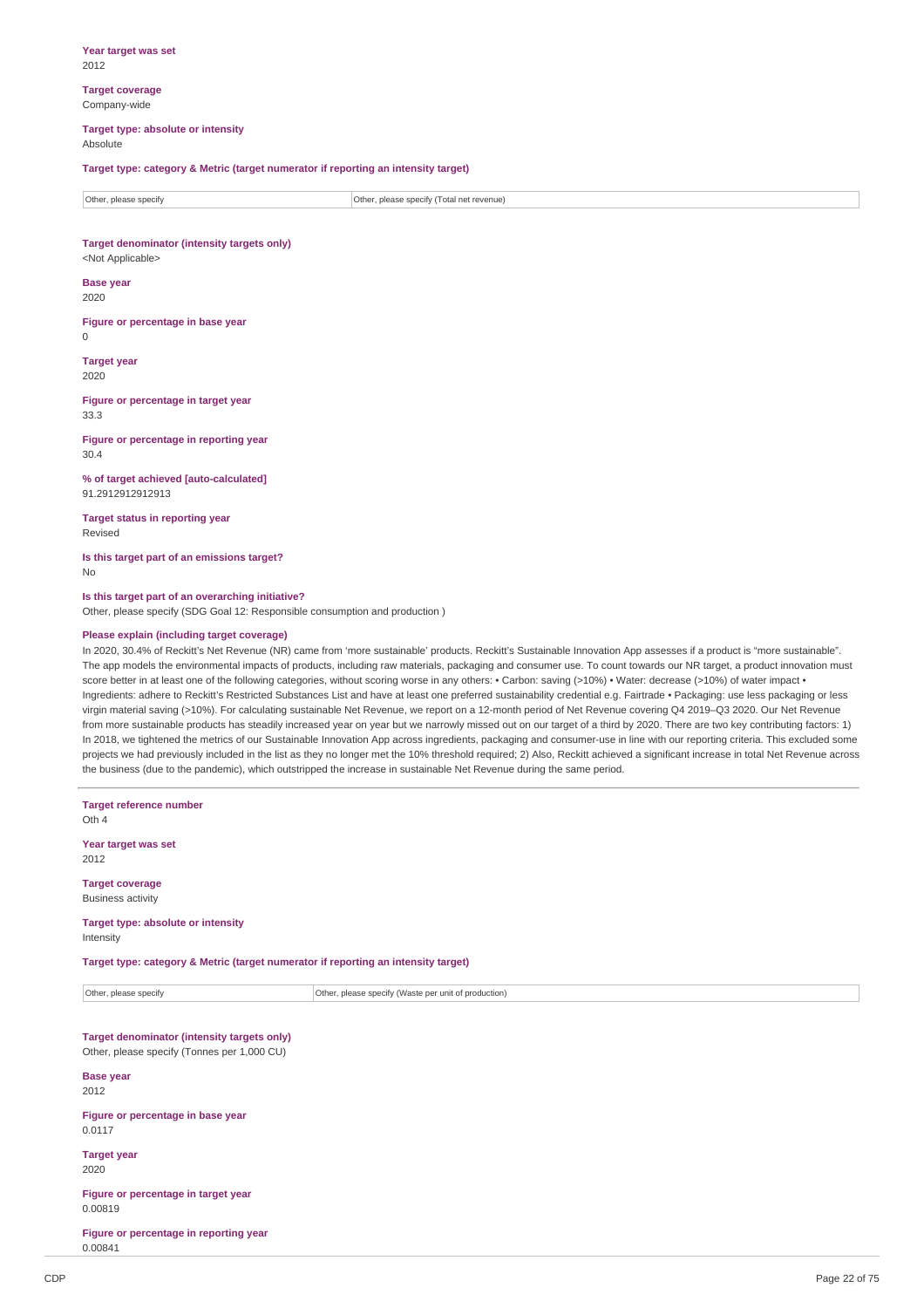#### **% of target achieved [auto-calculated]** 93.7321937321937

**Target status in reporting year** Replaced

## **Is this target part of an emissions target?**

Int 1

**Is this target part of an overarching initiative?** No, it's not part of an overarching initiative

### **Please explain (including target coverage)**

Reckitt aims for 30% reduction in waste from manufacturing and warehouses by 2020 vs 2012 baseline, including both hazardous and non-hazardous waste. This target excludes our Nutrition business which we purchased in 2017. We achieved a 28% reduction in 2020 and narrowly missing our 30% target in 2020. This target is being replaced as part of our new sustainability ambitions launched in 2020.

## C4.2c

#### **(C4.2c) Provide details of your net-zero target(s).**

**Target reference number**

NZ1

## **Target coverage**

Company-wide

#### **Absolute/intensity emission target(s) linked to this net-zero target**

Abs1

## Abs2

**Target year for achieving net zero** 2040

#### **Is this a science-based target?**

No, but we are reporting another target that is science-based

#### **Please explain (including target coverage)**

We have set an ambitious 2040 carbon neutrality target, to reduce our absolute Scope 1, 2 and 3 GHG emissions by 100% by 2040 versus 2015. Our absolute target was established in 2020 and aims to continue the success of our previous Reckitt 2020 GHG targets. We have established a 2015 baseline for our new absolute target.

## C4.3

(C4.3) Did you have emissions reduction initiatives that were active within the reporting year? Note that this can include those in the planning and/or **implementation phases.**

Yes

## C4.3a

(C4.3a) Identify the total number of initiatives at each stage of development, and for those in the implementation stages, the estimated CO2e savings.

|                           | Number of initiatives | Total estimated annual CO2e savings in metric tonnes CO2e (only for rows marked *) |
|---------------------------|-----------------------|------------------------------------------------------------------------------------|
| Under investigation       | 66                    |                                                                                    |
| To be implemented*        | 85                    | 156945                                                                             |
| Implementation commenced* | 148                   | 147669                                                                             |
| Implemented*              | 140                   | 148807                                                                             |
| Not to be implemented     |                       |                                                                                    |

## C4.3b

**(C4.3b) Provide details on the initiatives implemented in the reporting year in the table below.**

## **Initiative category & Initiative type**

| <b>Energy efficiency</b><br>' in buildinas | Combined heat and nowe.<br>eration)<br>ccogen |
|--------------------------------------------|-----------------------------------------------|
|--------------------------------------------|-----------------------------------------------|

### **Estimated annual CO2e savings (metric tonnes CO2e)**

3871.38

## **Scope(s)**

Scope 1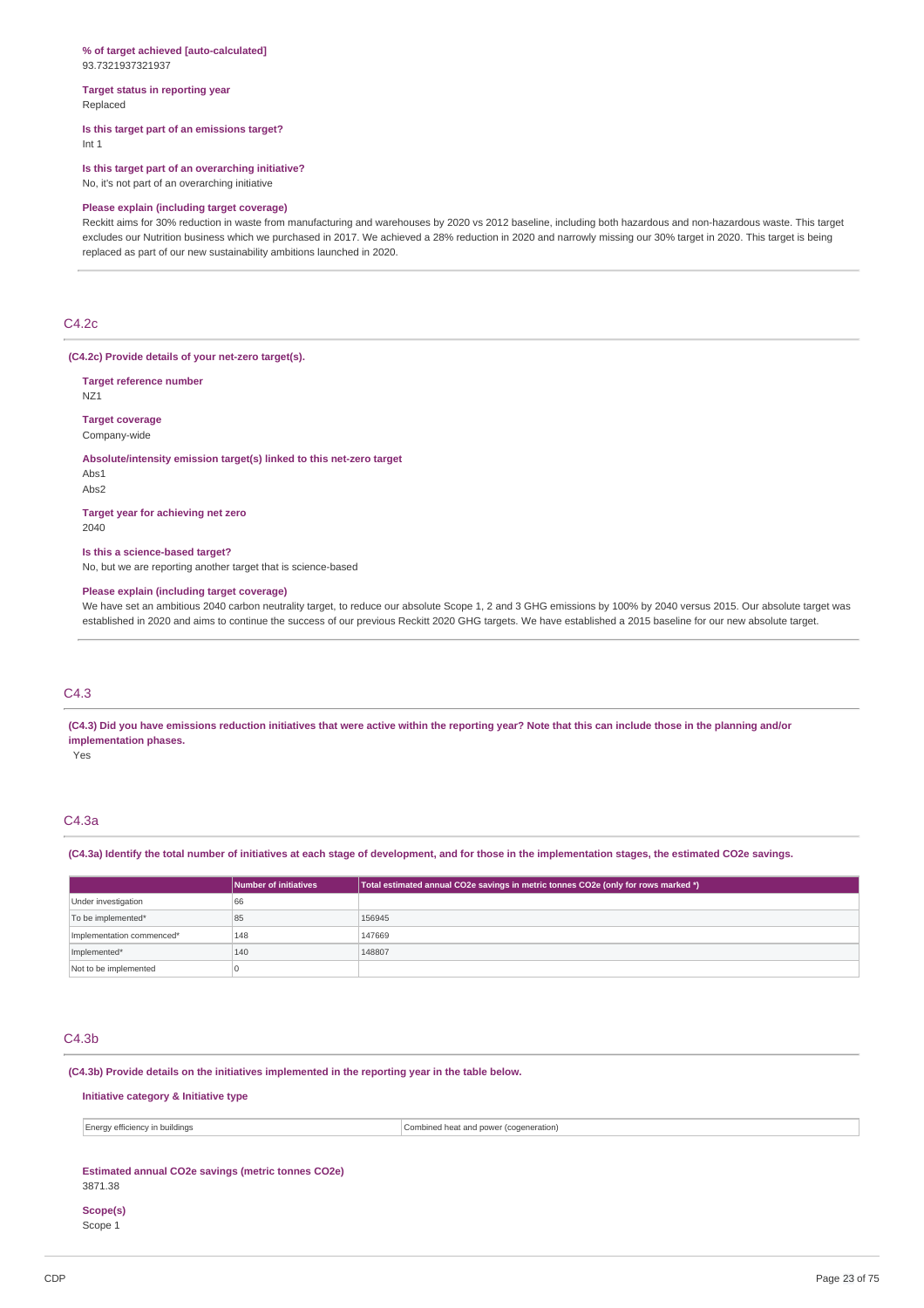## **Voluntary/Mandatory**

Voluntary

#### **Annual monetary savings (unit currency – as specified in C0.4)** 355365

**Investment required (unit currency – as specified in C0.4)** 4716114

**Payback period**

4-10 years

## **Estimated lifetime of the initiative**

6-10 years

## **Comment**

**Initiative category & Initiative type**

Energy efficiency in buildings **Heating, Ventilation and Air Conditioning (HVAC)** 

## **Estimated annual CO2e savings (metric tonnes CO2e)**

2525.2

## **Scope(s)**

Scope 1 Scope 2 (market-based)

## **Voluntary/Mandatory**

Voluntary

**Annual monetary savings (unit currency – as specified in C0.4)** 160418

**Investment required (unit currency – as specified in C0.4)** 2007888

**Payback period** 11-15 years

## **Estimated lifetime of the initiative** 3-5 years

**Comment**

## **Initiative category & Initiative type**

Energy efficiency in buildings **Lighting** Lighting **Lighting** 

## **Estimated annual CO2e savings (metric tonnes CO2e)**

727.21 **Scope(s)** Scope 2 (market-based)

## **Voluntary/Mandatory**

Voluntary

## **Annual monetary savings (unit currency – as specified in C0.4)** 39808

**Investment required (unit currency – as specified in C0.4)** 412036

**Payback period** 4-10 years

**Estimated lifetime of the initiative** 3-5 years

### **Comment**

## **Initiative category & Initiative type**

Energy efficiency in buildings **Other, please specify (Metering)** Other, please specify (Metering)

#### **Estimated annual CO2e savings (metric tonnes CO2e)** 66

**Scope(s)** Scope 2 (market-based)

**Voluntary/Mandatory** Voluntary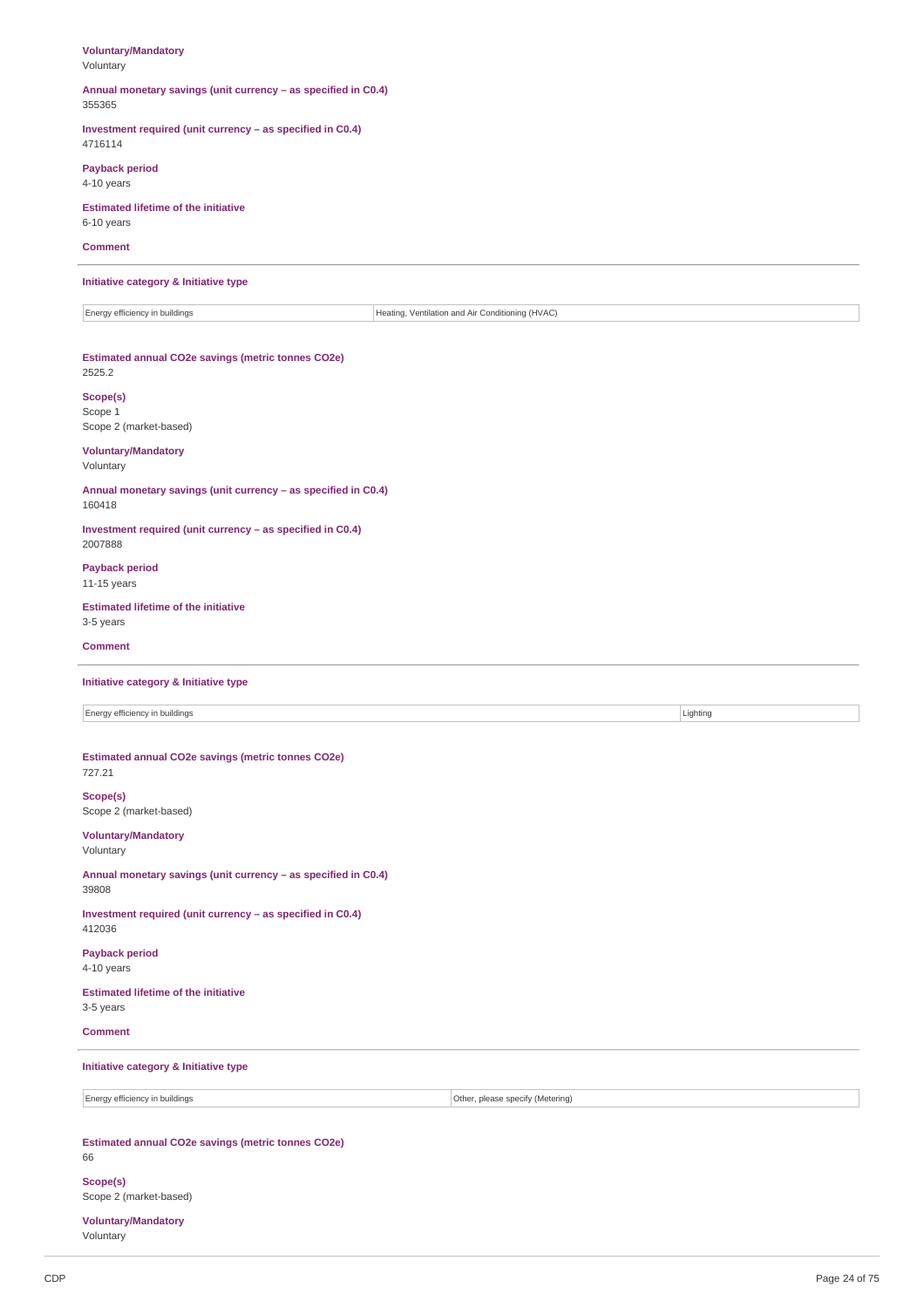**Annual monetary savings (unit currency – as specified in C0.4)** 93588 **Investment required (unit currency – as specified in C0.4)** 724000 **Payback period** 1-3 years **Estimated lifetime of the initiative** 3-5 years **Comment Initiative category & Initiative type** Energy efficiency in production processes Cooling technology **Estimated annual CO2e savings (metric tonnes CO2e)** 1257.65 **Scope(s)** Scope 2 (market-based) **Voluntary/Mandatory** Voluntary **Annual monetary savings (unit currency – as specified in C0.4)** 12423154 **Investment required (unit currency – as specified in C0.4)** 3344773 **Payback period** 4-10 years **Estimated lifetime of the initiative** 6-10 years **Comment Initiative category & Initiative type** Energy efficiency in production processes Compressed air **Estimated annual CO2e savings (metric tonnes CO2e)** 512.27 **Scope(s)** Scope 2 (market-based) **Voluntary/Mandatory** Voluntary **Annual monetary savings (unit currency – as specified in C0.4)** 51884 **Investment required (unit currency – as specified in C0.4)** 891375 **Payback period** 1-3 years **Estimated lifetime of the initiative** 6-10 years **Comment Initiative category & Initiative type** Energy efficiency in production processes **Other and COSE CONFINENTIAL CONFINENTIAL CONFINENTIAL CONFINENTIAL CONFINENTIAL CONFIDENTIAL CONFIDENTIAL CONFIDENTIAL CONFIDENTIAL CONFIDENTIAL CONFIDENTIAL CONFIDENTIAL CONFIDEN Estimated annual CO2e savings (metric tonnes CO2e)** 289 **Scope(s)** Scope 2 (market-based) **Voluntary/Mandatory** Voluntary **Annual monetary savings (unit currency – as specified in C0.4)**

30824

**Investment required (unit currency – as specified in C0.4)**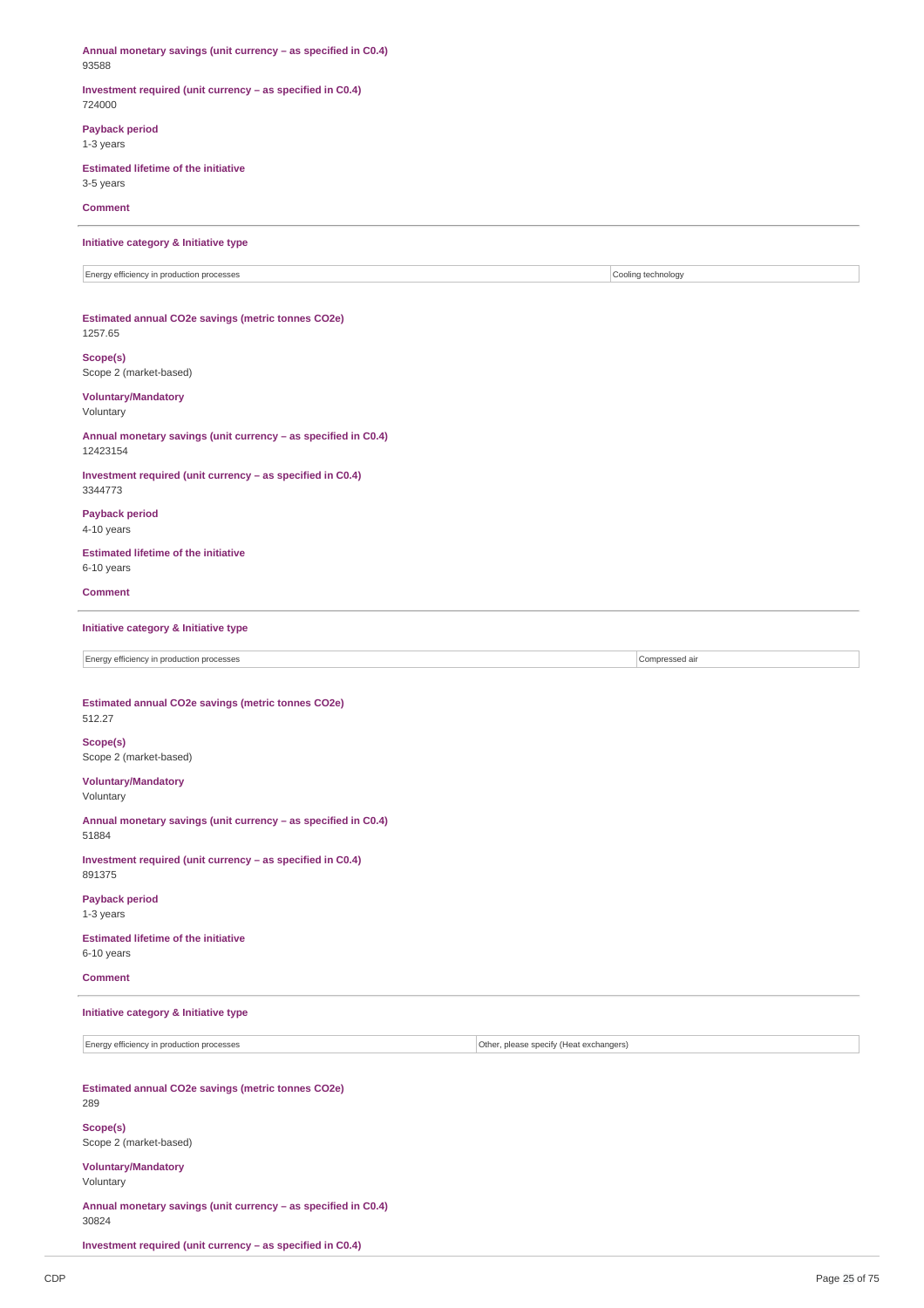#### 149330

**Payback period**

4-10 years

## **Estimated lifetime of the initiative**

3-5 years

**Comment**

## **Initiative category & Initiative type**

## **Estimated annual CO2e savings (metric tonnes CO2e)**

## 90

**Scope(s)** Scope 2 (market-based)

### **Voluntary/Mandatory**

Voluntary

**Annual monetary savings (unit currency – as specified in C0.4)** 3970

**Investment required (unit currency – as specified in C0.4)** 56273

## **Payback period** 4-10 years

## **Estimated lifetime of the initiative** 3-5 years

**Comment**

### **Initiative category & Initiative type**

Energy efficiency in production processes Process optimization

## **Estimated annual CO2e savings (metric tonnes CO2e)**

31 **Scope(s)** Scope 2 (market-based)

## **Voluntary/Mandatory**

Voluntary

**Annual monetary savings (unit currency – as specified in C0.4)** 1388

**Investment required (unit currency – as specified in C0.4)** 6130

**Payback period** 4-10 years

**Estimated lifetime of the initiative** 3-5 years

### **Comment**

## **Initiative category & Initiative type**

Energy efficiency in production processes Motors and drives

**Estimated annual CO2e savings (metric tonnes CO2e)** 501

**Scope(s)** Scope 2 (market-based)

**Voluntary/Mandatory**

Voluntary

**Annual monetary savings (unit currency – as specified in C0.4)** 22807

**Investment required (unit currency – as specified in C0.4)** 104400

**Payback period**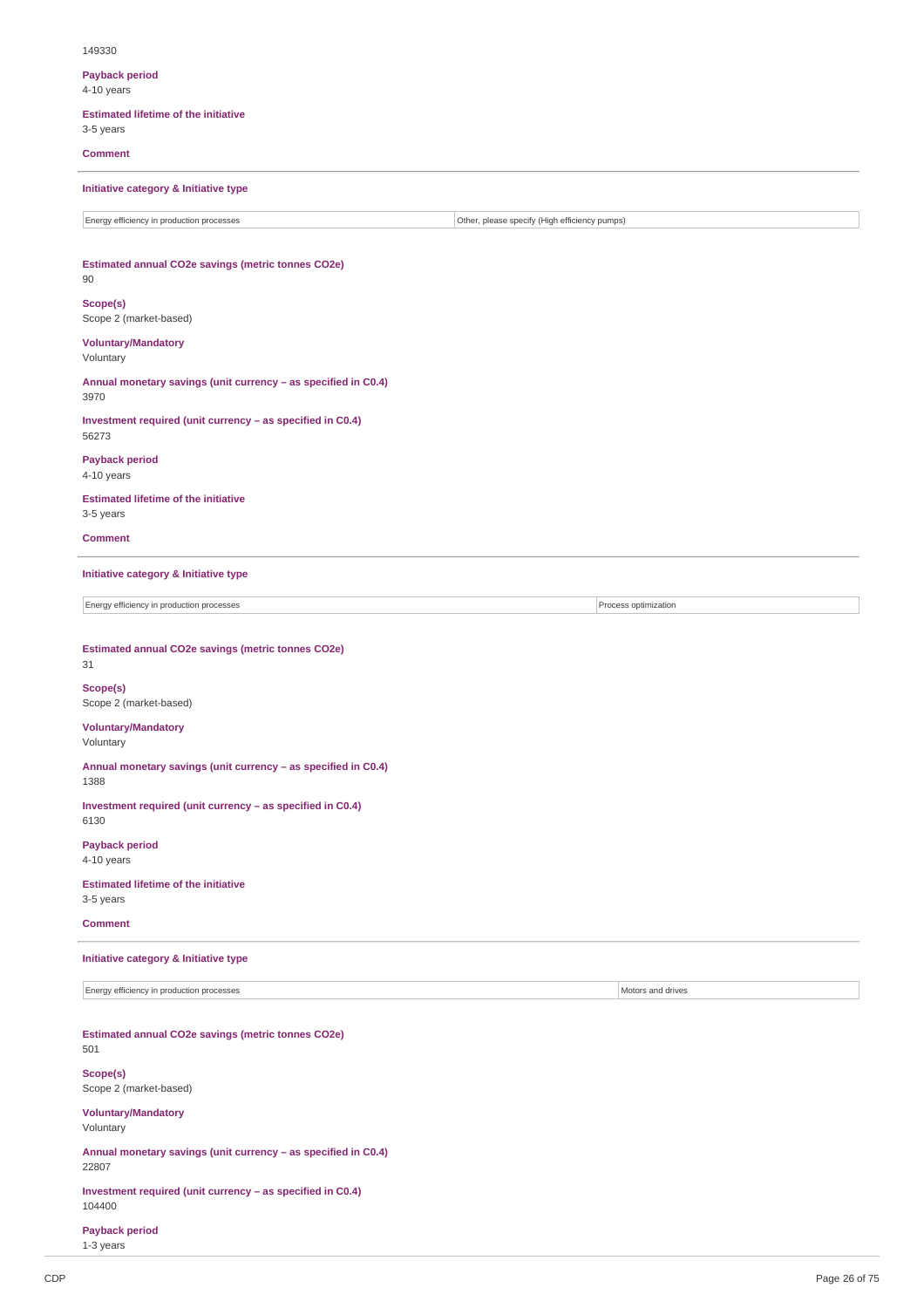## 3-5 years

## **Comment**

## **Initiative category & Initiative type**

Low-carbon energy consumption **COLOGY** CONSULTER THE CONSULTER STATE OF A CONSULTER STATE OF A CONSULTER STATE OF A CONSULTER STATE OF A CONSULTER STATE OF A CONSULTER STATE OF A CONSULTER STATE OF A CONSULTER STATE OF A C

## **Estimated annual CO2e savings (metric tonnes CO2e)** 139007.38 **Scope(s)** Scope 2 (market-based) **Voluntary/Mandatory** Voluntary **Annual monetary savings (unit currency – as specified in C0.4)**  $\overline{0}$ **Investment required (unit currency – as specified in C0.4)**  $\Omega$ **Payback period** 1-3 years **Estimated lifetime of the initiative** >30 years **Comment Initiative category & Initiative type** Low-carbon energy generation **Contract Contract Contract Contract Contract Contract Contract Contract Contract Contract Contract Contract Contract Contract Contract Contract Contract Contract Contract Contract Contract Con Estimated annual CO2e savings (metric tonnes CO2e)** 214 **Scope(s)** Scope 2 (market-based) **Voluntary/Mandatory** Voluntary **Annual monetary savings (unit currency – as specified in C0.4)** 0 **Investment required (unit currency – as specified in C0.4)** 0 **Payback period** 1-3 years **Estimated lifetime of the initiative** 6-10 years **Comment**

## C4.3c

## **(C4.3c) What methods do you use to drive investment in emissions reduction activities?**

| <b>Method</b>                    | <b>Comment</b>                                                                                                                                                                                                                                                                                                                                                                                                                                                                                                                                                                                                                                                                                                                                                                                                                                                                                                                                                                                                                                                                        |
|----------------------------------|---------------------------------------------------------------------------------------------------------------------------------------------------------------------------------------------------------------------------------------------------------------------------------------------------------------------------------------------------------------------------------------------------------------------------------------------------------------------------------------------------------------------------------------------------------------------------------------------------------------------------------------------------------------------------------------------------------------------------------------------------------------------------------------------------------------------------------------------------------------------------------------------------------------------------------------------------------------------------------------------------------------------------------------------------------------------------------------|
| Internal<br>programs             | A combination of environmental social and external perception metrics (e.g. delivery of energy strategy and carbon emission reduction targets), determines annual rewards for relevant<br>incentives/recognition functions such as manufacturing and sustainability / environment roles. This is outlined in detail in the governance section. Reckitt also has non-monetary rewards for the management of<br>climate change issues including employee awards, internal recognition or special assignments. Specific Business units/locations also have quarterly newsletters that highlight case studies<br>and facilitate sharing information. Recent examples shared across supply include energy efficient/low carbon projects such as solar PV, spray dryer and compressed air optimisation. We<br>introduced an internal tool called the Sustainable Innovation Calculator which our product developers use to analyse over 1000 product ideas each year to deliver better products that have<br>lower carbon, water and packaging impacts without compromising on performance. |
| Marginal abatement<br>cost curve | Reckitt has used MACC curve principles in the assessment of a number of carbon reduction project proposals - comparing, amongst other aspects, cost estimates, carbon reduction<br>projections/actual carbon savings, and other learnings from previous analyses/projects. Thus, including very practical / risk issues in addition to pure 'MACC-type' analysis, to establish<br>viability and value and better inform investment decision-making. MACC – curve analysis and decision making tools have been rolled out to all sites and regions together with master plans<br>and the development of glidepath tools to aid and drive GHG activities and investment plans.                                                                                                                                                                                                                                                                                                                                                                                                          |
| Employee<br>engagement           | Other non-monetary rewards include awards for internal competitions to develop more sustainable innovations, specifically relating to climate change. These competitions are open to all<br>Reckitt employees and approach climate change issues from a life cycle perspective with several categories including less carbon intensive input materials, manufacture as well as consumer<br>use (Scope 3 emissions). These awards are sponsored by R&D, Marketing and Business Unit leaders who also comprise the panels of judges. Recent examples of awards include a tablet<br>computer or an additional week's vacation days. Manufacturing functions have quarterly rewards for sites with best environmental initiatives and for Product innovation we run a Sustainability<br>Challenge with sustainability champions for all our powerbrands. Teams will be judged on the extent to which their sites initiatives, product campaigns and suggested product innovation<br>deliver social and environmental change - including climate change.                                   |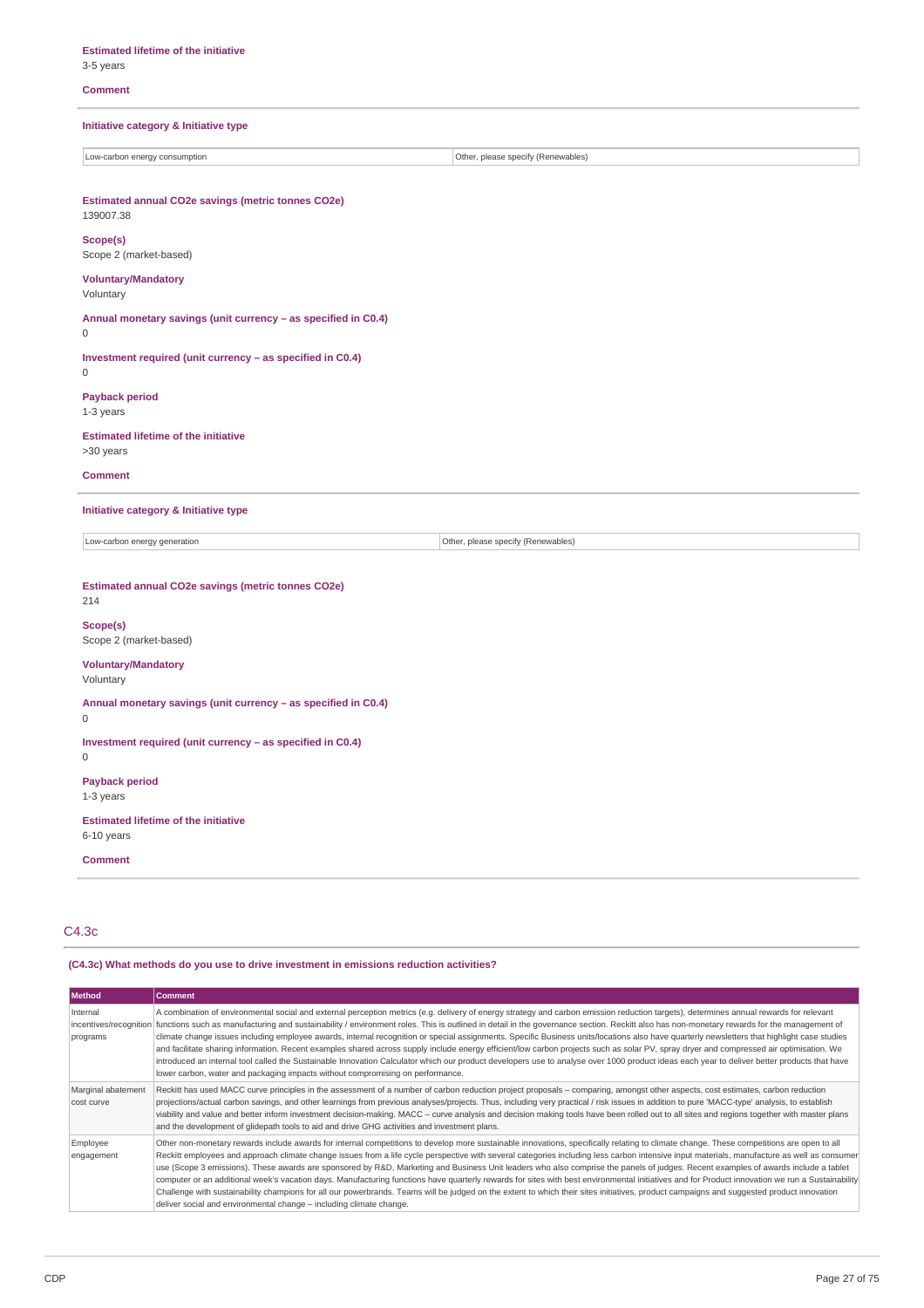(C4.5) Do you classify any of your existing goods and/or services as low-carbon products or do they enable a third party to avoid GHG emissions? Yes

## C4.5a

(C4.5a) Provide details of your products and/or services that you classify as low-carbon products or that enable a third party to avoid GHG emissions.

**Level of aggregation**

## Group of products

## **Description of product/Group of products**

Products defined as 'more sustainable' according to the criteria set within our Sustainable Innovations Calculator (SIC). We use our SIC to determine if a product can be considered 'more sustainable' and have its revenues count towards our Net Revenue target. As part of our product development process, the App measures and compares impacts of new products against existing benchmarks. The Calculator is a streamlined Life Cycle Analysis (LCA) tool that models the most important environmental aspects of our products (carbon, water impact, ingredients, and packaging) across their key life cycle stages from raw materials to consumer use. These include reductions in GHG emissions, water impact and packaging. To qualify, a new product must score better in at least one of the following categories without scoring worse in any others: • Carbon – significant savings (>10%) in grams of CO2e per dose (measured across the life cycle of the product). A dose is the amount of each individual Reckitt product required to deliver that product's intended service, either for a single use or for a defined period of time e.g. 1 Finish automatic dishwashing tablet for 1 load of dishwashing, the recommended number of Nurofen tablets for 24 hours pain relief. • Water – a significant decrease (>10%) of water impact per dose. • Ingredients – adhere to Reckitt's Restricted Substances List and have at least one preferred sustainability credential (Fairtrade or FSC certification, for example). • Packaging – the product must use less packaging overall or use less virgin packaging material resulting in a significant saving (>10%) in the weight of virgin packaging per dose (after subtracting any postconsumer recycled content).

## **Are these low-carbon product(s) or do they enable avoided emissions?**

Low-carbon product and avoided emissions

## **Taxonomy, project or methodology used to classify product(s) as low-carbon or to calculate avoided emissions**

Other, please specify (Reckitt SIC - as described earlier)

**% revenue from low carbon product(s) in the reporting year**

30.4

**% of total portfolio value** <Not Applicable>

## **Asset classes/ product types**

<Not Applicable>

#### **Comment**

In 2020, 30.4% of Reckitt's Net Revenue came from 'more sustainable' products. More sustainable = a product that scores better in at least 1 of 4 parameters (carbon, water, packaging, ingredients) without scoring worse in the others. Unfortunately, it is not possible to extract the Net Revenue for those 'more sustainable' products which met the carbon criteria so the 30.4% figure above represents products across all 4 parameters. Further information on how we calculate Net Revenue from more sustainable products can be found on: https://www.reckitt.com/media/8630/reporting-criteria-2020.pdf

### C5. Emissions methodology

C5.1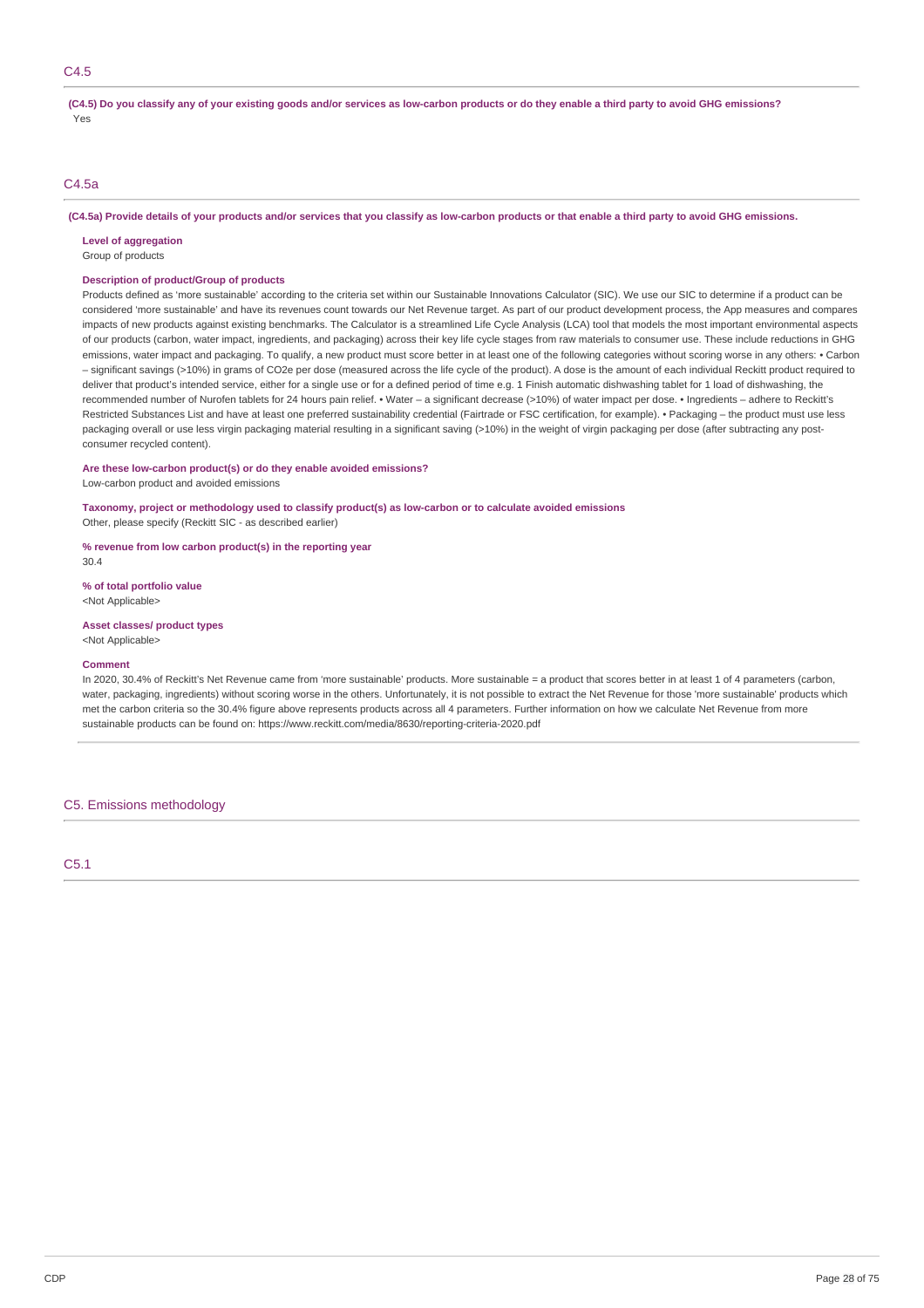#### **(C5.1) Provide your base year and base year emissions (Scopes 1 and 2).**

**Scope 1**

**Base year start**

January 1 2015

**Base year end** December 31 2015

**Base year emissions (metric tons CO2e)** 123628

**Comment**

**Scope 2 (location-based)**

**Base year start**

**Base year end**

**Base year emissions (metric tons CO2e)**

**Comment**

**Scope 2 (market-based)**

**Base year start** January 1 2015

**Base year end** December 31 2015

**Base year emissions (metric tons CO2e)** 301552

**Comment**

## C5.2

(C5.2) Select the name of the standard, protocol, or methodology you have used to collect activity data and calculate emissions.

The Greenhouse Gas Protocol: A Corporate Accounting and Reporting Standard (Revised Edition)

The Greenhouse Gas Protocol: Scope 2 Guidance

Other, please specify (GHG Protocol (Scope 3) and PAS2050)

## C5.2a

(C5.2a) Provide details of the standard, protocol, or methodology you have used to collect activity data and calculate emissions.

Our Scope 1 and 2 GHG emissions data includes all emissions from operations covered by the Group Financial Statements for which we have operational control. We include emissions for businesses we acquire in the first full calendar year of our ownership. We calculated CO2e emissions using internationally recognised methodologies, for example, the WRI/WBCSD Greenhouse Gas Protocol (as outlined in our Reporting Criteria) and follow dual reporting requirements in line with the GHG Protocol Scope 2 Guidance. Following these methodologies GHG Scope 1 and 2 emissions are calculated by multiplying the reported energy quantities in kWh by the CO2e emissions conversion factors derived from the most recently currently available source • Source: CO2e emissions are calculated in line with the WRI/WBCSD Greenhouse Gas Protocol (GHG Protocol) and GHG Protocol Scope 2 Guidance, except as discussed otherwise above. Conversion factors applied are sourced directly from suppliers, (in line with scope 2 market based methodologies) the UK Government's DEFRA, , Reliable Disclosure Organization (RE-DISS) and Green -e Energy (US Regional Residual Mix Rates). International Energy Authority (IEA)

#### C6. Emissions data

C6.1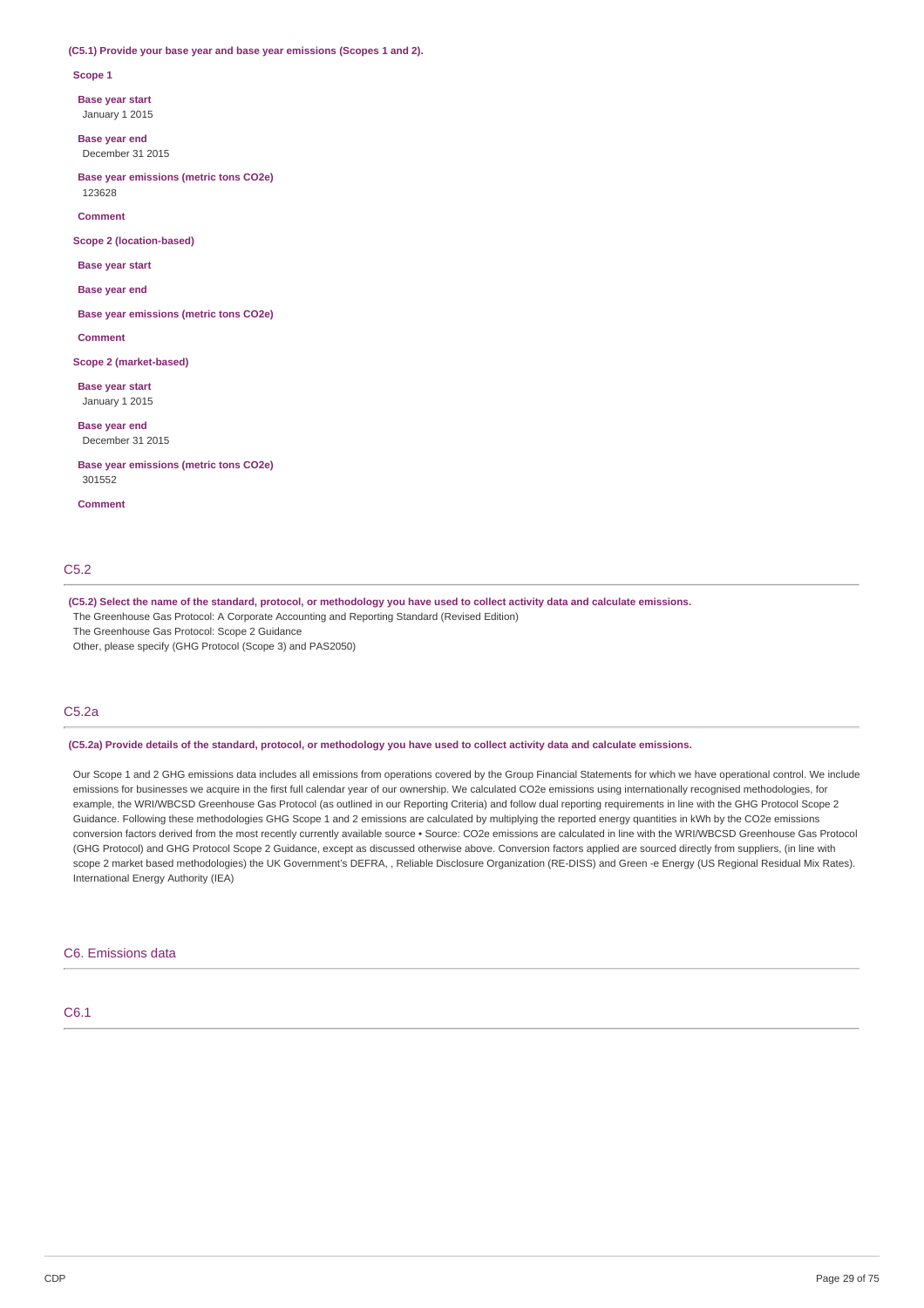#### **(C6.1) What were your organization's gross global Scope 1 emissions in metric tons CO2e?**

## **Reporting year**

**Gross global Scope 1 emissions (metric tons CO2e)** 138105

## **Start date**

<Not Applicable>

### **End date**

<Not Applicable>

#### **Comment**

Our Scope 1 Greenhouse Gas emissions data includes all emissions from operations covered by the Group Financial Statements for which we have operational control. For 2020, this includes our Nutrition business. We calculated, monitor and report our Scope 1 Greenhouse Gas emissions as carbon dioxide equivalents (CO2e) inline with the WRI/WBCSD GHG protocol corporate accounting and reporting standard.

## C6.2

**(C6.2) Describe your organization's approach to reporting Scope 2 emissions.**

### **Row 1**

## **Scope 2, location-based**

We are reporting a Scope 2, location-based figure

#### **Scope 2, market-based**

We are reporting a Scope 2, market-based figure

#### **Comment**

Reckitt follows GHG emissions dual reporting requirements as outlined by the WRI/WBCSD GHG Protocol Scope 2 Guidance.

## C6.3

**(C6.3) What were your organization's gross global Scope 2 emissions in metric tons CO2e?**

### **Reporting year**

**Scope 2, location-based** 256993

## **Scope 2, market-based (if applicable)** 123709

**Start date**

<Not Applicable>

## **End date**

<Not Applicable>

## **Comment**

Reckitt operates in areas where market-based CO2 equivalent emission factors are available and as such Reckitt follows the GHG emissions dual reporting requirements in line with the WRI/WBCSD GHG Protocol Scope 2 Guidance.

## C6.4

(C6.4) Are there any sources (e.g. facilities, specific GHGs, activities, geographies, etc.) of Scope 1 and Scope 2 emissions that are within your selected reporting **boundary which are not included in your disclosure?**

No

## C6.5

**(C6.5) Account for your organization's gross global Scope 3 emissions, disclosing and explaining any exclusions.**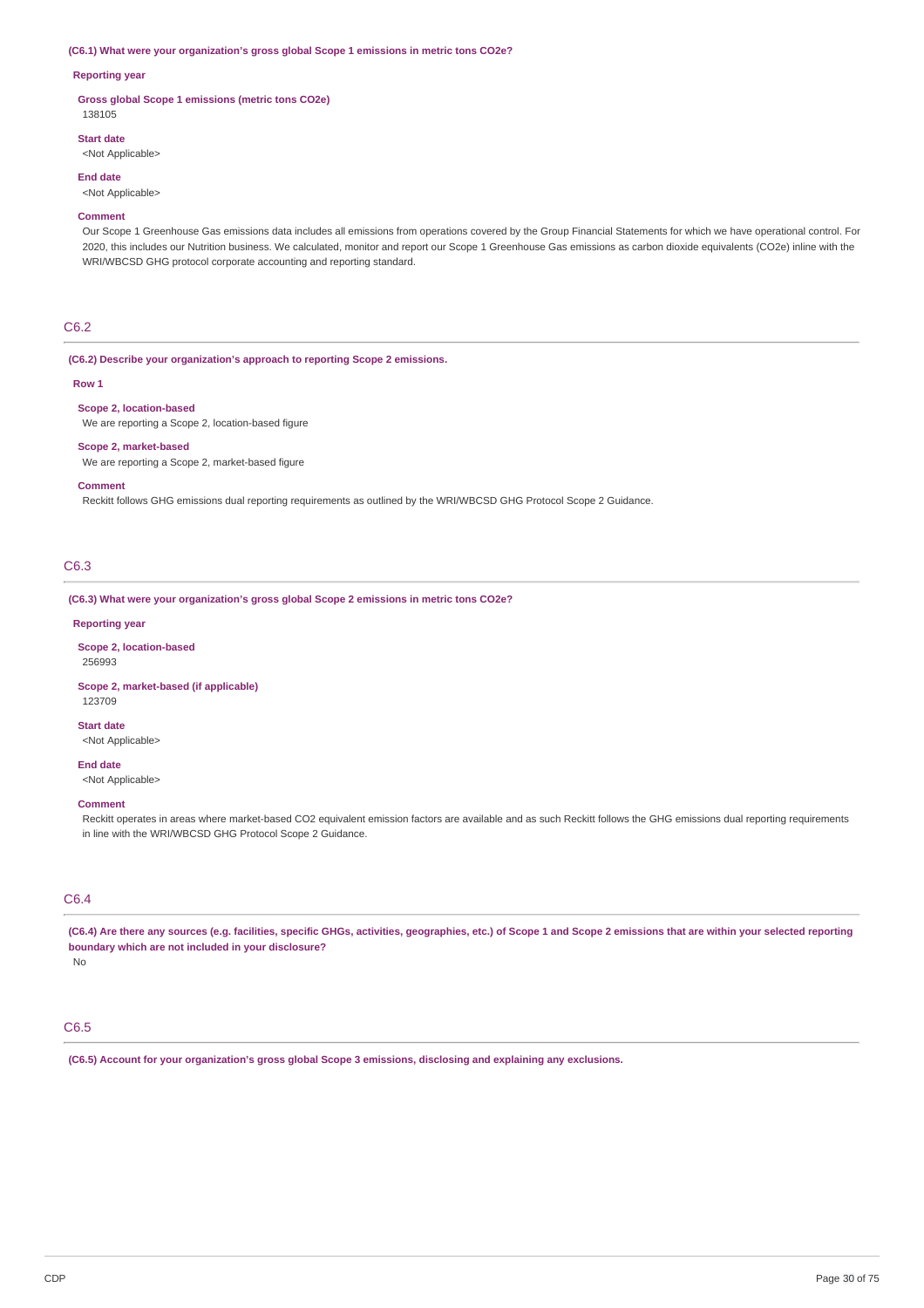**Evaluation status** Relevant, calculated

**Metric tonnes CO2e**

5793000

#### **Emissions calculation methodology**

CO2e emissions associated with the extraction, transportation and production of raw and packaging materials used for Reckitt's products are included in the scope of the data. Data on types and quantities of raw and packaging materials used in products is sourced from a central company-wide database. Quantities and types of materials used are collected on an annual basis; data was collected for a subset of high-sales products, the remainder was extrapolated according to sales revenue. Appropriate emission factors for the various raw materials and packaging types are sourced from the Simapro LCA database. Transportation of both raw and packaging materials from suppliers to Reckitt manufacturing sites is also included in the scope of the reported data. This is calculated based on assumptions from distribution data collected by Reckitt. GWPs for the GHGs included in the scope of the calculation have been sourced from the IPCC's 4th Assessment Report. Emission factors for electricity and energy sources sourced from the International Energy Agency (year of consumption matches year of publication) or for stationary combustion mobile combustion sources from the UK Department for Business, Energy & Industrial Strategy, 'Greenhouse gas reporting: conversion factors 2019'.

**Percentage of emissions calculated using data obtained from suppliers or value chain partners**

 $\Omega$ 

**Please explain**

**Capital goods**

### **Evaluation status**

Not relevant, explanation provided

## **Metric tonnes CO2e**

<Not Applicable>

#### **Emissions calculation methodology**

<Not Applicable>

**Percentage of emissions calculated using data obtained from suppliers or value chain partners** <Not Applicable>

## **Please explain**

Emissions from capital goods were considered as part of setting boundaries for inclusion in our Total Carbon Footprint. Clearly the emissions associated with capital goods could arise at our sites or those within our supply chain. For those within our supply chain, the factors that we extract from the LCA database within Simapro for raw materials and packaging includes these emissions, although we do not separate these out in our reporting. The only exclusion from our footprint is that associated with our capital goods at our own factories are excluded. We determined that they were not significant on the basis of a qualitative assessment. The overall level of emissions (scope 1 and 2) associated with our manufacturing sites is only a very low part of our total Carbon Footprint (1%). On this basis the annual contribution of new capital equipment associated with this aspect would also be expected to be very small and therefore has been excluded from the scope on the basis of the materiality.

## **Fuel-and-energy-related activities (not included in Scope 1 or 2)**

**Evaluation status** Not relevant, explanation provided

**Metric tonnes CO2e** <Not Applicable>

**Emissions calculation methodology** <Not Applicable>

**Percentage of emissions calculated using data obtained from suppliers or value chain partners** <Not Applicable>

#### **Please explain**

The combustion of fuels at our manufacturing sites for Scope 1 and 2 accounts for just 1% of Reckitt's overall carbon footprint. Given that emissions arising from extraction, production and transportation of fuels are less that those arising from its combustion, fuel and energy related activities not included in Scope 1 and 2 has been excluded on the basis of materiality.

#### **Upstream transportation and distribution**

**Evaluation status** Relevant, calculated

## **Metric tonnes CO2e**

592000

### **Emissions calculation methodology**

Transportation of both raw and packaging materials from suppliers to Reckitt manufacturing sites is included in the scope of the reported data. This is calculated on the basis of primary distribution data collected by the company for its annual sustainability reporting. GWPs for the GHGs included in the scope of the calculation have been sourced from the IPCC's 4th Assessment Report. Emission factors for electricity and energy sources are sourced from the International Energy Agency (year of consumption matches year of publication) or for stationary combustion mobile combustion sources from the UK Department for Business, Energy & Industrial Strategy, 'Greenhouse gas reporting: conversion factors 2020'.

#### **Percentage of emissions calculated using data obtained from suppliers or value chain partners**

 $\Omega$ 

## **Please explain**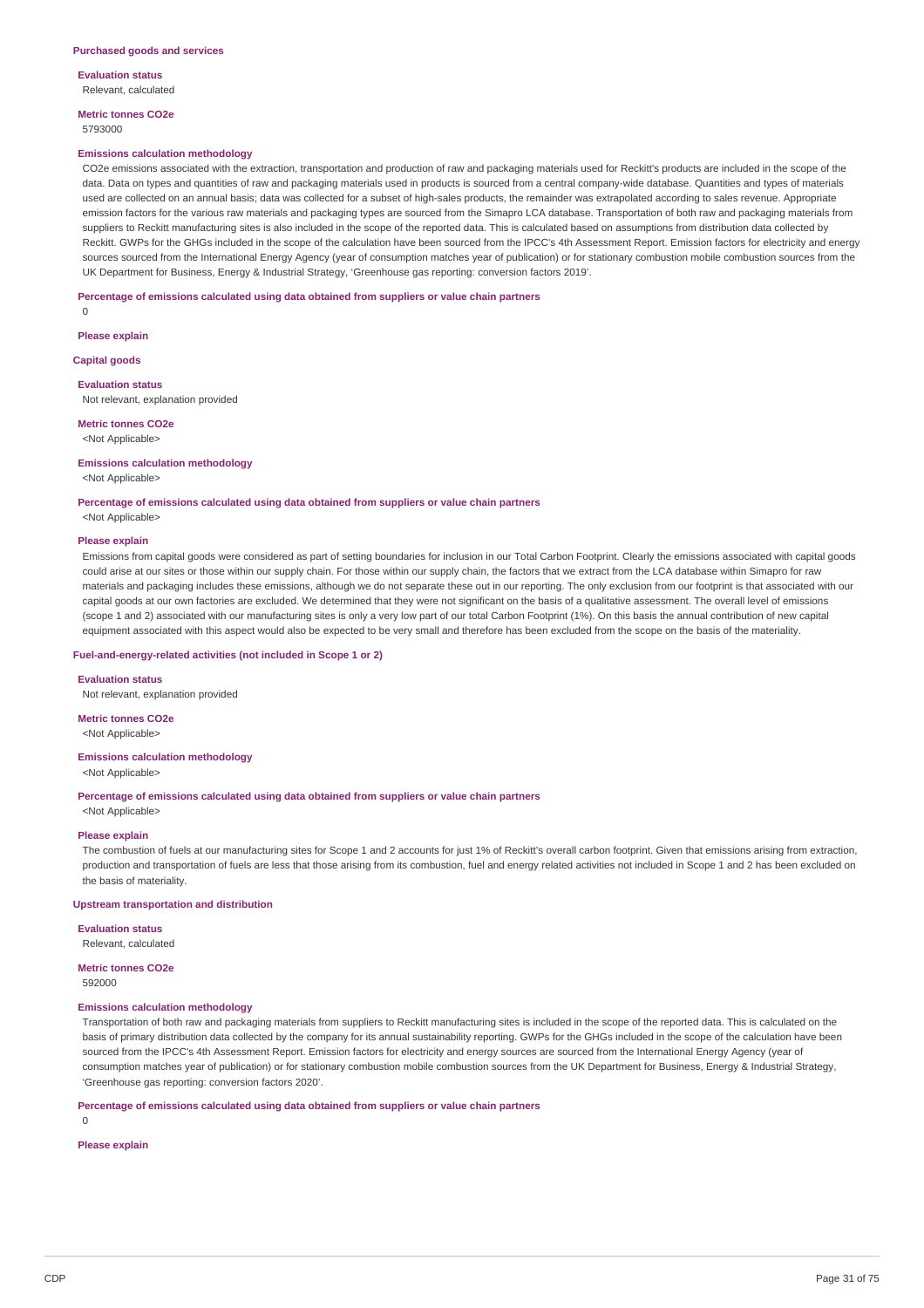**Evaluation status**

Relevant, calculated

**Metric tonnes CO2e** 37000

#### **Emissions calculation methodology**

Volumes of waste disposed of from manufacturing, R&D and owned distribution centres are collected through an established annual environmental data collection process. GWPs for the GHGs included in the scope of the calculation have been sourced from the IPCC's 4th Assessment Report. Emission factors for electricity and energy sources sourced from the International Energy Agency (2014), GHG Protocol tools for stationary sources (v4.0 Oct 2010) and mobile combustion sources (v2.3 Oct 2011) from the WRI/WBCSD.

**Percentage of emissions calculated using data obtained from suppliers or value chain partners**

0

#### **Please explain**

**Business travel**

**Evaluation status** Relevant, calculated

## **Metric tonnes CO2e**

48000

#### **Emissions calculation methodology**

Reckitt non-air business travel has been excluded based on materiality. At the time of making the decision to exclude company car travel as de minimums, AECOM was provided with a survey from the UK business of Reckitt that considered the proportion of staff with company cars, the typical mileage and therefore possible carbon impact (assuming a large petrol car). This identified that extrapolating the same figures to total global employees would create a footprint which equates to 0.13% of the total carbon footprint. Air travel data on business related air travel has been collected from across the company for over 6 years. This has identified that it is a very small part of our overall Total Carbon Footprint. We have developed factors for air travel per employee (based on historical data) and for 2020 calculated carbon associated with air travel per the current number of employees. Emission factors are sourced from 2015 Defra/DECC's GHG conversion factors for company reporting to calculate the GHG emissions based on distance travelled by short, medium and long haul flights. GWPs for the GHGs included in the scope of the calculation have been sourced from the IPCC's 4th Assessment Report.

**Percentage of emissions calculated using data obtained from suppliers or value chain partners**

## $\Omega$

### **Please explain**

Reckitt non-air business travel has been excluded on the basis of materiality. At time of making the decision to exclude company car travel as de minimums AECOM was provided with a survey from the UK business of Reckitt that considered the proportion of staff with company cars, the typical mileage and therefore possible carbon impact (assuming a large petrol car). This identified that extrapolating the same figures to total global employees would create a footprint which equates to 0.26% of the total carbon footprint.

#### **Employee commuting**

## **Evaluation status**

Not relevant, explanation provided

## **Metric tonnes CO2e**

<Not Applicable>

## **Emissions calculation methodology**

<Not Applicable>

**Percentage of emissions calculated using data obtained from suppliers or value chain partners**

<Not Applicable>

#### **Please explain**

Not relevant – given the low % carbon attributable to business travel (approx. 1%) and the total manufacturing emissions being less than 1% of Reckitt's total carbon footprint it has been assumed that employee commuting will not form a material part of the footprint and has therefore been excluded.

## **Upstream leased assets**

**Evaluation status**

Not relevant, explanation provided

**Metric tonnes CO2e** <Not Applicable>

#### **Emissions calculation methodology**

<Not Applicable>

**Percentage of emissions calculated using data obtained from suppliers or value chain partners**

## <Not Applicable> **Please explain**

Not relevant – This does not apply to Reckitt's business. Reckitt doesn't lease upstream assets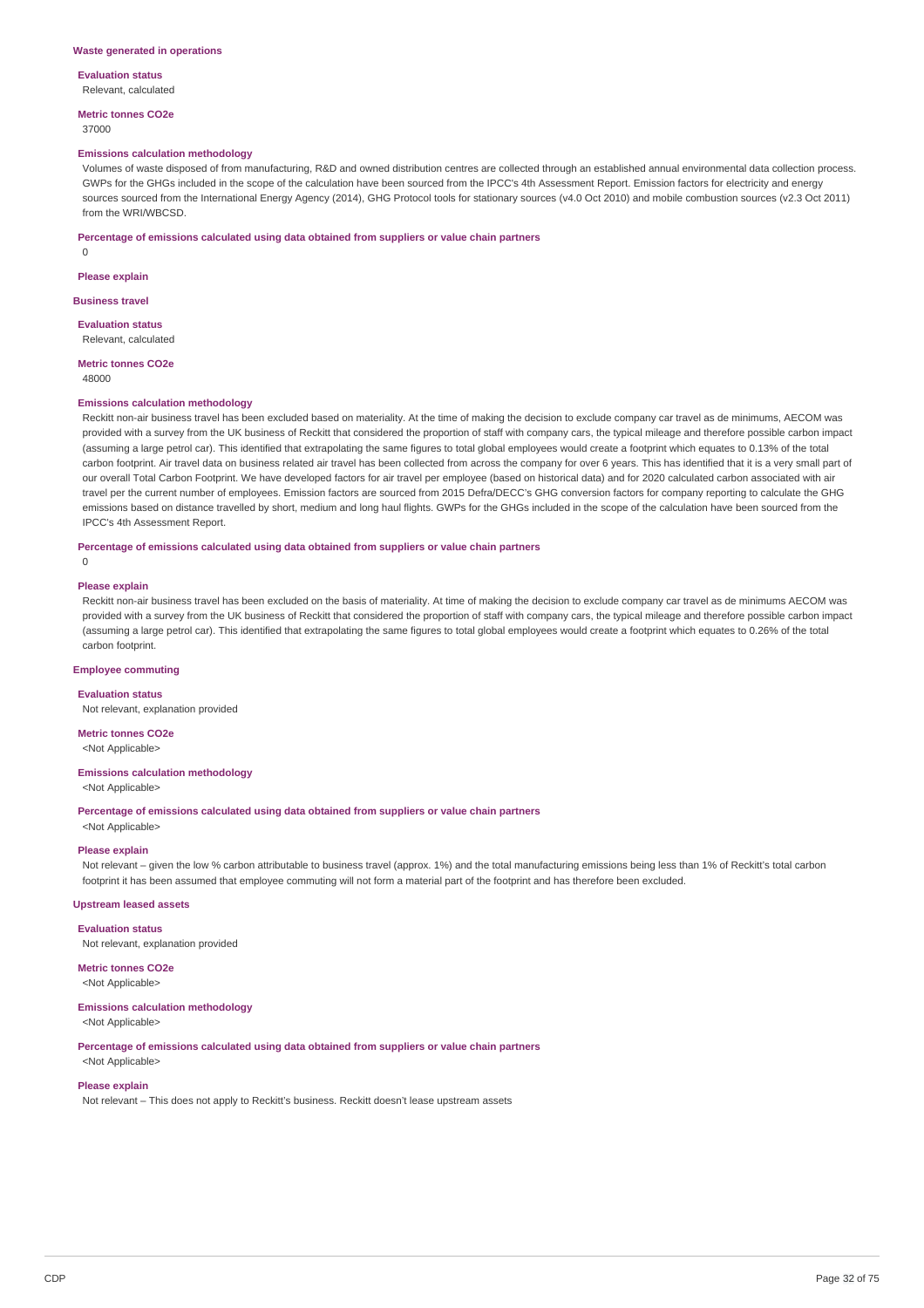**Evaluation status** Relevant, calculated

**Metric tonnes CO2e** 2534000

#### **Emissions calculation methodology**

Distribution data comprising Company-managed distribution centres and contracted distribution services including primary distribution (from Reckitt factories to distribution centres) and secondary distribution (from distribution centres to our customers / their distribution centres) has been collected regionally since 2007, however due to the percentage contribution of logistics to the total carbon footprint (approx. 6%), data on mode of transport and distance (km) travelled for both primary (from manufacturing and co-packer sites to distribution centres /warehouses) and secondary product transport (from distribution centres / warehouses to customers) is no longer collected. Total tonne.km from finished good distribution (all modes) have been calculated from tonne.km data collected in 2012 (primary data), extrapolated by applying a factor for volume growth (based on Net Revenue) across the Company to take into account increased finished good distribution. The total extrapolated tonne.km is then split across the different transport modes (road, rail, short sea, deep sea, air) based on the average modal split between 2007 and 2012. In addition, we account for carbon emissions at the retail stage of our products by multiplying average shelf residence time with proxy emission factors for in-store energy sources (such a heating and lighting). GWPs for the GHGs included in the scope of the calculation have been sourced from the IPCC's 4th Assessment Report. Emission factors are sourced from 2020 Defra/DECC's GHG conversion factors for company reporting to calculate the GHG emissions arising from vehicle fuel use.

**Percentage of emissions calculated using data obtained from suppliers or value chain partners**

 $\Omega$ 

**Please explain**

**Processing of sold products**

**Evaluation status**

Not relevant, explanation provided

**Metric tonnes CO2e** <Not Applicable>

**Emissions calculation methodology**

<Not Applicable>

**Percentage of emissions calculated using data obtained from suppliers or value chain partners**

<Not Applicable>

### **Please explain**

Not relevant - Reckitt supply finished household goods, therefore no further processing of the product is required before consumer use.

**Use of sold products**

**Evaluation status** Relevant, calculated

**Metric tonnes CO2e**

29740000

## **Emissions calculation methodology**

Emissions arising from consumer use of Reckitt's products are calculated annually as part of the measurement system. Consumer use is calculated on a product basis, taking into account the method of use of the product (e.g. an automatic dishwashing tablet requiring energy and water for use), the country of sale (allowing country specific electricity emission factors to be applied) and the number of doses sold of each product during the reporting year. CO2e emissions associated with water, energy or materials (such as a cleaning cloth or cotton pads) required for designed use of a product are accounted. Emission factors are extracted from the Simapro life cycle analysis software, using EcoInvent V3.3. GWPs for the GHGs included in the scope of the calculation have been sourced from the IPCC's 4th Assessment Report. Emission factors for electricity and energy sources are sourced from the International Energy Agency (year of consumption matches year of publication) or for stationary combustion mobile combustion sources from the UK Department for Business, Energy & Industrial Strategy, 'Greenhouse gas reporting: conversion factors 2020'.

**Percentage of emissions calculated using data obtained from suppliers or value chain partners**

 $\Omega$ 

**Please explain**

### **End of life treatment of sold products**

**Evaluation status** Relevant, calculated

**Metric tonnes CO2e** 613000

### **Emissions calculation methodology**

Emissions arising from disposal of Reckitt's products are calculated annually as part of the ongoing sustainability measurement system. This includes emissions for products not consumed, materials consumed to apply/use a product e.g. cotton pad for cleanser and wastewater arising from use of a product. Volumes/weights of wastewater and materials are calculated from consumer use figures. Appropriate emission factors for disposal options are sourced from the Simapro LCA database and applied to weight figures. Emissions associated with the transportation and disposal of wastes arising from packaging of Reckitt products, and also wastes generated through the consumer use phase (including waste water) are also considered in the scope of the calculations. GWPs for the GHGs included in the scope of the calculation have been sourced from the IPCC's 4th Assessment Report. Emission factors for electricity and energy sources are sourced from the International Energy Agency (year of consumption matches year of publication) or for stationary combustion mobile combustion sources from the UK Department for Business, Energy & Industrial Strategy, 'Greenhouse gas reporting: conversion factors 2020'.

**Percentage of emissions calculated using data obtained from suppliers or value chain partners**

 $\Omega$ 

**Please explain**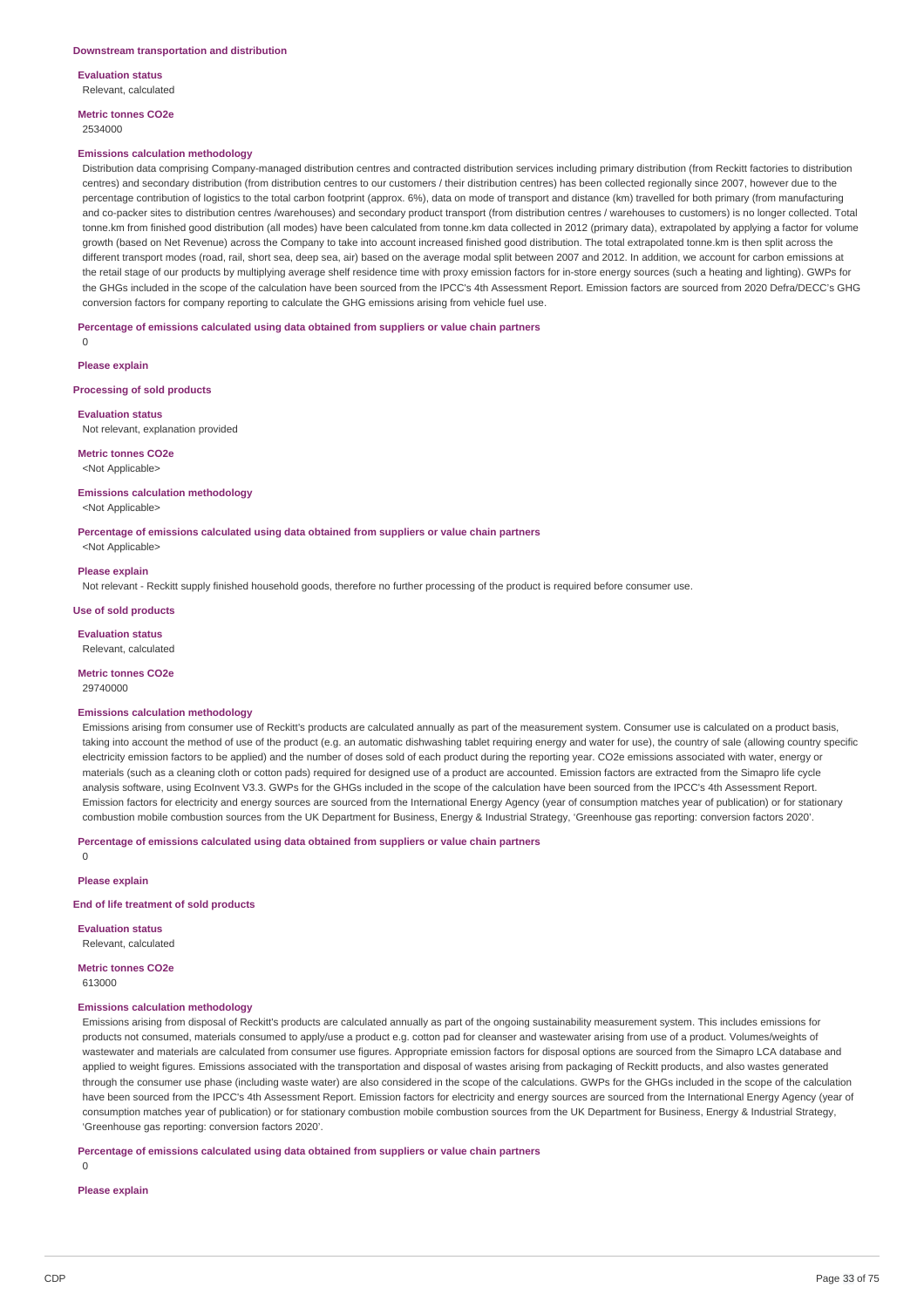#### **Evaluation status** Relevant, calculated

**Metric tonnes CO2e** 9000

### **Emissions calculation methodology**

During the 2007 baseline Carbon 20 footprint calculation, Reckitt requested data on the energy use of leased distribution centres for inclusion in the footprint. Data was collected for European sites and extrapolated globally using regional net revenue data. For 2008, this data was not recollected based on the time and resources required versus the quantity of emissions. The 2020 figure was extrapolated from 2007 using a factor for volume growth across the Company to take into account potential increases in the use of leased distribution centres from 2007 to 2009.

#### **Percentage of emissions calculated using data obtained from suppliers or value chain partners**

0

#### **Please explain**

**Franchises**

## **Evaluation status**

Not relevant, explanation provided

## **Metric tonnes CO2e** <Not Applicable>

## **Emissions calculation methodology** <Not Applicable>

### **Percentage of emissions calculated using data obtained from suppliers or value chain partners** <Not Applicable>

#### **Please explain**

Reckitt doesn't have a franchise model in that all products are sold direct to retailers rather than Reckitt being a retailer. However, a very small exception is sale of a few limited items through vending machines – these could be considered to be similar to a franchise model. Energy associated with this has been calculated to be less than 0.005% therefore is excluded on the basis of materiality.

### **Investments**

### **Evaluation status**

Not relevant, explanation provided

### **Metric tonnes CO2e**

<Not Applicable>

### **Emissions calculation methodology**

<Not Applicable>

**Percentage of emissions calculated using data obtained from suppliers or value chain partners**

## <Not Applicable> **Please explain**

Not relevant – This does not apply to Reckitt's business. As per GHG Protocol these are considered emissions from operation of investments (including equity, debt investments and project finance) and this is not something Reckitt currently engages in.

#### **Other (upstream)**

**Evaluation status** Not relevant, explanation provided

## **Metric tonnes CO2e**

<Not Applicable>

## **Emissions calculation methodology**

<Not Applicable>

**Percentage of emissions calculated using data obtained from suppliers or value chain partners**

## <Not Applicable>

## **Please explain**

Not relevant – This does not apply to Reckitt's business. Reckitt doesn't have other upstream related emissions.

## **Other (downstream)**

**Evaluation status** Not relevant, explanation provided

## **Metric tonnes CO2e**

<Not Applicable>

## **Emissions calculation methodology**

<Not Applicable>

**Percentage of emissions calculated using data obtained from suppliers or value chain partners** <Not Applicable>

## **Please explain**

Not relevant – this does not apply to Reckitt's business. Reckitt doesn't have other downstream related emissions.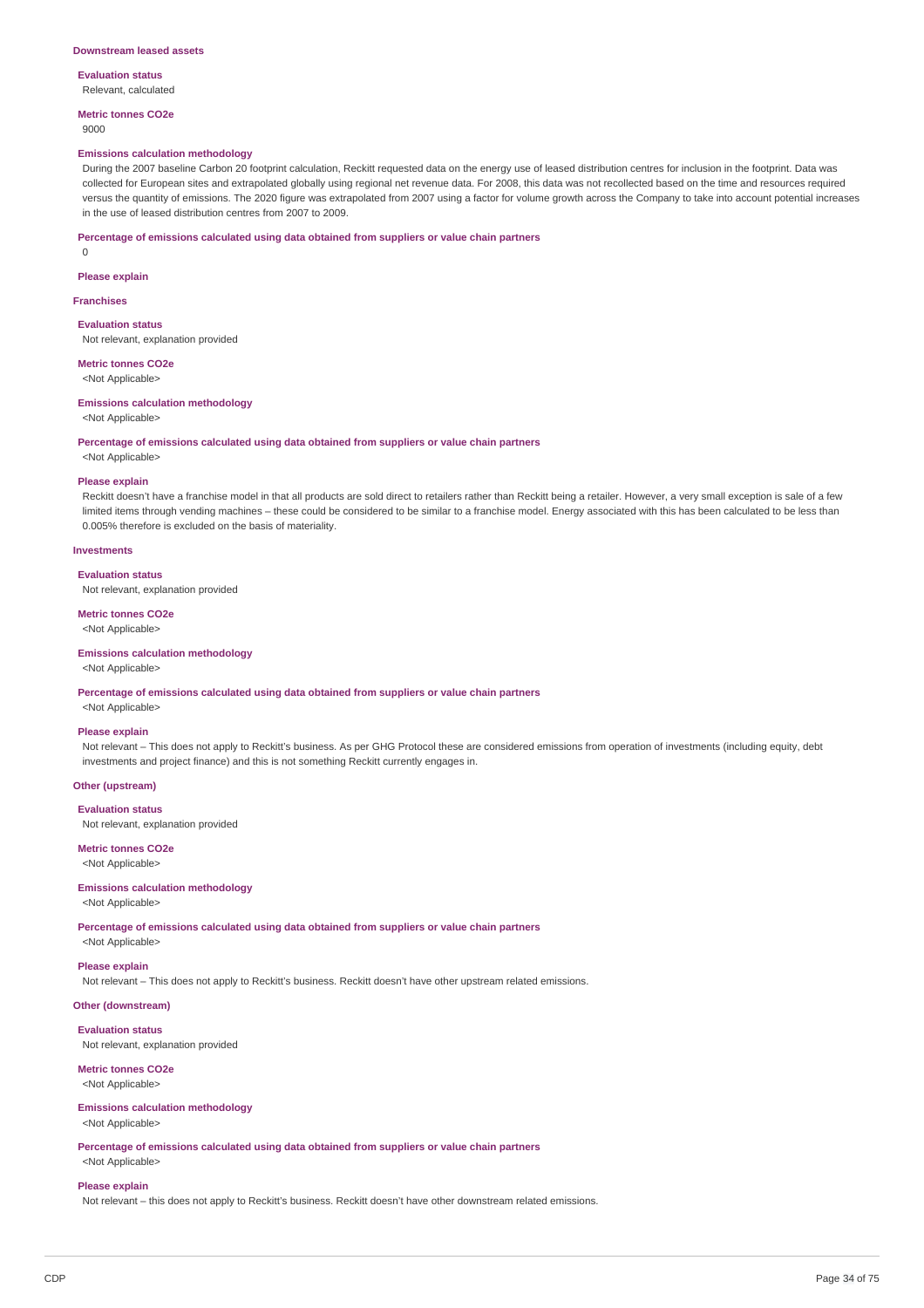#### **(C-AC6.6/C-FB6.6/C-PF6.6) Can you break down your Scope 3 emissions by relevant business activity area?** Partially

## C-AC6.6a/C-FB6.6a/C-PF6.6a

**(C-AC6.6a/C-FB6.6a/C-PF6.6a) Disclose your Scope 3 emissions for each of your relevant business activity areas.**

#### **Activity**

Agriculture/Forestry

#### **Scope 3 category**

Purchased goods and services

**Emissions (metric tons CO2e)** 5793000

#### **Please explain**

CO2e emissions associated with the extraction, transportation and production of raw and packaging materials used for Reckitt's products are included in the scope of the data. Data on types and quantities of raw and packaging materials used in products is sourced from a central company-wide database. Quantities and types of materials used are collected on an annual basis; data was collected for a subset of high-sales products, the remainder was extrapolated according to sales revenue. Appropriate emission factors for the various raw materials and packaging types are sourced from the Simapro LCA database. Transportation of both raw and packaging materials from suppliers to Reckitt manufacturing sites is also included in the scope of the reported data. This is calculated based on assumptions from distribution data collected by Reckitt. GWPs for the GHGs included in the scope of the calculation have been sourced from the IPCC's 4th Assessment Report. Emission factors for electricity and energy sources sourced from the International Energy Agency (year of consumption matches year of publication) or for stationary combustion mobile combustion sources from the UK Department for Business, Energy & Industrial Strategy, 'Greenhouse gas reporting: conversion factors 2020'.

## **Activity**

Distribution

## **Scope 3 category**

Upstream transportation and distribution

**Emissions (metric tons CO2e)** 592000

#### **Please explain**

Transportation of both raw and packaging materials from suppliers to Reckitt manufacturing sites is included in the scope of the reported data. This is calculated on the basis of primary distribution data collected by the company for its annual sustainability reporting. GWPs for the GHGs included in the scope of the calculation have been sourced from the IPCC's 4th Assessment Report. Emission factors for electricity and energy sources are sourced from the International Energy Agency (year of consumption matches year of publication) or for stationary combustion mobile combustion sources from the UK Department for Business, Energy & Industrial Strategy, 'Greenhouse gas reporting: conversion factors 2020'

## **Activity**

**Distribution** 

## **Scope 3 category**

Downstream transportation and distribution

**Emissions (metric tons CO2e)**

2534000

## **Please explain**

Distribution data comprising Company-managed distribution centres and contracted distribution services including primary distribution (from Reckitt factories to distribution centres) and secondary distribution (from distribution centres to our customers / their distribution centres) has been collected regionally since 2007, however due to the percentage contribution of logistics to the total carbon footprint (less than 6%), data on mode of transport and distance (km) travelled for both primary (from manufacturing and co-packer sites to distribution centres /warehouses) and secondary product transport (from distribution centres / warehouses to customers) is no longer collected. Total tonne.km from finished good distribution (all modes) have been calculated from tonne.km data collected in 2012 (primary data), extrapolated by applying a factor for volume growth (based on Net Revenue) across the Company to take into account increased finished good distribution. The total extrapolated tonne.km is then split across the different transport modes (road, rail, short sea, deep sea, air) based on the average modal split between 2007 and 2012. In addition, we account for carbon emissions at the retail stage of our products by multiplying average shelf residence time with proxy emission factors for in-store energy sources (such a heating and lighting). GWPs for the GHGs included in the scope of the calculation have been sourced from the IPCC's 4th Assessment Report. Emission factors are sourced from 2020 Defra/DECC's GHG conversion factors for company reporting to calculate the GHG emissions arising from vehicle fuel use.

**Activity** Consumption

**Scope 3 category**

Use of sold products

**Emissions (metric tons CO2e)** 29740000

## **Please explain**

Emissions arising from consumer use of Reckitt's products are calculated annually as part of the measurement system. Consumer use is calculated on a product basis, taking into account the method of use of the product (e.g. an automatic dishwashing tablet requiring energy and water for use), the country of sale (allowing country specific electricity emission factors to be applied) and the number of doses sold of each product during the reporting year. CO2e emissions associated with water, energy or materials (such as a cleaning cloth or cotton pads) required for designed use of a product are accounted. Emission factors are extracted from the Simapro life cycle analysis software, using EcoInvent V3.3. GWPs for the GHGs included in the scope of the calculation have been sourced from the IPCC's 4th Assessment Report. Emission factors for electricity and energy sources are sourced from the International Energy Agency (year of consumption matches year of publication) or for stationary combustion mobile combustion sources from the UK Department for Business, Energy & Industrial Strategy, 'Greenhouse gas reporting: conversion factors 2020'.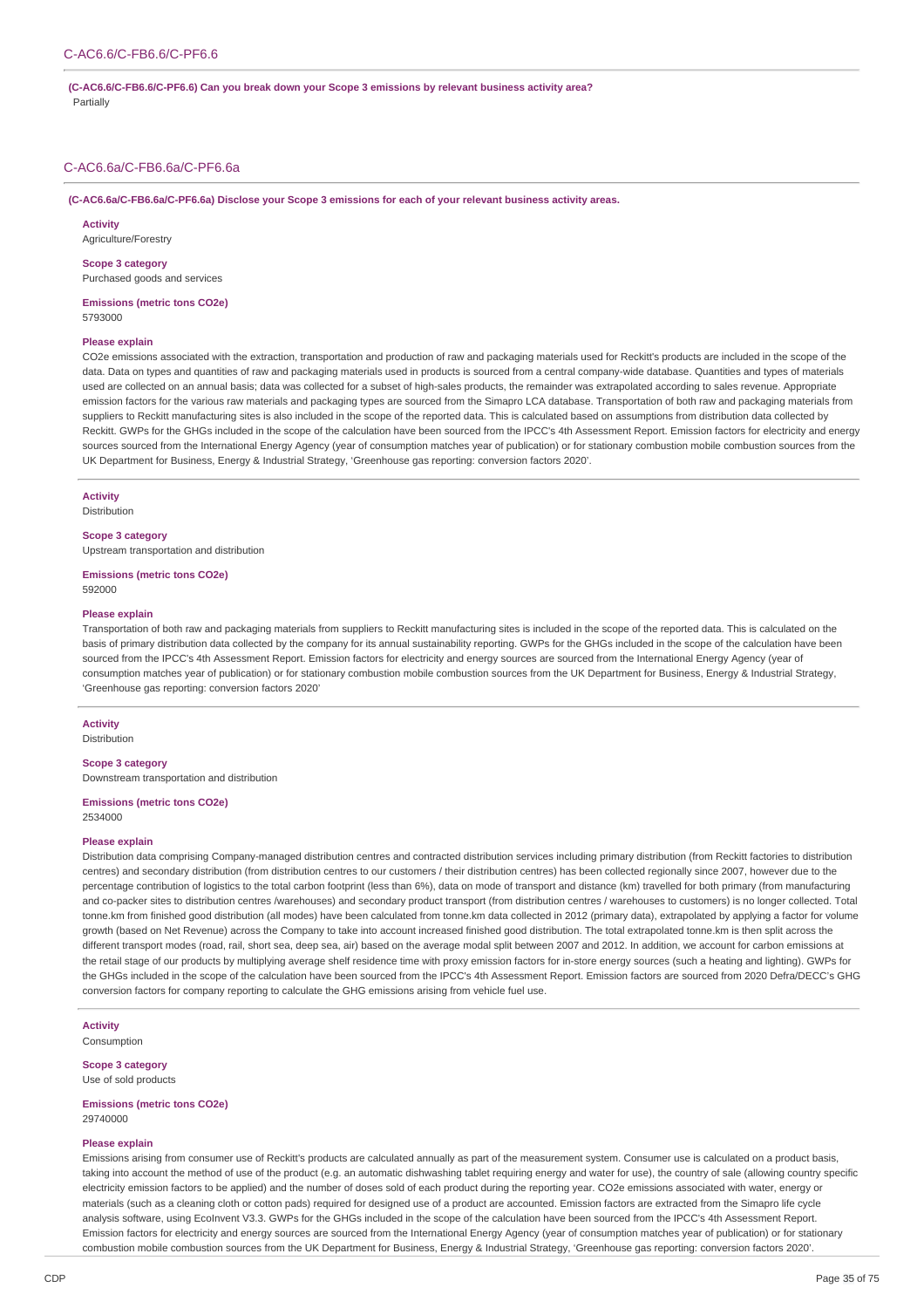## **Scope 3 category**

End of life treatment of sold products

## **Emissions (metric tons CO2e)**

613000

## **Please explain**

Emissions arising from disposal of Reckitt's products are calculated annually as part of the ongoing sustainability measurement system. This includes emissions for products not consumed, materials consumed to apply/use a product e.g. cotton pad for cleanser and wastewater arising from use of a product. Volumes/weights of wastewater and materials are calculated from consumer use figures. Appropriate emission factors for disposal options are sourced from the Simapro LCA database and applied to weight figures. Emissions associated with the transportation and disposal of wastes arising from packaging of Reckitt products, and also wastes generated through the consumer use phase (including waste water) are also considered in the scope of the calculations. GWPs for the GHGs included in the scope of the calculation have been sourced from the IPCC's 4th Assessment Report. Emission factors for electricity and energy sources are sourced from the International Energy Agency (year of consumption matches year of publication) or for stationary combustion mobile combustion sources from the UK Department for Business, Energy & Industrial Strategy, 'Greenhouse gas reporting: conversion factors 2020'

## C6.7

**(C6.7) Are carbon dioxide emissions from biogenic carbon relevant to your organization?** Yes

## C6.7a

**(C6.7a) Provide the emissions from biogenic carbon relevant to your organization in metric tons CO2.**

|     | CO2 emissions from biogenic carbon (metric tons CO2) | Comment |
|-----|------------------------------------------------------|---------|
| Row | 44495                                                |         |

## C-AC6.8/C-FB6.8/C-PF6.8

(C-AC6.8/C-FB6.8/C-PF6.8) Is biogenic carbon pertaining to your direct operations relevant to your current CDP climate change disclosure? Yes

## C-AC6.8a/C-FB6.8a/C-PF6.8a

(C-AC6.8a/C-FB6.8a/C-PF6.8a) Account for biogenic carbon data pertaining to your direct operations and identify any exclusions.

**CO2 emissions from biofuel combustion (processing/manufacturing machinery)**

**Emissions (metric tons CO2)** 21133

**Methodology** Default emissions factors

**Please explain**

**CO2 emissions from biofuel combustion (other)**

**Emissions (metric tons CO2)**

**Methodology**

**Please explain**

C-AC6.9/C-FB6.9/C-PF6.9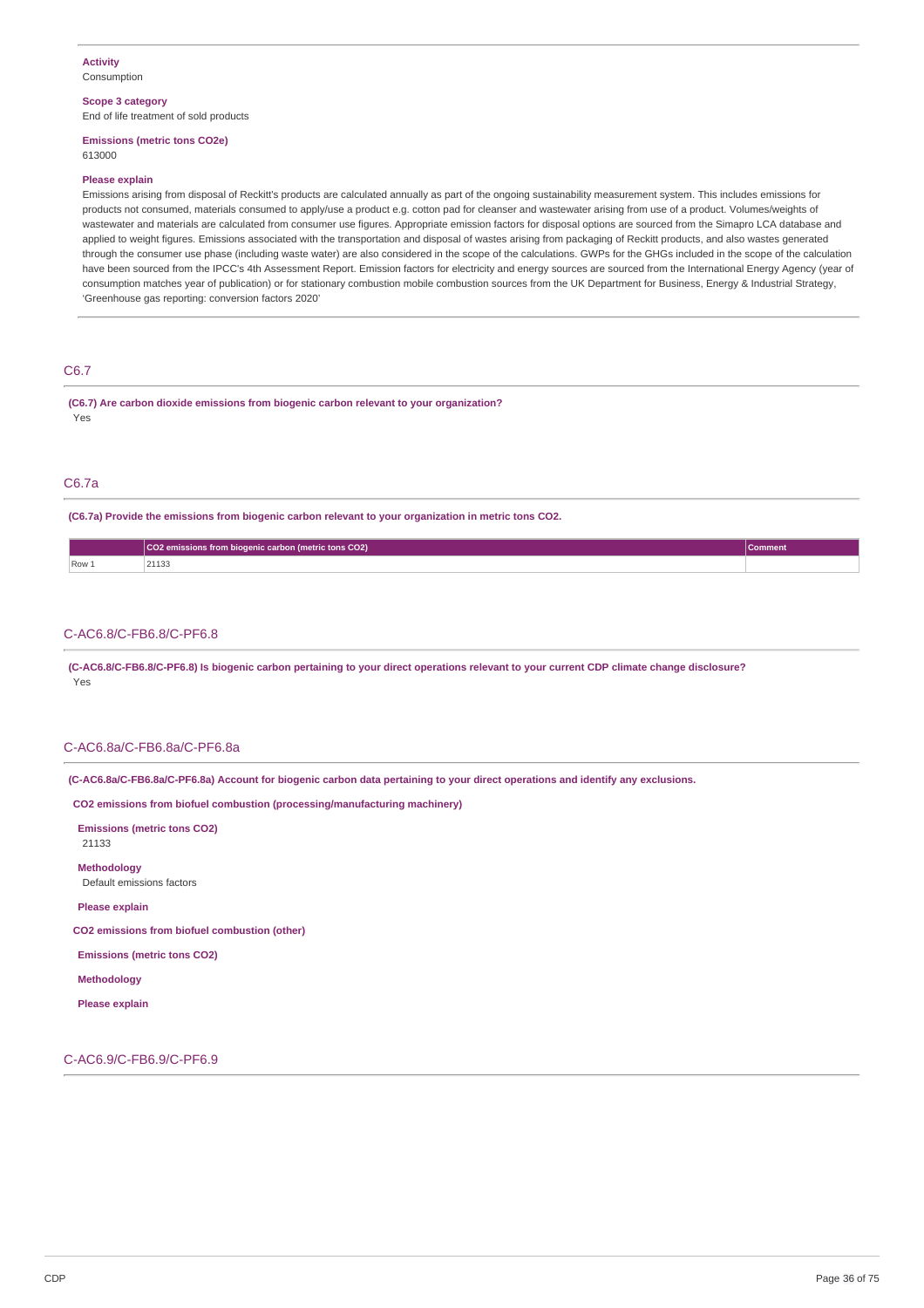(C-AC6.9/C-FB6.9/C-PF6.9) Do you collect or calculate greenhouse gas emissions for each commodity reported as significant to your business in C-**AC0.7/FB0.7/PF0.7?**

| CO. 11 F DO. 11 F FO. 1:                                            |
|---------------------------------------------------------------------|
| <b>Agricultural commodities</b><br>Cattle products                  |
| Do you collect or calculate GHG emissions for this commodity?<br>No |
| Please explain                                                      |
| <b>Agricultural commodities</b><br>Palm Oil                         |
| Do you collect or calculate GHG emissions for this commodity?<br>No |
| Please explain                                                      |
| <b>Agricultural commodities</b><br>Soy                              |
| Do you collect or calculate GHG emissions for this commodity?<br>No |
| Please explain                                                      |
| <b>Agricultural commodities</b><br>Timber                           |
| Do you collect or calculate GHG emissions for this commodity?<br>No |
| Please explain                                                      |
| <b>Agricultural commodities</b><br>Rubber                           |
| Do you collect or calculate GHG emissions for this commodity?<br>No |
| Please explain                                                      |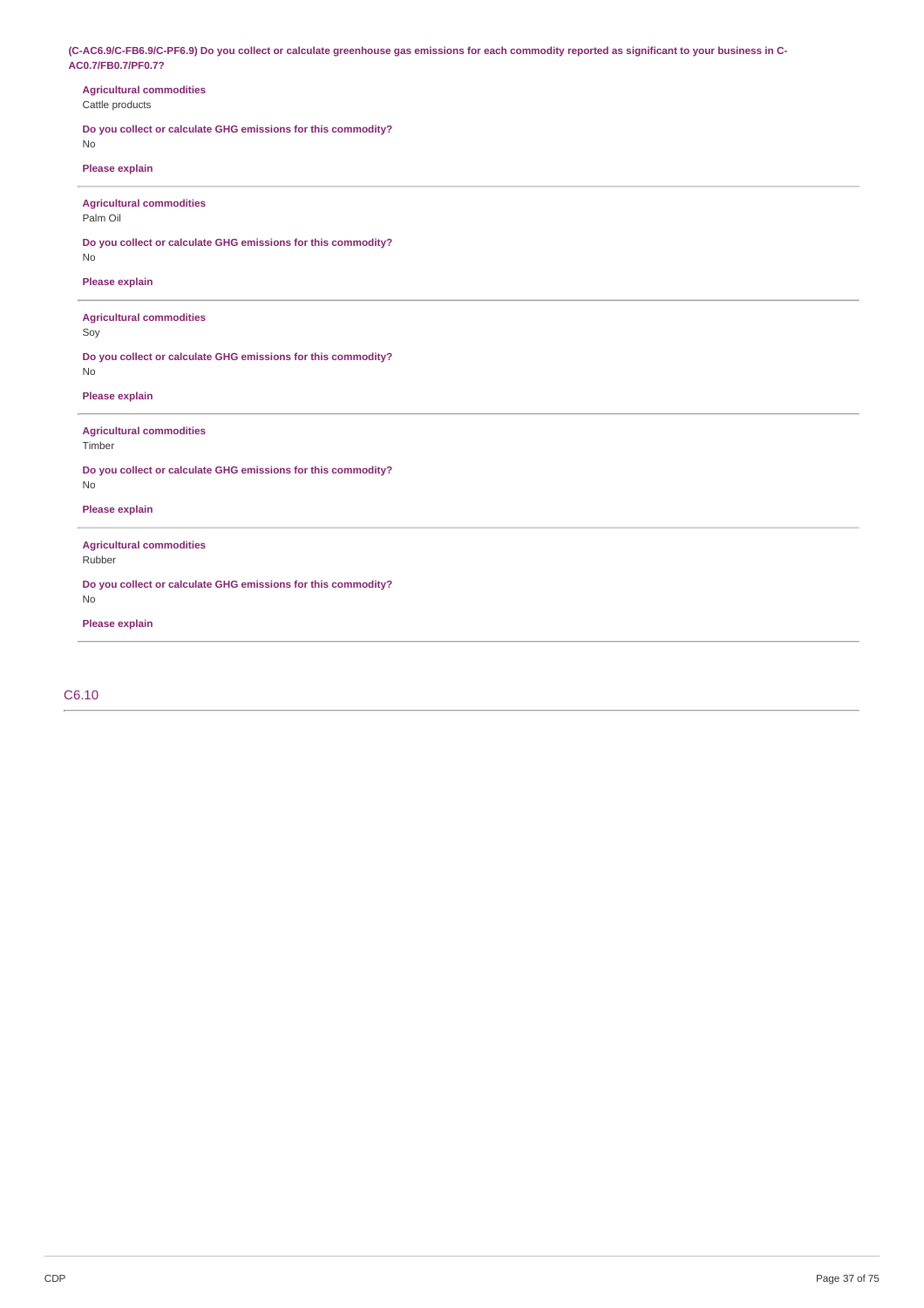(C6.10) Describe your gross global combined Scope 1 and 2 emissions for the reporting year in metric tons CO2e per unit currency total revenue and provide any **additional intensity metrics that are appropriate to your business operations.**

#### **Intensity figure** 0.000018701

**Metric numerator (Gross global combined Scope 1 and 2 emissions, metric tons CO2e)** 261814

**Metric denominator** unit total revenue

**Metric denominator: Unit total** 14000000000

**Scope 2 figure used** Market-based

**% change from previous year** 30

**Direction of change** Decreased

### **Reason for change**

Net revenue increased between 2019 and 2020 mainly driven by demand for our hygiene products during the COVID-19 pandemic. Our gross scope 1 and 2 GHG emissions decreased overall by 30% during the same period. Decreases in scope 1 and 2 emissions have been driven by emissions reduction activities together with our increased focus on sourcing renewable energy for example in 2020 we upped our investment in on-site solar at Mauripur, Pakistan. This is part of our 2030 target of sourcing 100% renewable electricity. We reported the above on a market-based approach in line with the WRI/WBSCD Greenhouse Gas Protocol, Scope 2 Guidance and our Reporting Criteria.

#### **Intensity figure** 0.019

**Metric numerator (Gross global combined Scope 1 and 2 emissions, metric tons CO2e)** 261814

**Metric denominator** Other, please specify (1000 consumer units)

**Metric denominator: Unit total** 4974466

**Scope 2 figure used** Market-based

**% change from previous year** 18

**Direction of change** Decreased

### **Reason for change**

At Reckitt we measure and report our GHG intensity performance (as detailed above) per 1000 production consumer units. This is the basis of our target to reduce our GHG emissions by 65% per unit of production in our own manufacturing and warehouses by 2030 versus 2012. Our GHG intensity metric and target focus on our production based GHG emissions, i.e. scope 1 and 2 GHG associated with our manufacturing and warehousing operations – our principal sources of scope 1 and 2 GHG emissions. Non-production Scope 1 and 2 emissions i.e. offices & R&Ds are excluded from this metric. Our intensity figure has gone down from 0.0232, reported in 2019, to 0.0190 in 2020, representing an 18% decrease. Changes in scope 1 and 2 emissions are largely driven by emissions reduction activities together with our increased focus on sourcing renewable energy. In 2020 our scope 2 emissions were reduced by -39 % versus 2019 (in absolute terms) due to our use and purchase of renewable energy and continued focus on energy efficiency. For example, in 2020, in our Mauripur Site in Pakistan, we added a further 370kW solar system to the 107kW already in place and the 30kW we added in 2019. To ensure like-for-like comparisons in reporting our current performance vs our 2012 baseline, the above intensity metric excludes our Nutrition business which was acquired during 2018. Pre-acquisition data for our Nutrition business is not available. If Nutrition is included, 2020 manufacturing and warehouse scope 1 and 2 GHG emissions were 0.0291 tCO2e per 1,000 CUs.

### C7. Emissions breakdowns

# C7.1

**(C7.1) Does your organization break down its Scope 1 emissions by greenhouse gas type?** Yes

# C7.1a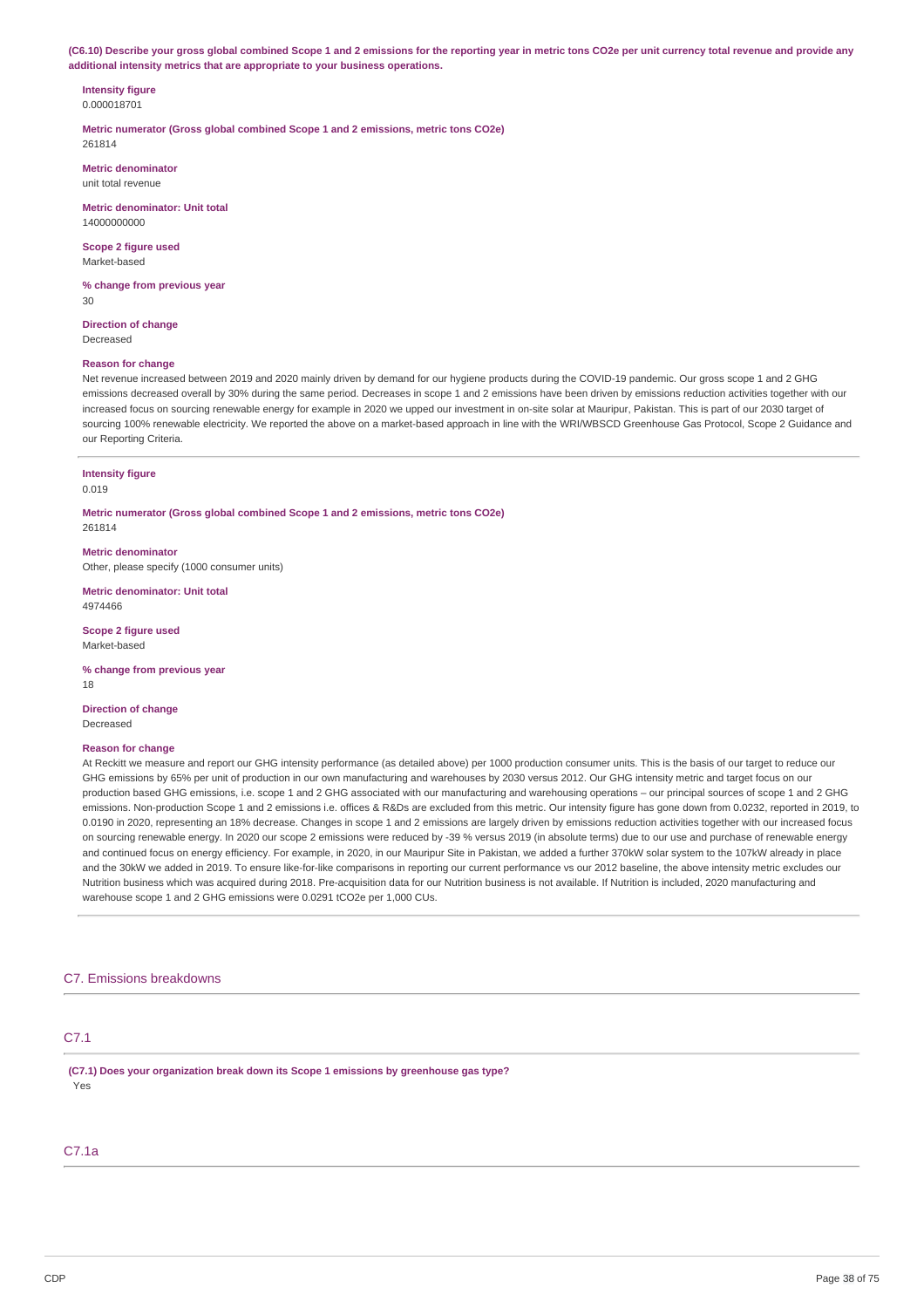# (C7.1a) Break down your total gross global Scope 1 emissions by greenhouse gas type and provide the source of each used greenhouse warming potential **(GWP).**

| Greenhouse gas  | Scope 1 emissions (metric tons of CO2e) | <b>GWP Reference</b>                           |
|-----------------|-----------------------------------------|------------------------------------------------|
| CO <sub>2</sub> | 137354                                  | IPCC Fourth Assessment Report (AR4 - 100 year) |
| CH4             | 141                                     | IPCC Fourth Assessment Report (AR4 - 100 year) |
| N2O             | 240                                     | Please select                                  |

# C7.2

# **(C7.2) Break down your total gross global Scope 1 emissions by country/region.**

| Country/Region                                       | Scope 1 emissions (metric tons CO2e) |
|------------------------------------------------------|--------------------------------------|
| Argentina                                            | 85                                   |
| Bahrain                                              | 3                                    |
| Bangladesh                                           | 416                                  |
| Brazil                                               | 1349                                 |
| China                                                | 3541                                 |
| Colombia                                             | 79                                   |
| France                                               | 1773                                 |
| Germany                                              | 1050                                 |
| Greece                                               | 51                                   |
| Hungary                                              | 540                                  |
| India                                                | 3251                                 |
| Indonesia                                            | 1303                                 |
| Italy                                                | 95                                   |
| Malaysia                                             | 16                                   |
| Mexico                                               | 11033                                |
| Nigeria                                              | 687                                  |
| Pakistan                                             | 2508                                 |
| Poland                                               | 12331                                |
| Portugal                                             | 381                                  |
| Russian Federation                                   | 1144                                 |
| South Africa                                         | 3506                                 |
| Spain                                                | 4249                                 |
| Thailand                                             | 4866                                 |
| Turkey                                               | 133                                  |
| United Kingdom of Great Britain and Northern Ireland | 14505                                |
| United States of America                             | 42153                                |
| Netherlands                                          | 8232                                 |
| Philippines                                          | 46                                   |
| Singapore                                            | 9080                                 |
| Other, please specify (Global Offices)               | 9700                                 |

# C7.3

**(C7.3) Indicate which gross global Scope 1 emissions breakdowns you are able to provide.** By business division By facility

# C7.3a

# **(C7.3a) Break down your total gross global Scope 1 emissions by business division.**

| <b>Business division</b> | Scope 1 emissions (metric ton CO2e) |
|--------------------------|-------------------------------------|
| Nutrition                | 58899.62                            |
| <b>Health Wellness</b>   | 12764.56                            |
| Health Relief            | 16590.26                            |
| Hygiene                  | 36028.51                            |
| R&D Hygiene              | 1519.49                             |
| R&D Health               | 2527.12                             |
| SS-Health                | 63.52                               |
| SS-Hygiene               | 12.32                               |
| Global Offices           | 9700                                |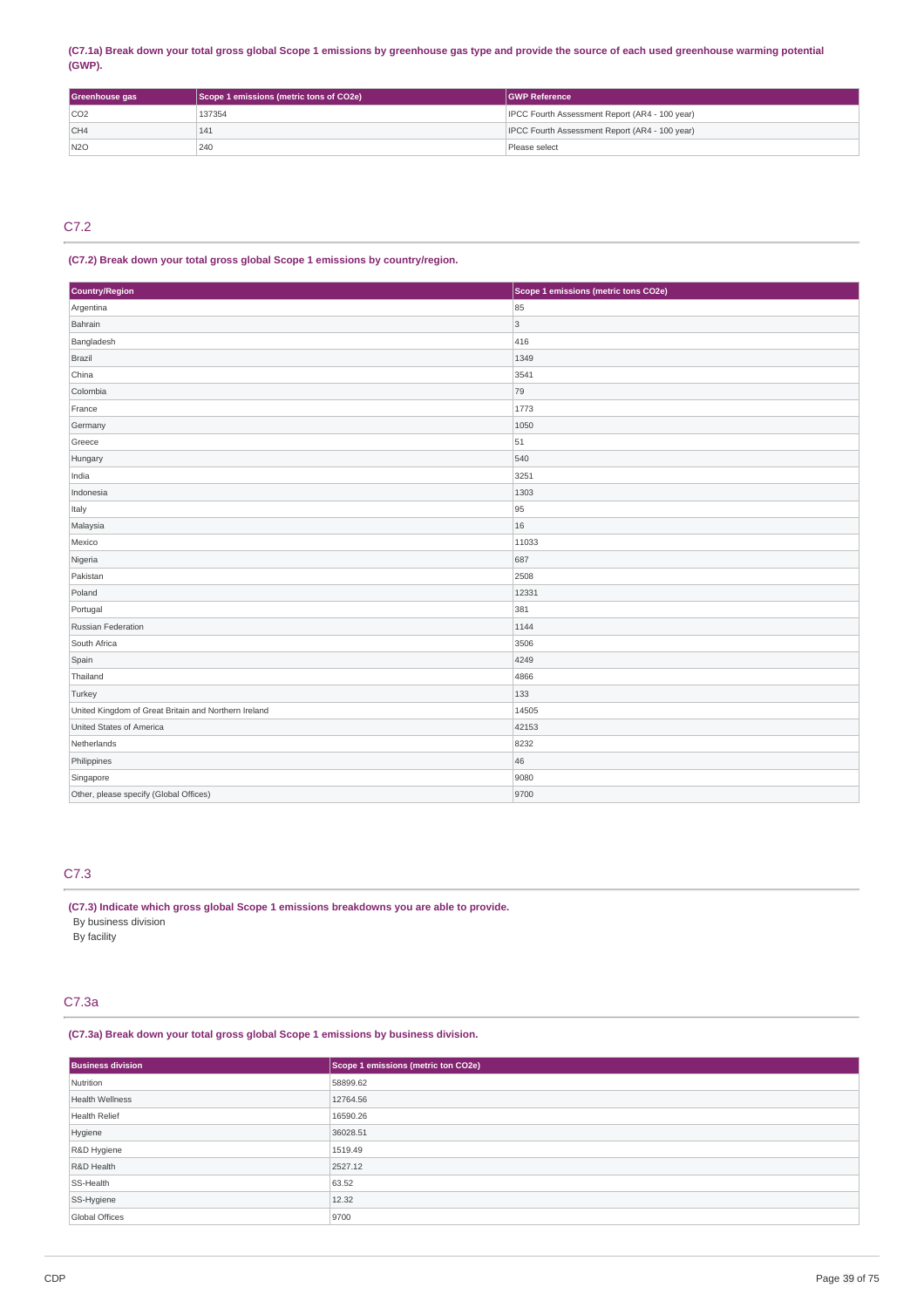**(C7.3b) Break down your total gross global Scope 1 emissions by business facility.**

| Facility                  | Scope 1 emissions (metric tons CO2e) | Latitude   | Longitude    |
|---------------------------|--------------------------------------|------------|--------------|
| Agbara Factory            | 624.5                                | 6.5085     | 3.3734       |
| Anhui (Unit 1) Factory    | 497.3                                | 31.8629    | 117.2763     |
| Anhui (Unit 2) Factory    | 1439.5                               | 31.8629    | 117.2763     |
| Atizapan Factory          | 500.2                                | 19.5684    | $-99.2613$   |
| Baddi HC Factory          | 918.4                                | 30.9405    | 76.7838      |
| <b>Bahrain Factory</b>    | 3.3                                  | 26.2182    | 50.6642      |
| <b>Bangpakong Factory</b> | 3689                                 | 13.5825    | 100.9319     |
| <b>Bangplee Factory</b>   | 1115.4                               | 13.624     | 100.7059     |
| <b>Belle Mead Factory</b> | 4242.9                               | 40.483545  | -74.650247   |
| Cali Factory              | 79.5                                 | 3.4613     | $-76.5039$   |
| Chalkis Factory           | 50.7                                 | 38.0464    | 23.8078      |
| <b>Chartres Factory</b>   | 1773                                 | 48.439     | 1.5142       |
| Chittagong Factory        | 414.5                                | 22.3748    | 91.8114      |
| Chonburi Factory          | 61.4                                 | 13.3264    | 100.9847     |
| Cileungsi Factory         | 1060.6                               | $-6.3624$  | 106.9763     |
| <b>Delicias Factory</b>   | 9227.6                               | 28.1899    | $-105.474$   |
| Derby Factory             | 7689.4                               | 52.8912    | $-1.4807$    |
| Dhaka LC                  | 1.5                                  | 38.0464    | 23.8078      |
| Elandsfontein Factory     | 3505.8                               | $-26.1686$ | 28.2058      |
| <b>Evansville Factory</b> | 6581.8                               | 37.9776    | $-86.6$      |
| Florencio Varela Factory  | 84.5                                 | $-34.8286$ | $-58.2172$   |
| <b>Granollers Factory</b> | 4248.9                               | 41.6097    | 2.2788       |
| Guangzhou Factory         | 1.1                                  | 23.0619    | 113.5258     |
| Gurgaon R&D               | 237.7                                | 28.457523  | 77.026344    |
| Hosur (Unit 1) Factory    | 130.2                                | 12.7246    | 77.8696      |
| Hosur (Unit 2) Factory    | 68.5                                 | 12.7246    | 77.8696      |
| <b>Hull Factory</b>       | 4288.4                               | 53.7522    | $-0.3219$    |
| Hull R&D                  | 2524.6                               | 53.7522    | $-0.3219$    |
| Irungattukottai Factory   | 33.8                                 | 12.9967    | 80.003       |
|                           |                                      |            |              |
| Johor Bahru Factory       | 15.9                                 | 1.5342     | 103.7777     |
| Klin Factory              | 1143.7                               | 56.3458    | 36.6892      |
| Makati City Factory       | 46.1                                 | 14.533     | 121.0227     |
| Mauripur Factory          | 2508.2                               | 24.8703    | 66.9565      |
| Mira LC                   | 12.3                                 | 45.429     | 12.1337      |
| Mira R&D                  | 82.6                                 | 45.429     | 12.1337      |
| Montvale R&D              | 1124.4                               | 41.040138  | -74.032707   |
| Mysore Factory            | 118                                  | 12.3504    | 76.5857      |
| Nijmegen Factory          | 8232.2                               | 51.8439    | 5.8085       |
| Nottingham Factory        | 2.3                                  | 52.9269    | $-1.1952$    |
| Nowy Dwor Factory         | 12256.2                              | 52.4266    | 20.7615      |
| Nowy Dwor R&D             | 74.9                                 | 52.4266    | 20.7615      |
| Porto Alto Factory        | 381.3                                | 38.924     | $-8.8846$    |
| Raposo Tavares Factory    | 1345.3                               | $-23.5853$ | -46.7865     |
| Salt Lake City Factory    | 1532.2                               | 40.7271    | $-112.0133$  |
| Sao Paulo ABN Factory     | 3.9                                  | $-23.7223$ | -46.5954     |
| Semarang Factory          | 242.8                                | $-6.9274$  | 110.5553     |
| Shangma Factory           | 40.4                                 | 36.1186    | 120.434      |
| Shanxi Factory            | 416.6                                | 38.4566    | 112.7375     |
| Shashi Factory            | 1146.5                               | 30.3196    | 112.2402     |
| Sitarganj   Factory       | 1744.4                               | 29.0382    | 79.6881      |
| St Peters Factory         | 3005.9                               | 38.811054  | -90.643882   |
| Tatabanya Factory         | 540                                  | 47.558     | 18.4367      |
| Tecnoparque R&D           | 2.5                                  | 19.5003    | -99.1802     |
| <b>Tlalpan Factory</b>    | 1302.3                               | 19.258329  | -99.173721   |
| <b>Tuas Factory</b>       | 9079.6                               | 1.3004     | 103.633      |
| <b>Tuzla Factory</b>      | 132.8                                | 40.9014    | 29.3727      |
| Weinheim Factory          | 1050.2                               | 49.4815    | 8.5857       |
| <b>Zeeland Factory</b>    | 25665.9                              | 42.813961  | $-86.001137$ |
| Global Offices            | 9700                                 | 0          | $\mathsf 0$  |
| Agbara LC                 | 62.1                                 | 6.5085     | 3.3734       |

# C-AC7.4/C-FB7.4/C-PF7.4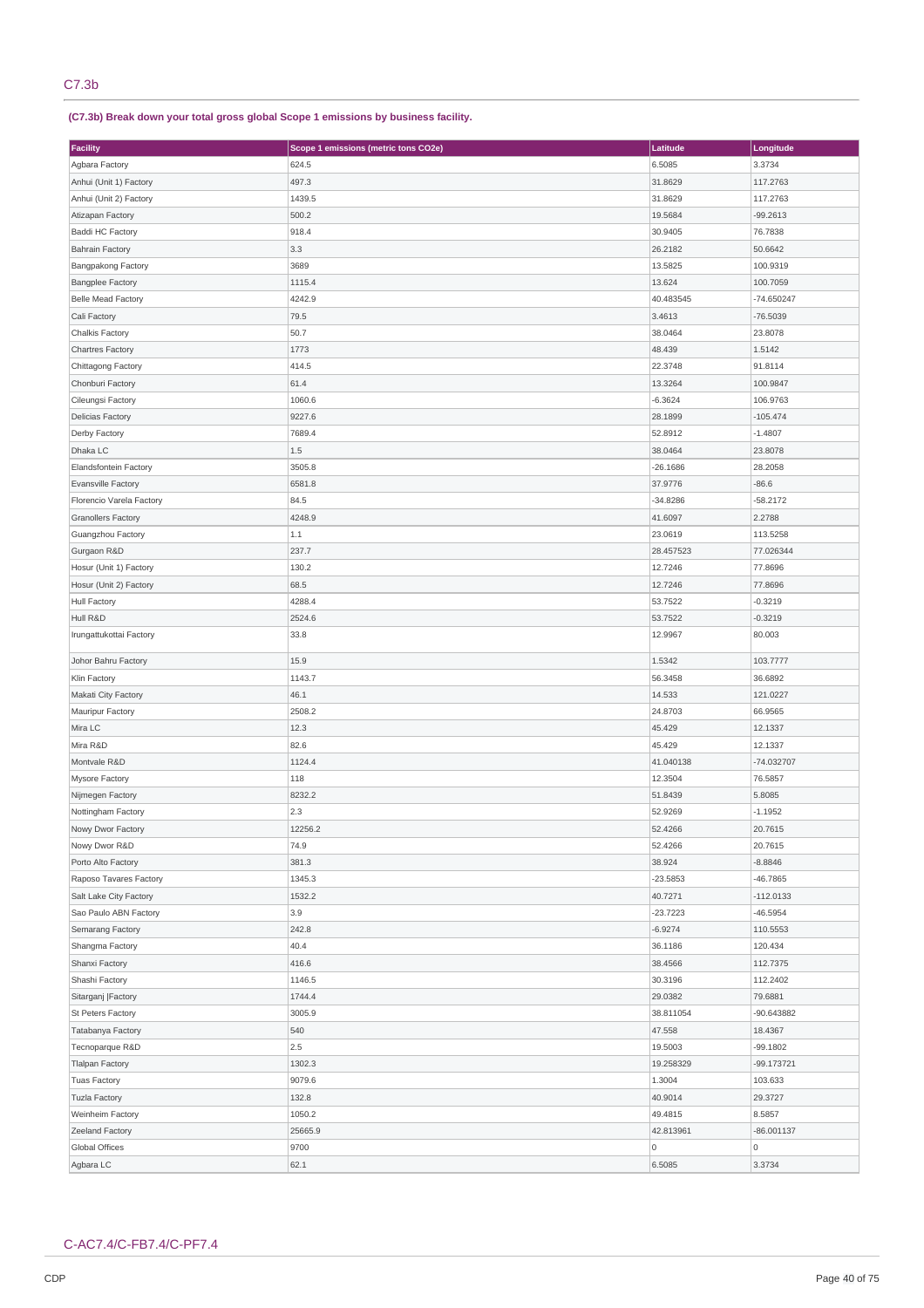(C-AC7.4/C-FB7.4/C-PF7.4) Do you include emissions pertaining to your business activity(ies) in your direct operations as part of your global gross Scope 1 **figure?** Yes

# C-AC7.4b/C-FB7.4b/C-PF7.4b

(C-AC7.4b/C-FB7.4b/C-PF7.4b) Report the Scope 1 emissions pertaining to your business activity(ies) and explain any exclusions. If applicable, disaggregate your **agricultural/forestry by GHG emissions category.**

# **Activity**

Processing/Manufacturing

**Emissions category** <Not Applicable>

**Emissions (metric tons CO2e)** 138105

**Methodology** Default emissions factor

#### **Please explain**

Total global gross scope 1 emissions from all business activities related to our direct operations

# C7.5

### **(C7.5) Break down your total gross global Scope 2 emissions by country/region.**

| Country/Region                                          | Scope 2, location-based<br>(metric tons CO2e) | Scope 2, market-based<br>(metric tons CO2e) | Purchased and consumed electricity,<br>heat, steam or cooling (MWh) | Purchased and consumed low-carbon electricity, heat, steam or cooling<br>accounted for in Scope 2 market-based approach (MWh) |
|---------------------------------------------------------|-----------------------------------------------|---------------------------------------------|---------------------------------------------------------------------|-------------------------------------------------------------------------------------------------------------------------------|
| Argentina                                               | 819                                           | 1048                                        | 0                                                                   | 2543.75                                                                                                                       |
| Bahrain                                                 | 3403                                          | 3403                                        | 4927.7                                                              | $\overline{0}$                                                                                                                |
| Bangladesh                                              | 719                                           | 719                                         | 1421.5                                                              | 6.49                                                                                                                          |
| Brazil                                                  | 1585                                          | 74                                          | 740.73                                                              | 15122.77                                                                                                                      |
| China                                                   | 32601                                         | 32601                                       | 59503.6                                                             | 111.65                                                                                                                        |
| Colombia                                                | 205                                           | $\mathsf{O}\xspace$                         | $\mathsf{O}\xspace$                                                 | 1587.03                                                                                                                       |
| France                                                  | 456                                           | $\circ$                                     | $\mathbf 0$                                                         | 8269.86                                                                                                                       |
| Germany                                                 | 350                                           | 130                                         | $\mathsf{O}\xspace$                                                 | 549.57                                                                                                                        |
| Greece                                                  | 95                                            | $\mathsf{O}\xspace$                         | 0                                                                   | 174.02                                                                                                                        |
| Hungary                                                 | 1126                                          | $\mathsf{O}\xspace$                         | $\mathbf 0$                                                         | 4436.46                                                                                                                       |
| India                                                   | 28235                                         | 300                                         | 0                                                                   | 37156.9                                                                                                                       |
| Indonesia                                               | 10737                                         | 9064                                        | 11834.83                                                            | 2183.36                                                                                                                       |
| Italy                                                   | 5920                                          | 2523                                        | 14001.92                                                            | 11064.05                                                                                                                      |
| Malaysia                                                | 1754                                          | $\mathbf 0$                                 | $\mathbf 0$                                                         | 2649.81                                                                                                                       |
| Mexico                                                  | 4595                                          | 16731                                       | 34027.21                                                            | 5943.21                                                                                                                       |
| Nigeria                                                 | 615                                           | 615                                         | 1481.55                                                             | $\overline{0}$                                                                                                                |
| Pakistan                                                | 1507                                          | 1507                                        | 3835.67                                                             | 201.79                                                                                                                        |
| Poland                                                  | 16130                                         | 150                                         | 10630.24                                                            | 22515.89                                                                                                                      |
| Portugal                                                | 961                                           | $\circ$                                     | 0                                                                   | 3238.21                                                                                                                       |
| Russian Federation                                      | 963                                           | $\circ$                                     | $\mathbf{0}$                                                        | 2697.79                                                                                                                       |
| South Africa                                            | 10984                                         | 10984                                       | 12261.93                                                            | $\overline{0}$                                                                                                                |
| Spain                                                   | 1816                                          | $\circ$                                     | 1375.37                                                             | 6999.44                                                                                                                       |
| Thailand                                                | 19742                                         | 15184                                       | 31254.35                                                            | 9405.35                                                                                                                       |
| Turkey                                                  | 727                                           | $\mathsf{O}\xspace$                         | $\mathsf{O}\xspace$                                                 | 988.08                                                                                                                        |
| United Kingdom of Great<br>Britain and Northern Ireland | 16655                                         | 7791                                        | 35879.62                                                            | 36713.63                                                                                                                      |
| Other, please specify (Global<br>Offices)               | 4601                                          | 4601                                        | 2226.32                                                             | 1611.66                                                                                                                       |
| United States of America                                | 67054                                         | 1268                                        | 0                                                                   | 160352.74                                                                                                                     |
| Netherlands                                             | 7623                                          | $\circ$                                     | $\mathbf{0}$                                                        | 18245.16                                                                                                                      |
| Philippines                                             | 5333                                          | 5333                                        | 7591.91                                                             | $\overline{0}$                                                                                                                |
| Singapore                                               | 9684                                          | 9684                                        | 24887.62                                                            | $\overline{0}$                                                                                                                |

# C7.6

**(C7.6) Indicate which gross global Scope 2 emissions breakdowns you are able to provide.** By business division By facility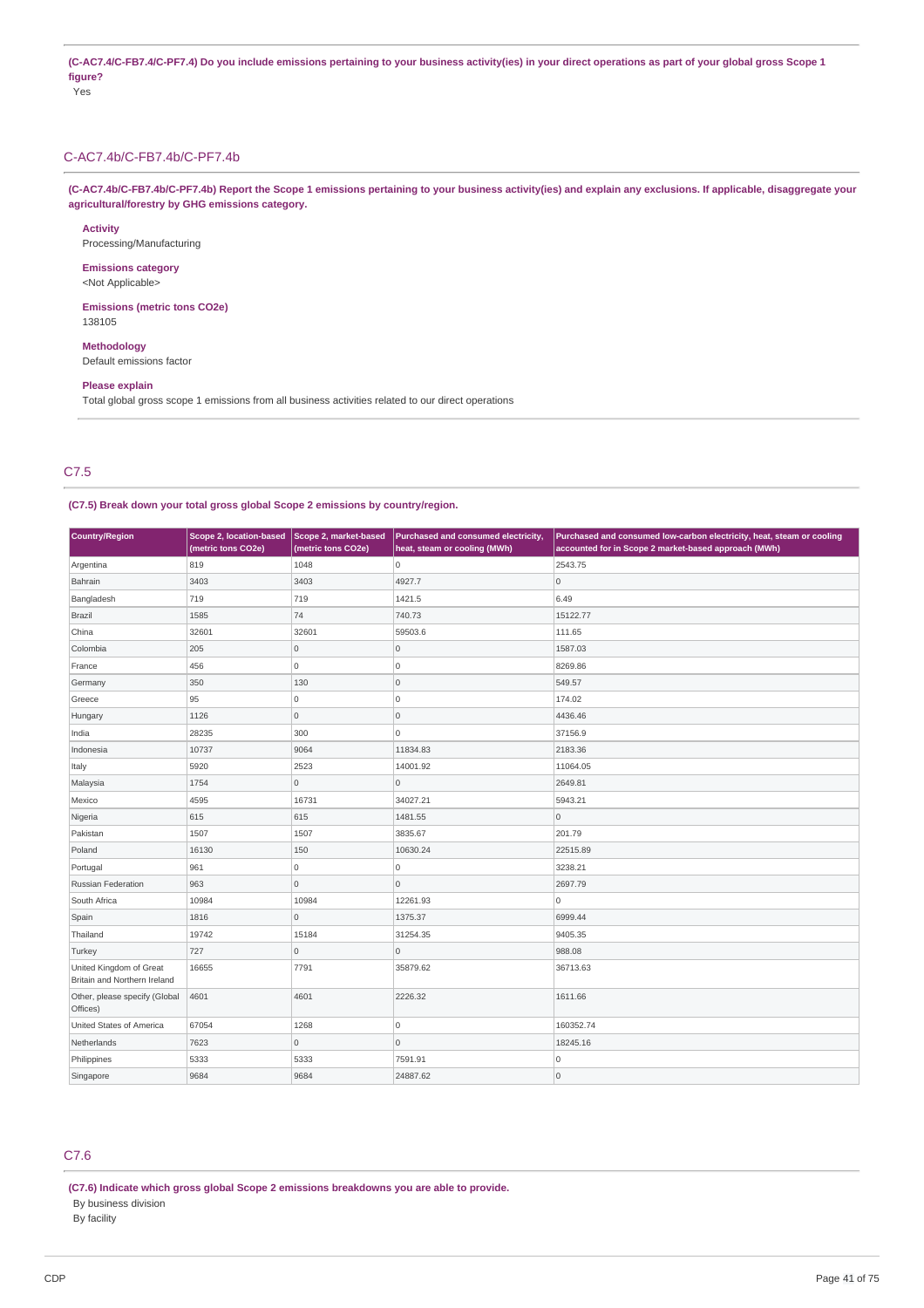# **(C7.6a) Break down your total gross global Scope 2 emissions by business division.**

| <b>Business division</b> | Scope 2, location-based (metric tons CO2e) | Scope 2, market-based (metric tons CO2e) |
|--------------------------|--------------------------------------------|------------------------------------------|
| Nutrition                | 78978                                      | 31939                                    |
| <b>Health Wellness</b>   | 76624                                      | 50651                                    |
| <b>Health Relief</b>     | 35048                                      | 27592                                    |
| Hygiene                  | 56980                                      | 4164                                     |
| R&D Hygiene              | 2323                                       | 2323                                     |
| R&D Health               | 2311                                       | 2311                                     |
| SS-Health                | 67                                         | 67                                       |
| SS-Hygiene               | 61                                         | 61                                       |
| Global Offices           | 4601                                       | 4601                                     |

# C7.6b

# **(C7.6b) Break down your total gross global Scope 2 emissions by business facility.**

| Facility                  | Scope 2, location-based (metric tons CO2e) | Scope 2, market-based (metric tons CO2e) |
|---------------------------|--------------------------------------------|------------------------------------------|
| Agbara Factory            | 565                                        | 565                                      |
| Anhui (Unit 1) Factory    | 998                                        | 998                                      |
| Anhui (Unit 2) Factory    | 1687                                       | 1687                                     |
| Atizapan Factory          | 1079                                       | 971                                      |
| <b>Baddi HC Factory</b>   | 6290                                       | 0                                        |
| <b>Bahrain Factory</b>    | 3403                                       | 3403                                     |
| <b>Bangpakong Factory</b> | 10003                                      | 10003                                    |
| Bangpakong R&D            | 707                                        | 707                                      |
| <b>Bangplee Factory</b>   | 4474                                       | 4474                                     |
| Barcelona LC              | 0.16                                       | 0.09                                     |
| <b>Belle Mead Factory</b> | 6283                                       | $\mathsf{O}\xspace$                      |
| Cali Factory              | 205                                        | $\mathsf{O}\xspace$                      |
| <b>Chalkis Factory</b>    | 95                                         | $\mathsf{O}\xspace$                      |
| Chartres Factory          | 456                                        | $\mathsf{O}\xspace$                      |
| Chittagong Factory        | 702                                        | 702                                      |
| Chittagong LC             | $\overline{c}$                             | $\sqrt{2}$                               |
| Chonburi Factory          | 4558                                       | $\mathsf 0$                              |
| Cileungsi Factory         | 9003                                       | 9003                                     |
| <b>Delicias Factory</b>   | 10815                                      | 10815                                    |
| Derby Factory             | 1891                                       | $\mathsf{O}\xspace$                      |
| Dhaka LC                  | 15                                         | 15                                       |
| Dongguan R&D              | 98                                         | 98                                       |
| Elandsfontein Factory     | 10984                                      | 10984                                    |
| Evansville Factory        | 22941                                      | $\mathsf{O}\xspace$                      |
| Florencio Varela Factory  | 1048                                       | 1048                                     |
| <b>Granollers Factory</b> | 1816                                       | $\mathsf{O}\xspace$                      |
| Guangzhou Factory         | 6033                                       | 6033                                     |
| Gurgaon R&D               | 300                                        | 300                                      |
| Heidelburg R&D            | 130                                        | 130                                      |
| Hosur (Unit 1) Factory    | 945                                        | $\mathsf{O}\xspace$                      |
| Hosur (Unit 2) Factory    | 1962                                       | $\mathsf{O}\xspace$                      |
| <b>Hull Factory</b>       | 2600                                       | $\mathsf{O}\xspace$                      |
| Hull R&D                  | 1370                                       | 1370                                     |
| Irungattukottai Factory   | 593                                        | $\mathsf{O}\xspace$                      |
| Johor Bahru Factory       | 1754                                       | $\mathsf{O}\xspace$                      |
| Klin Factory              | 963                                        | $\mathsf{O}\xspace$                      |
| Kushtia LC                | 0                                          | $\mathsf{O}\xspace$                      |
| Makati City Factory       | 5333                                       | 5333                                     |
| Mauripur Factory          | 1507                                       | 1507                                     |
| Mira Factory              | 5543                                       | 2146                                     |
| Mira LC                   | 0                                          | 0                                        |
| Mira R&D                  | 377                                        | 377                                      |
| Montvale R&D              | 1215                                       | 1215                                     |
| Mysore Factory            | 3656                                       | $\mathsf{O}\xspace$                      |
| Nijmegen Factory          | 7623                                       | $\mathsf{O}\xspace$                      |
| North Ryde R&D            | 53                                         | 53                                       |
| Nottingham Factory        | 10794                                      | 6421                                     |
| Nowy Dwor Factory         | 15980                                      | $\mathsf{O}\xspace$                      |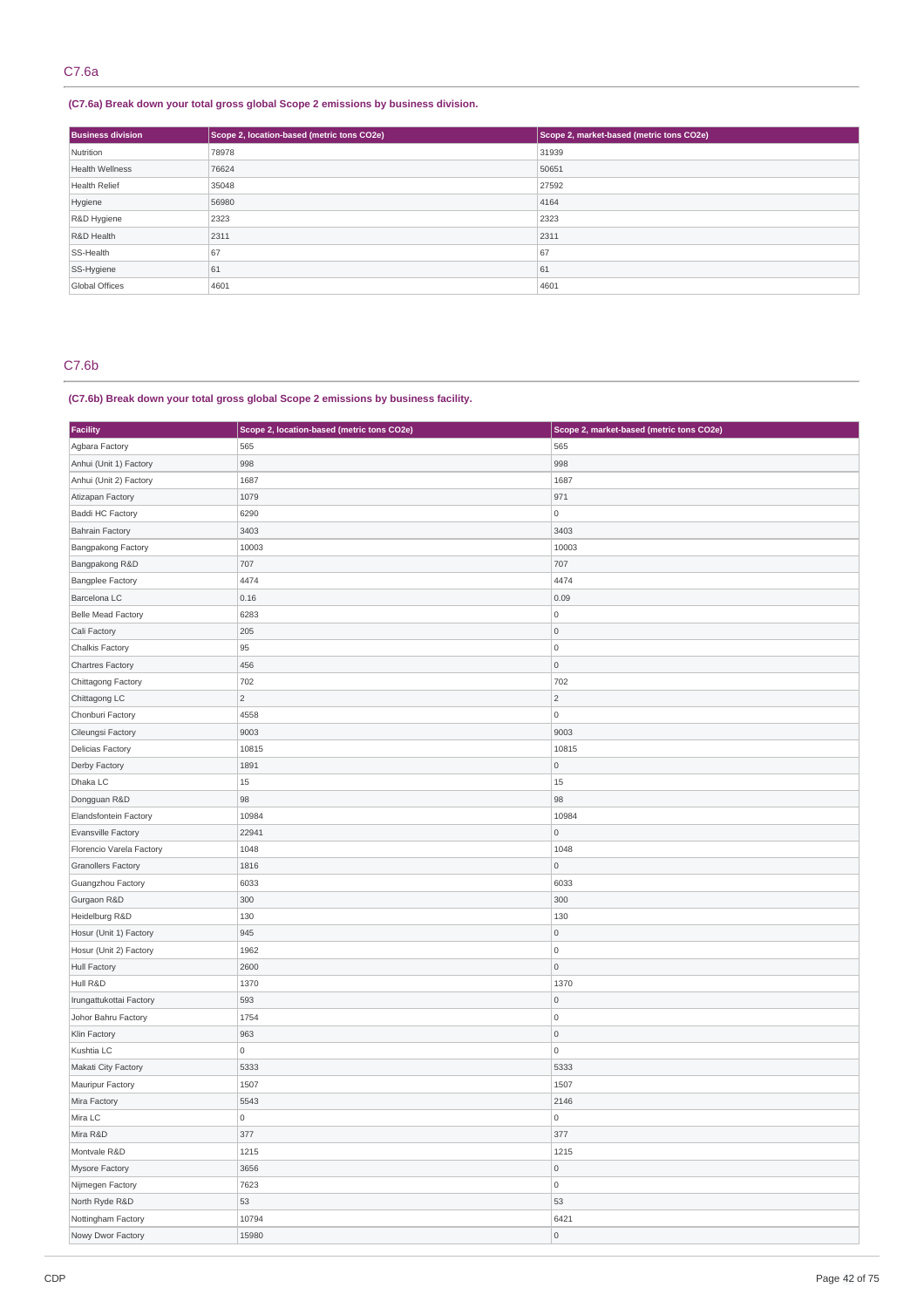| Facility               | Scope 2, location-based (metric tons CO2e) | Scope 2, market-based (metric tons CO2e) |
|------------------------|--------------------------------------------|------------------------------------------|
| Nowy Dwor R&D          | 150                                        | 150                                      |
| Porto Alto Factory     | 961                                        | 0                                        |
| Raposo Tavares Factory | 1511                                       | 0                                        |
| Salt Lake City Factory | 4495                                       | 0                                        |
| Sao Paulo ABN Factory  | 74                                         | 74                                       |
| Semarang Factory       | 1672                                       | 0                                        |
| Shangma Factory        | 19238                                      | 19238                                    |
| Shanxi Factory         | 161                                        | 161                                      |
| Shashi Factory         | 4386                                       | 4386                                     |
| Sitarganj Factory      | 14489                                      | 0                                        |
| St Peters Factory      | 10974                                      | 0                                        |
| Tatabanya Factory      | 1126                                       | 0                                        |
| Tecnoparque R&D        | 234                                        | 234                                      |
| Tijuana Factory        | 1620                                       | 0                                        |
| <b>Tlalpan Factory</b> | 4712                                       | 4712                                     |
| <b>Tuas Factory</b>    | 9684                                       | 9684                                     |
| <b>Tuzla Factory</b>   | 727                                        | 0                                        |
| Weinheim Factory       | 221                                        | $\circ$                                  |
| Zeeland Factory        | 21093                                      | 0                                        |
| <b>Global Offices</b>  | 4601                                       | 4601                                     |
| Semarang LC            | 61                                         | 61                                       |
| Agbara LC              | 50                                         | 50                                       |

# C7.9

(C7.9) How do your gross global emissions (Scope 1 and 2 combined) for the reporting year compare to those of the previous reporting year? Decreased

# C7.9a

(C7.9a) Identify the reasons for any change in your gross global emissions (Scope 1 and 2 combined), and for each of them specify how your emissions compare **to the previous year.**

|                                                  | Change in   Direction   Emissions<br>emissions of change value<br>(metric<br>tons<br>CO <sub>2e</sub> ) |                                       | (percentage) | Please explain calculation                                                                                                                                                                                                                                                                                                                                                                                                                                                                                                                                                                 |
|--------------------------------------------------|---------------------------------------------------------------------------------------------------------|---------------------------------------|--------------|--------------------------------------------------------------------------------------------------------------------------------------------------------------------------------------------------------------------------------------------------------------------------------------------------------------------------------------------------------------------------------------------------------------------------------------------------------------------------------------------------------------------------------------------------------------------------------------------|
| Change in<br>renewable<br>energy<br>consumption  | 58074                                                                                                   | Decreased 72                          |              | In 2020, Reckitt increased consumption of purchased and generated renewable electricity and associated CO2e tonnes savings by switching electricity use<br>from national grid IEA Emission Factor to Zero (or near Zero) GHG Emissions versus previous year. Change in emissions = 2020 renewable energy<br>consumption (139,222 CO2e tonnes) - 2019 renewable energy consumption (81,148 CO2e tonnes) = 58,074 CO2e tonnes. The % change is 58,074 /80,205<br>$= 72\%$ reduction. (80,205 is the difference between global gross scope 1 and 2 emissions 2019 v 2020: 342,018 - 261,814). |
| Other<br>emissions<br>reduction<br>activities    | 9867.5                                                                                                  | Decreased 12                          |              | Reckitt undertook several energy/ GHG emissions reduction projects during 2020 as detailed in C4.3. The additional GHG emissions saved during 2020 due to<br>these projects is 9,867.5 CO2e tonnes. This equates to 12% of the GHG reductions versus 2019 (9,867.5/80,205CO2et = 12%). (80,205is the difference<br>between global gross scope 1 and 2 emissions 2019 v 2020: 342,018 - 261,814).                                                                                                                                                                                           |
| Divestment                                       | 2886                                                                                                    | Decreased 4                           |              | GHG reductions resulting from site closures. 2,886 CO2e tonnes savings versus previous year calculated based on extrapolating the average monthly GHG<br>emissions associated continuing operations for the sites for the full year. This reduction equates to a 14% of the GHG reduction versus 2019 (2,886/80,205<br>CO2e tonnes = $4\%$ ). (80,205 CO2et is the difference between global gross scope 1 and 2 emissions 2019 v 2020: 342,018 - 261,814).                                                                                                                                |
| Acquisitions                                     |                                                                                                         | $<$ Not<br>Applicable<br>$\geq$       |              |                                                                                                                                                                                                                                                                                                                                                                                                                                                                                                                                                                                            |
| Mergers                                          |                                                                                                         | $<$ Not<br>Applicable<br>$\geq$       |              |                                                                                                                                                                                                                                                                                                                                                                                                                                                                                                                                                                                            |
| Change in<br>output                              | 9377                                                                                                    | Increased $12$                        |              | Estimated from 2019 extrapolated GHG emissions forecast for 2020 output, plus taking into account efficiency from changes in output in 2020 (Reckitt's<br>production output were higher in 2020 than in 2019 approx. 7%, in response to the COVID pandemic and increased consumer demand for our Health and<br>Hygiene products)                                                                                                                                                                                                                                                           |
| Change in<br>methodology                         |                                                                                                         | $<$ Not<br>Applicable                 |              |                                                                                                                                                                                                                                                                                                                                                                                                                                                                                                                                                                                            |
| Change in<br>boundary                            |                                                                                                         | $<$ Not<br>Applicable<br>$\geq$       |              |                                                                                                                                                                                                                                                                                                                                                                                                                                                                                                                                                                                            |
| Change in<br>physical<br>operating<br>conditions |                                                                                                         | $<$ Not<br>Applicable<br>$\mathbf{r}$ |              |                                                                                                                                                                                                                                                                                                                                                                                                                                                                                                                                                                                            |
| Unidentified                                     |                                                                                                         | $<$ Not<br>Applicable                 |              |                                                                                                                                                                                                                                                                                                                                                                                                                                                                                                                                                                                            |
| Other                                            |                                                                                                         | $<$ Not<br>Applicable                 |              |                                                                                                                                                                                                                                                                                                                                                                                                                                                                                                                                                                                            |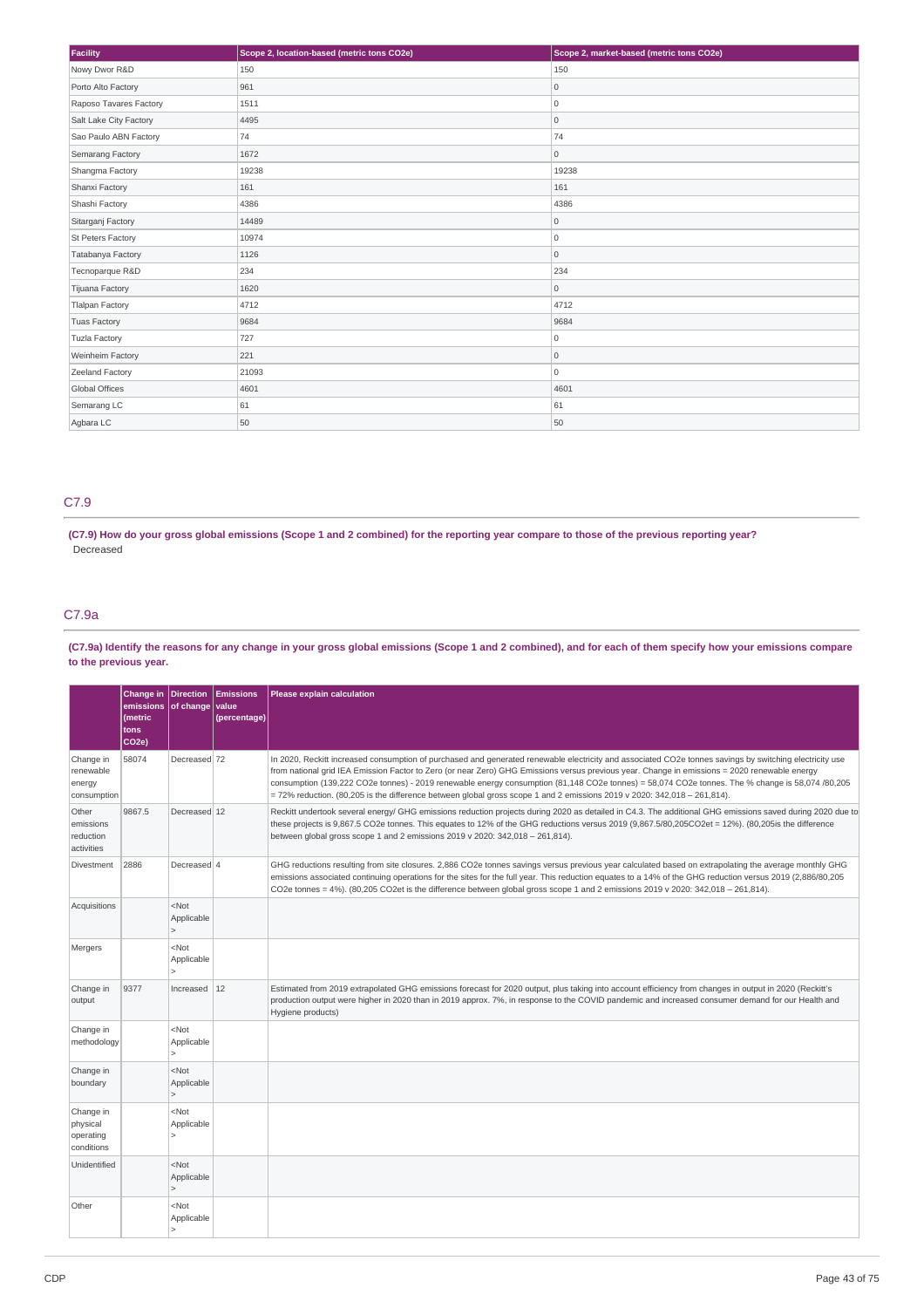# C7.9b

(C7.9b) Are your emissions performance calculations in C7.9 and C7.9a based on a location-based Scope 2 emissions figure or a market-based Scope 2 **emissions figure?** Market-based

# C8. Energy

# C8.1

**(C8.1) What percentage of your total operational spend in the reporting year was on energy?** More than 0% but less than or equal to 5%

# C8.2

# **(C8.2) Select which energy-related activities your organization has undertaken.**

|                                                    | Indicate whether your organization undertook this energy-related activity in the reporting year |
|----------------------------------------------------|-------------------------------------------------------------------------------------------------|
| Consumption of fuel (excluding feedstocks)         | Yes                                                                                             |
| Consumption of purchased or acquired electricity   | Yes                                                                                             |
| Consumption of purchased or acquired heat          | Yes                                                                                             |
| Consumption of purchased or acquired steam         | Yes                                                                                             |
| Consumption of purchased or acquired cooling       | <b>No</b>                                                                                       |
| Generation of electricity, heat, steam, or cooling | Yes                                                                                             |

# C8.2a

# **(C8.2a) Report your organization's energy consumption totals (excluding feedstocks) in MWh.**

|                                                         | <b>Heating value</b>                  |                           |                           | MWh from renewable sources MWh from non-renewable sources Total (renewable and non-renewable) MWh |
|---------------------------------------------------------|---------------------------------------|---------------------------|---------------------------|---------------------------------------------------------------------------------------------------|
| Consumption of fuel (excluding feedstock)               | Unable to confirm heating value 91404 |                           | 658709                    | 750113                                                                                            |
| Consumption of purchased or acquired electricity        | <not applicable=""></not>             | 351469                    | 180577                    | 532045                                                                                            |
| Consumption of purchased or acquired heat               | <not applicable=""></not>             |                           | 19291                     | 19291                                                                                             |
| Consumption of purchased or acquired steam              | <not applicable=""></not>             |                           | 37536                     | 37536                                                                                             |
| Consumption of purchased or acquired cooling            | <not applicable=""></not>             | <not applicable=""></not> | <not applicable=""></not> | <not applicable=""></not>                                                                         |
| Consumption of self-generated non-fuel renewable energy | <not applicable=""></not>             | 2337                      | <not applicable=""></not> | 2337                                                                                              |
| Total energy consumption                                | <not applicable=""></not>             | 445210                    | 896112                    | 1341322                                                                                           |

# C8.2b

### **(C8.2b) Select the applications of your organization's consumption of fuel.**

|                                                         | Indicate whether your organization undertakes this fuel application |
|---------------------------------------------------------|---------------------------------------------------------------------|
| Consumption of fuel for the generation of electricity   | Yes                                                                 |
| Consumption of fuel for the generation of heat          | Yes                                                                 |
| Consumption of fuel for the generation of steam         | Yes                                                                 |
| Consumption of fuel for the generation of cooling       | Yes                                                                 |
| Consumption of fuel for co-generation or tri-generation | Yes                                                                 |

# C8.2c

# **(C8.2c) State how much fuel in MWh your organization has consumed (excluding feedstocks) by fuel type.**

#### **Fuels (excluding feedstocks)** Fuel Oil Number 1

# **Heating value**

Unable to confirm heating value

**Total fuel MWh consumed by the organization**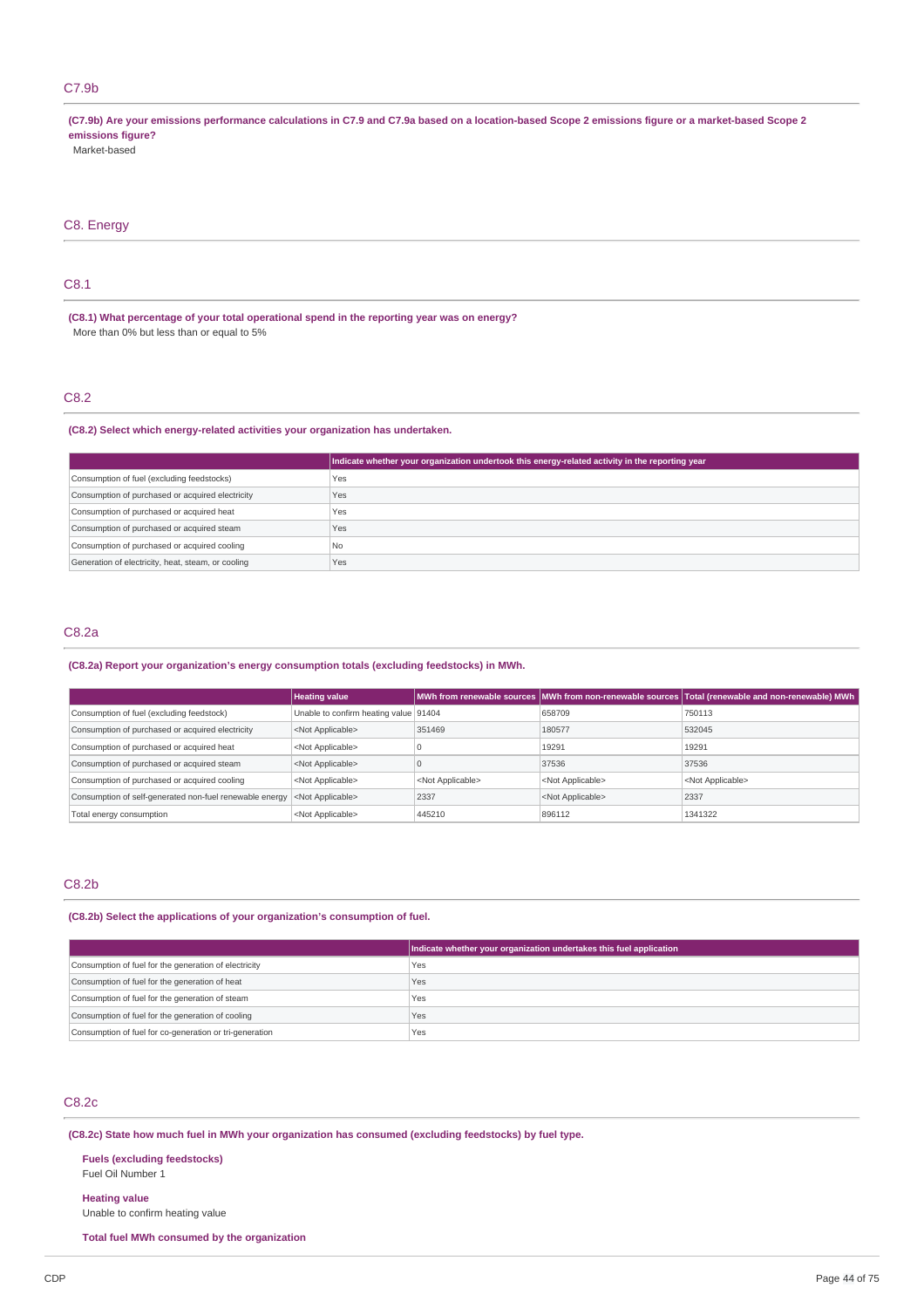1000

**MWh fuel consumed for self-generation of electricity** 764

**MWh fuel consumed for self-generation of heat**

154

**MWh fuel consumed for self-generation of steam**

59

**MWh fuel consumed for self-generation of cooling**

 $\Omega$ 

**MWh fuel consumed for self-cogeneration or self-trigeneration**  $\Omega$ 

**Emission factor** 0.2412

**Unit** kg CO2e per KWh

**Emissions factor source** DEFRA 2020

**Comment**

Light fuel oil - using petroleum DEFRA reference. Figures rounded so may be small variations.

# **Fuels (excluding feedstocks)**

Fuel Oil Number 2

### **Heating value**

Unable to confirm heating value

**Total fuel MWh consumed by the organization** 14524

**MWh fuel consumed for self-generation of electricity** 5801

**MWh fuel consumed for self-generation of heat** 4936

**MWh fuel consumed for self-generation of steam** 218

**MWh fuel consumed for self-generation of cooling**  $\Omega$ 

**MWh fuel consumed for self-cogeneration or self-trigeneration**

0

**Emission factor** 0.2567

**Unit** kg CO2e per KWh

**Emissions factor source** DEFRA 2020

**Comment**

Medium fuel oil - using Gas/Diesel Oil DEFRA reference. Figures rounded so may be small variations.

**Fuels (excluding feedstocks)** Coal

# **Heating value** Unable to confirm heating value

**Total fuel MWh consumed by the organization** 10846

 $\Omega$ 

**MWh fuel consumed for self-generation of electricity**

**MWh fuel consumed for self-generation of heat** 0

**MWh fuel consumed for self-generation of steam** 10846

**MWh fuel consumed for self-generation of cooling** 0

**MWh fuel consumed for self-cogeneration or self-trigeneration**

 $\Omega$ 

**Emission factor** 0.3204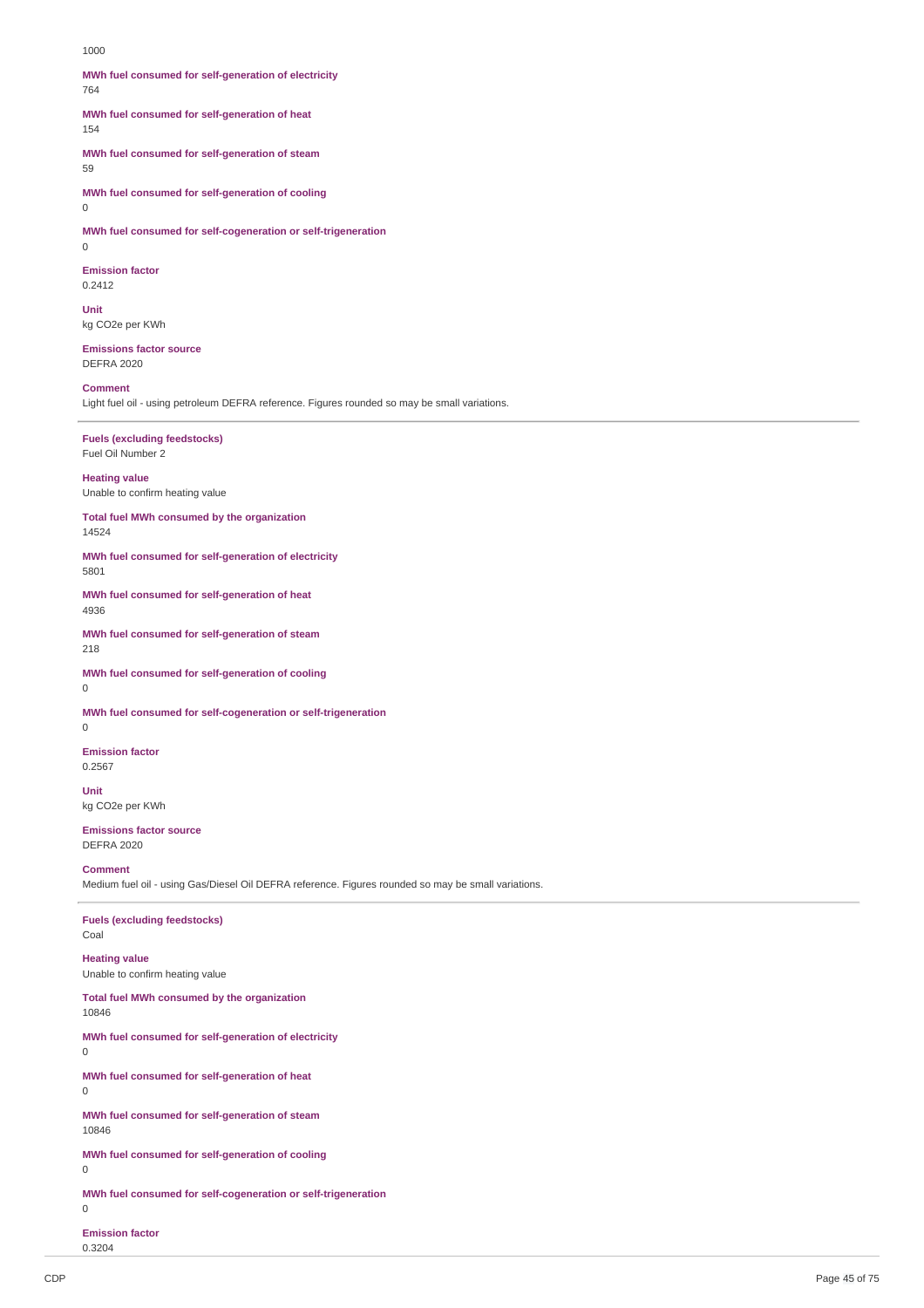**Unit** kg CO2e per KWh

**Emissions factor source** DEFRA 2020

**Comment** Figures rounded so may be small variations.

**Fuels (excluding feedstocks)** Natural Gas

**Heating value** Unable to confirm heating value

**Total fuel MWh consumed by the organization** 626852

**MWh fuel consumed for self-generation of electricity** 33962

**MWh fuel consumed for self-generation of heat** 179573

**MWh fuel consumed for self-generation of steam** 309207

**MWh fuel consumed for self-generation of cooling** 348

**MWh fuel consumed for self-cogeneration or self-trigeneration** 96339

**Emission factor** 0.1839

**Unit** kg CO2e per KWh

**Emissions factor source** DEFRA 2020

**Comment** Figures rounded so may be small variations.

**Fuels (excluding feedstocks)** Wood Pellets

**Heating value** Unable to confirm heating value

**Total fuel MWh consumed by the organization** 5170

**MWh fuel consumed for self-generation of electricity**

0

**MWh fuel consumed for self-generation of heat** 228

**MWh fuel consumed for self-generation of steam** 4942

**MWh fuel consumed for self-generation of cooling** 0

**MWh fuel consumed for self-cogeneration or self-trigeneration**  $\Omega$ 

**Emission factor** 0.0155

**Unit** kg CO2e per KWh

**Emissions factor source** DEFRA 2020

**Comment**

Biomass (wood). Figures rounded so may be small variations.

**Fuels (excluding feedstocks)** Landfill Gas

**Heating value** Unable to confirm heating value

**Total fuel MWh consumed by the organization** 71600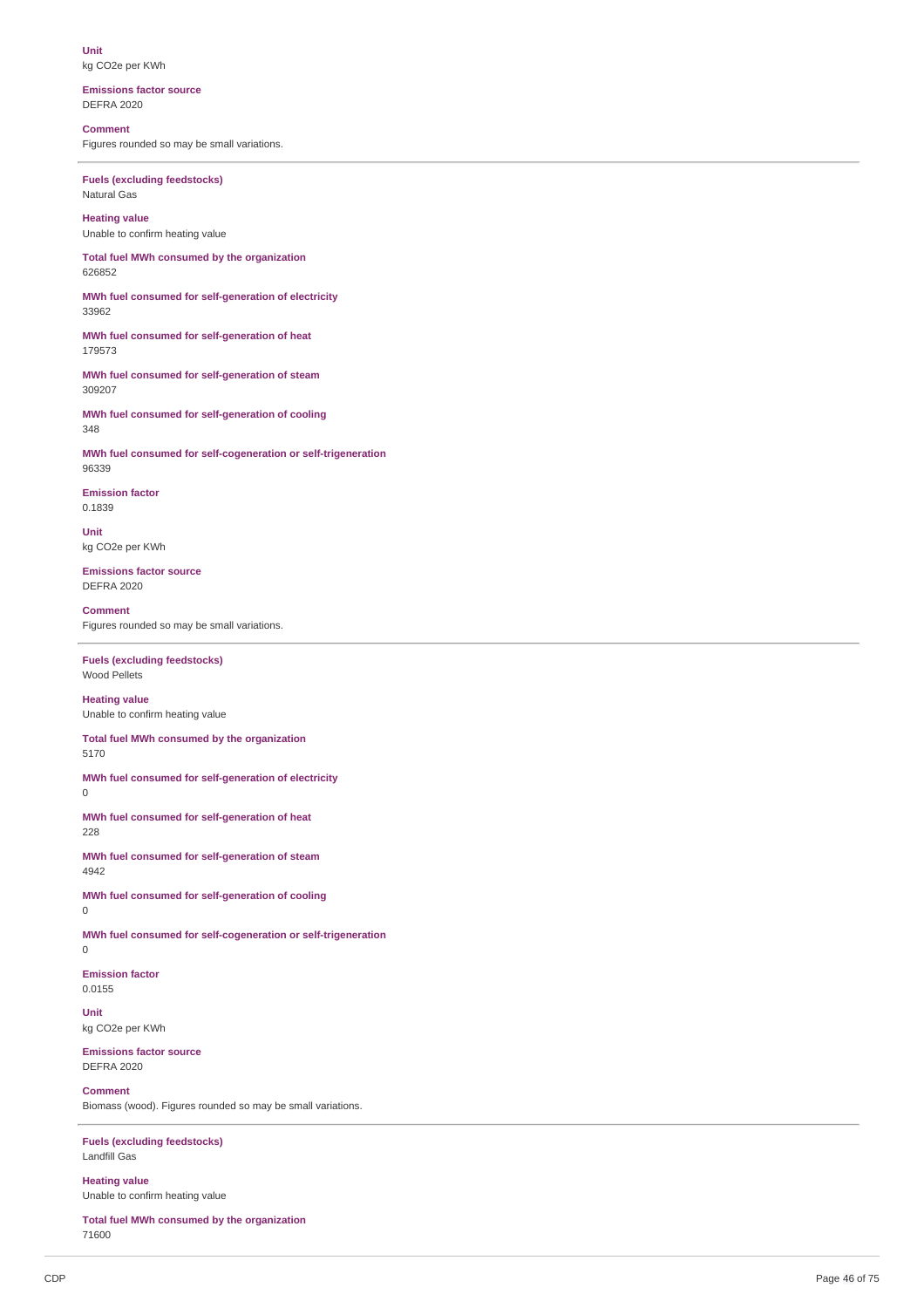**MWh fuel consumed for self-generation of electricity** 0

# **MWh fuel consumed for self-generation of heat**

 $\theta$ 

# **MWh fuel consumed for self-generation of steam** 71600

**MWh fuel consumed for self-generation of cooling**

0

**MWh fuel consumed for self-cogeneration or self-trigeneration** 0

**Emission factor** 0.0002

**Unit** kg CO2e per KWh

**Emissions factor source** DEFRA 2020

**Comment** Biogas (landfill gas)

# **Fuels (excluding feedstocks)** Liquefied Petroleum Gas (LPG)

**Heating value** Unable to confirm heating value

**Total fuel MWh consumed by the organization** 8186

**MWh fuel consumed for self-generation of electricity**  $\Omega$ 

**MWh fuel consumed for self-generation of heat** 369

**MWh fuel consumed for self-generation of steam** 5201

**MWh fuel consumed for self-generation of cooling**  $\Omega$ 

**MWh fuel consumed for self-cogeneration or self-trigeneration**

**Emission factor** 0.2145

**Unit**

 $\Omega$ 

kg CO2e per KWh

**Emissions factor source** DEFRA 2020

**Comment**

Limited use for self energy generation. Majority used for internal forklift good movements and cooking /catering.

# C8.2d

(C8.2d) Provide details on the electricity, heat, steam, and cooling your organization has generated and consumed in the reporting year.

|                   | $ $ (MWh) | Total Gross generation Generation that is consumed by the<br>organization (MWh) | (MWh) | Gross generation from renewable sources Generation from renewable sources that is consumed by the<br>organization (MWh) |
|-------------------|-----------|---------------------------------------------------------------------------------|-------|-------------------------------------------------------------------------------------------------------------------------|
| Electricity 54351 |           | 52523                                                                           | 4257  | 2429                                                                                                                    |
| Heat              | 14898     | 14898                                                                           | 106   | 106                                                                                                                     |
| Steam             | 6443      | 6443                                                                            |       |                                                                                                                         |
| Cooling 0         |           |                                                                                 |       |                                                                                                                         |

# C8.2e

(C8.2e) Provide details on the electricity, heat, steam, and/or cooling amounts that were accounted for at a zero emission factor in the market-based Scope 2 **figure reported in C6.3.**

# **Sourcing method**

Unbundled energy attribute certificates, International REC Standard (I-RECs)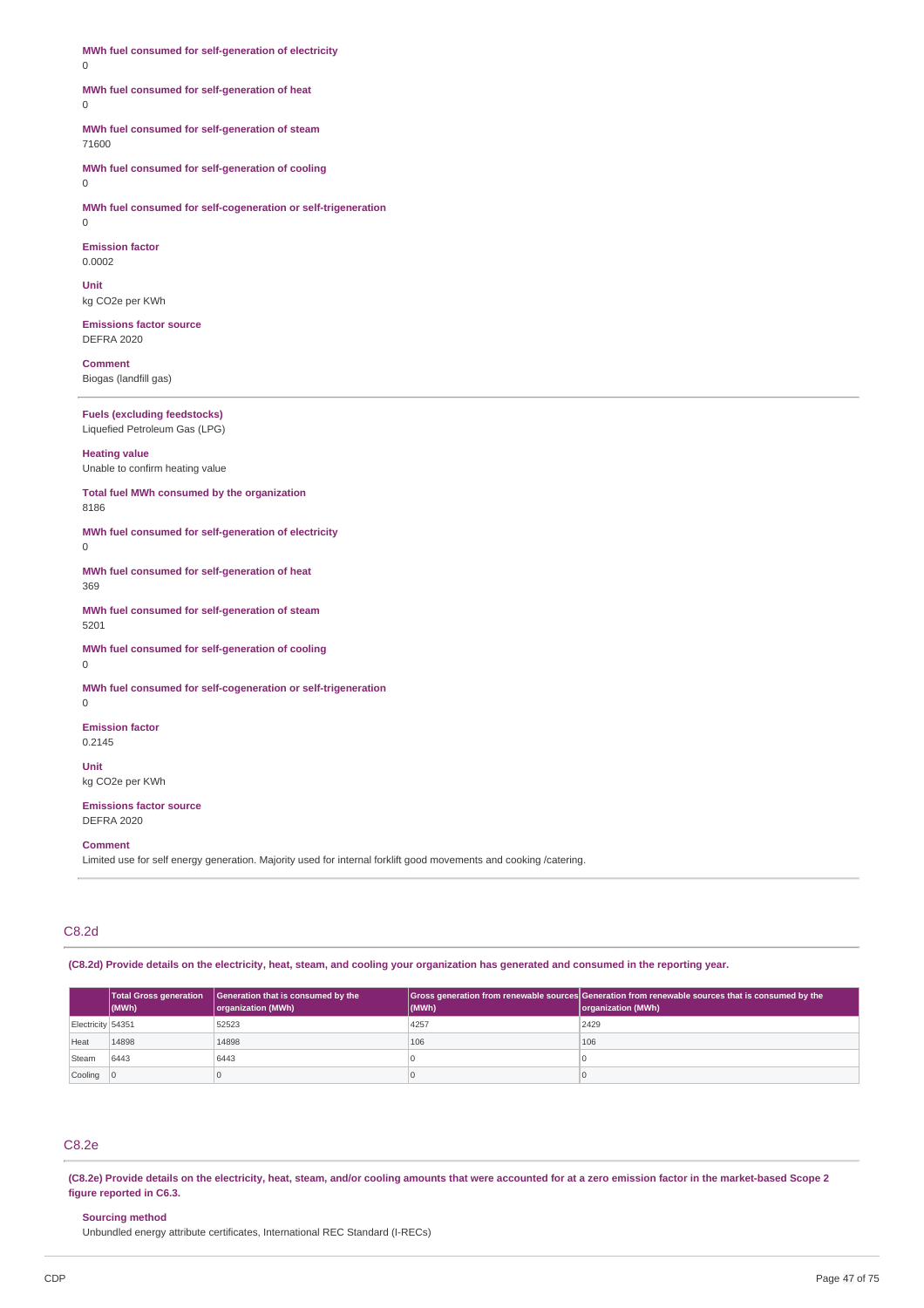| Low-carbon technology type<br>Wind                                                                                                            |
|-----------------------------------------------------------------------------------------------------------------------------------------------|
| Countrylarea of consumption of low-carbon electricity, heat, steam or cooling<br>Argentina                                                    |
| MWh consumed accounted for at a zero emission factor<br>2544                                                                                  |
| <b>Comment</b>                                                                                                                                |
| <b>Sourcing method</b><br>Green electricity products (e.g. green tariffs) from an energy supplier, supported by energy attribute certificates |
| Low-carbon technology type<br>Wind                                                                                                            |
| Countrylarea of consumption of low-carbon electricity, heat, steam or cooling<br>Brazil                                                       |
| MWh consumed accounted for at a zero emission factor<br>15123                                                                                 |
| <b>Comment</b>                                                                                                                                |
| <b>Sourcing method</b><br>Unbundled energy attribute certificates, International REC Standard (I-RECs)                                        |
| Low-carbon technology type<br>Hydropower                                                                                                      |
| Countrylarea of consumption of low-carbon electricity, heat, steam or cooling<br>Colombia                                                     |
| MWh consumed accounted for at a zero emission factor<br>1274                                                                                  |
| <b>Comment</b>                                                                                                                                |
| <b>Sourcing method</b><br>Green electricity products (e.g. green tariffs) from an energy supplier, supported by energy attribute certificates |
| Low-carbon technology type<br>Hydropower                                                                                                      |
| Countrylarea of consumption of low-carbon electricity, heat, steam or cooling<br>France                                                       |
| MWh consumed accounted for at a zero emission factor<br>8270                                                                                  |
| <b>Comment</b>                                                                                                                                |
| <b>Sourcing method</b><br>Green electricity products (e.g. green tariffs) from an energy supplier, supported by energy attribute certificates |
| Low-carbon technology type<br>Hydropower                                                                                                      |
| Country/area of consumption of low-carbon electricity, heat, steam or cooling<br>Germany                                                      |
| MWh consumed accounted for at a zero emission factor<br>550                                                                                   |
| <b>Comment</b>                                                                                                                                |
| <b>Sourcing method</b><br>Unbundled energy attribute certificates, International REC Standard (I-RECs)                                        |
| Low-carbon technology type<br>Wind                                                                                                            |
| Countrylarea of consumption of low-carbon electricity, heat, steam or cooling<br>Greece                                                       |
| MWh consumed accounted for at a zero emission factor<br>174                                                                                   |
| <b>Comment</b>                                                                                                                                |
| <b>Sourcing method</b><br>Green electricity products (e.g. green tariffs) from an energy supplier, supported by energy attribute certificates |
| Low-carbon technology type<br><b>Biomass</b>                                                                                                  |

**Country/area of consumption of low-carbon electricity, heat, steam or cooling**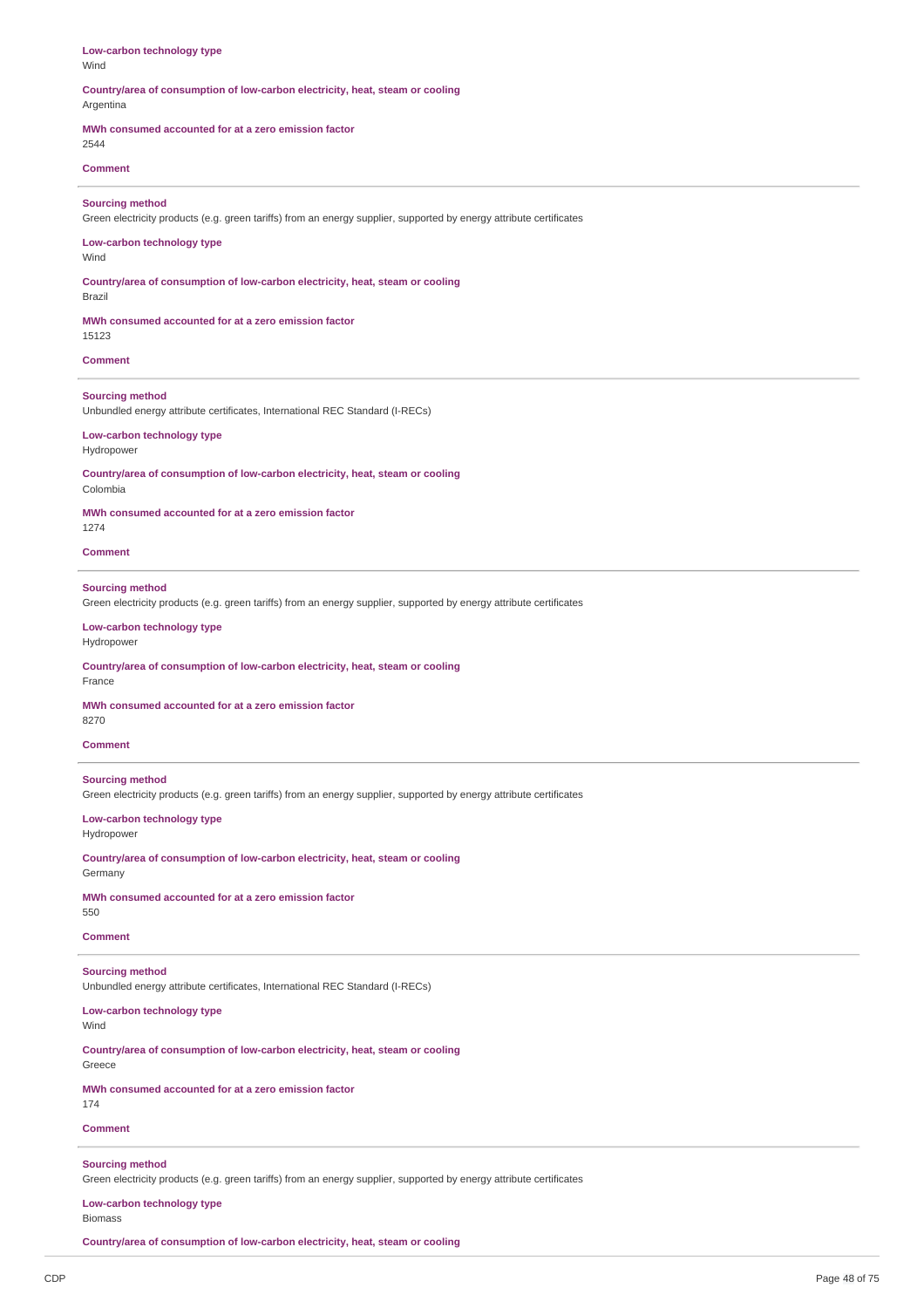#### Hungary

#### **MWh consumed accounted for at a zero emission factor** 4436

**Comment**

**Sourcing method** Unbundled energy attribute certificates, International REC Standard (I-RECs)

# **Low-carbon technology type** Hydropower

**Country/area of consumption of low-carbon electricity, heat, steam or cooling** India

#### **MWh consumed accounted for at a zero emission factor** 32899

**Comment**

**Sourcing method**

Green electricity products (e.g. green tariffs) from an energy supplier, supported by energy attribute certificates

# **Low-carbon technology type** Hydropower

**Country/area of consumption of low-carbon electricity, heat, steam or cooling** India

**MWh consumed accounted for at a zero emission factor** 4258

#### **Comment**

**Sourcing method** Unbundled energy attribute certificates, International REC Standard (I-RECs)

# **Low-carbon technology type** Wind

**Country/area of consumption of low-carbon electricity, heat, steam or cooling** Indonesia

# **MWh consumed accounted for at a zero emission factor**

2183

# **Comment**

# **Sourcing method**

Unbundled energy attribute certificates, International REC Standard (I-RECs)

# **Low-carbon technology type** Wind

**Country/area of consumption of low-carbon electricity, heat, steam or cooling**

**MWh consumed accounted for at a zero emission factor** 11064

# **Comment**

Italy

# **Sourcing method**

Unbundled energy attribute certificates, International REC Standard (I-RECs)

# **Low-carbon technology type**

Hydropower

**Country/area of consumption of low-carbon electricity, heat, steam or cooling** Malaysia

**MWh consumed accounted for at a zero emission factor** 2650

# **Comment**

# **Sourcing method**

Unbundled energy attribute certificates, International REC Standard (I-RECs)

# **Low-carbon technology type**

Wind

**Country/area of consumption of low-carbon electricity, heat, steam or cooling** Mexico

**MWh consumed accounted for at a zero emission factor** 4900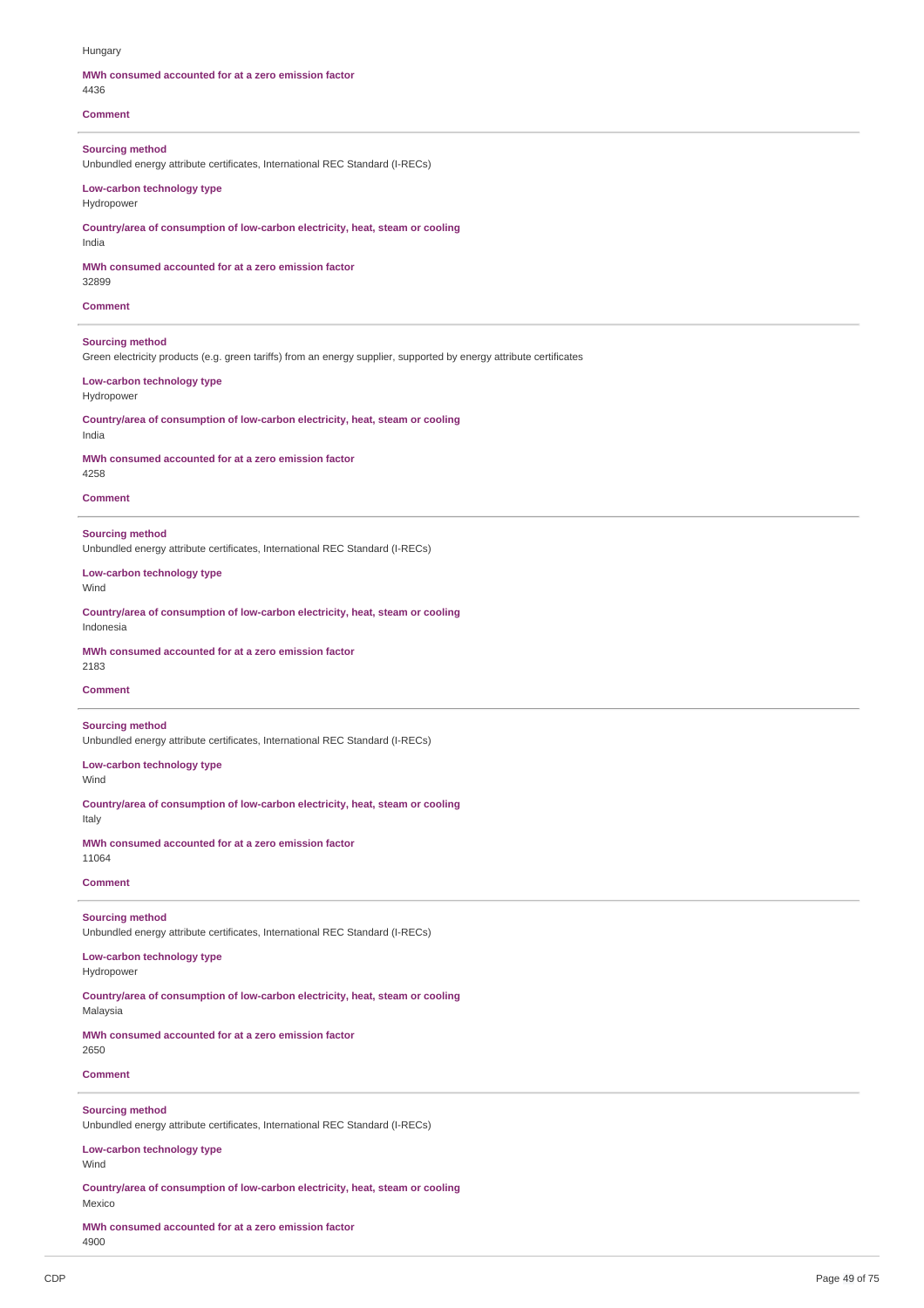### **Sourcing method**

Green electricity products (e.g. green tariffs) from an energy supplier, supported by energy attribute certificates

# **Low-carbon technology type** Hydropower

**Country/area of consumption of low-carbon electricity, heat, steam or cooling** Netherlands

**MWh consumed accounted for at a zero emission factor**

18245

### **Comment**

### **Sourcing method**

Green electricity products (e.g. green tariffs) from an energy supplier, supported by energy attribute certificates

# **Low-carbon technology type** Other, please specify (Wind and Hydro)

**Country/area of consumption of low-carbon electricity, heat, steam or cooling** Poland

# **MWh consumed accounted for at a zero emission factor** 22516

### **Comment**

# **Sourcing method**

Green electricity products (e.g. green tariffs) from an energy supplier, supported by energy attribute certificates

#### **Low-carbon technology type** Hydropower

**Country/area of consumption of low-carbon electricity, heat, steam or cooling**

Portugal

### **MWh consumed accounted for at a zero emission factor**

# 3238

# **Comment**

# **Sourcing method**

Unbundled energy attribute certificates, International REC Standard (I-RECs)

#### **Low-carbon technology type** Wind

**Country/area of consumption of low-carbon electricity, heat, steam or cooling** Russian Federation

#### **MWh consumed accounted for at a zero emission factor** 2698

#### **Comment**

#### **Sourcing method**

Green electricity products (e.g. green tariffs) from an energy supplier, supported by energy attribute certificates

# **Low-carbon technology type** Other, please specify (Wind, Solar, Hydro)

**Country/area of consumption of low-carbon electricity, heat, steam or cooling** Spain

### **MWh consumed accounted for at a zero emission factor**

6999

# **Comment**

# **Sourcing method**

Unbundled energy attribute certificates, International REC Standard (I-RECs)

# **Low-carbon technology type**

**Wind** 

#### **Country/area of consumption of low-carbon electricity, heat, steam or cooling Turkey**

#### **MWh consumed accounted for at a zero emission factor** 988

**Comment**

### **Sourcing method**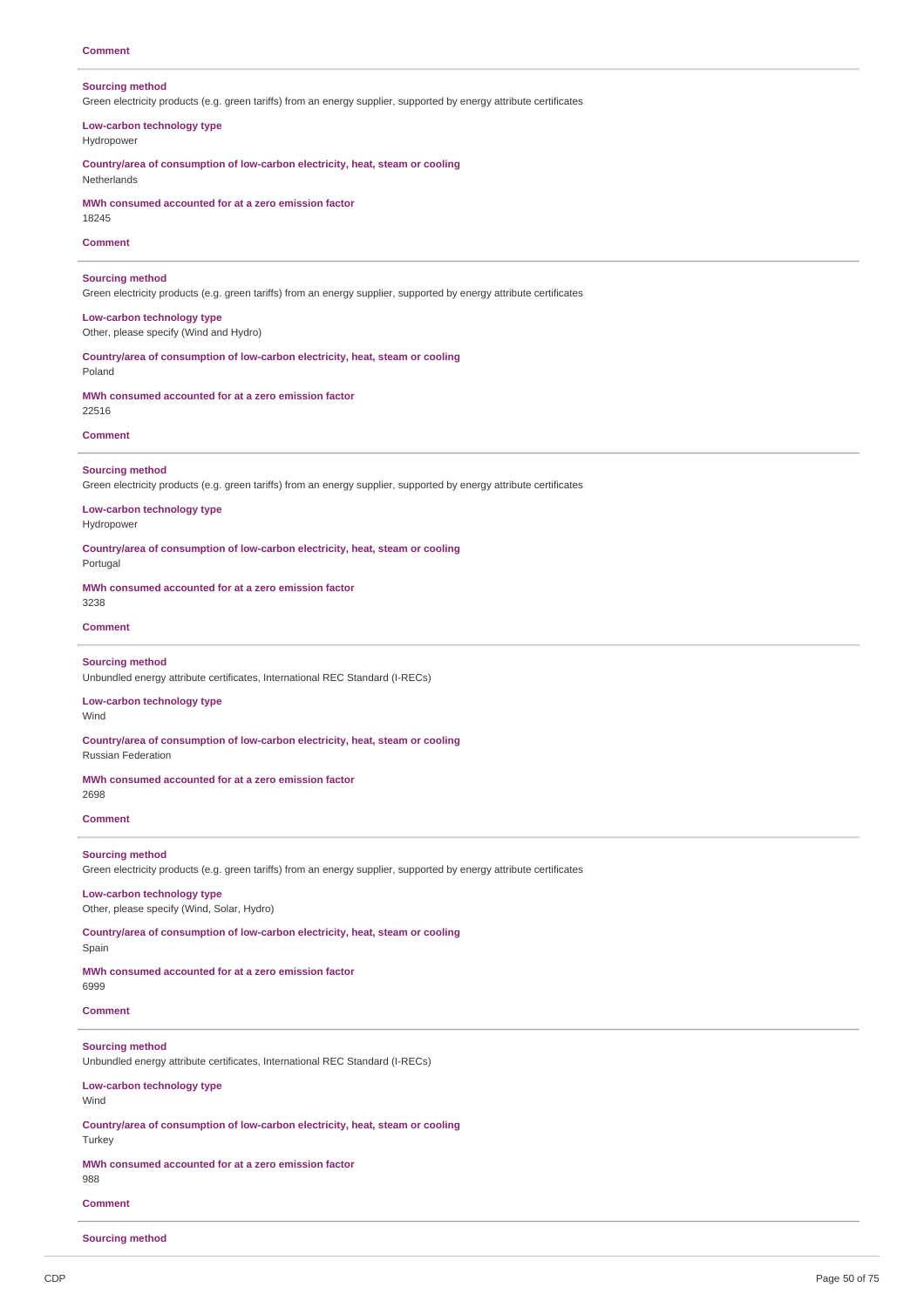Unbundled energy attribute certificates, International REC Standard (I-RECs)

**Low-carbon technology type** Hydropower

**Country/area of consumption of low-carbon electricity, heat, steam or cooling** United States of America

**MWh consumed accounted for at a zero emission factor**

# 117561 **Comment**

#### **Sourcing method**

Unbundled energy attribute certificates, International REC Standard (I-RECs)

### **Low-carbon technology type** Wind

**Country/area of consumption of low-carbon electricity, heat, steam or cooling** United States of America

**MWh consumed accounted for at a zero emission factor** 41805

### **Comment**

#### **Sourcing method**

Unbundled energy attribute certificates, International REC Standard (I-RECs)

**Low-carbon technology type** Wind

**Country/area of consumption of low-carbon electricity, heat, steam or cooling** United Kingdom of Great Britain and Northern Ireland

**MWh consumed accounted for at a zero emission factor** 19577

**Comment**

#### **Sourcing method**

Power purchase agreement (PPA) with a grid-connected generator with energy attribute certificates

# **Low-carbon technology type**

Other, please specify (On site renewables)

**Country/area of consumption of low-carbon electricity, heat, steam or cooling** Bangladesh

#### **MWh consumed accounted for at a zero emission factor**

6

### **Comment**

Energy from renewable electricity generated and used on-site

# **Sourcing method**

Power purchase agreement (PPA) with a grid-connected generator with energy attribute certificates

**Low-carbon technology type** Other, please specify (On site renewables)

**Country/area of consumption of low-carbon electricity, heat, steam or cooling** China

**MWh consumed accounted for at a zero emission factor**

112 **Comment**

Energy from renewable electricity generated and used on-site

# **Sourcing method**

Green electricity products (e.g. green tariffs) from an energy supplier, supported by energy attribute certificates

**Low-carbon technology type** Hydropower

**Country/area of consumption of low-carbon electricity, heat, steam or cooling** Colombia

**MWh consumed accounted for at a zero emission factor**

313

# **Comment**

# **Sourcing method**

Green electricity products (e.g. green tariffs) from an energy supplier, supported by energy attribute certificates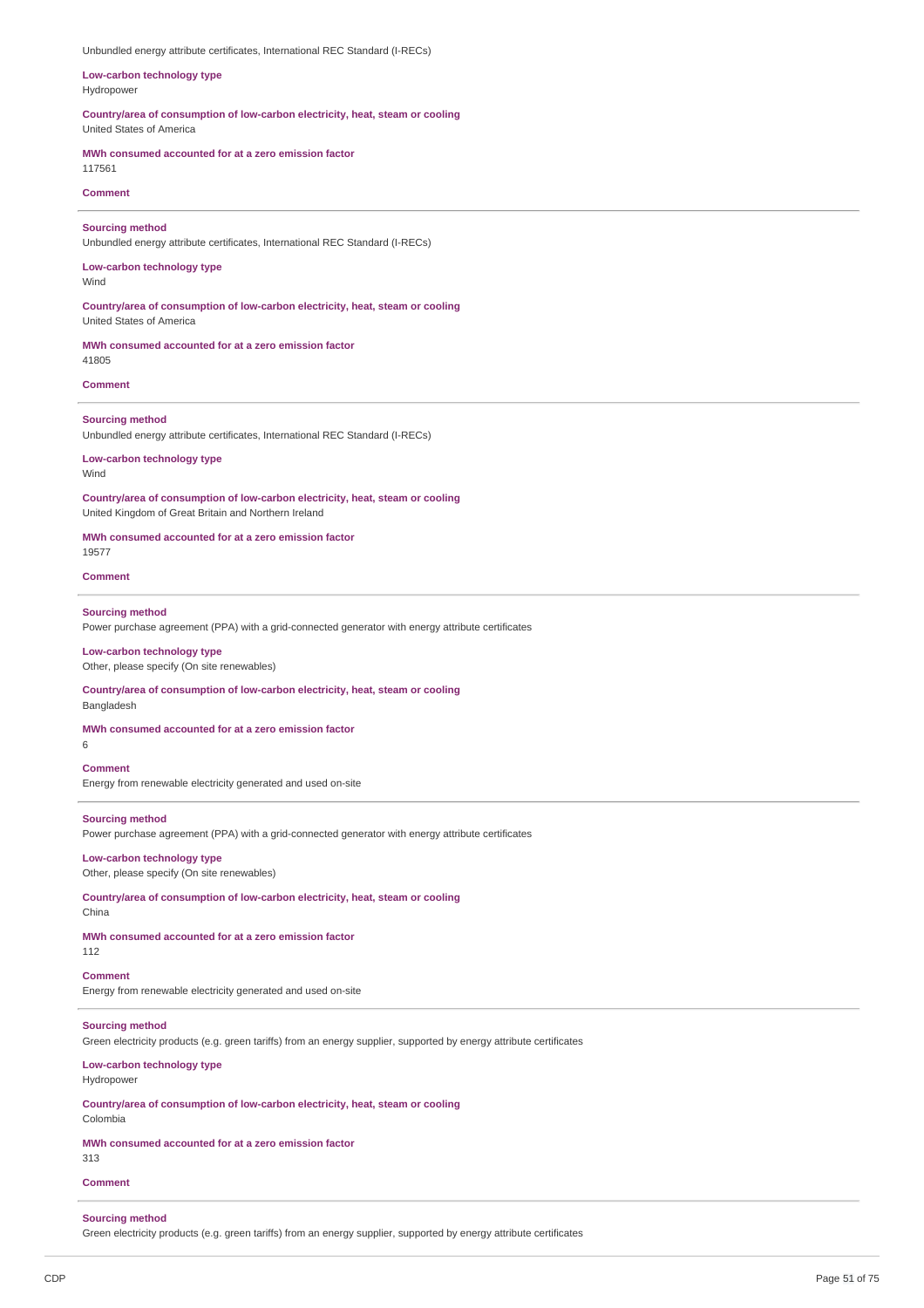**Low-carbon technology type** Wind

#### **Country/area of consumption of low-carbon electricity, heat, steam or cooling** Mexico

#### **MWh consumed accounted for at a zero emission factor**

1044

# **Comment**

#### **Sourcing method**

Green electricity products (e.g. green tariffs) from an energy supplier, supported by energy attribute certificates

# **Low-carbon technology type**

Other, please specify (On site renewables)

**Country/area of consumption of low-carbon electricity, heat, steam or cooling** Please select

# **MWh consumed accounted for at a zero emission factor**

202

# **Comment**

Energy from renewable electricity generated and used on-site

#### **Sourcing method**

Unbundled energy attribute certificates, International REC Standard (I-RECs)

# **Low-carbon technology type**

Low-carbon energy mix

**Country/area of consumption of low-carbon electricity, heat, steam or cooling**

Thailand

**MWh consumed accounted for at a zero emission factor**  $Q$ 404

**Comment**

# **Sourcing method**

Green electricity products (e.g. green tariffs) from an energy supplier, supported by energy attribute certificates

#### **Low-carbon technology type**

Other, please specify (On site renewables)

### **Country/area of consumption of low-carbon electricity, heat, steam or cooling**

Thailand

**MWh consumed accounted for at a zero emission factor**

### **Comment**

1

Energy from renewable electricity generated and used on-site

# **Sourcing method**

Green electricity products (e.g. green tariffs) from an energy supplier, supported by energy attribute certificates

#### **Low-carbon technology type** Wind

**Country/area of consumption of low-carbon electricity, heat, steam or cooling** United Kingdom of Great Britain and Northern Ireland

**MWh consumed accounted for at a zero emission factor**

17137

# **Comment**

# **Sourcing method**

Green electricity products (e.g. green tariffs) from an energy supplier, supported by energy attribute certificates

#### **Low-carbon technology type** Wind

**Country/area of consumption of low-carbon electricity, heat, steam or cooling** United States of America

# **MWh consumed accounted for at a zero emission factor**

987

# **Comment**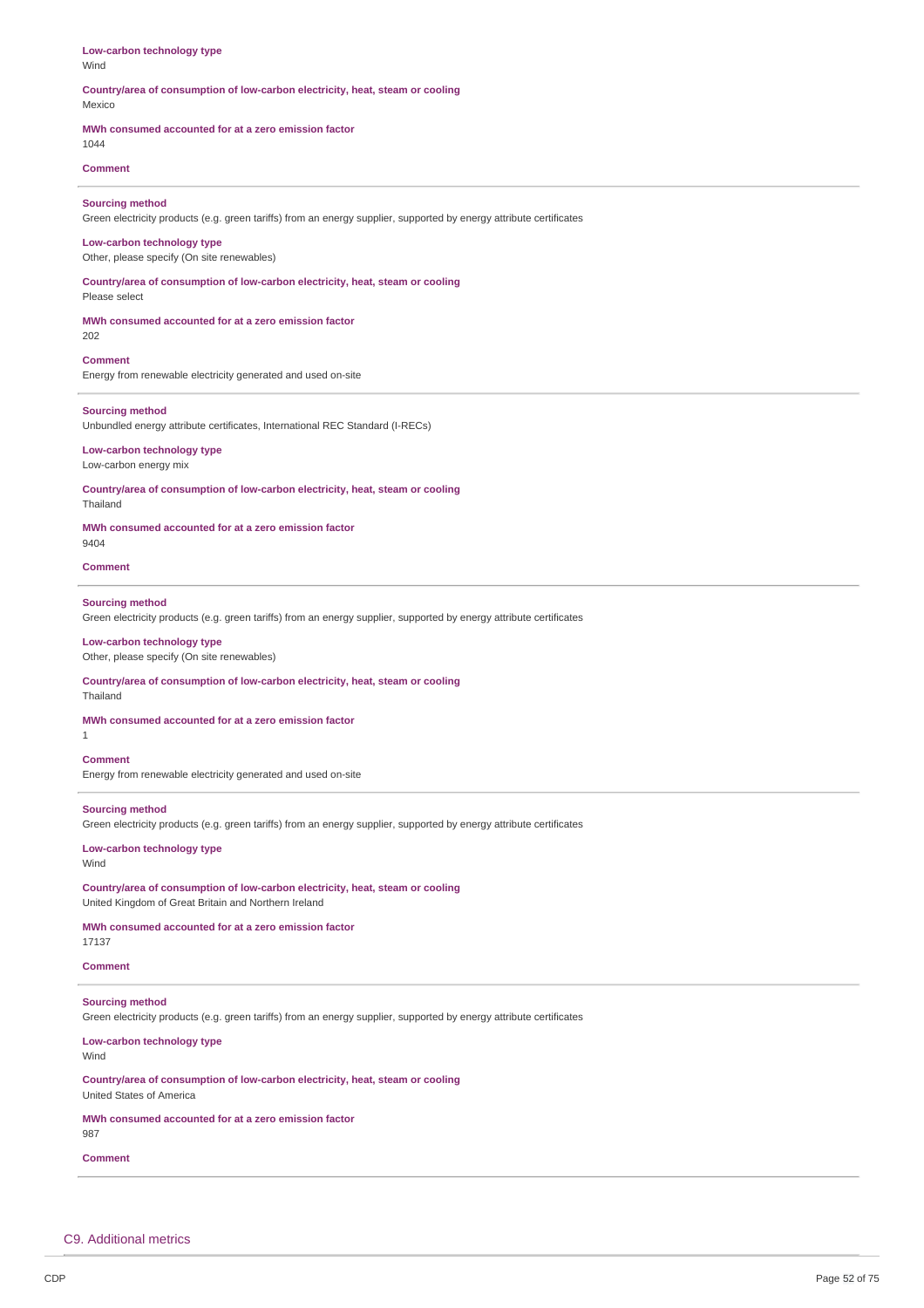# C9.1

**(C9.1) Provide any additional climate-related metrics relevant to your business.**

# C10. Verification

# C10.1

# **(C10.1) Indicate the verification/assurance status that applies to your reported emissions.**

|                                          | Verification/assurance status                          |
|------------------------------------------|--------------------------------------------------------|
| Scope 1                                  | Third-party verification or assurance process in place |
| Scope 2 (location-based or market-based) | Third-party verification or assurance process in place |
| Scope 3                                  | Third-party verification or assurance process in place |

# C10.1a

(C10.1a) Provide further details of the verification/assurance undertaken for your Scope 1 emissions, and attach the relevant statements.

**Verification or assurance cycle in place** Annual process

# **Status in the current reporting year** Complete

**Type of verification or assurance** Limited assurance

**Attach the statement** RB 2020 STATEMENT\_DJSI\_CDP\_12 May Signed(v2).pdf

**Page/ section reference** Whole document

**Relevant standard** ISAE3000

**Proportion of reported emissions verified (%)**

100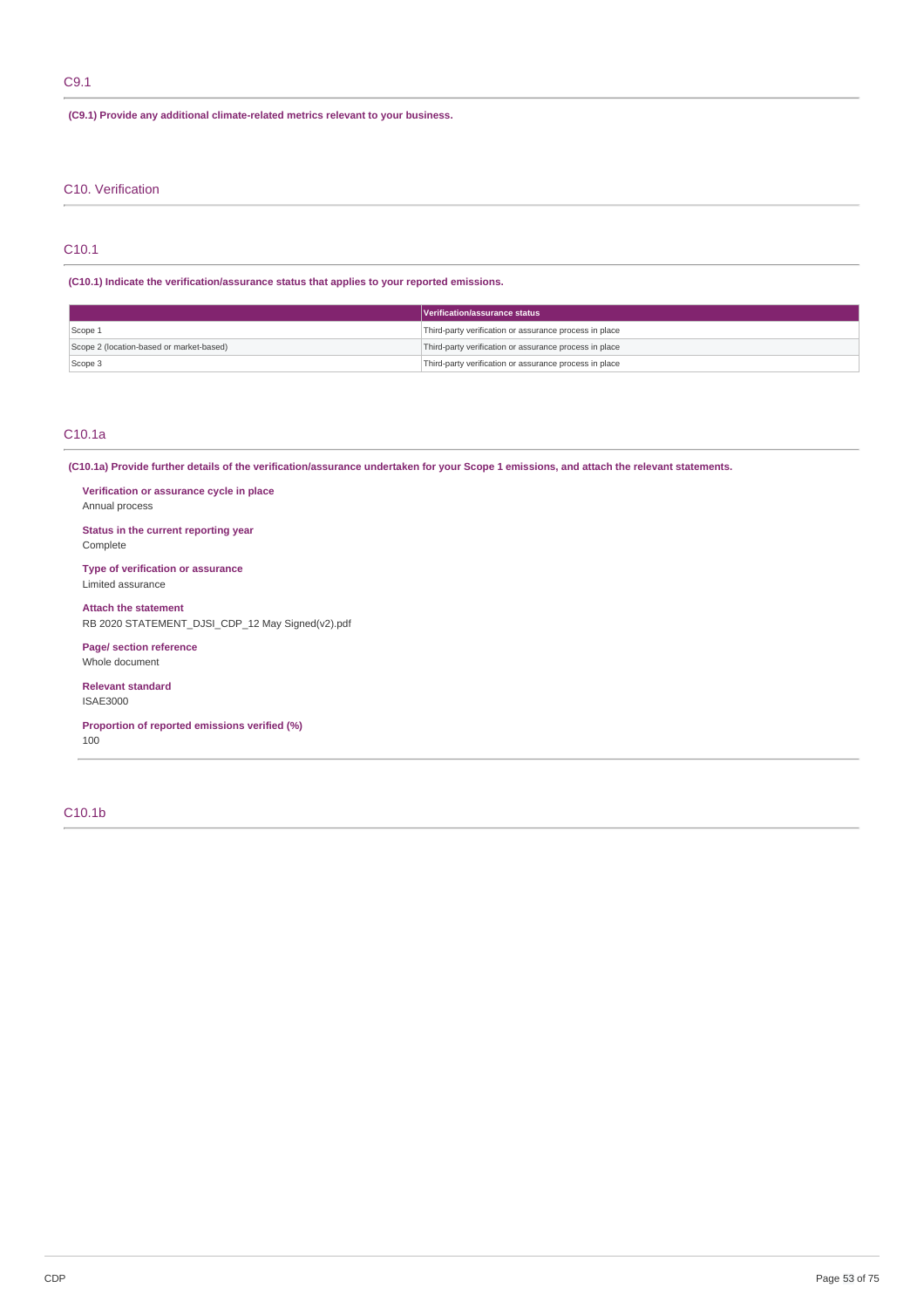### (C10.1b) Provide further details of the verification/assurance undertaken for your Scope 2 emissions and attach the relevant statements.

**Scope 2 approach** Scope 2 location-based

**Verification or assurance cycle in place** Annual process

**Status in the current reporting year** Complete

**Type of verification or assurance** Limited assurance

**Attach the statement** RB 2020 STATEMENT\_DJSI\_CDP\_12 May Signed(v2).pdf

**Page/ section reference** Whole document

**Relevant standard**

ISAE3000

**Proportion of reported emissions verified (%)** 100

**Scope 2 approach** Scope 2 market-based

**Verification or assurance cycle in place** Annual process

**Status in the current reporting year** Complete

**Type of verification or assurance** Limited assurance

**Attach the statement** RB 2020 STATEMENT\_DJSI\_CDP\_12 May Signed(v2).pdf

**Page/ section reference** Whole document

**Relevant standard** ISAE3000

**Proportion of reported emissions verified (%)** 100

# C10.1c

(C10.1c) Provide further details of the verification/assurance undertaken for your Scope 3 emissions and attach the relevant statements.

**Scope 3 category** Scope 3 (upstream & downstream)

**Verification or assurance cycle in place** Annual process

**Status in the current reporting year** Complete

**Type of verification or assurance** Limited assurance

**Attach the statement** RB 2020 STATEMENT\_DJSI\_CDP\_12 May Signed(v2).pdf

**Page/section reference** Whole document

**Relevant standard** Please select

**Proportion of reported emissions verified (%)**

# C10.2

(C10.2) Do you verify any climate-related information reported in your CDP disclosure other than the emissions figures reported in C6.1, C6.3, and C6.5? Yes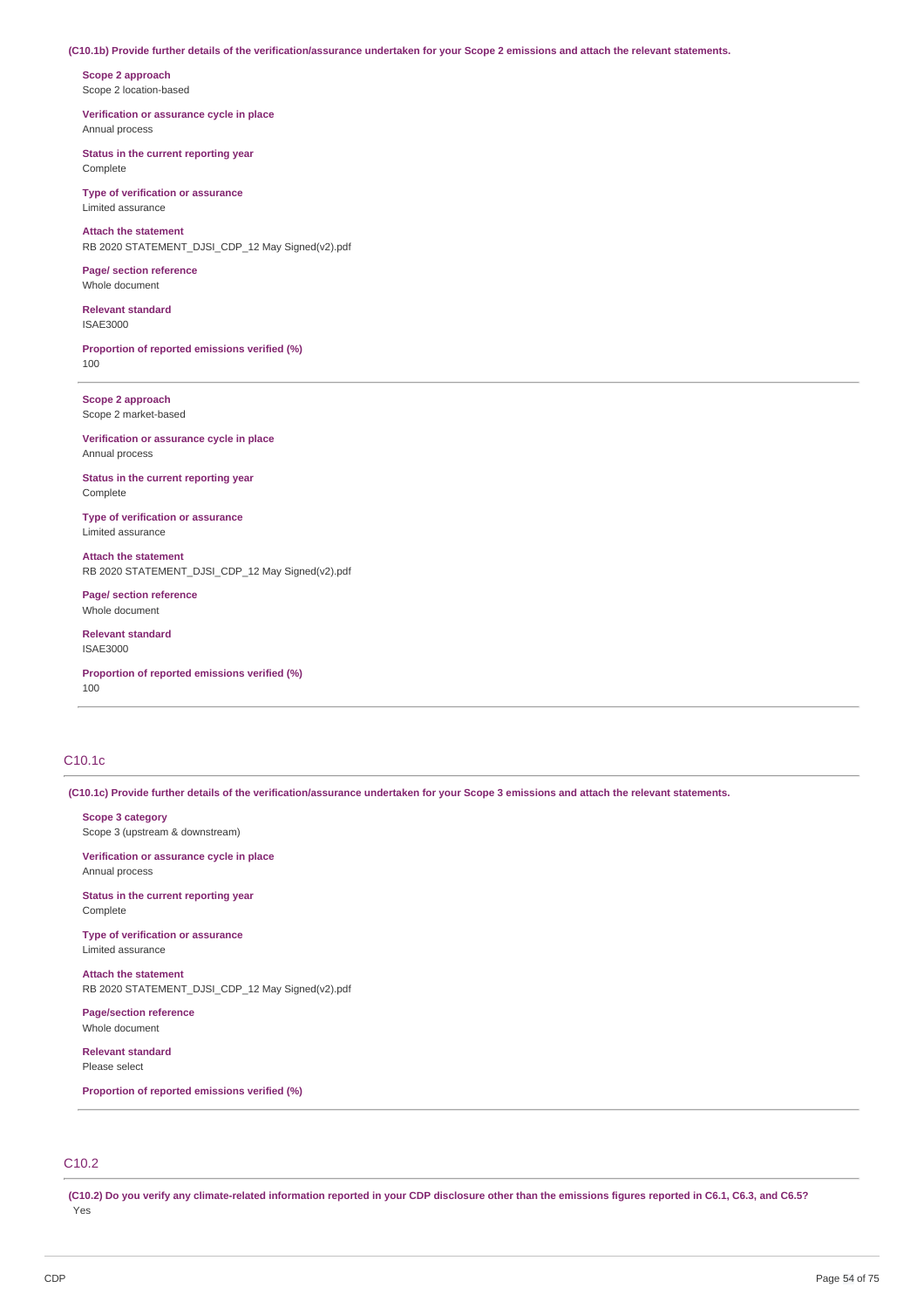# (C10.2a) Which data points within your CDP disclosure have been verified, and which verification standards were used?

| Disclosure module Data verified<br><b>verification relates</b><br>to |                                                                                               | standard        | Verification Please explain                                                                                                                                                                                                                                                                                                                       |
|----------------------------------------------------------------------|-----------------------------------------------------------------------------------------------|-----------------|---------------------------------------------------------------------------------------------------------------------------------------------------------------------------------------------------------------------------------------------------------------------------------------------------------------------------------------------------|
| C7. Emissions<br>breakdown                                           | Year on year change in emissions<br>(Scope 1 and 2)                                           | <b>ISAE3000</b> | Our Scope 1 and 2 emissions for 2020 and 2019 were verified by ERM CVS. Our Scope 1 and 2 emissions for 2016 and 2017 were<br>verified by PWC and 2015 by EY. See full ERM CVS statement for 2020 attached.<br>RB 2020 STATEMENT DJSI CDP 12 May Signed(v2).pdf                                                                                   |
| C7. Emissions<br>breakdown                                           | Year on year change in emissions<br>(Scope 3)                                                 | <b>ISAE3000</b> | Our Scope 3 emissions for 2020 and 2019 were verified by ERM CVS. Our Scope 3 emissions for 2016 and 2017 were verified by PWC<br>and 2015 by EY. See full ERM CVS statement for 2020 attached<br>RB 2020 STATEMENT DJSI CDP 12 May Signed(v2).pdf                                                                                                |
|                                                                      | C6. Emissions data Year on year emissions intensity<br>figure                                 | <b>ISAE3000</b> | Our normalized Scope 1 and 2 GHG emissions for Reckitt's manufacturing and warehouse operations, per unit of production (1000<br>consumer units) for 2020 and 2019 were verified by ERM CVS.For 2016 and 2017 by PWC. See full ERM CVS statement for 2020<br>attached<br>RB 2020 STATEMENT DJSI CDP 12 May Signed(v2).pdf                         |
| C4. Targets and<br>performance                                       | Product footprint verification                                                                | <b>ISAE3000</b> | Our total carbon footprint in 2020 and 2019 which covers Scope 1+2 (market-based) and Scope 3 (upstream and downstream) was<br>assured by ERM CVS. Statement for 2020 attached<br>RB 2020 STATEMENT DJSI CDP 12 May Signed(v2).pdf                                                                                                                |
| C4. Targets and<br>performance                                       | Other, please specify (Net revenue<br>from more sustainable products)                         | <b>ISAE3000</b> | Our total Net Revenue from more sustainable products, as defined by the sustainable innovation app is also assured. Total Net Revenue<br>that comes from more sustainable products for 2017 was verified by PWC.For 2020 and 2019 by ERM CVS. See full ERM CVS statement<br>for 2020 attached<br>RB 2020 STATEMENT DJSI CDP 12 May Signed(v2).pdf |
|                                                                      | C6. Emissions data Change in Scope 1 emissions<br>against a base year (not target<br>related) | <b>ISAE3000</b> | Our Scope 1 emissions for 2020 and 2019 were verified by ERM CVS and previously (in 2016 and 2017) by PWC and 2015 by EY. See<br>full ERM CVS statement for 2019 attached.                                                                                                                                                                        |
| C6. Emissions data                                                   | Change in Scope 2 emissions<br>against a base year (not target<br>related)                    | <b>ISAE3000</b> | Our Scope 2 emissions for 2020 and 2019 were verified by ERM CVS and previously (in 2016 and 2017) by PWC and 2015 by EY. See<br>full ERM CVS statement for 2020 attached                                                                                                                                                                         |
| C6. Emissions data                                                   | Change in Scope 3 emissions<br>against a base year (not target<br>related)                    | <b>ISAE3000</b> | Our Scope 3 emissions for 2020 and 2019 were verified by ERM CVS and previously (in 2016 and 2017) by PWC and 2015 by EY. See<br>full ERM CVS statement for 2020 attached                                                                                                                                                                         |
| C8. Energy                                                           | Energy consumption                                                                            | <b>ISAE3000</b> | Our energy use data for our manufacturing and warehouses is assured for GJ per 1,000 consumer units. Energy data 2020 and 2019 were<br>verified by ERM CVS and previously (in 2016 and 2017) by PWC and 2015 by EY. See full ERM CVS statement for 2020 attached                                                                                  |
| C4. Targets and<br>performance                                       | Other, please specify (Renewable<br>electricity use in manufacturing<br>operations)           | <b>ISAE3000</b> | Our renewable electricity consumption in manufacturing operations is assured for GJ. Renewable electricity data 2020 were verified by<br>ERM CVS. See full ERM CVS statement for 2020 attached                                                                                                                                                    |

# C11. Carbon pricing

# C11.1

(C11.1) Are any of your operations or activities regulated by a carbon pricing system (i.e. ETS, Cap & Trade or Carbon Tax)? Yes

# C11.1a

**(C11.1a) Select the carbon pricing regulation(s) which impacts your operations.** EU ETS

# C11.1b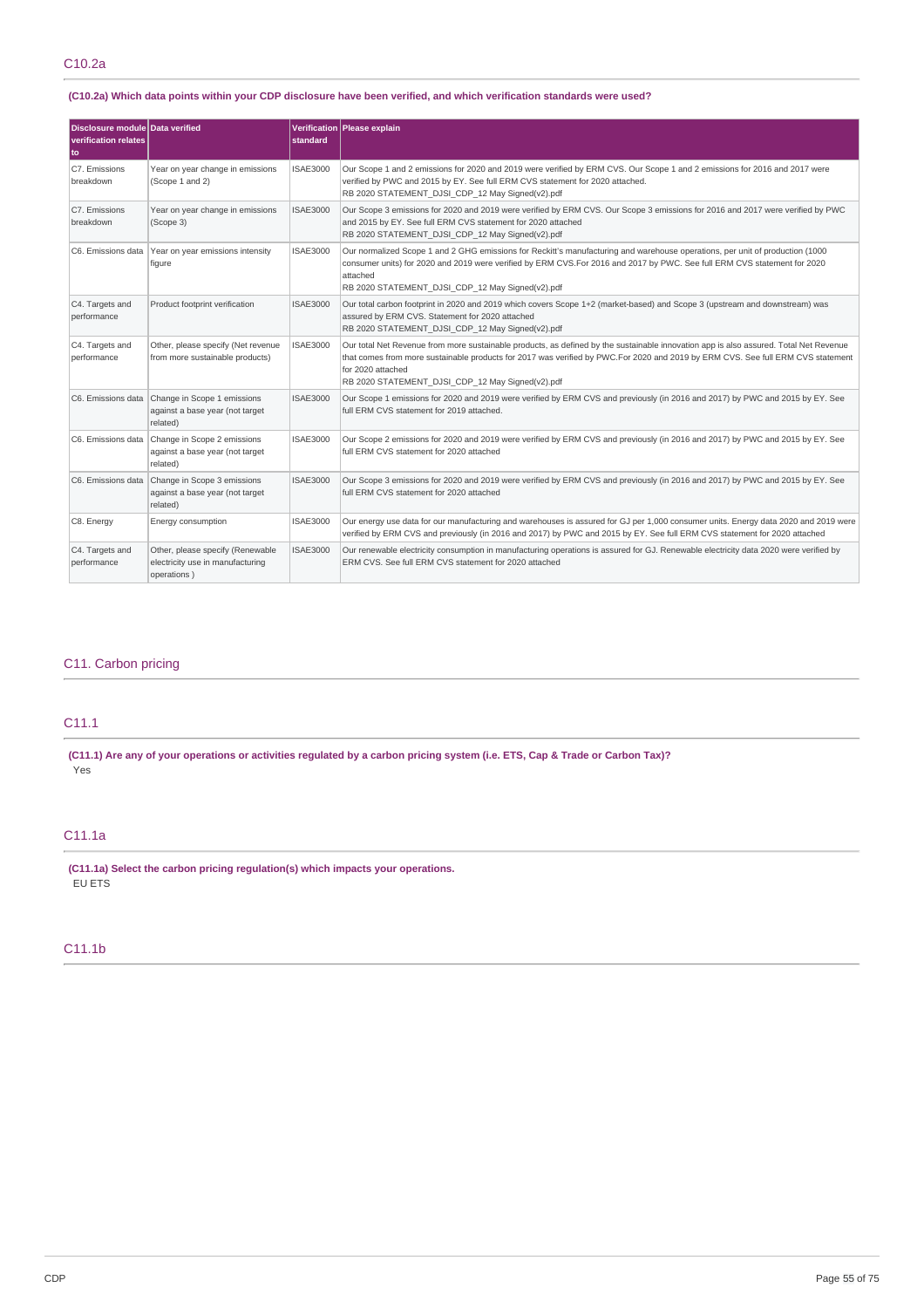**(C11.1b) Complete the following table for each of the emissions trading schemes you are regulated by.**

### **EU ETS**

**% of Scope 1 emissions covered by the ETS**

0.94

**% of Scope 2 emissions covered by the ETS**  $\Omega$ 

**Period start date** January 1 2020

**Period end date** December 31 2020

**Allowances allocated** 1296

**Allowances purchased**

 $\Omega$ 

**Verified Scope 1 emissions in metric tons CO2e** 4726

**Verified Scope 2 emissions in metric tons CO2e** 0

**Details of ownership** Facilities we own and operate

**Comment**

# C11.1d

(C11.1d) What is your strategy for complying with the systems you are regulated by or anticipate being regulated by?

Our strategy for compliance with the EU ETS and the emerging trading schemes is one of seeking to achieve compliance through a mix of implementing our global strategy to reduce the energy use and GHG emissions intensity of our manufacturing and other operations, plus purchasing allowances where needed. As part of the current phase of the EU ETS we have been provided a set amount of allowances. Through our energy and GHG emissions reduction programme we have been able to maintain and reduce our emission which are included in the EU ETS. This has meant to date our GHG emissions have been within our allowances and we have been able to 'bank' the remaining excess allowances for subsequent years. As a result, there has been no requirement to purchase additional allowances for our single (one) site in Spain that is covered by the EU ETS. We shall continue to implement programmes at this and our other sites globally, seeking to further improve energy efficiency and reduce our climate change emissions.

# C11.2

**(C11.2) Has your organization originated or purchased any project-based carbon credits within the reporting period?** No

# C11.3

**(C11.3) Does your organization use an internal price on carbon?** Yes

# C11.3a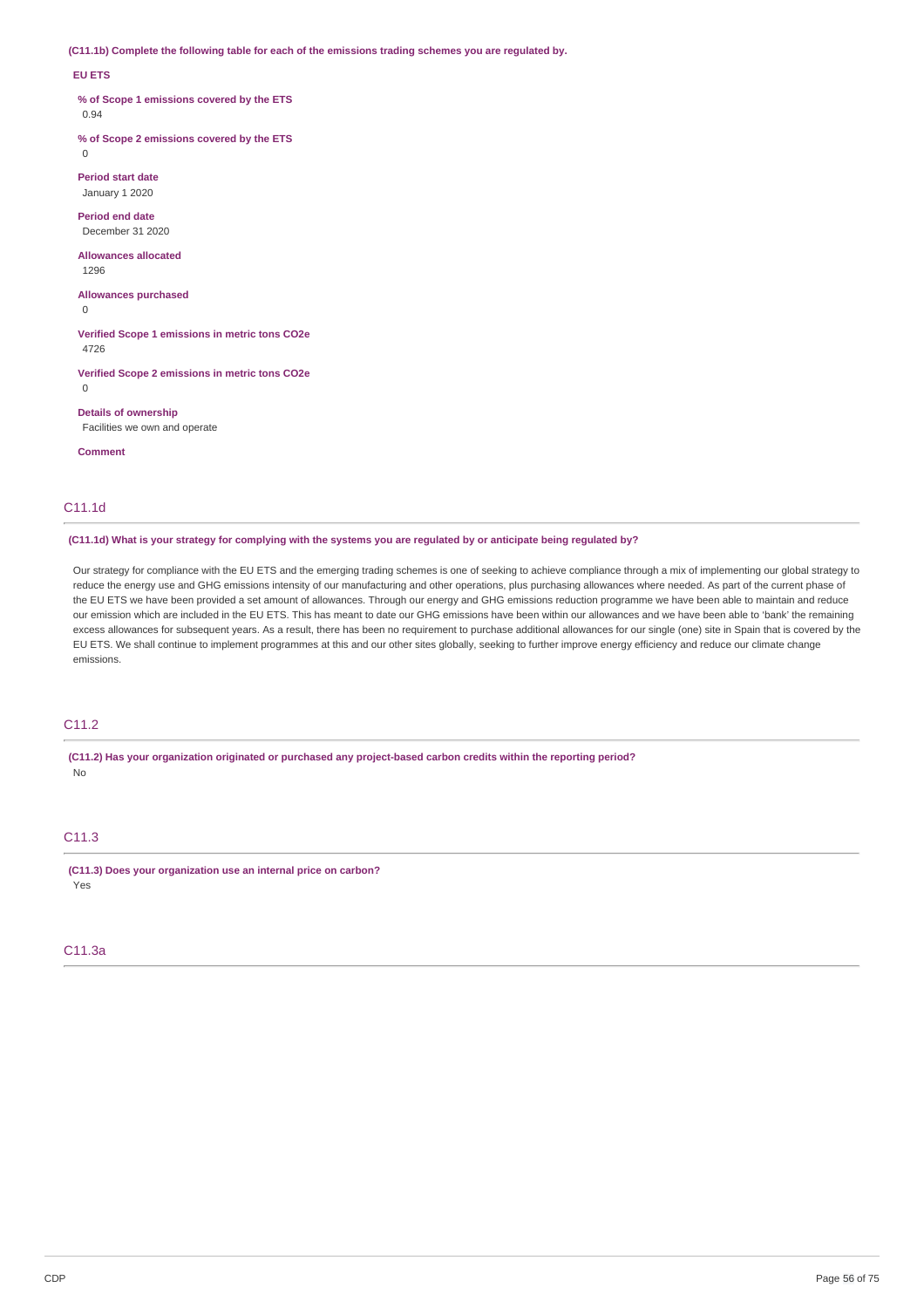#### **(C11.3a) Provide details of how your organization uses an internal price on carbon.**

### **Objective for implementing an internal carbon price** Stakeholder expectations

# **GHG Scope**

Scope 1 Scope 2 Scope 3

#### **Application**

We used carbon pricing in our corporate climate scenario analysis in line with the TCFDs recommendations to identify potential climate-related risks and opportunities across our global business units and functions, assets and operations.

#### **Actual price(s) used (Currency /metric ton)**

68

#### **Variance of price(s) used**

As part of our scenario analysis, a uniformed estimated value of \$89 (£68) for 2030 has been applied across Reckitt activities in OECD countries. A carbon price of between \$70-\$89 in 2030 was calculated in line with the IEA forecasts on carbon price for 2025 and 2040 (IEA World Energy Outlook 2017). The upper bound of \$89 (£69) was determined relevant for all advanced economies (assumed to be all OECD countries), whilst the lower bound has been applied for all other economies.

#### **Type of internal carbon price**

Shadow price

### **Impact & implication**

Carbon pricing has been used in our corporate climate scenario analysis to help the business determine and report on the significance of potential climate-related impacts and risk management opportunities across Reckitt's global business units and functions, assets and operations based on different scenarios, in line with the TCFDs recommendations. The outcome of using carbon pricing with our scenario analysis further confirmed previously identified climate-related opportunities of being an early adopter of low carbon technology and continuing to invest energy and carbon saving, further supporting our 2020 and 2030 energy, GHG emissions and renewable energy commitments e.g. 100% renewable electricity by 2030 and to reduce our GHG emissions in our operations 65% by 2030 versus 2015. Furthermore, these outcomes helped inform the development of our new strategies and activities in 2020, looking to the future beyond with our 2030 targets.

### **Objective for implementing an internal carbon price**

Stakeholder expectations

#### **GHG Scope**

Scope 1 Scope 2 Scope 3

#### **Application**

We have used carbon pricing in our corporate climate scenario analysis in line with the TCFDs recommendations to identify potential climate-related risks and opportunities across our global business units and functions, assets and operations.

# **Actual price(s) used (Currency /metric ton)**

53

### **Variance of price(s) used**

As part of our scenario analysis, a uniformed estimated value of \$70 (£53) for 2030 has been applied across Reckitt activities in non-OECD countries. A carbon price of between \$70-\$89 in 2030 was calculated in line with the IEA forecasts on carbon price for 2025 and 2040 (IEA World Energy Outlook 2017). The upper bound of \$89 (£53) was determined relevant for all advanced economies (assumed to be all OECD countries), whilst the lower bound has been applied for all other economies.

# **Type of internal carbon price**

Shadow price

### **Impact & implication**

Carbon pricing has been used in our corporate climate scenario analysis to help the business determine and report on the significance of potential climate-related impacts and risk management opportunities across Reckitt's global business units and functions, assets and operations based on different scenarios, in line with the TCFDs recommendations. The outcome of using carbon pricing with our scenario analysis further confirmed previously identified climate-related opportunities of being an early adopter of low carbon technology and continuing to invest energy and carbon saving, further supporting our 2020 and 2030 energy, GHG emissions and renewable energy commitments e.g. 100% renewable electricity by 2030 and to to reduce our GHG emissions in our operations 65% by 2030 versus 2015. Furthermore, these outcomes helped inform the development of our new strategies and activities in 2020, looking to the future beyond with our 2030 targets.

# C12. Engagement

# C<sub>12</sub>.1

# **(C12.1) Do you engage with your value chain on climate-related issues?**

Yes, our suppliers

Yes, our customers

Yes, other partners in the value chain

# C12.1a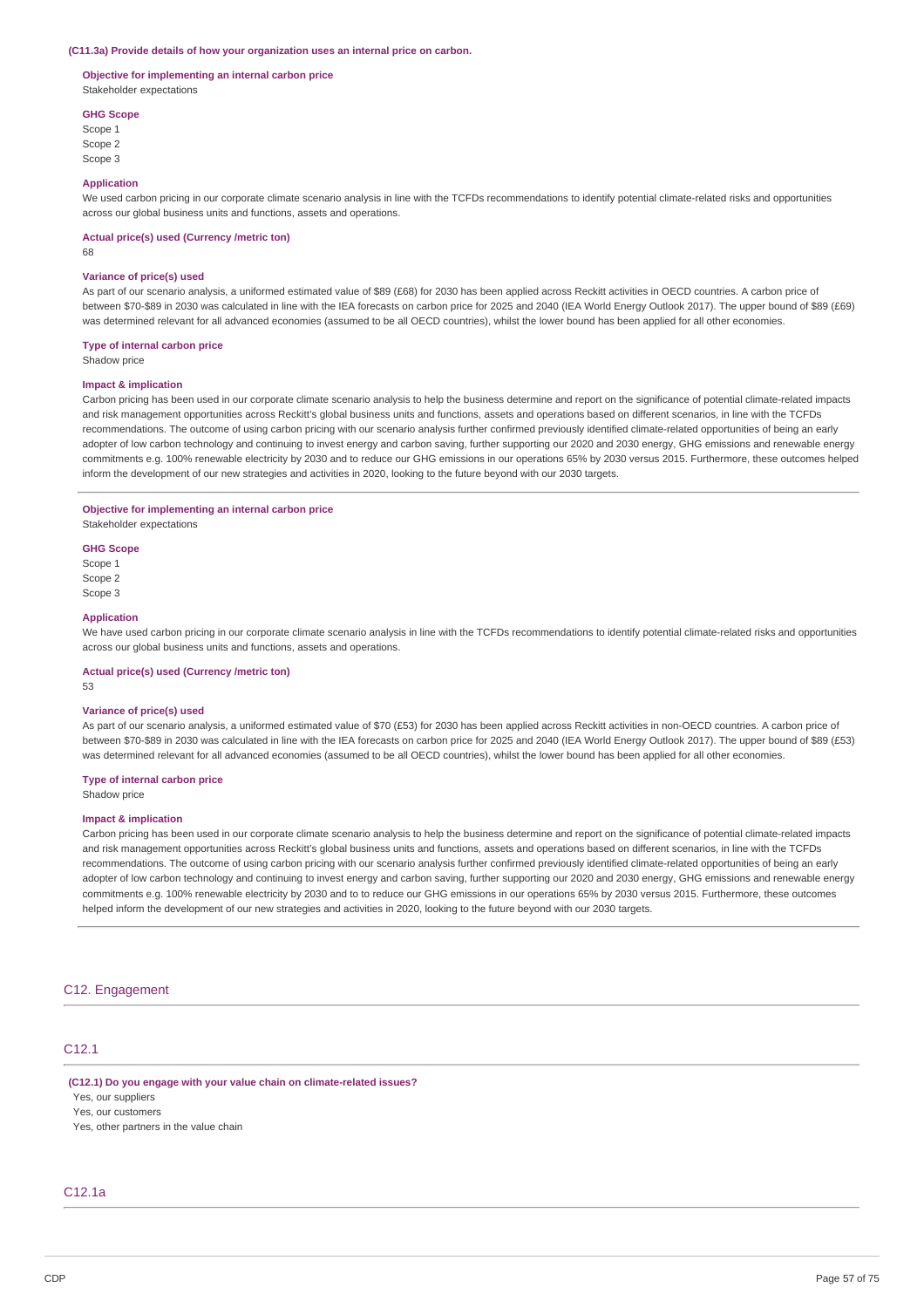#### **(C12.1a) Provide details of your climate-related supplier engagement strategy.**

#### **Type of engagement**

Information collection (understanding supplier behavior)

#### **Details of engagement**

Collect climate change and carbon information at least annually from suppliers

# **% of suppliers by number**

100

**% total procurement spend (direct and indirect)**

30

**% of supplier-related Scope 3 emissions as reported in C6.5**

5

#### **Rationale for the coverage of your engagement**

We recognise the impact our supply chain may have on the environment. All Reckitt suppliers are required to comply with Reckitt's policies

(https://www.reckitt.com/sustainability/policies-and-reports/), and are integrated into contracts, including environment and climate-related issues, Human Rights and requirements for natural raw materials. Environmental information (including climate-related risks) is obtained through our responsible sourcing program, via Sedex. We use a risk based approach focused on compliance. Risk is defined by 1) business criticality, 2) sustainability risk, with consideration given to country of operation, sector profile and commodity specific risks including packaging and raw material suppliers. Sites identified as high risk are subject to further due diligence including audits and corrective action as necessary. In 2020, we partnered with Manufacture 2030, a programme which allows retailers and manufacturers to measure environmental impacts. The programme will initially reach 289 third-party manufacturers spanning 40+ countries. More suppliers will join the programme through 2021 and beyond.

### **Impact of engagement, including measures of success**

We work closely with our suppliers to ensure they not only meet our requirements but also strive to go beyond them. Performance information (including climate-related information) is obtained through our responsible sourcing program, via Sedex. The information is used as part of our risk assessment compliance approach. Suppliers identified as high risk are then subject to further due diligence including audits and corrective action as necessary. Success is measured through our audit compliance and reporting process enabling us to monitor performance, identify risks and provide additional support, where necessary. Sites failing to improve and meet our standards, for example on regulatory compliance with climate change requirements, are encouraged to improve in the first instance and should they fail to do so may be delisted. To date no suppliers have failed to meet this requirement on climate change related compliance.

**Comment**

# C<sub>12</sub>.1<sub>b</sub>

#### **(C12.1b) Give details of your climate-related engagement strategy with your customers.**

**Type of engagement**

Collaboration & innovation

#### **Details of engagement**

Run a campaign to encourage innovation to reduce climate change impacts

**% of customers by number**

 $25$ 

### **% of customer - related Scope 3 emissions as reported in C6.5**

 $20$ 

**Portfolio coverage (total or outstanding)**

<Not Applicable>

#### **Please explain the rationale for selecting this group of customers and scope of engagement**

We engage with customers on a variety of sustainability topics including climate-related issues and are committed to do so as outlined in our Environmental Policy (https://www.reckitt.com/sustainability/policies-and-reports/). We prioritise engagement based on synergies with their approach to sustainability and on the basis of spend. Our strategy for prioritising engagement is based on 2 elements: 1) topics identified in Reckitt's materiality process and 2) stakeholders identified as part of our sustainability strategy development in 2012. For direct engagement on climate-related issues, we further prioritised based on customers/market priorities, production innovation pipelines and lifecycle carbon footprint opportunities. By 2030, our ambition is for half of our NR to come from "more sustainable" products as measured by our Sustainable Innovation Calculator, which for GHG emissions reductions requires a significant savings of more than 10% in grams of CO2e per dose.

#### **Impact of engagement, including measures of success**

Key to our business are our customers and sustainability commitments and we continue to look for ways to help consumers reduce impacts including climate-related issues while using our products. Our approach is supported by our ambition is for half of our NR to come from "more sustainable" products. Examples of our approach include the successful launch of our Finish in-wash dishwasher cleaning tablets. Finish dishwasher cleaners break down grease and grime build-up in the machine and help reach the optimal working function of the machine by removing residues which can build up on the sprayer arms and hidden parts. Usually, using a dishwasher cleaner requires running the machine on an empty cycle. In 2018, Finish launched an in-wash dishwasher care pouch that can be used during a full dishwasher cycle, avoiding the empty machine run. This helps our consumers to save the energy and water associated with the monthly cleaning cycle, as well as indirectly reducing the energy and water from regular wash cycles by maintaining the dishwasher. In 2019 we launched our Schiff MoveFree's reformulated joint health supplement which has decreased in size, while its packaging became 45% lighter (and thus reducing associated carbon emissions with transport and distribution), all achieved while providing the same benefit to the consumer. In 2020, Dettol launched its 250ml Liquid Handwash in India, Bangladesh and Sri Lanka, increasing the volume of formula from 200ml while using the same product pack-size. This saw a reduction in carbon emissions and a 20% reduction in plastic per dose. The measure of success is increased net revenue and gross margin for the business as well as overall decreased full life cycle climate footprint. In 2020, 30.4% of Reckitt's Net Revenue came from 'more sustainable' products

C12.1d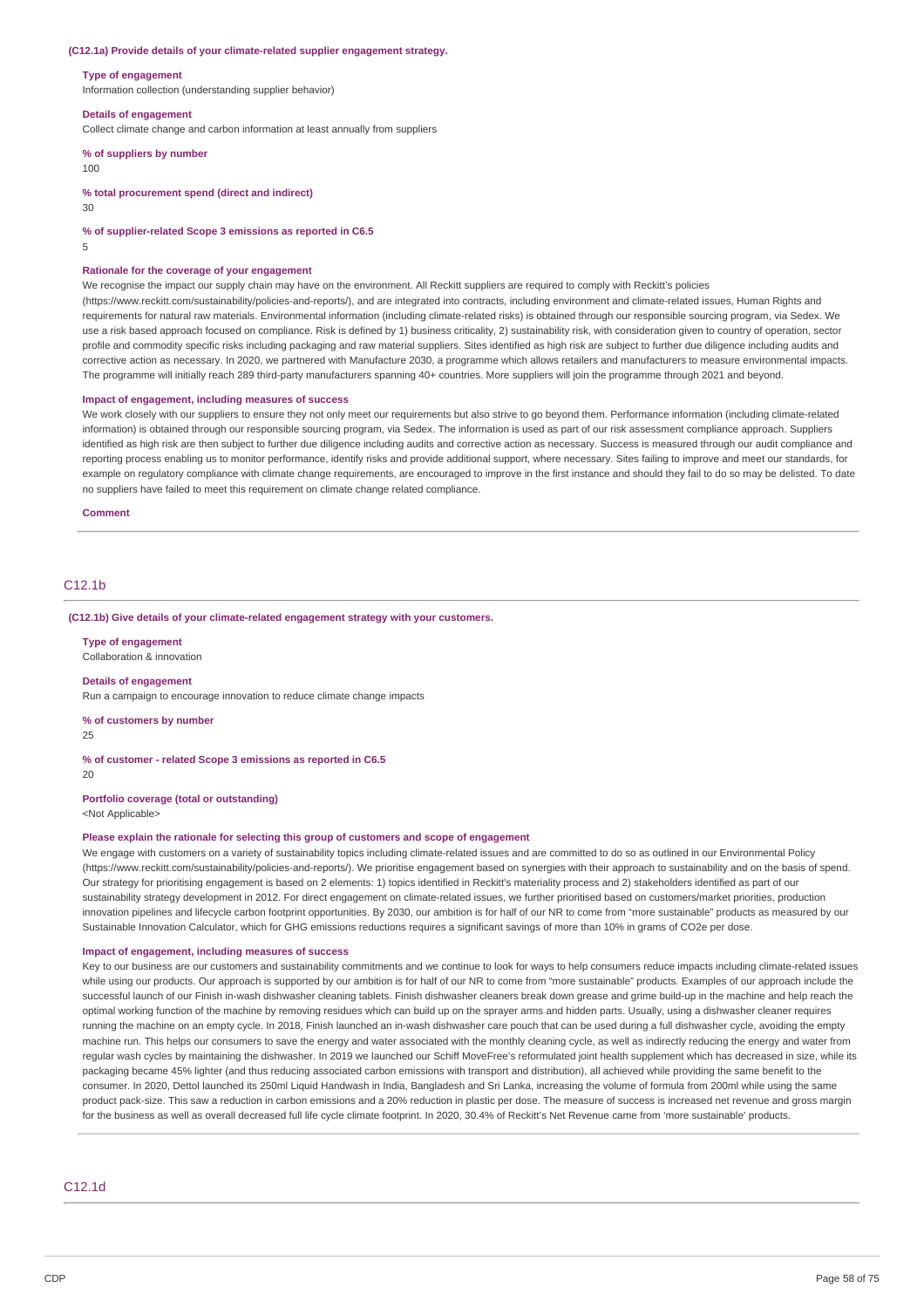### **(C12.1d) Give details of your climate-related engagement strategy with other partners in the value chain.**

Our strategy for prioritising engagement is based on 2 elements: 1) topics identified in Reckitt's materiality process and 2) stakeholders identified as part of our sustainability strategy. The measure of success is increased net revenue and gross margin for the business as well as overall decreased full life cycle GHG emissions. A more specific success indicator is the development of joint sustainability projects or campaigns tracked by our global sustainability team. A key example of this are industry or multistakeholder partnerships to address climate-related challenges in the supply chain down to raw material level. An example is our membership of the Dairy Sustainability Framework which is progressively considering the climate change impact of the dairy sector and will enable us to develop more climate change resilient practices with our dairy suppliers. Since acquiring Mead Johnson Nutrition in 2017, we have taken steps to understand the sustainability of our dairy supply chains. In 2018 we joined the Sustainable Agriculture Initiative Platform (SAI Platform) Dairy Working Group which is tasked with implementing 11 Sustainability Criteria set out by the Dairy Sustainability Framework (DSF), one of which is GHGs. Our highest volume suppliers are active members of the working group. Meanwhile our work with Earthworm Foundation helps to build climate-change resilience as well as contribute to reducing climate-impacts via protection of High Conservation Value (HCV) areas, enhanced management of peatlands and improving smallholders' ability to participate in the deforestation-free supply chains; For further information please see our Protecting ecosystems Insight at Reckitt.com.

In 2020, we partnered with Manufacture 2030, a programme which allows retailers and manufacturers to measure environmental impacts. The programme will

initially reach 289 third-party manufacturers spanning 40+ countries. More suppliers will join the programme through 2021 and beyond. We'll be actively supporting suppliers in reducing their environmental impacts to create a cleaner world. Through Manufacture 2030's cloud-based platform, the Bee, we encourage environmental performance improvement at an individual factory level, including energy efficiency.

### C-AC12.2/C-FB12.2/C-PF12.2

(C-AC12.2/C-FB12.2/C-PF12.2) Do you encourage your suppliers to undertake any agricultural or forest management practices with climate change mitigation **and/or adaptation benefits?**

Yes

C-AC12.2a/C-FB12.2a/C-PF12.2a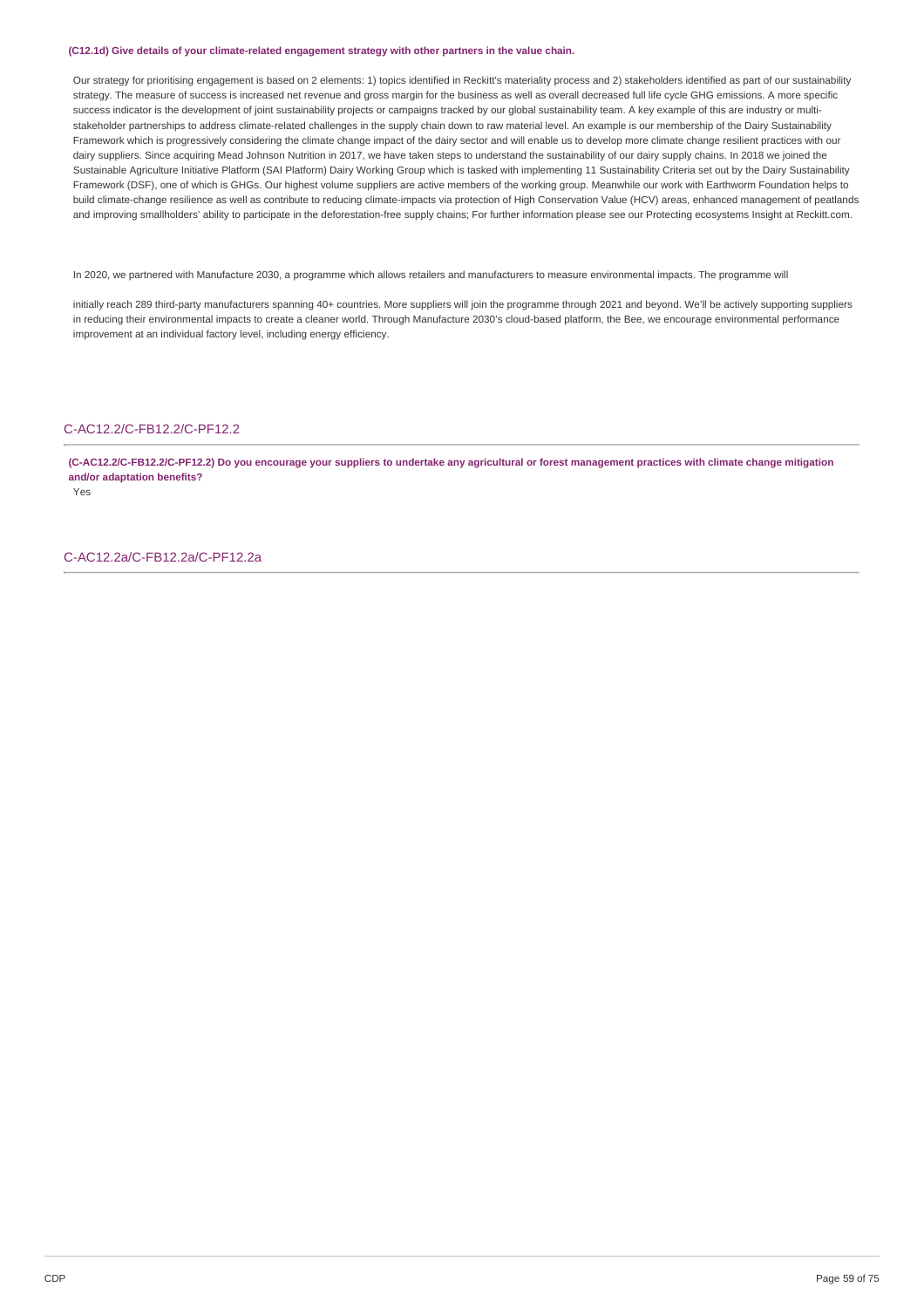#### (C-AC12.2a/C-FB12.2a/C-PF12.2a) Specify which agricultural or forest management practices with climate change mitigation and/or adaptation benefits you **encourage your suppliers to undertake and describe your role in the implementation of each practice.**

# **Management practice reference number**

MP1

**Management practice** Biodiversity considerations

# **Description of management practice**

Important and protected natural areas and endangered species within them should not be harmed due to the production or processing of the natural raw materials (NRMs) used by our suppliers or through any expansion of production or processing areas. Our suppliers should work closely with up-stream supply chains in order to monitor and ensure this.

#### **Your role in the implementation**

Other, please specify (Company Responsible Sourcing Standard)

# **Explanation of how you encourage implementation**

Reckitt's Responsible Sourcing Standard sets out 6 principles we expect our suppliers to comply with and work towards. Adherence to this standard will usually be made easier by working with stakeholders relevant to the specific commodities and landscapes - E.g. government agencies, NGOs, civil society organisations such as unions etc. These and others may support adherence to the standard though either technical or financial assistance, formal certifications and standards or by galvanising collective action across NRM-specific sectors or the landscapes in which these are produced, processed and manufactured

#### **Climate change related benefit**

Increasing resilience to climate change (adaptation)

**Comment**

### **Management practice reference number**

M<sub>P2</sub>

### **Management practice**

Reducing energy use

#### **Description of management practice**

We expect our suppliers to monitor and promote reductions of harmful Greenhouse Gas (GHG) emissions, water and energy consumption in their supply chains.

#### **Your role in the implementation**

Other, please specify (Company Responsible Sourcing Standard)

#### **Explanation of how you encourage implementation**

Reckitt's Responsible Sourcing Standard sets out 6 principles we expect our suppliers to comply with and work towards. Adherence to this standard will usually be made easier by working with stakeholders relevant to the specific commodities and landscapes - E.g. government agencies, NGOs, civil society organisations such as unions etc. These and others may support adherence to the standard though either technical or financial assistance, formal certifications and standards or by galvanising collective action across NRM-specific sectors or the landscapes in which these are produced, processed and manufactured.

#### **Climate change related benefit**

Emissions reductions (mitigation)

#### **Comment**

# C-AC12.2b/C-FB12.2b/C-PF12.2b

(C-AC12.2b/C-FB12.2b/C-PF12.2b) Do you collect information from your suppliers about the outcomes of any implemented agricultural/forest management **practices you have encouraged?**

Yes

# $C12.3$

(C12.3) Do you engage in activities that could either directly or indirectly influence public policy on climate-related issues through any of the following? Trade associations

**Other** 

# C12.3b

**(C12.3b) Are you on the board of any trade associations or do you provide funding beyond membership?** Yes

### C12.3c

(C12.3c) Enter the details of those trade associations that are likely to take a position on climate change legislation.

### **Trade association**

A.I.S.E. (International Association for Soaps, Detergents and Maintenance Products)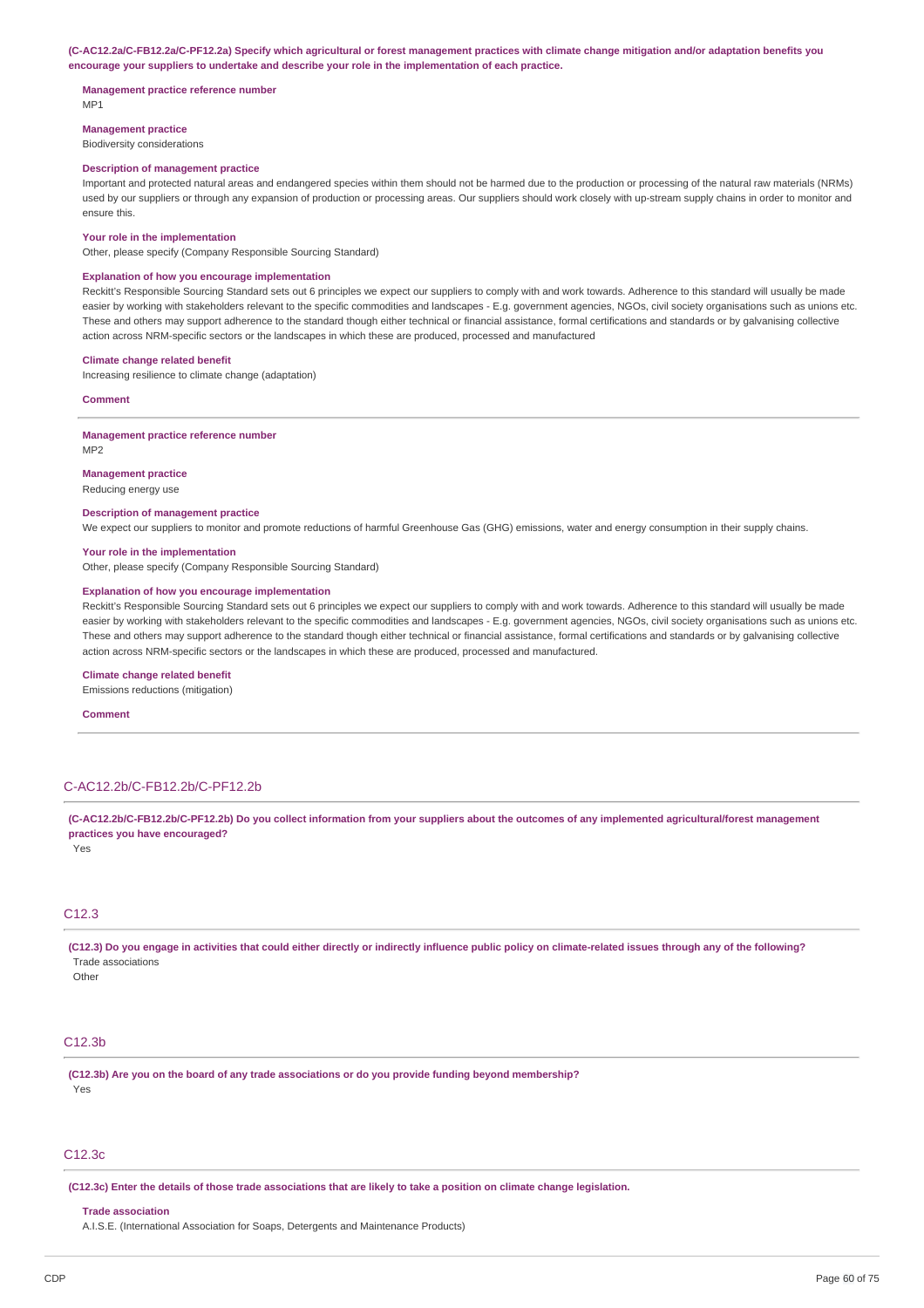### **Is your position on climate change consistent with theirs?** Consistent

#### **Please explain the trade association's position**

Reckitt works with the A.I.S.E. in Europe, which co-ordinates the voluntary Charter for Sustainable Cleaning. The Charter is the principal expression of the detergent industry's commitment to sustainability. This voluntary initiative promotes a common industry approach to sustainability improvement and reporting, based on a lifecycle framework. Reckitt has been a member of the Charter since June 2005 and has contributed to the update in 2010. The Charter covers a wide variety of activities and initiatives, including eco-efficiency and consumer information and advocates to develop and promote voluntary actions (e.g. more sustainable products), and to co-operate with stakeholders at EU and local level for a better regulatory and policy framework, including that relating to climate change mitigation and adaptation. In addition, through the Cleanright washing tips we encourage safe and sustainable consumer use e.g. to use lower temperature and auto-washing programs, reducing energy/water use and carbon emissions. Furthermore, we are involved in: A.I.S.E Air Freshener Product Stewardship Programme: Companies signing up to the programme must abide by a set of rules which go beyond legislative requirements and aim to promote best practice in the responsible manufacture, consumer communication and use of air fresheners across the EU, Iceland, Norway and Switzerland.

**How have you influenced, or are you attempting to influence their position?**

Active membership of various projects as mentioned.

#### **Trade association**

The Household and Commercial Products Association (HCPA) (previously the Consumer Specialty Products Association (CSPA)

**Is your position on climate change consistent with theirs?** Consistent

#### **Please explain the trade association's position**

Reckitt is a member of HCPA in the USA and participates in the voluntary Product Care program which is a comprehensive product stewardship program that includes climate impact considerations. Reckitt actively participates at all levels in this trade association, including participation in specific task forces, chairing divisions and representing the Board of Directors – Hal Ambuter, VP, Regulatory Affairs & Policy joined the board of directors in 2019. HCPA is mission-critical for Reckitt's hygiene brands, especially Air Wick and Lysol, due to the extensive regulatory environment of these product categories.

#### **How have you influenced, or are you attempting to influence their position?**

Active membership of various projects as mentioned.

#### **Trade association**

AIM (European Brand Association)

# **Is your position on climate change consistent with theirs?**

Consistent

# **Please explain the trade association's position**

Reckitt is a member of AIM's Sustainable Development Committee. AIM promotes sustainable growth through trusted brands by advocating a regulatory framework beneficial to a high level of environmental, social and economic sustainability and by developing tools that will help companies deliver on their sustainability objectives. Brand manufacturers aim for the continual improvement of the quality of life enjoyed by consumers, employees and the communities in which they operate. With respect to sustainable consumption and production, this means: Innovating to develop and market goods and services that have a more sustainable life-cycle; optimising the economic and environmental efficiency as well as the social impact of current products and activities; communicating based on proven science and in line with EU policy on advertising and claims; and, recognising that, by building trust with consumers, brands can facilitate consumer behaviour changes towards more sustainable and healthier choices and lifestyles.

#### **How have you influenced, or are you attempting to influence their position?**

Active membership of various projects as mentioned. In partnership with peers, Reckitt co-sponsored an AIM-Progress supplier capability workshop on responsible sourcing in Shanghai, China in September 2018.

#### **Trade association**

The Green Chemistry and Commerce Council

### **Is your position on climate change consistent with theirs?**

Consistent

#### **Please explain the trade association's position**

The Green Chemistry and Commerce Council is a US-based cross-sectoral, business-to-business network of companies and other organisations across the supply chain who are working collaboratively to advance green chemistry and the development of inherently safer products. Reckitt is a member of Green Chemistry and Commerce Council and is specifically engaged on their preservatives project. In 2018, we also joined GC3's Sustainable Chemistry Alliance group, which in 2019, led the effort to progress the Sustainable Chemistry Research & Development Act. This proposes national support for research and development, commercialisation, training,and education on chemistry research. The Bill has yet to pass into legislation and we are working with the GC3 Sustainable Chemistry Alliance to enable this and its subsequent implementation.

### **How have you influenced, or are you attempting to influence their position?**

Active membership of various projects as mentioned. Reckitt is a member of the Green Chemistry Commerce Council (GC3) (https://greenchemistryandcommerce.org/) and was one of the sponsors for the GC3 preservative challenge competition, which aimed to identify and accelerate to market new safe and effective preservatives. In 2019, Reckitt was part of the Sustainable Chemistry Alliance group which led the effort to progress the Sustainable Chemistry Research & Development Act. This proposes national support for research and development, commercialisation, training and education on chemistry research. The Bill has yet to pass into legislation and we are working with the GC3 Sustainable Chemistry Alliance to enable this and its subsequent implementation.

### **Trade association**

Consumer Goods Forum (CGF)

#### **Is your position on climate change consistent with theirs?**

**Consistent** 

# **Please explain the trade association's position**

Reckitt became a member of CGF in 2020, CGF brings consumer goods retailers and manufacturers together globally, we are CEO-led and help the world's retailers and consumer goods manufacturers to collaborate, alongside other key stakeholders, to secure consumer trust and drive positive change, including greater efficiency. With CGF's global reach, CEO leadership and focus on retailer-manufacturer collaboration, CGF are in a unique position to drive positive change and help address key challenges impacting the industry, including environmental and social sustainability, health, food safety and product data accuracy. The private sector is well-placed to show leadership and CGF members understand the role they need to play and are committed to taking action on the most pressing environmental challenges facing our industry.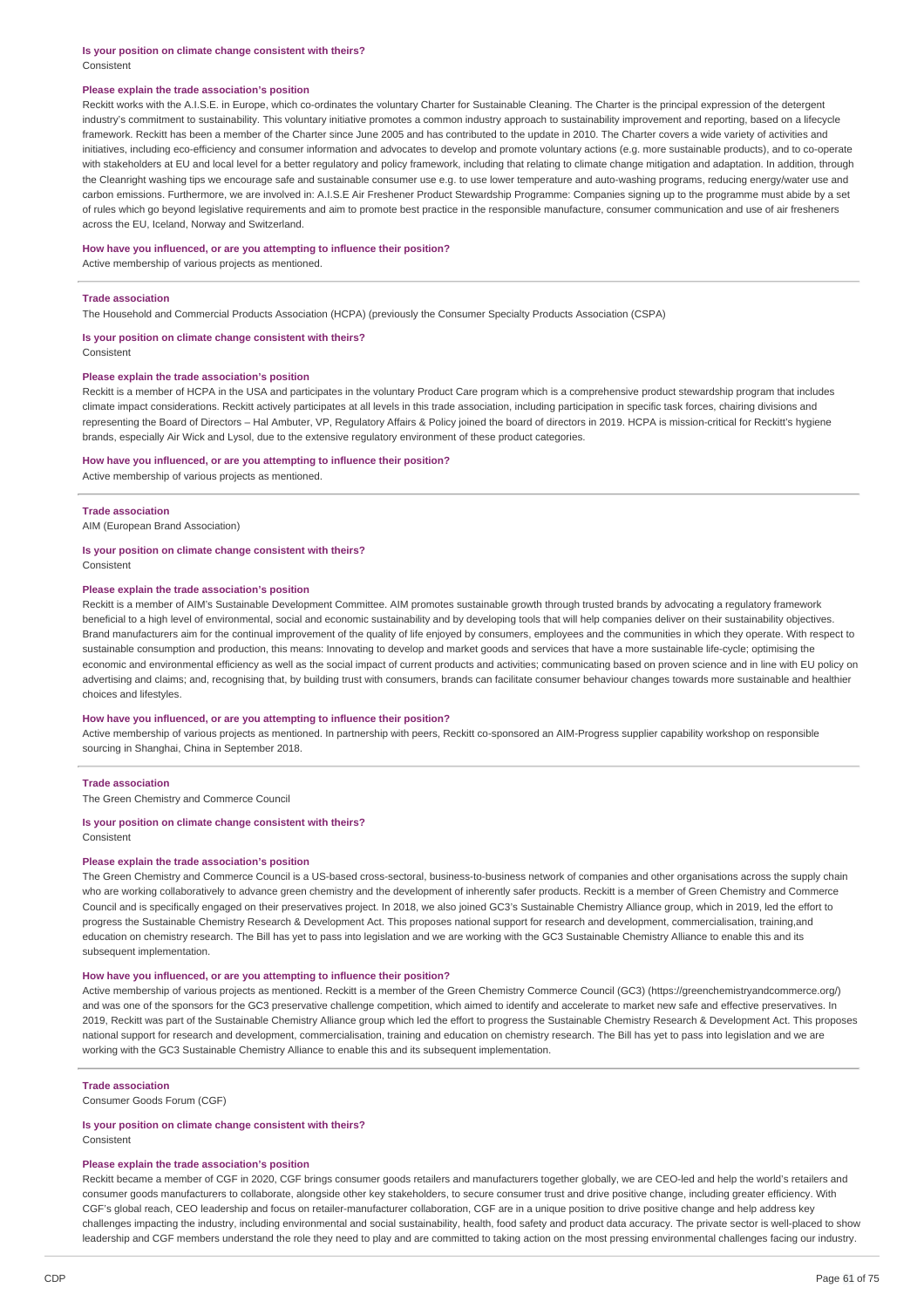The mission of CGF's environmental sustainability work is to position the consumer goods industry as a leader in tackling climate change, reducing waste and improving environmental stewardship in global supply chains.

### **How have you influenced, or are you attempting to influence their position?**

Since joining CGF in 2020, Reckitt has also joined the CGF Forest Positive Coalition in May 2021 – The Coalition is committed to removing deforestation, forest degradation and conversion from key commodity supply chains. Coalition members will work with key stakeholders from governments and civil society. A key point in the Coalition's approach is understanding that there are several drivers of deforestation, and while businesses can make a big impact in stopping them, they can't do it alone. By working with governments to create enabling environments for forest positive policies and collaborating with NGOs to inform our approach and implement participatory strategies

# C12.3e

### **(C12.3e) Provide details of the other engagement activities that you undertake.**

We work with a range of NGOs, policymakers and other bodies that seek to encourage and inform climate change policy. Through this, we seek to: Refine our ideas and inform strategy and climate change programmes; Continue to build awareness of the urgent need for action; Encourage & support climate change mitigation and adaptation.

- RE100: Since joining RE100, the global initiative to use 100% renewable electricity by 2030, we have more than doubled our use of renewable electricity. In 2019, we switched more of our supply in areas such as South East Asia and India either to renewable electricity contracts, direct renewable power purchase agreements (PPA) or by investing in on-site renewables. For example, following the lead of our plants in the US. EU and Mysore in India, additional sites at Sitargani, Baddi and Hosur, also in India, now buy renewable electricity. Three of our sites (Mira, Shashi and Sitarganj) are also using solar power for thermal renewable energy to heat water.

· Dairy Sustainability Framework - We have been part of the Sustainable Agriculture Initiative Platform Dairy Working Group (DWG) since 2018. The Platform is tasked with implementing 11 Sustainability Criteria set out by the Dairy Sustainability Framework (DSF), one of which is GHGs. Working collectively with other DWG members, including peer companies and suppliers, the ultimate aim of the DWG is to improve sustainability outcomes across the dairy industry. We aim to ensure a collective approach to sustainability that can be measured through a common set of metrics, right along the supply chain. In 2019, we collectively worked on: 1) Creating a digital solution to help dairy processors and buyers improve traceability and transparency by sharing information more efficiently and 2) Developing training and communications materials for SDP members and non-members.

· New Plastics Economy: We're one of 450 organisations taking part in the Ellen MacArthur

Foundation's New Plastics Economy (NPE) Global Commitment to meet targets on plastics and packaging waste. This initiative unites businesses, governments and other organisations behind a common vision and an ambitious set of targets to address plastic waste and pollution at its source. At the heart of the Global Commitment is a vision of a circular economy for plastic in which it never becomes waste.

· Terracycle: In the US, we have partnered with Terracycle to create a national programme (Healthy You, Healthy Planet) which cleans and melts our packaging, such as vitamin bottles and caps, into hard plastic that can be used in new recycled products. Our vitamin and mineral brands – Airborne, MegaRed, Move Free and Neuriva – can be collected and refilled as part of Terracycle's Loop milkman programme in the US. In the UK, Terracycle runs a programme for flexible packaging

which is currently not readily recyclable which includes the brands Finish, Vanish, Airwick and Dettol. This allows the plastic to be reused, perhaps made into moulded rigid products like plastic benches or used as film for bags.

· Earthworm Foundation: In Brazil, with PZ Cussons, Earthworm Foundation and Airbus, we're monitoring our palm oil supply chain through real-time satellite technology to make sure we play no part in deforestation. Combining satellite imagery and radar data, we can differentiate between natural forests and production forests that include palm plantations. This enables us to identify risk-prone areas, predict potential deforestation and work proactively with our suppliers to eliminate deforestation over time. Building on our 2018 pilot in Malaysia, this project in Brazil is one step further in rolling out this technology to our entire palm oil supply chain.

· WWF is working with Botanica by Air Wick to protect and restore wildflower habitats across the globe. Here in the UK, that means supporting conservation projects in three key regions: the Wye & Usk river catchment, the Soar river catchment, and East Anglia, all with the aim of restoring 20 million square feet of UK wildflower habitats.

Fair Rubber - Our brand. Durex. will work with the Fair Rubber Association to source sustainable latex. The Fair Rubber programme aims to improve the working and living conditions of the producer of latex, while also promoting the environmentally production of rubber. Reckitt's participation means that some 2,000 more small rubber farmers, tappers, and plantation workers will become part of Fair Trade in natural rubber and will receive a Fair Trade premium for the latex they produce

# C12.3f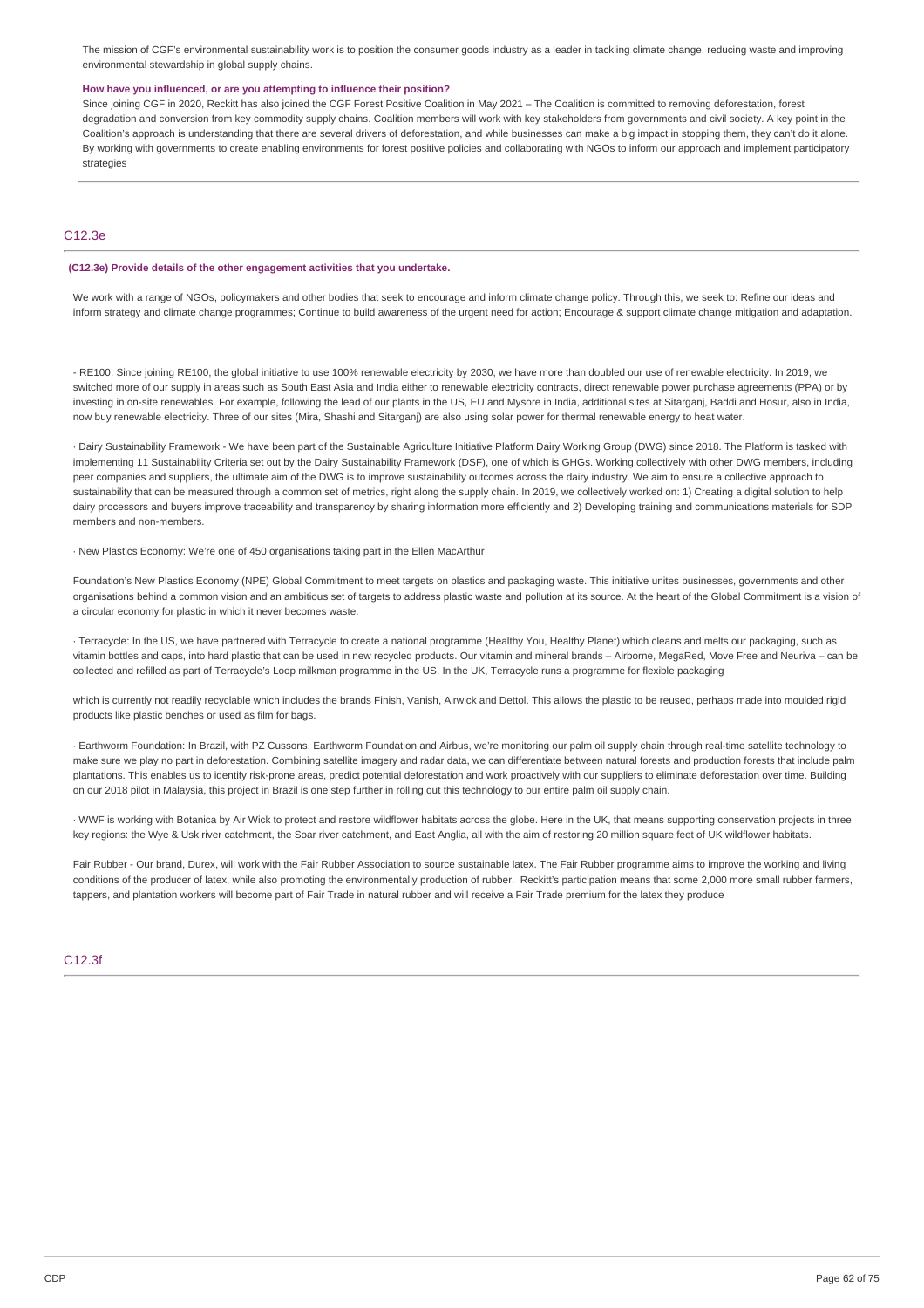### (C12.3f) What processes do you have in place to ensure that all of your direct and indirect activities that influence policy are consistent with your overall climate **change strategy?**

Reckitt is a member of several trade associations across the globe focused on health, hygiene and nutrition. Reckitt's membership is annually reviewed by our Group Ethics and Compliance department. We seek to ensure that the trade associations and industry policy groups, to which Reckitt is affiliated with, operate to the same responsible advocacy standards as Reckitt. These trade associations may develop policy positions on sustainability topics which can include climate -related issues. As stated, Reckitt is publicly committed to play a part in keeping global warming to 1.5C by further reducing greenhouse-gas emissions in our operations and reducing the carbon footprint of our products.

Reckitt advocates these positions in our representations to our trade associations and use Reckitt's Global Responsible Advocacy Policy (https://www.reckitt.com/media/3684/rb-advocacy-policy-10-december-2018.pdf) to guide all interactions. This policy applies to all employees of Reckitt companies globally, members of Reckitt's Board and Reckitt's contractors when acting on Reckitt's behalf such as agents, public affairs, communications and legal consultants, outsourced personnel and other third-party representatives.

Employees involved in or employed in any of the following functions i.e. Public Relations, Corporate Communications or Corporate/Public/External Affairs and conducting advocacy activities in key Reckitt priority markets, as defined by the Corporate Affairs function, are required to, submit their annual advocacy activity plans to the Head of Corporate Affairs & Chief Sustainability Officer and keep them informed of any material developments regarding advocacy activities not originally included as part of their annual advocacy activity plans. If Reckitt does not agree with the position of one of our trade associations, our policy states that we should communicate our position clearly to the organisation. Reckitt acts as a contributing member working to influence dialogue and draft policy statements. Should the policies of the organizations of which we are members diverge from our own policies we would carefully reconsider our membership.

# C12.4

(C12.4) Have you published information about your organization's response to climate change and GHG emissions performance for this reporting year in places **other than in your CDP response? If so, please attach the publication(s).**

**Publication** In mainstream reports

# **Status**

Complete

**Attach the document** reckitt\_ar20.pdf

### **Page/Section reference**

Pages 1, 27, 52-57, 79, 86, Reckitt's 2020 Annual Report is available here: https://www.reckitt.com/investors/annual-report-2020/

# **Content elements**

Governance **Strategy** Risks & opportunities Emissions figures Emission targets Other metrics

# **Comment**

# **Publication**

In voluntary sustainability report

**Status** Complete

# **Attach the document**

sustainability-insights-2020.pdf

### **Page/Section reference**

Whole documents: 1) Reckitt Insight Climate Change section

#### **Content elements**

Governance Strategy Risks & opportunities Emissions figures Emission targets Other metrics

#### **Comment**

# C13. Other land management impacts

# C-AC13.2/C-FB13.2/C-PF13.2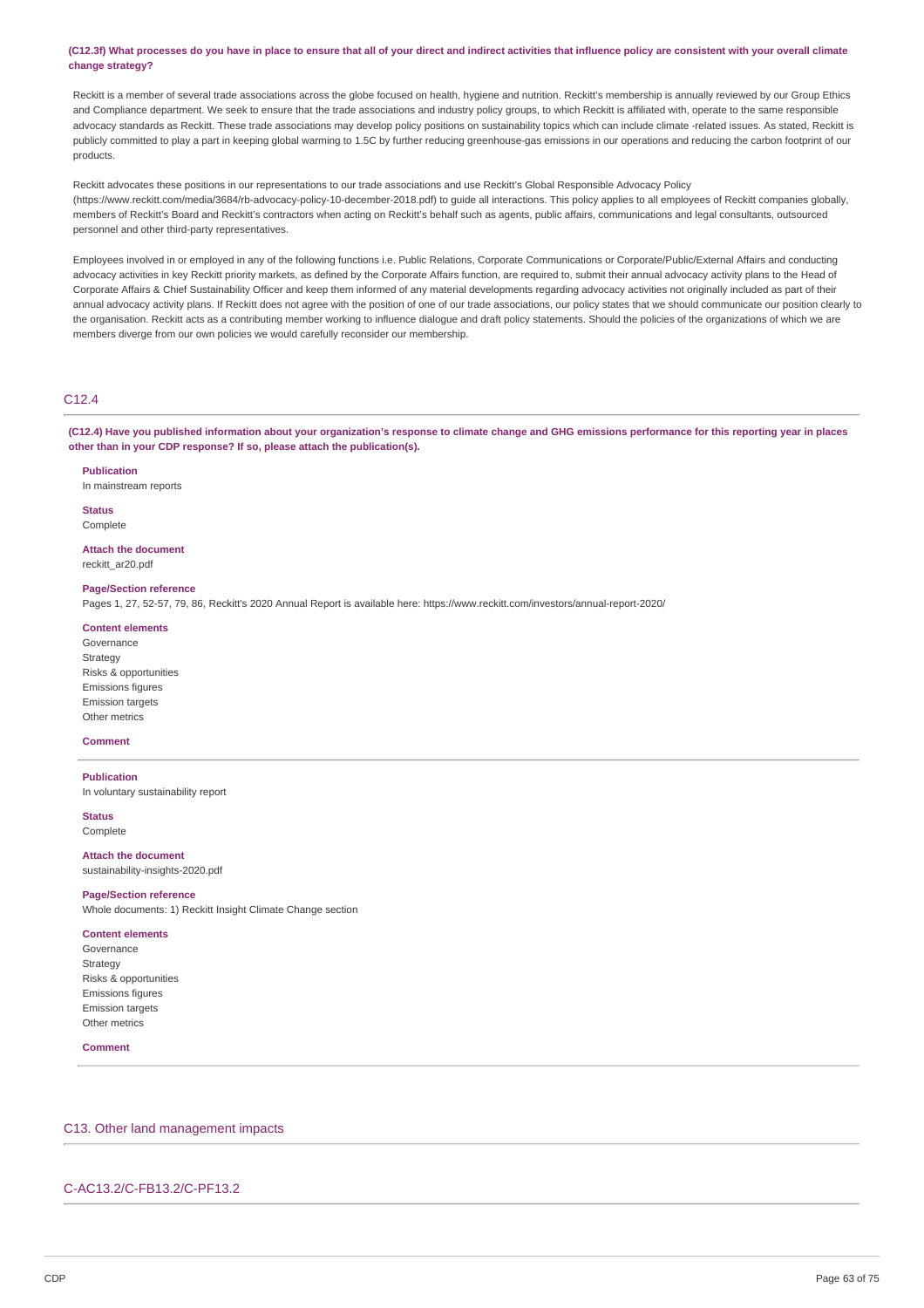(C-AC13.2/C-FB13.2/C-PF13.2) Do you know if any of the management practices mentioned in C-AC12.2a/C-FB12.2a/C-PF12.2a that were implemented by your **suppliers have other impacts besides climate change mitigation/adaptation?** Yes

# C-AC13.2a/C-FB13.2a/C-PF13.2a

(C-AC13.2a/C-FB13.2a/C-PF13.2a) Provide details of those management practices implemented by your suppliers that have other impacts besides climate change **mitigation/adaptation.**

**Management practice reference number** MP1 **Overall effect** Positive **Which of the following has been impacted? Biodiversity Description of impacts** Protection of endangered species and natural areas **Have any response to these impacts been implemented?** No **Description of the response(s) Management practice reference number** MP2 **Overall effect** Positive **Which of the following has been impacted? Water Description of impacts** Reducing water consumption **Have any response to these impacts been implemented?** No **Description of the response(s)**

# C15. Signoff

# C-FI

(C-FI) Use this field to provide any additional information or context that you feel is relevant to your organization's response. Please note that this field is optional **and is not scored.**

# C15.1

**(C15.1) Provide details for the person that has signed off (approved) your CDP climate change response.**

|       | Job title                                                | Corresponding job category         |
|-------|----------------------------------------------------------|------------------------------------|
| Row 1 | Head of Corporate Affairs & Chief Sustainability Officer | Chief Sustainability Officer (CSO) |

### SC. Supply chain module

# SC0.0

**(SC0.0) If you would like to do so, please provide a separate introduction to this module.**

# SC0.1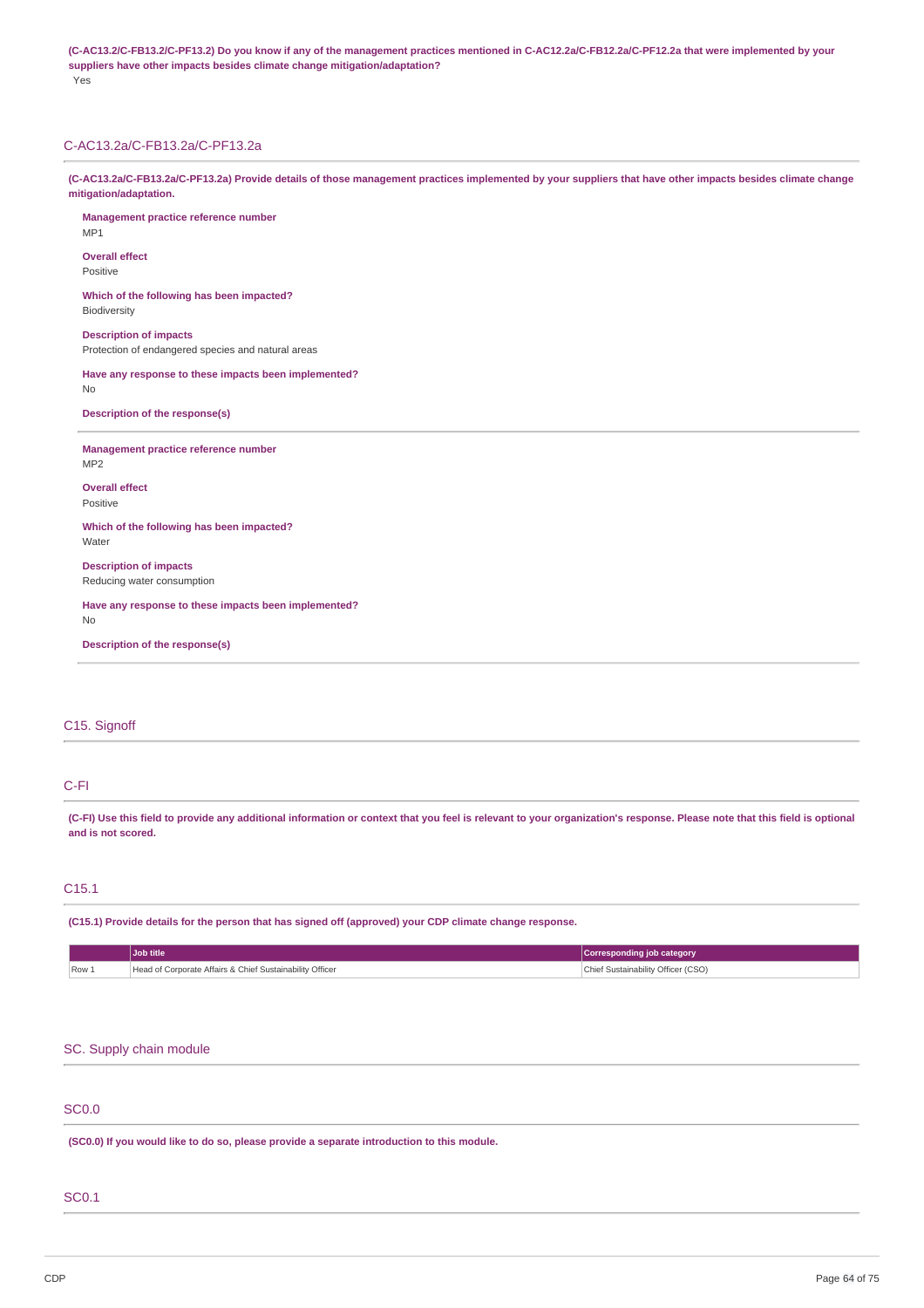**(SC0.1) What is your company's annual revenue for the stated reporting period?**

|              | Annual Revenue |
|--------------|----------------|
| Row 1        | 14000000000    |
|              |                |
|              |                |
|              |                |
| <b>SC0.2</b> |                |

**(SC0.2) Do you have an ISIN for your company that you would be willing to share with CDP?** Yes

# SC0.2a

**(SC0.2a) Please use the table below to share your ISIN.**

| $\cap$ |     | ISIN country code (2 letters) | <b>ISIN numeric identifier and single check digit (10 numbers overall)</b> |
|--------|-----|-------------------------------|----------------------------------------------------------------------------|
|        | Row | ுப                            | 4CGK7                                                                      |

### SC1.1

(SC1.1) Allocate your emissions to your customers listed below according to the goods or services you have sold them in this reporting period.

**Requesting member** Ahold Delhaize **Scope of emissions**

Scope 1

**Allocation level** Company wide

**Allocation level detail** <Not Applicable>

**Emissions in metric tonnes of CO2e** 690.525

**Uncertainty (±%)**

5

#### **Major sources of emissions**

Direct use of fuels for thermal energy, e.g. natural gas, oil etc.

**Verified**

Yes

# **Allocation method**

Allocation based on the market value of products purchased

Please explain how you have identified the GHG source, including major limitations to this process and assumptions made

Scope 1 GHG emissions are identified, calculated and reported in line with the WRI/WBCSD GHG Protocol and verified as part of our annual Independent Limited Assurance (See Reckitt's 2020 Sustainability Insights pages, 12 to 16 and 75 to 80) https://www.reckitt.com/media/8634/sustainability-insights-2020.pdf)

# **Requesting member**

Ahold Delhaize

# **Scope of emissions** Scope 2

**Allocation level** Company wide

**Allocation level detail** <Not Applicable>

**Emissions in metric tonnes of CO2e** 618.545

**Uncertainty (±%)** 5

**Major sources of emissions**

Purchased electricity, heat or steam

**Verified** Yes

### **Allocation method**

Allocation based on the market value of products purchased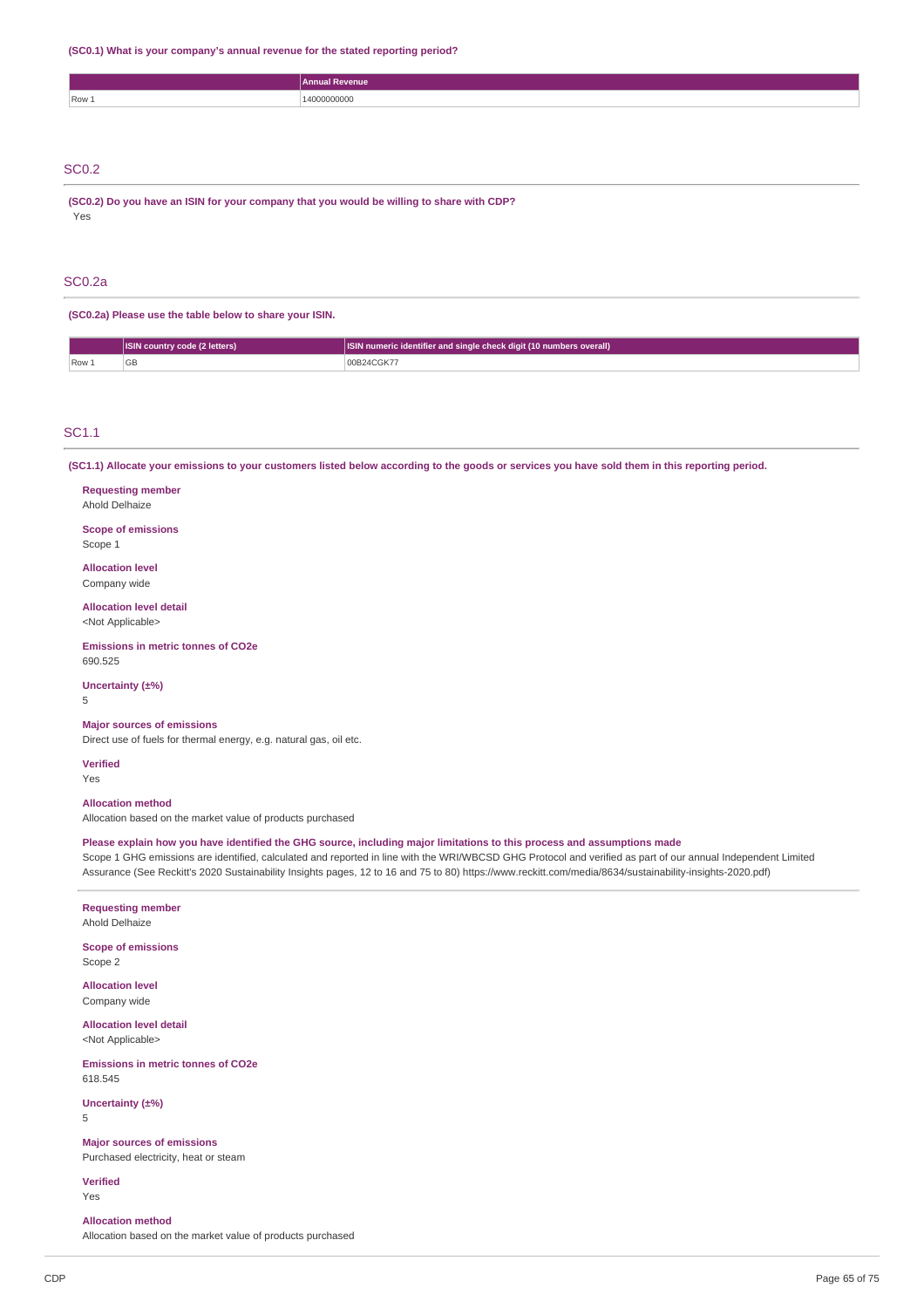#### Please explain how you have identified the GHG source, including major limitations to this process and assumptions made

Scope 2 GHG emissions are identified, calculated and reported in line with the WRI/WBCSD GHG Protocol and verified as part of our annual Independent Limited Assurance (See Reckitt's 2020 Sustainability Insights pages, 12 to 16 and 75 to 80) https://www.reckitt.com/media/8634/sustainability-insights-2020.pdf)

**Requesting member** Ahold Delhaize

**Scope of emissions**

Scope 3

**Allocation level** Please select

**Allocation level detail**

<Not Applicable>

**Emissions in metric tonnes of CO2e** 63200

**Uncertainty (±%)** 10

**Major sources of emissions**

GHG emissions associated with upstream raw materials, packaging and downstream consumer use and product end of life treatment (e.g. recycling)

**Verified** Yes

#### **Allocation method**

Allocation based on the market value of products purchased

#### Please explain how you have identified the GHG source, including major limitations to this process and assumptions made

Scope 3 GHG emissions are identified, calculated and reporting using our LCA tool that models the most important environmental impacts of Reckitt's products including the CO2e impacts of the product's raw materials, packaging and consumer use. Reckitt publishes details of this methodology in our sustainability report (2020 Reporting Criteria – see https://www.reckitt.com/media/8630/reporting-criteria-2020.pdf) Total Carbon Footprint (TCF) includes life cycle GHG emissions associated with products manufactured at the Group's own facilities as well as by third party facilities under contract. All identified emissions considered likely to make a material contribution to the TCF of Reckitt's global product portfolio are included in the scope; no sources were knowingly excluded without initial quantification and assessment to confirm immateriality to the total either in isolation or in aggregate. Primary data that is used in these models has been sourced directly from Reckitt's environmental reporting and business management systems and its suppliers/contractors. Where this is not available, secondary data has been obtained from sources including publicly available LCA databases, journal articles and sources of Industry/product/consumer use data. GHG emissions are identified, calculated and reported in line with the WRI/WBCSD GHG Protocol and verified as part of our annual Independent Limited Assurance (See Reckitt's 2020 Sustainability Insights pages, 12 to 16 and 75 to 80) https://www.reckitt.com/media/8634/sustainability-insights-2020.pdf)

**Requesting member**

Coop Danmark A/S

**Scope of emissions** Scope 1

**Allocation level** Company wide

**Allocation level detail** <Not Applicable>

**Emissions in metric tonnes of CO2e** 13.8105

**Uncertainty (±%)**

# 5

**Major sources of emissions**

Direct use of fuels for thermal energy, e.g. natural gas, oil etc.

**Verified**

Yes

### **Allocation method**

Allocation based on the market value of products purchased

Please explain how you have identified the GHG source, including major limitations to this process and assumptions made

Scope 1 GHG emissions are identified, calculated and reported in line with the WRI/WBCSD GHG Protocol and verified as part of our annual Independent Limited Assurance (See Reckitt's 2020 Sustainability Insights pages, 12 to 16 and 75 to 80) https://www.reckitt.com/media/8634/sustainability-insights-2020.pdf)

**Requesting member** Coop Danmark A/S

**Scope of emissions** Scope 2

**Allocation level** Company wide

**Allocation level detail** <Not Applicable>

**Emissions in metric tonnes of CO2e** 12.3709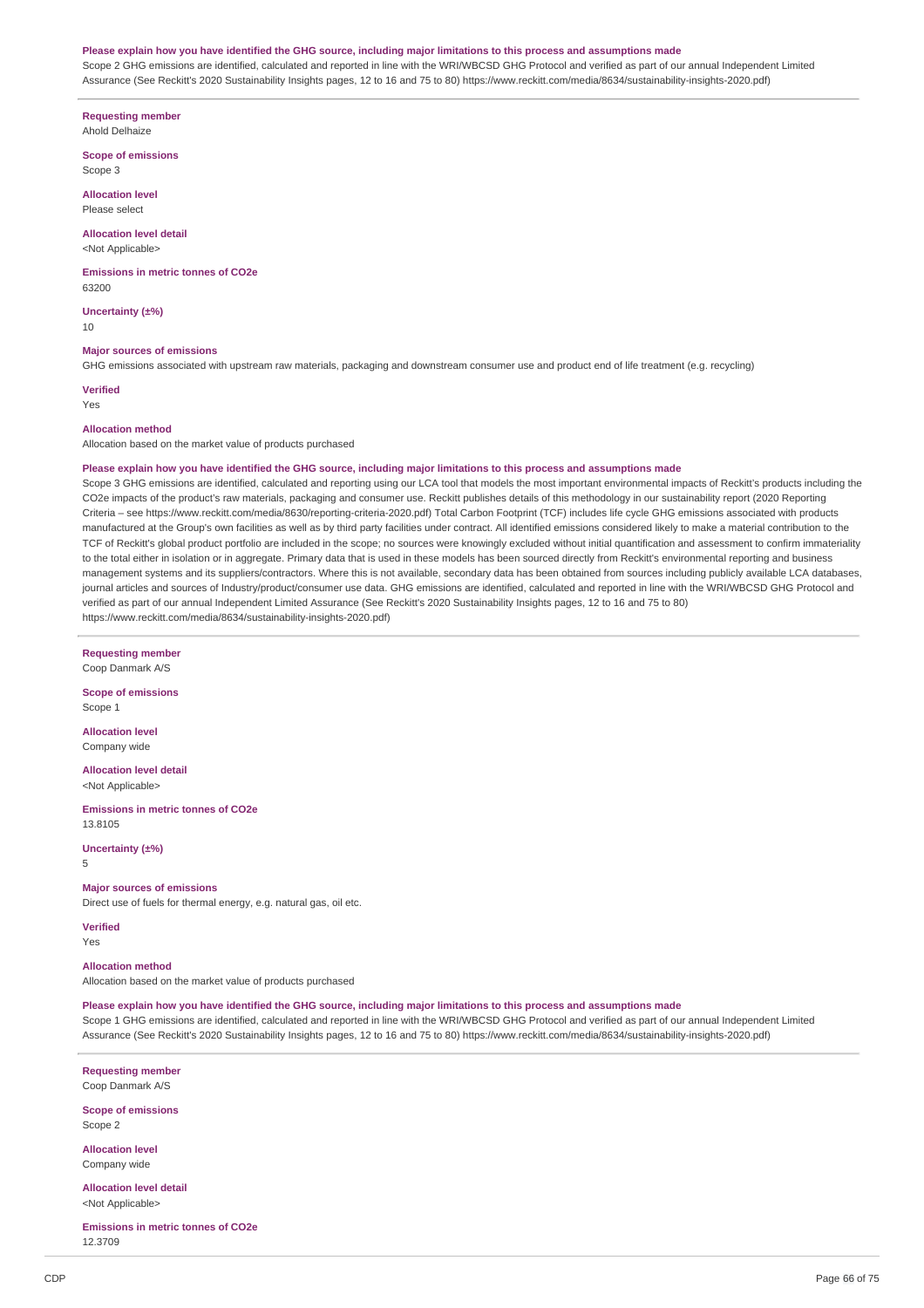### **Uncertainty (±%)**

5

### **Major sources of emissions**

Purchased electricity, heat or steam

**Verified** Yes

#### **Allocation method**

Allocation based on the market value of products purchased

### Please explain how you have identified the GHG source, including major limitations to this process and assumptions made

Scope 2 GHG emissions are identified, calculated and reported in line with the WRI/WBCSD GHG Protocol and verified as part of our annual Independent Limited Assurance (See Reckitt's 2020 Sustainability Insights pages, 12 to 16 and 75 to 80) https://www.reckitt.com/media/8634/sustainability-insights-2020.pdf)

**Requesting member** Coop Danmark A/S

**Scope of emissions** Scope 3

**Allocation level** Company wide

**Allocation level detail** <Not Applicable>

#### **Emissions in metric tonnes of CO2e**

1264

**Uncertainty (±%)**

10

### **Major sources of emissions**

GHG emissions associated with upstream raw materials, packaging and downstream consumer use and product end of life treatment (e.g. recycling

**Verified** Yes

# **Allocation method**

Allocation based on the market value of products purchased

### Please explain how you have identified the GHG source, including major limitations to this process and assumptions made

Scope 3 GHG emissions are identified, calculated and reporting using our LCA tool that models the most important environmental impacts of Reckitt's products including the CO2e impacts of the product's raw materials, packaging and consumer use. Reckitt publishes details of this methodology in our sustainability report (2020 Reporting Criteria – see https://www.reckitt.com/media/8630/reporting-criteria-2020.pdf) Total Carbon Footprint (TCF) includes life cycle GHG emissions associated with products manufactured at the Group's own facilities as well as by third party facilities under contract. All identified emissions considered likely to make a material contribution to the TCF of Reckitt's global product portfolio are included in the scope; no sources were knowingly excluded without initial quantification and assessment to confirm immateriality to the total either in isolation or in aggregate. Primary data that is used in these models has been sourced directly from Reckitt's environmental reporting and business management systems and its suppliers/contractors. Where this is not available, secondary data has been obtained from sources including publicly available LCA databases, journal articles and sources of Industry/product/consumer use data. GHG emissions are identified, calculated and reported in line with the WRI/WBCSD GHG Protocol and verified as part of our annual Independent Limited Assurance (See Reckitt's 2020 Sustainability Insights pages, 12 to 16 and 75 to 80) https://www.reckitt.com/media/8634/sustainability-insights-2020.pdf)

**Requesting member** CVS Health

**Scope of emissions** Scope 1

**Allocation level** Company wide

**Allocation level detail** <Not Applicable>

**Emissions in metric tonnes of CO2e** 1381.05

**Uncertainty (±%)**

5

# **Major sources of emissions**

Direct use of fuels for thermal energy, e.g. natural gas, oil etc.

# **Verified**

Yes

#### **Allocation method**

Allocation based on the market value of products purchased

### Please explain how you have identified the GHG source, including major limitations to this process and assumptions made

Scope 1 GHG emissions are identified, calculated and reported in line with the WRI/WBCSD GHG Protocol and verified as part of our annual Independent Limited Assurance (See Reckitt's 2020 Sustainability Insights pages, 12 to 16 and 75 to 80) https://www.reckitt.com/media/8634/sustainability-insights-2020.pdf)

**Requesting member** CVS Health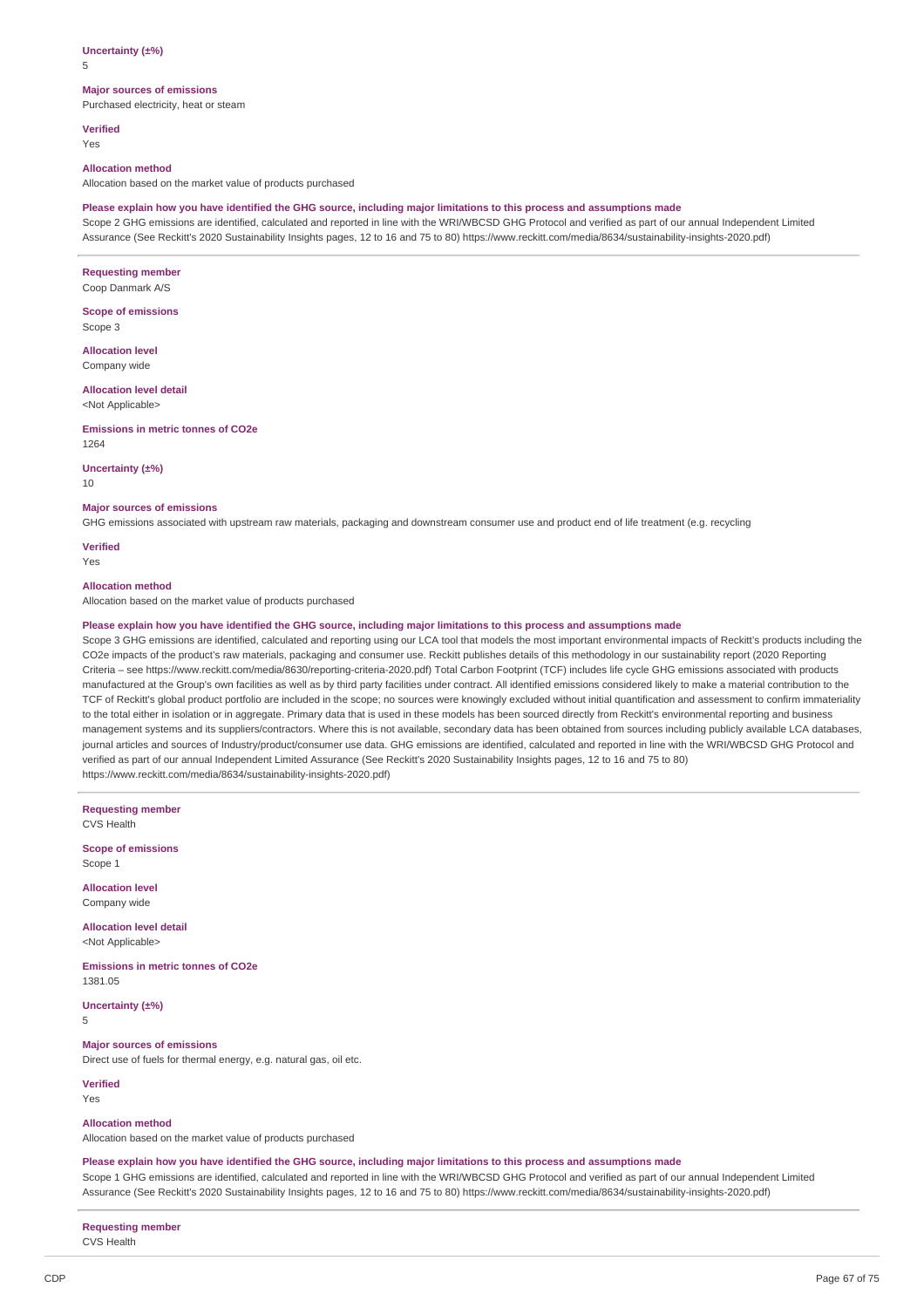#### **Scope of emissions** Scope 2

**Allocation level** Company wide

**Allocation level detail**

<Not Applicable>

**Emissions in metric tonnes of CO2e** 1237.09

# **Uncertainty (±%)**

5

**Major sources of emissions**

Purchased electricity, heat or steam

**Verified** Yes

### **Allocation method**

Allocation based on the market value of products purchased

Please explain how you have identified the GHG source, including major limitations to this process and assumptions made

Scope 2 GHG emissions are identified, calculated and reported in line with the WRI/WBCSD GHG Protocol and verified as part of our annual Independent Limited Assurance (See Reckitt's 2020 Sustainability Insights pages, 12 to 16 and 75 to 80) https://www.reckitt.com/media/8634/sustainability-insights-2020.pdf)

**Requesting member**

CVS Health

**Scope of emissions** Scope 3

**Allocation level** Company wide

**Allocation level detail** <Not Applicable>

**Emissions in metric tonnes of CO2e** 126400

**Uncertainty (±%)** 10

### **Major sources of emissions**

GHG emissions associated with upstream raw materials, packaging and downstream consumer use and product end of life treatment (e.g. recycling

**Verified**

# Yes

# **Allocation method**

Allocation based on the market value of products purchased

### Please explain how you have identified the GHG source, including major limitations to this process and assumptions made

Scope 3 GHG emissions are identified, calculated and reporting using our LCA tool that models the most important environmental impacts of Reckitt's products including the CO2e impacts of the product's raw materials, packaging and consumer use. Reckitt publishes details of this methodology in our sustainability report (2020 Reporting Criteria – see https://www.reckitt.com/media/8630/reporting-criteria-2020.pdf) Total Carbon Footprint (TCF) includes life cycle GHG emissions associated with products manufactured at the Group's own facilities as well as by third party facilities under contract. All identified emissions considered likely to make a material contribution to the TCF of Reckitt's global product portfolio are included in the scope; no sources were knowingly excluded without initial quantification and assessment to confirm immateriality to the total either in isolation or in aggregate. Primary data that is used in these models has been sourced directly from Reckitt's environmental reporting and business management systems and its suppliers/contractors. Where this is not available, secondary data has been obtained from sources including publicly available LCA databases, journal articles and sources of Industry/product/consumer use data. GHG emissions are identified, calculated and reported in line with the WRI/WBCSD GHG Protocol and verified as part of our annual Independent Limited Assurance (See Reckitt's 2020 Sustainability Insights pages, 12 to 16 and 75 to 80) https://www.reckitt.com/media/8634/sustainability-insights-2020.pdf)

**Requesting member** J Sainsbury Plc

**Scope of emissions** Scope 1

**Allocation level** Company wide

**Allocation level detail**

<Not Applicable>

**Emissions in metric tonnes of CO2e** 690.525

**Uncertainty (±%)** 5

### **Major sources of emissions** Direct use of fuels for thermal energy, e.g. natural gas, oil etc.

**Verified**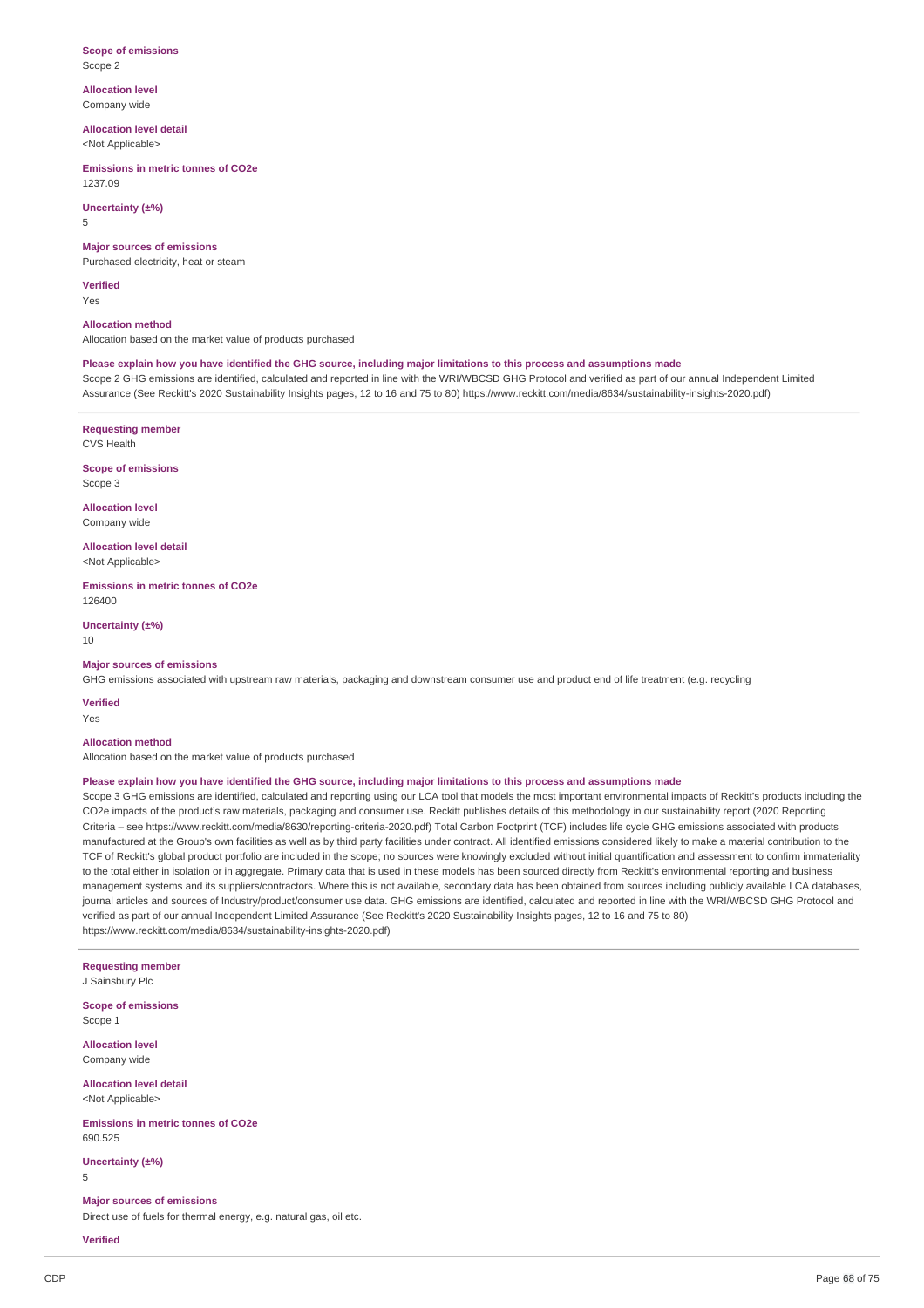#### Yes

### **Allocation method**

Allocation based on the market value of products purchased

### Please explain how you have identified the GHG source, including major limitations to this process and assumptions made

Scope 1 GHG emissions are identified, calculated and reported in line with the WRI/WBCSD GHG Protocol and verified as part of our annual Independent Limited Assurance (See Reckitt's 2020 Sustainability Insights pages, 12 to 16 and 75 to 80) https://www.reckitt.com/media/8634/sustainability-insights-2020.pdf)

**Requesting member**

J Sainsbury Plc

**Scope of emissions** Scope 2

**Allocation level** Please select

**Allocation level detail** <Not Applicable>

**Emissions in metric tonnes of CO2e** 618.545

**Uncertainty (±%)** 5

**Major sources of emissions** Purchased electricity, heat or steam

**Verified**

Yes

#### **Allocation method**

Allocation based on the market value of products purchased

#### Please explain how you have identified the GHG source, including major limitations to this process and assumptions made

Scope 2 GHG emissions are identified, calculated and reported in line with the WRI/WBCSD GHG Protocol and verified as part of our annual Independent Limited Assurance (See Reckitt's 2020 Sustainability Insights pages, 12 to 16 and 75 to 80) https://www.reckitt.com/media/8634/sustainability-insights-2020.pdf)

**Requesting member** J Sainsbury Plc

**Scope of emissions** Scope 3

**Allocation level** Company wide

**Allocation level detail** <Not Applicable>

**Emissions in metric tonnes of CO2e** 63200

**Uncertainty (±%)**

10

# **Major sources of emissions**

GHG emissions associated with upstream raw materials, packaging and downstream consumer use and product end of life treatment (e.g. recycling

**Verified**

Yes

# **Allocation method**

Allocation based on the market value of products purchased

# Please explain how you have identified the GHG source, including major limitations to this process and assumptions made

Scope 3 GHG emissions are identified, calculated and reporting using our LCA tool that models the most important environmental impacts of Reckitt's products including the CO2e impacts of the product's raw materials, packaging and consumer use. Reckitt publishes details of this methodology in our sustainability report (2020 Reporting Criteria – see https://www.reckitt.com/media/8630/reporting-criteria-2020.pdf) Total Carbon Footprint (TCF) includes life cycle GHG emissions associated with products manufactured at the Group's own facilities as well as by third party facilities under contract. All identified emissions considered likely to make a material contribution to the TCF of Reckitt's global product portfolio are included in the scope; no sources were knowingly excluded without initial quantification and assessment to confirm immateriality to the total either in isolation or in aggregate. Primary data that is used in these models has been sourced directly from Reckitt's environmental reporting and business management systems and its suppliers/contractors. Where this is not available, secondary data has been obtained from sources including publicly available LCA databases, journal articles and sources of Industry/product/consumer use data. GHG emissions are identified, calculated and reported in line with the WRI/WBCSD GHG Protocol and verified as part of our annual Independent Limited Assurance (See Reckitt's 2020 Sustainability Insights pages, 12 to 16 and 75 to 80) https://www.reckitt.com/media/8634/sustainability-insights-2020.pdf)

**Requesting member** S Group

**Scope of emissions** Scope 1

**Allocation level** Company wide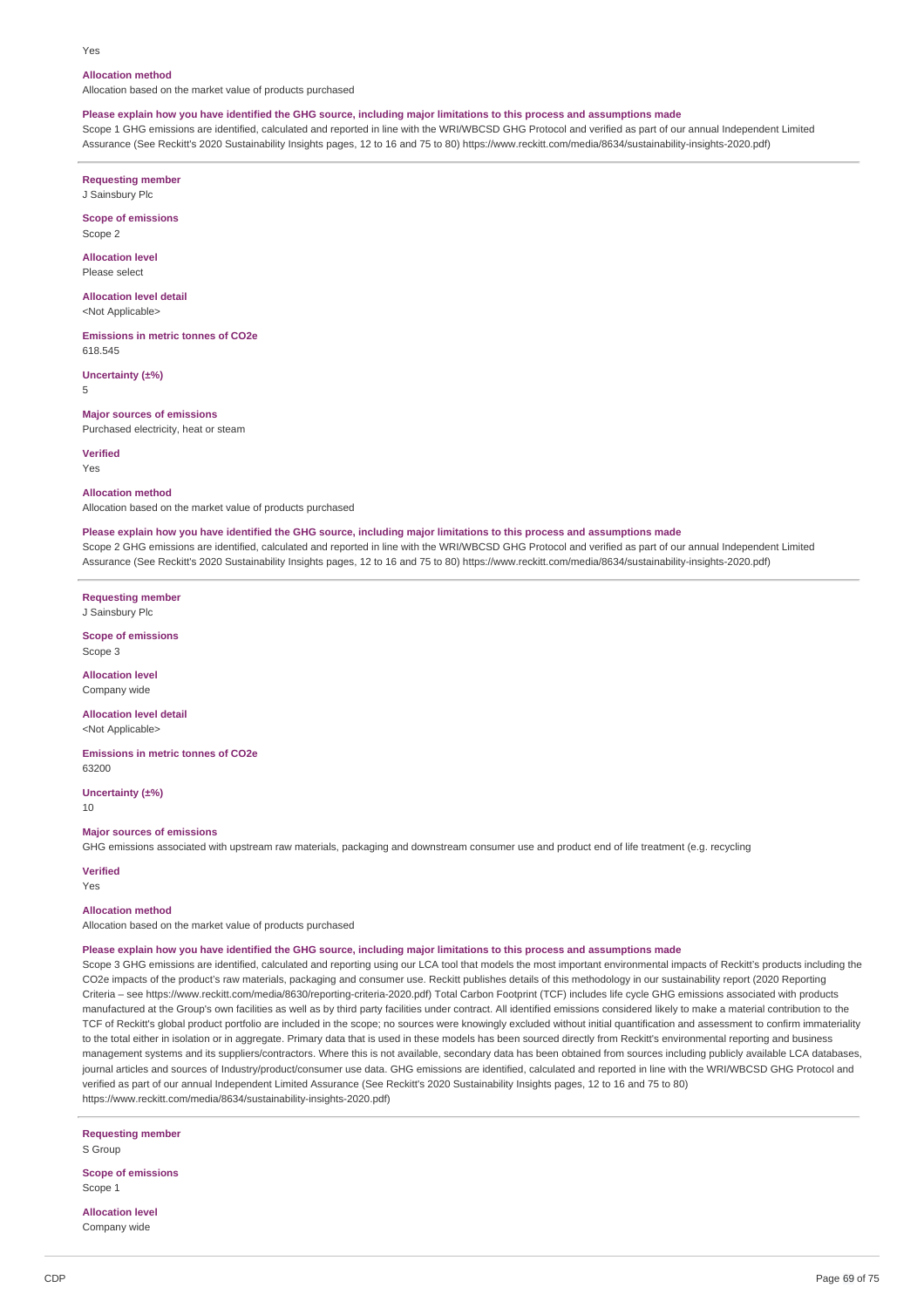#### **Allocation level detail**

<Not Applicable>

### **Emissions in metric tonnes of CO2e**

13.8105 **Uncertainty (±%)**

5

### **Major sources of emissions**

Direct use of fuels for thermal energy, e.g. natural gas, oil etc.

#### **Verified**

Yes

#### **Allocation method**

Allocation based on the market value of products purchased

#### Please explain how you have identified the GHG source, including major limitations to this process and assumptions made

Scope 1 GHG emissions are identified, calculated and reported in line with the WRI/WBCSD GHG Protocol and verified as part of our annual Independent Limited Assurance (See Reckitt's 2020 Sustainability Insights pages, 12 to 16 and 75 to 80) https://www.reckitt.com/media/8634/sustainability-insights-2020.pdf)

**Requesting member** S Group

**Scope of emissions** Scope 2

**Allocation level** Company wide

# **Allocation level detail** <Not Applicable>

**Emissions in metric tonnes of CO2e** 12.3709

**Uncertainty (±%)** 5

# **Major sources of emissions**

Purchased electricity, heat or steam

**Verified** Yes

#### **Allocation method**

Allocation based on the market value of products purchased

# Please explain how you have identified the GHG source, including major limitations to this process and assumptions made

Scope 2 GHG emissions are identified, calculated and reported in line with the WRI/WBCSD GHG Protocol and verified as part of our annual Independent Limited Assurance (See Reckitt's 2020 Sustainability Insights pages, 12 to 16 and 75 to 80) https://www.reckitt.com/media/8634/sustainability-insights-2020.pdf)

**Requesting member** S Group

**Scope of emissions** Scope 3

**Allocation level** Company wide

**Allocation level detail**

<Not Applicable>

**Emissions in metric tonnes of CO2e** 1264

**Uncertainty (±%)**

10

#### **Major sources of emissions**

GHG emissions associated with upstream raw materials, packaging and downstream consumer use and product end of life treatment (e.g. recycling

**Verified** Yes

#### **Allocation method**

Allocation based on the market value of products purchased

#### Please explain how you have identified the GHG source, including major limitations to this process and assumptions made

Scope 3 GHG emissions are identified, calculated and reporting using our LCA tool that models the most important environmental impacts of Reckitt's products including the CO2e impacts of the product's raw materials, packaging and consumer use. Reckitt publishes details of this methodology in our sustainability report (2020 Reporting Criteria – see https://www.reckitt.com/media/8630/reporting-criteria-2020.pdf) Total Carbon Footprint (TCF) includes life cycle GHG emissions associated with products manufactured at the Group's own facilities as well as by third party facilities under contract. All identified emissions considered likely to make a material contribution to the TCF of Reckitt's global product portfolio are included in the scope; no sources were knowingly excluded without initial quantification and assessment to confirm immateriality to the total either in isolation or in aggregate. Primary data that is used in these models has been sourced directly from Reckitt's environmental reporting and business management systems and its suppliers/contractors. Where this is not available, secondary data has been obtained from sources including publicly available LCA databases, journal articles and sources of Industry/product/consumer use data. GHG emissions are identified, calculated and reported in line with the WRI/WBCSD GHG Protocol and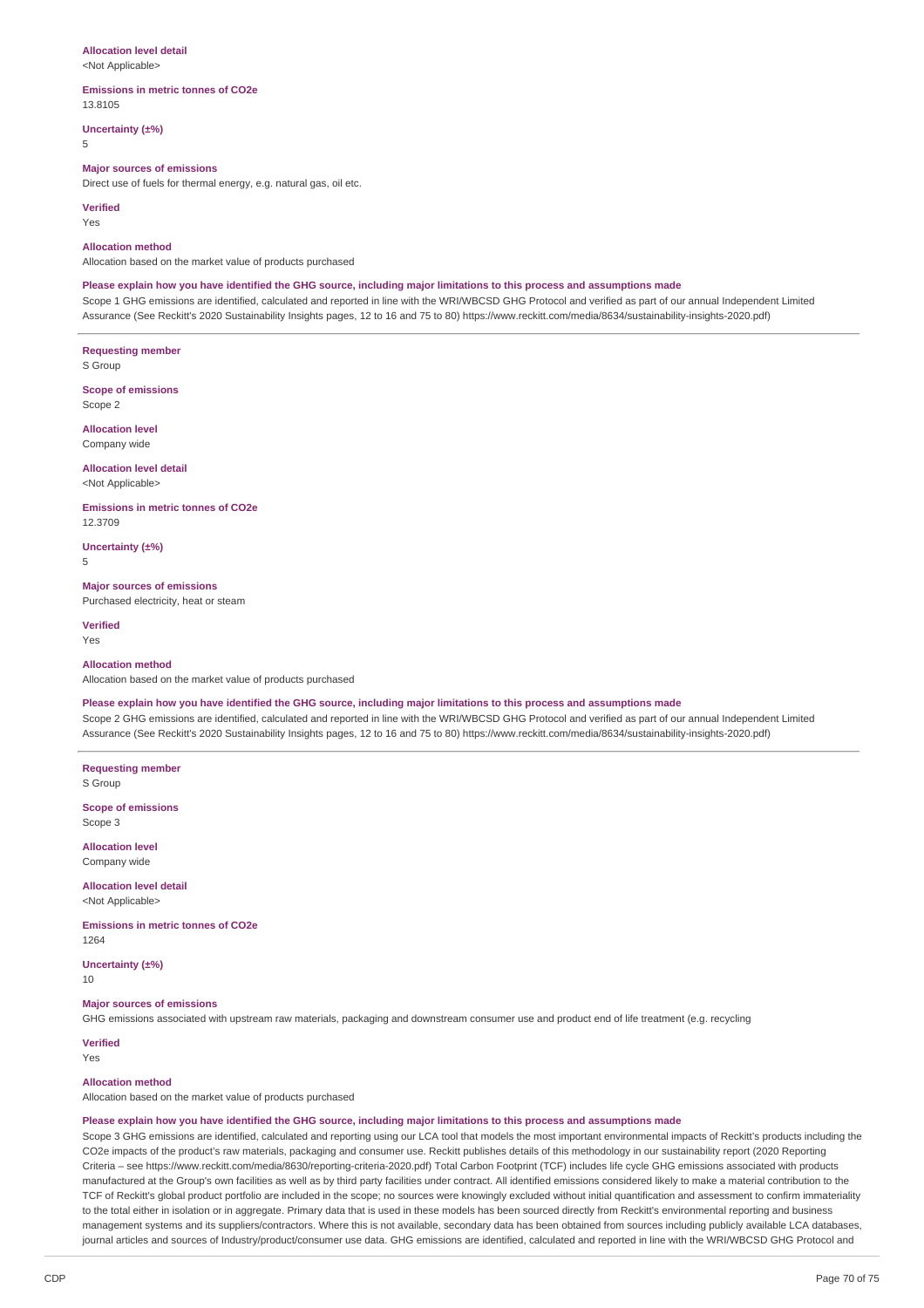verified as part of our annual Independent Limited Assurance (See Reckitt's 2020 Sustainability Insights pages, 12 to 16 and 75 to 80) https://www.reckitt.com/media/8634/sustainability-insights-2020.pdf)

**Requesting member**

**Target Corporation Scope of emissions**

Scope 1 **Allocation level**

Company wide

**Allocation level detail** <Not Applicable>

**Emissions in metric tonnes of CO2e** 3314.52

**Uncertainty (±%)** 5

**Major sources of emissions** Direct use of fuels for thermal energy, e.g. natural gas, oil etc.

**Verified**

Yes

**Allocation method**

Allocation based on the market value of products purchased

# Please explain how you have identified the GHG source, including major limitations to this process and assumptions made

Scope 1 GHG emissions are identified, calculated and reported in line with the WRI/WBCSD GHG Protocol and verified as part of our annual Independent Limited Assurance (See Reckitt's 2020 Sustainability Insights pages, 12 to 16 and 75 to 80) https://www.reckitt.com/media/8634/sustainability-insights-2020.pdf)

**Requesting member** Target Corporation

**Scope of emissions** Scope 2

**Allocation level** Company wide

**Allocation level detail** <Not Applicable>

**Emissions in metric tonnes of CO2e** 2969.016

**Uncertainty (±%)**

5

**Major sources of emissions** Purchased electricity, heat or steam

**Verified** Yes

**Allocation method**

Allocation based on the market value of products purchased

Please explain how you have identified the GHG source, including major limitations to this process and assumptions made Scope 2 GHG emissions are identified, calculated and reported in line with the WRI/WBCSD GHG Protocol and verified as part of our annual Independent Limited Assurance (See Reckitt's 2020 Sustainability Insights pages, 12 to 16 and 75 to 80) https://www.reckitt.com/media/8634/sustainability-insights-2020.pdf)

**Requesting member** Target Corporation

**Scope of emissions** Scope 3

**Allocation level** Company wide

**Allocation level detail** <Not Applicable>

**Emissions in metric tonnes of CO2e** 303360

**Uncertainty (±%)** 10

### **Major sources of emissions**

GHG emissions associated with upstream raw materials, packaging and downstream consumer use and product end of life treatment (e.g. recycling

# **Verified**

Yes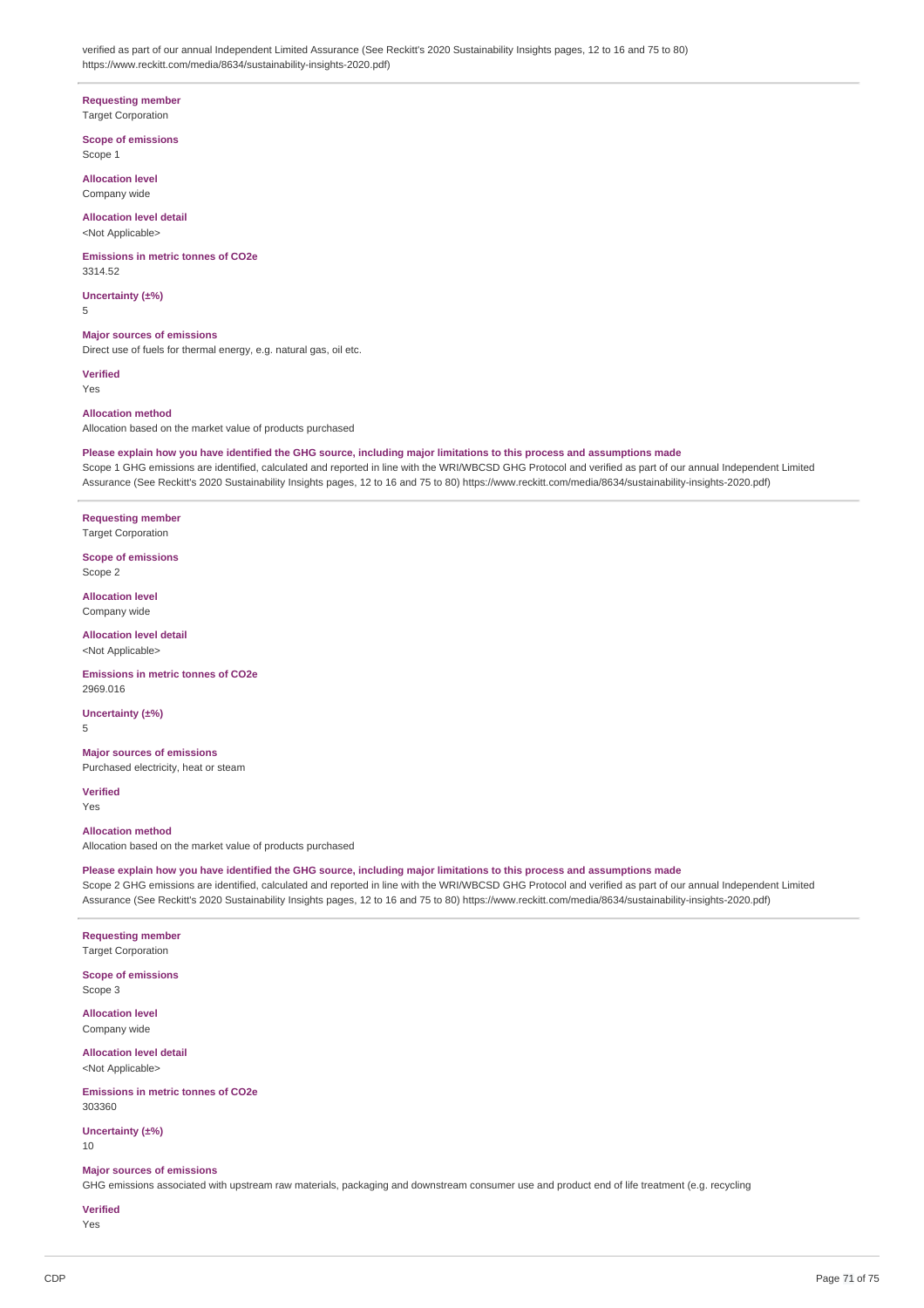#### **Allocation method**

Allocation based on the market value of products purchased

#### Please explain how you have identified the GHG source, including major limitations to this process and assumptions made

Scope 3 GHG emissions are identified, calculated and reporting using our LCA tool that models the most important environmental impacts of Reckitt's products including the CO2e impacts of the product's raw materials, packaging and consumer use. Reckitt publishes details of this methodology in our sustainability report (2020 Reporting Criteria – see https://www.reckitt.com/media/8630/reporting-criteria-2020.pdf) Total Carbon Footprint (TCF) includes life cycle GHG emissions associated with products manufactured at the Group's own facilities as well as by third party facilities under contract. All identified emissions considered likely to make a material contribution to the TCF of Reckitt's global product portfolio are included in the scope; no sources were knowingly excluded without initial quantification and assessment to confirm immateriality to the total either in isolation or in aggregate. Primary data that is used in these models has been sourced directly from Reckitt's environmental reporting and business management systems and its suppliers/contractors. Where this is not available, secondary data has been obtained from sources including publicly available LCA databases, journal articles and sources of Industry/product/consumer use data. GHG emissions are identified, calculated and reported in line with the WRI/WBCSD GHG Protocol and verified as part of our annual Independent Limited Assurance (See Reckitt's 2020 Sustainability Insights pages, 12 to 16 and 75 to 80) https://www.reckitt.com/media/8634/sustainability-insights-2020.pdf)

**Requesting member** Wal Mart de Mexico

**Scope of emissions** Scope 1

**Allocation level** Company wide

**Allocation level detail** <Not Applicable>

**Emissions in metric tonnes of CO2e**

828.63

**Uncertainty (±%)**

5

#### **Major sources of emissions**

Direct use of fuels for thermal energy, e.g. natural gas, oil etc.

**Verified** Yes

### **Allocation method**

Allocation based on the market value of products purchased

#### Please explain how you have identified the GHG source, including major limitations to this process and assumptions made

Scope 1 GHG emissions are identified, calculated and reported in line with the WRI/WBCSD GHG Protocol and verified as part of our annual Independent Limited Assurance (See Reckitt's 2020 Sustainability Insights pages, 12 to 16 and 75 to 80) https://www.reckitt.com/media/8634/sustainability-insights-2020.pdf)

#### **Requesting member** Wal Mart de Mexico

**Scope of emissions** Scope 2

**Allocation level** Company wide

### **Allocation level detail**

<Not Applicable>

**Emissions in metric tonnes of CO2e** 742.254

#### **Uncertainty (±%)** 5

**Major sources of emissions** Purchased electricity, heat or steam

**Verified**

Yes

**Allocation method** Allocation based on the market value of products purchased

Please explain how you have identified the GHG source, including major limitations to this process and assumptions made Scope 2 GHG emissions are identified, calculated and reported in line with the WRI/WBCSD GHG Protocol and verified as part of our annual Independent Limited Assurance (See Reckitt's 2020 Sustainability Insights pages, 12 to 16 and 75 to 80) https://www.reckitt.com/media/8634/sustainability-insights-2020.pdf)

**Requesting member** Wal Mart de Mexico

**Scope of emissions** Scope 3

**Allocation level**

Company wide

**Allocation level detail** <Not Applicable>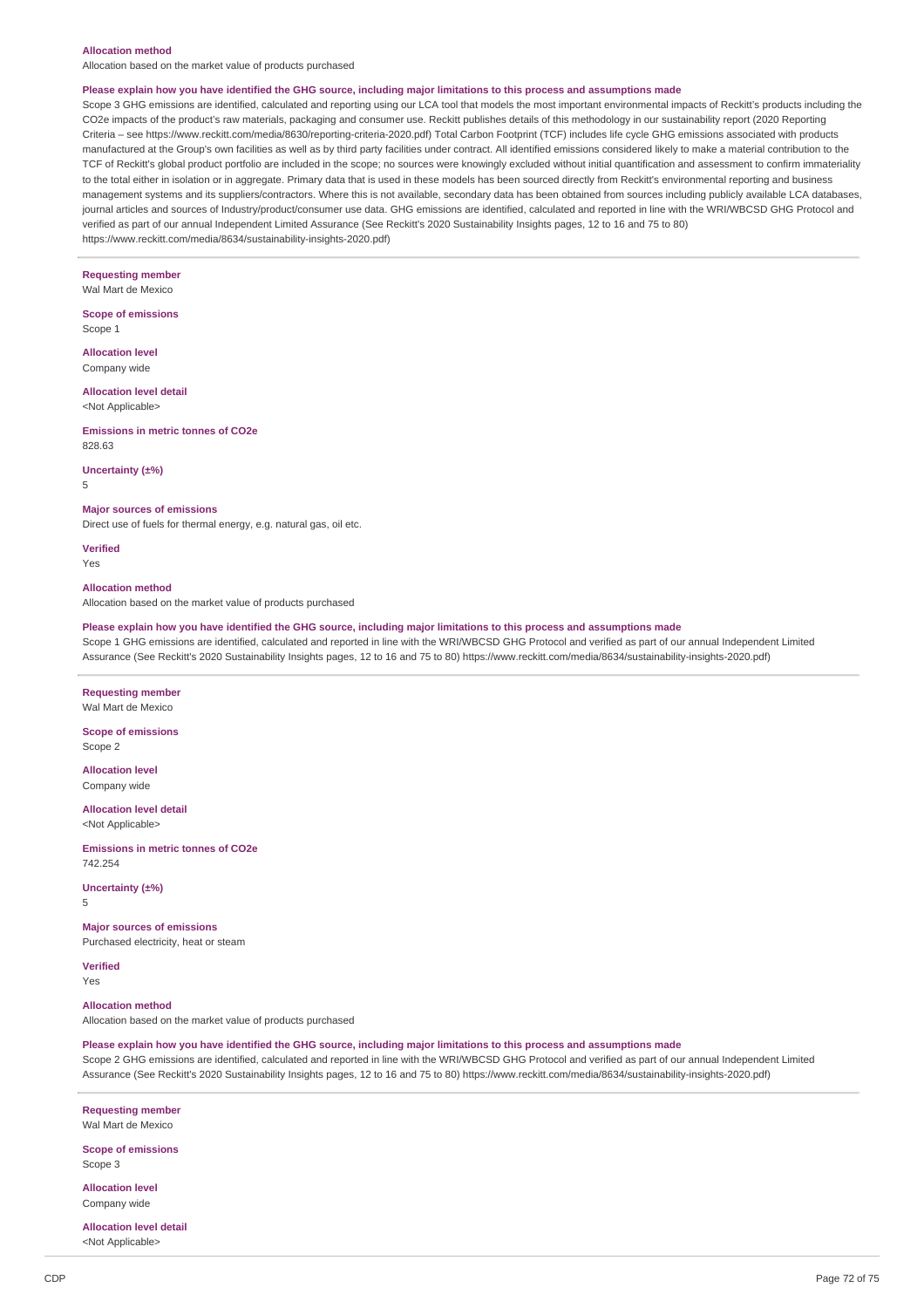#### **Uncertainty (±%)** 10

#### **Major sources of emissions**

GHG emissions associated with upstream raw materials, packaging and downstream consumer use and product end of life treatment (e.g. recycling

**Verified**

### Yes

### **Allocation method**

Allocation based on the market value of products purchased

#### Please explain how you have identified the GHG source, including major limitations to this process and assumptions made

Scope 3 GHG emissions are identified, calculated and reporting using our LCA tool that models the most important environmental impacts of Reckitt's products including the CO2e impacts of the product's raw materials, packaging and consumer use. Reckitt publishes details of this methodology in our sustainability report (2020 Reporting Criteria – see https://www.reckitt.com/media/8630/reporting-criteria-2020.pdf) Total Carbon Footprint (TCF) includes life cycle GHG emissions associated with products manufactured at the Group's own facilities as well as by third party facilities under contract. All identified emissions considered likely to make a material contribution to the TCF of Reckitt's global product portfolio are included in the scope; no sources were knowingly excluded without initial quantification and assessment to confirm immateriality to the total either in isolation or in aggregate. Primary data that is used in these models has been sourced directly from Reckitt's environmental reporting and business management systems and its suppliers/contractors. Where this is not available, secondary data has been obtained from sources including publicly available LCA databases, journal articles and sources of Industry/product/consumer use data. GHG emissions are identified, calculated and reported in line with the WRI/WBCSD GHG Protocol and verified as part of our annual Independent Limited Assurance (See Reckitt's 2020 Sustainability Insights pages, 12 to 16 and 75 to 80) https://www.reckitt.com/media/8634/sustainability-insights-2020.pdf)

**Requesting member**

Walmart, Inc.

**Scope of emissions** Scope 1

**Allocation level** Company wide

**Allocation level detail** <Not Applicable>

**Emissions in metric tonnes of CO2e** 13534.29

**Uncertainty (±%)** 5

## **Major sources of emissions**

Direct use of fuels for thermal energy, e.g. natural gas, oil etc.

**Verified**

Yes

#### **Allocation method**

Allocation based on the market value of products purchased

#### Please explain how you have identified the GHG source, including major limitations to this process and assumptions made

Scope 1 GHG emissions are identified, calculated and reported in line with the WRI/WBCSD GHG Protocol and verified as part of our annual Independent Limited Assurance (See Reckitt's 2020 Sustainability Insights pages, 12 to 16 and 75 to 80) https://www.reckitt.com/media/8634/sustainability-insights-2020.pdf)

**Requesting member** Walmart, Inc.

**Scope of emissions** Scope 2

**Allocation level** Company wide

**Allocation level detail** <Not Applicable>

**Emissions in metric tonnes of CO2e** 12123.48

**Uncertainty (±%)**

5

#### **Major sources of emissions**

Purchased electricity, heat or steam

**Verified** Please select

**Allocation method**

Please select

Please explain how you have identified the GHG source, including major limitations to this process and assumptions made Scope 2 GHG emissions are identified, calculated and reported in line with the WRI/WBCSD GHG Protocol and verified as part of our annual Independent Limited Assurance (See Reckitt's 2020 Sustainability Insights pages, 12 to 16 and 75 to 80) https://www.reckitt.com/media/8634/sustainability-insights-2020.pdf)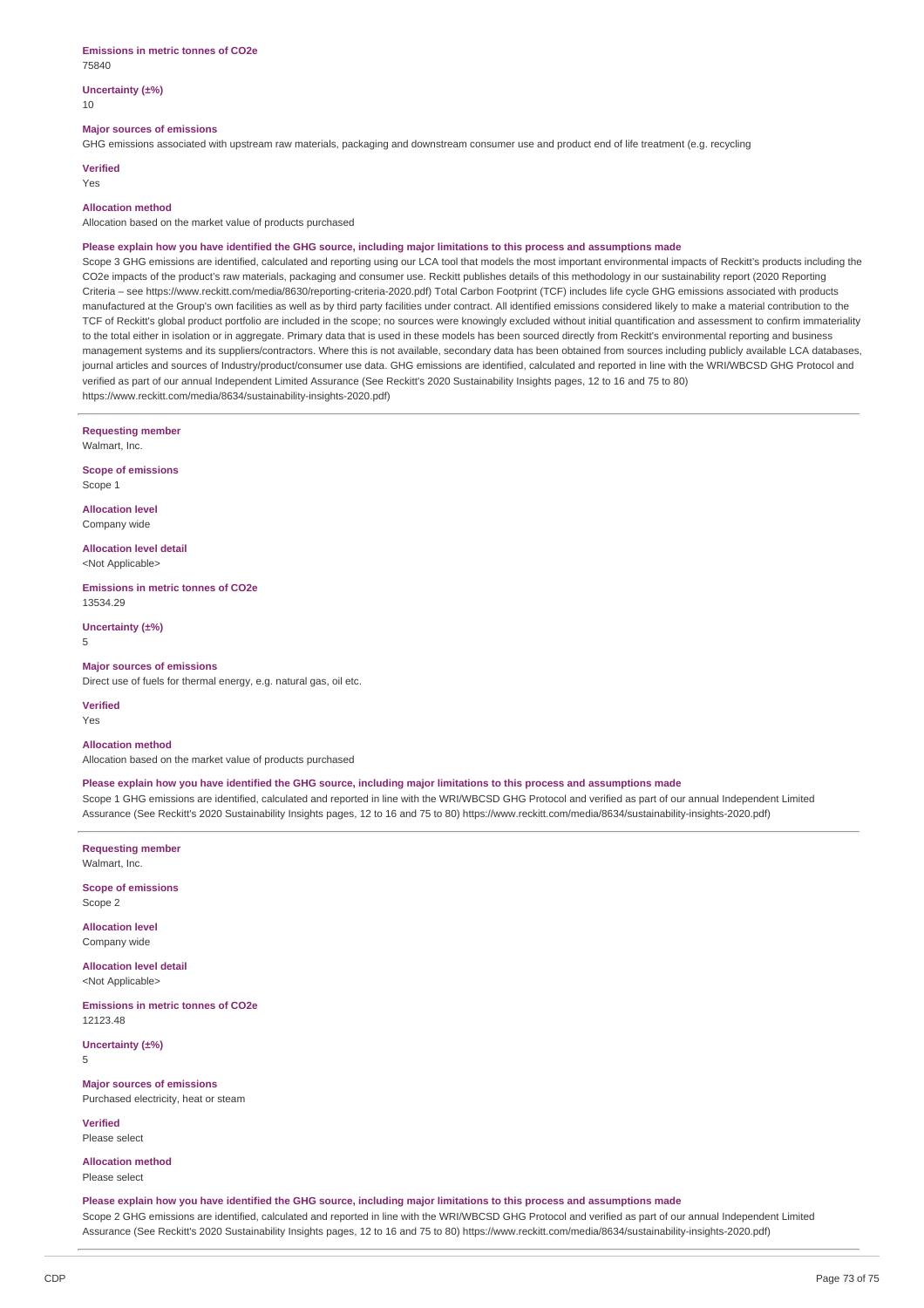#### **Requesting member** Walmart, Inc.

**Scope of emissions** Scope 3

**Allocation level** Company wide

**Allocation level detail** <Not Applicable>

**Emissions in metric tonnes of CO2e** 1238720

**Uncertainty (±%)**

10

#### **Major sources of emissions**

GHG emissions associated with upstream raw materials, packaging and downstream consumer use and product end of life treatment (e.g. recycling

**Verified**

Yes

## **Allocation method**

### Allocation based on the market value of products purchased

#### Please explain how you have identified the GHG source, including major limitations to this process and assumptions made

Scope 3 GHG emissions are identified, calculated and reporting using our LCA tool that models the most important environmental impacts of Reckitt's products including the CO2e impacts of the product's raw materials, packaging and consumer use. Reckitt publishes details of this methodology in our sustainability report (2020 Reporting Criteria – see https://www.reckitt.com/media/8630/reporting-criteria-2020.pdf) Total Carbon Footprint (TCF) includes life cycle GHG emissions associated with products manufactured at the Group's own facilities as well as by third party facilities under contract. All identified emissions considered likely to make a material contribution to the TCF of Reckitt's global product portfolio are included in the scope; no sources were knowingly excluded without initial quantification and assessment to confirm immateriality to the total either in isolation or in aggregate. Primary data that is used in these models has been sourced directly from Reckitt's environmental reporting and business management systems and its suppliers/contractors. Where this is not available, secondary data has been obtained from sources including publicly available LCA databases, journal articles and sources of Industry/product/consumer use data. GHG emissions are identified, calculated and reported in line with the WRI/WBCSD GHG Protocol and verified as part of our annual Independent Limited Assurance (See Reckitt's 2020 Sustainability Insights pages, 12 to 16 and 75 to 80) https://www.reckitt.com/media/8634/sustainability-insights-2020.pdf)

## SC1.2

**(SC1.2) Where published information has been used in completing SC1.1, please provide a reference(s).**

1. Reckitt 2020 Sustainability Insights (pages 12 to 16) https://www.reckitt.com/media/8634/sustainability-insights-2020.pdf

2. Reckitt 2020 Sustainability Insights (pages 75 to 80) https://www.reckitt.com/media/8634/sustainability-insights-2020.pdf

3. Reckitt 2020 Reporting Criteria – see https://www.reckitt.com/media/8630/reporting-criteria-2020.pdf

# SC1.3

#### (SC1.3) What are the challenges in allocating emissions to different customers, and what would help you to overcome these challenges?

| <b>Allocation challenges</b>                                                                                   | Please explain what would help you overcome these challenges                                                                                                                                                                                                                                                                                                                                                                                                                                                                                                                                                                                                                                                            |
|----------------------------------------------------------------------------------------------------------------|-------------------------------------------------------------------------------------------------------------------------------------------------------------------------------------------------------------------------------------------------------------------------------------------------------------------------------------------------------------------------------------------------------------------------------------------------------------------------------------------------------------------------------------------------------------------------------------------------------------------------------------------------------------------------------------------------------------------------|
| Diversity of product lines<br>makes accurately accounting<br>for each product/product line<br>cost ineffective | As a large FMCG, we have over 45,000 SKUs so accounting for individual customer shares of our Scope 1, 2 and 3 emissions has to be done in a simplified way. This is further<br>complicated by mergers, acquisitions and divestments which have to be accounted for, frequently during the course of a reporting year. To help overcome these challenges, more<br>consistency between what customers ask for as well as increasing the ability to 'harvest' data from what we publish online already would be needed rather than having to resubmit                                                                                                                                                                     |
| Managing the different<br>numerous geographies makes<br>calculating total footprint<br>difficult               | As a large FMCG, we have over 45,000 SKUs so accounting for individual customer shares of our Scope 1, 2 and 3 emissions has to be done in a simplified way. Any customers<br>emission factors of diverse and have a strong presence in 1 geography but not necessarily across all of Reckitt's operations limits the accuracy. This is further complicated by mergers, acquisitions and divestments<br>which have to be accounted for, frequently during the course of a reporting year. To help overcome these challenges, more consistency between what customers ask for as well as<br>increasing the ability to 'harvest' data from what we publish online already would be needed rather than having to resubmit. |

## SC1.4

**(SC1.4) Do you plan to develop your capabilities to allocate emissions to your customers in the future?** No

# SC1.4b